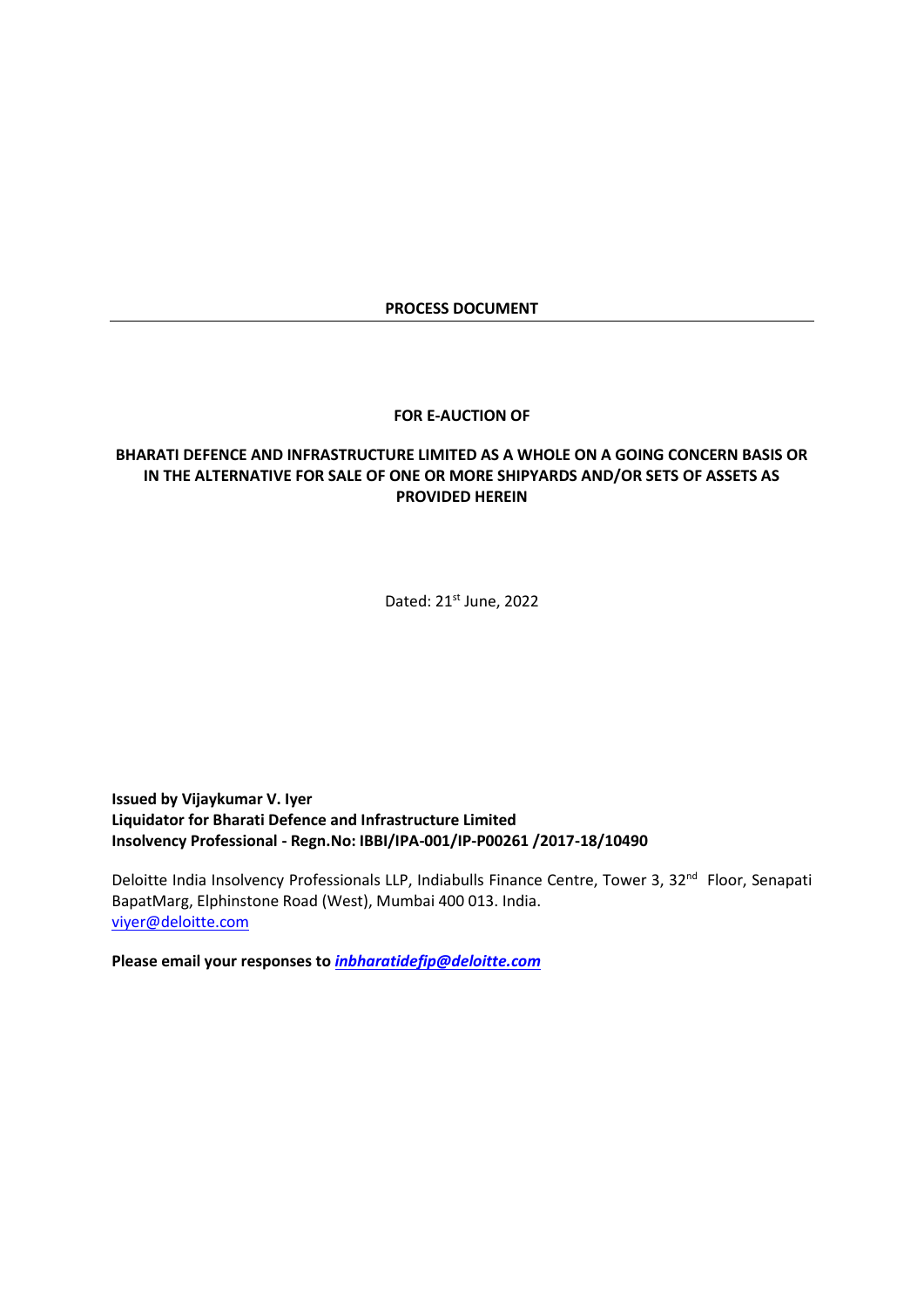#### **DISCLAIMER**

<span id="page-1-0"></span>*This disclaimer applies to this Process Document, and any information disclosed by the Liquidator its Representatives or its advisors, whether in this Process Document or the Data Room or otherwise whether prior to the issuance of this Process Document or otherwise. It is clarified as a matter of abundant caution that only a Bidder can submit a Bid pursuant to and subject to the terms and conditions of this Process Document.*

*This Process Document has been issued for general information only, without regard to any specific objectives, suitability, financial situations and needs of any particular person and does not constitute any agreement or recommendation of an offer to buy, purchase or subscribe to any securities or assets mentioned therein. This Process Document cannot be assigned or transferred in any manner whatsoever to any person other than the Bidder and is intended for use only by the person to whom it is issued. This Process Document has been issued by the Liquidator in furtherance of the provisions of the Insolvency and Bankruptcy Code 2016 ("Code"/"IB Code"/"IBC") and the Insolvency and Bankruptcy Board of India (Liquidation Process) Regulations 2016 ("Liquidation Regulations") to set out the process for inviting Bids for acquisition of Bharati Defence and Infrastructure Limited ("Company"), as a whole, on a going concern basis (excluding certain assets) under Category A and/or shipyards and/ or set(s) of assets within each Parcel under Category B, collectively and/or set(s) of assets of Company within each Lot under Category C as described in Annexure II herein. Neither this Process Document nor anything contained herein shall form the basis of or be relied upon in connection with any contract or commitment whatsoever. Nothing in these materials is intended by the Liquidator or its Representatives to be construed as legal, accounting or tax advice.*

*Neither this Process Document, the fact of its distribution, nor anything contained herein, or anything in relation thereto, should form the basis of, or be relied upon in connection with any contract, agreement, undertaking, understanding or any commitment or investment decision whatsoever. Nothing in this Process Document, materials relating to the Process Document, or the opinions, if any, contained in this Process Document is intended to be construed as legal, accounting or tax advice by the Liquidator or by DIIPE (as defined below), the professional advisors to the Liquidator or any other advisor or consultant appointed by the Liquidator. This Process Document is personal and specific to each Bidder and does not constitute an offer or invitation or solicitation of an offer to the public or to any other Person within or outside India.*

*This document is neither an agreement nor an offer by the Liquidator to the Bidders or any other Person. The purpose of this document is to provide the Bidders with information that may be useful to them in submitting their Bids pursuant to this document. This document may not be appropriate for all Persons, and it is not possible for the Liquidator or his Representatives to consider the objectives, financial situation and particular needs of each party who reads or uses this document. This document does not constitute any recommendation of an offer to acquire the Company as a whole on a going concern basis (excluding certain assets) under Category A or to acquire shipyards and/ or set(s) of assets within each Parcel under Category B as described in Annexure II herein, collectively and/or set(s) of assets of Company within each Lot under Category C as described in Annexure II herein. This document is issued without regard to suitability, financial situations and needs of any particular person.*

Past performance is not a quide for future performance. Forward-looking statements are not *predictions and may be subject to change without notice. Actual results may differ materially from the forward-looking statements due to various factors. In so far as the information contained in this Process Document includes current or historical information, the accuracy, authenticity, correctness, fairness, and completeness of such information cannot be guaranteed. No statement, fact, information (whether current or historical) or opinion contained herein should be construed as a representation or*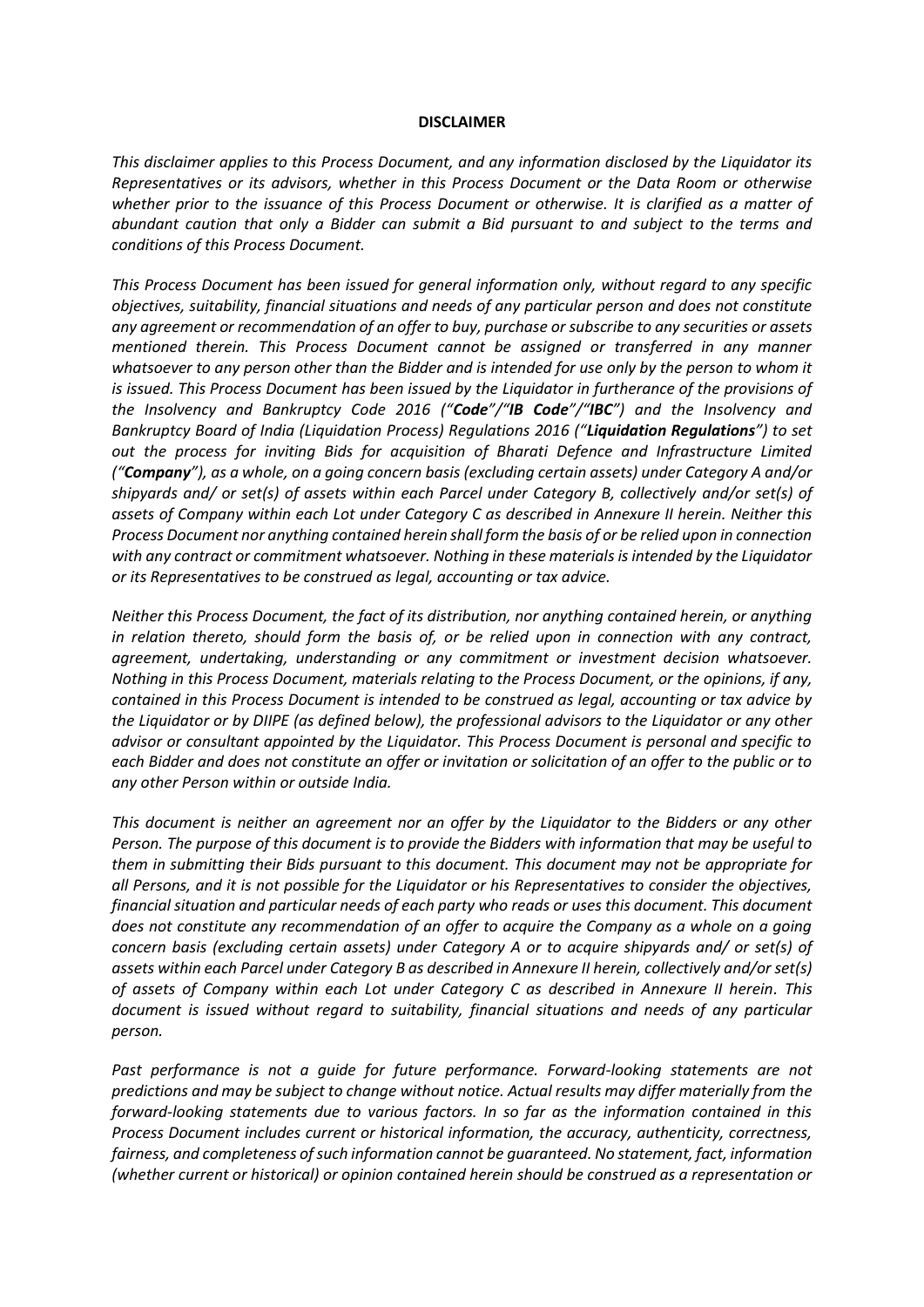*warranty, express or implied, of the Liquidator including, his Representatives or the Company; and none of the Liquidator, the Company, their Representatives, or any other persons/ entities shall be held liable for the authenticity, accuracy, correctness or completeness of any such statements, facts, information or opinions. This Process Document has not and will or may not be reviewed or approved by any statutory or regulatory authority in India or by any stock exchange in India. This Process Document may not be all inclusive and may not contain all of the information that the Bidder may consider material. Each Bidder should, conduct their own investigations, diligence, and analysis and should check the accuracy, adequacy, correctness, reliability and completeness of the assumptions, assessments, statements and information contained in this document and obtain independent advice from appropriate sources. By way of acceptance of this Process Document, the recipient shall be deemed to have acknowledged that it has not relied upon any statements made or information provided by the Liquidator or any Representative or other advisor or consultant appointed by the Liquidator while preparing and submitting its Bid and nor has it been induced to enter into definitive agreements (if any), based on these statements and information.*

*This Process Document and information contained herein or disclosed pursuant to the terms of this document or any part of such information should not be printed, reproduced, transmitted, sold, distributed or published by the recipient without prior written approval from the Liquidator. Neither the Liquidator nor his Representatives shall be liable for any damages, whether direct or indirect, incidental, special or consequential including loss of revenue or profits that may arise from or in connection with the use of this Process Document or due to participating in the Bid Process, including for the Bidder not being selected as the Successful Bidder or on account of any decision taken by the Liquidator in connection with or pursuant to the Bid Process. The recipient acknowledges and agrees that all of the information contained herein is confidential and subject to the Confidentiality Undertaking (as defined below) executed by the recipient, and the recipient agrees to keep the information confidential.*

*By accepting a copy of this document, the recipient accepts the terms of this disclaimer notice, which forms an integral part of this document. Further, no person (including the Bidder) shall be entitled under any law, statute, rules or regulations or tort, principles of restitution or unjust enrichment or otherwise to claim for any loss, damage, cost or expense which may arise from or be incurred or suffered on account of anything contained in this document or otherwise, including the accuracy, adequacy, authenticity, correctness, completeness or reliability of the information or opinions contained in this document and any assessment, assumption, statement or information contained therein or deemed to form part of this document, and the Liquidator, the Company and their advisors, affiliates, directors, employees, agents and Representatives do not have any responsibility or liability for any such information or opinions and therefore, any liability or responsibility is expressly disclaimed.*

*The Liquidator may at its absolute discretion but without being under any obligation to do so, update, amend or supplement the information, assessment or assumptions contained in this Process Document. Further, the Bidder must specifically note that the Liquidator reserves the right to change, update, amend, supplement, modify, add to, delay or otherwise annul or cease the Bid Process at any point in time, for any reason whatsoever determined in their sole discretion without any obligation, including to notify any person of such revision or changes.*

*In providing this document, the Liquidator or its Representatives do not undertake any obligation to provide the Bidders with access to any additional information or to update, expand, revise or amend the information, or to correct any inaccuracies which may become apparent in this or any other document.*

*The issue of this Process Document does not imply that the Liquidator is bound to select a Bidder as a Successful Bidder in respect of its Bid and the Liquidator reserves the right to reject at any stage all or*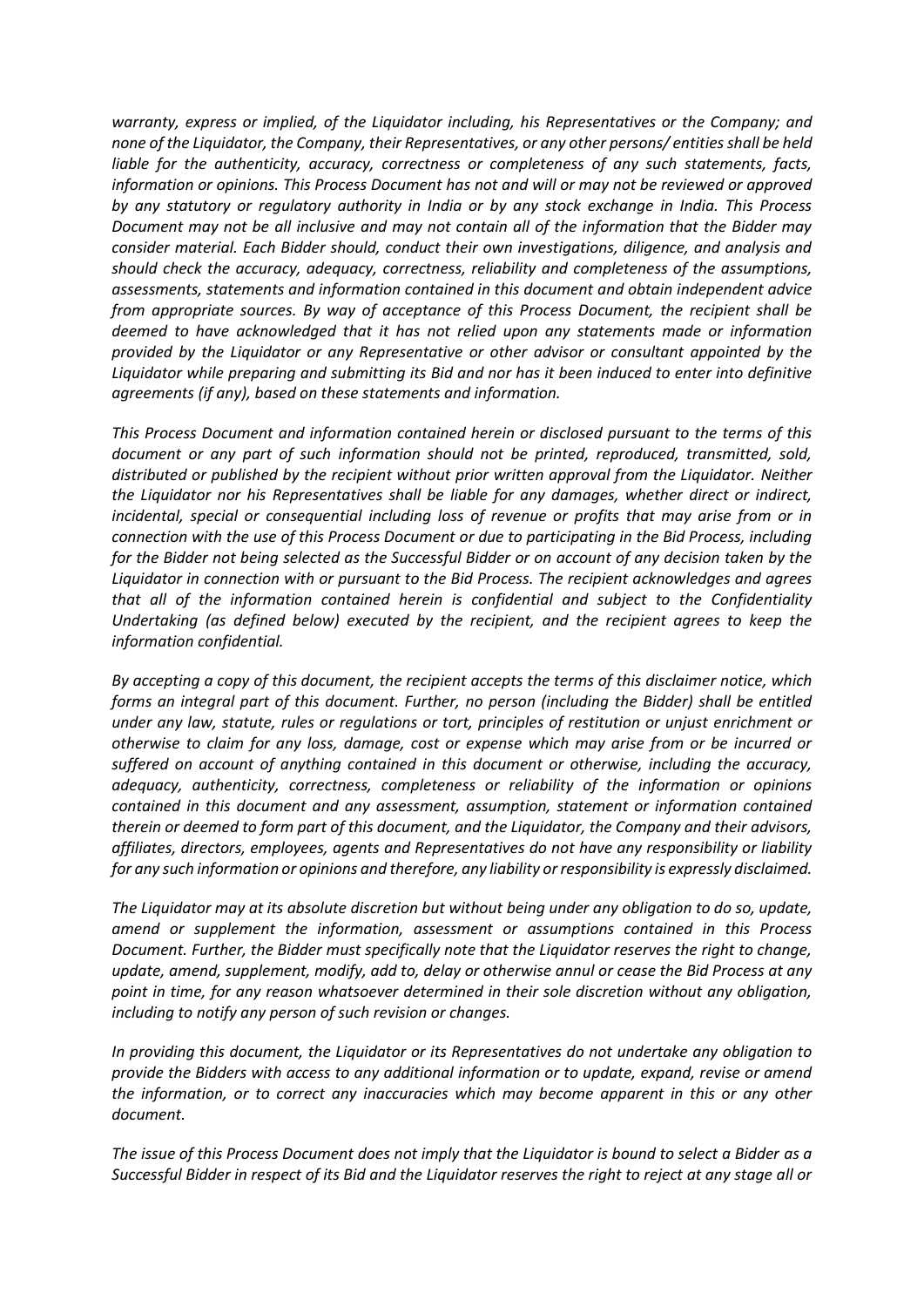*any of the Bidder or Bid without assigning any reason whatsoever and without incurring any liability whatsoever.*

*Each Bidder shall bear all its costs associated with or relating to the preparation and submission of any documents (including the Bid) pursuant to this Process Document, including but not limited to preparation, copying, postage, delivery fees, expenses associated with any demonstrations or presentations which may be required by the Liquidator and any other costs incurred in connection with or relating to its Bid.*

*The Bidders are prohibited from giving or offering any gift, bribe or inducement and any attempt to any such act on behalf of the Bidder towards the Liquidator or the Company or any of their Representatives for showing any favor in relation to this Process Document or the process set out herein, shall render the Bidder to such liability and penalty as the Liquidator may deem proper, including but not limited to immediate disqualification and exclusion from the Bid Process contemplated hereunder. Neither the information in this Process Document nor any other written or oral information provided by the Liquidator or any advisor, Representative or consultant is intended to form the basis for inducement for submission of any document or information or a Bid by any Bidder.*

*This Process Document contains confidential, proprietary and/or legally privileged information and must be kept confidential by the recipient. By accepting a copy of this document (whether by receipt of an electronic copy of the Process Document or access to the Data Room pursuant to the terms of this Process Document or by downloading the Process Document or otherwise) ("Acceptance"), the recipient accepts the terms of this disclaimer notice, which forms an integral part of this document. The recipient should not use this Process Document and any other document annexed herewith and/or otherwise provided for any other purpose other than for the preparation of the Bid. Further, no representation or warranty, expressed or implied, is made or given by or on behalf of any person as to the accuracy, authenticity, completeness, or fairness of the information or opinions contained in this Process Document and Acceptance of the Process Document by the Bidder shall be deemed to be an unconditional acknowledgement by the Bidder that the Company, the Liquidator, its Representatives and all their professional advisors do not accept any responsibility or liability for any information in the Process Document. In addition to other disclaimer(s) of/by the Liquidator in this Process Document, the Liquidator hereby further disclaims any and all liability for any statements made or omitted to be made in this Process Document or, any action taken or omitted to be taken pursuant to this Process Document.*

*While the data/information provided in this Process Document or the Data Room, has been prepared and provided in good faith based on the information shared by the personnel of the Company (as relevant), the Liquidator, his advisors and his Representatives have not verified such information, and shall not accept any responsibility or liability whatsoever in respect of any statements or omissions herein, or of the accuracy, correctness, completeness or reliability of information in this Process Document or the Data Room, or incur any liability under any law, statute, rules or regulations or tort, principles of restitution or unjust enrichment, equity or otherwise, even if any loss or damage is caused to any Bidder by any act or omission on their part. The Bidders are required to make their own assessments of the information provided including in the Data Room.*

*In no circumstances may the Bidders(s) or their officers, employees, agents and professional advisers make contact with the management, employees, customers, agents or suppliers of the Company until permission to do so is given in writing by the Liquidator.*

*The benefit of all disclaimers, confirmations, acceptances and representations made or accepted by the recipient in this Process Document shall accrue to the benefit of the Stakeholders of the Company, the Liquidator, its Representatives and advisors.*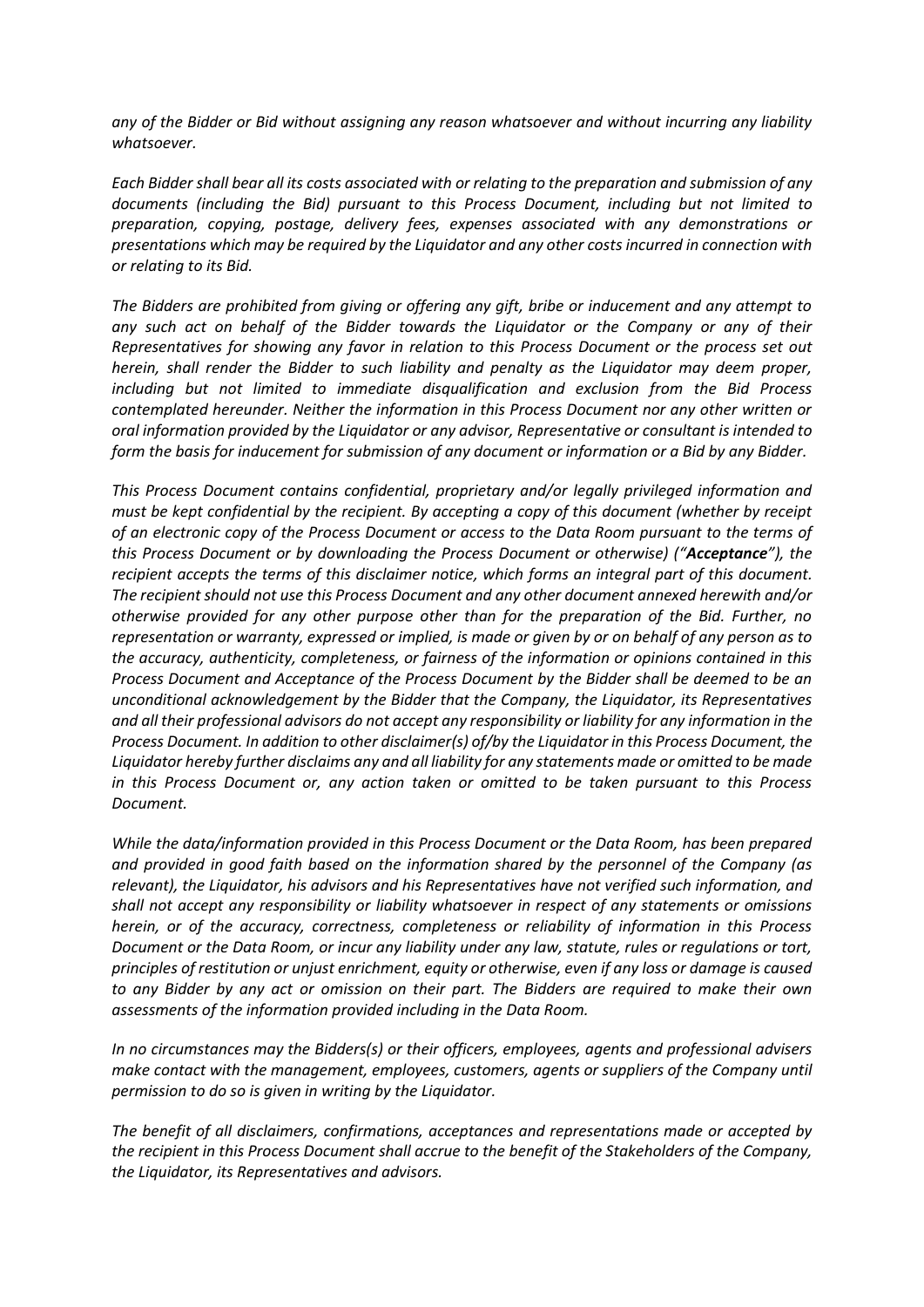*Nothing contained in this Process Document shall be deemed to relieve, wholly or partially, directly or indirectly, the Bidders from their compliance with the Insolvency Bankruptcy Code, any other law in force, and/ or any instrument having the force of law, as may be applicable to them. The Bidder shall inform themselves concerning, and shall observe and comply with, any applicable legal requirements.*

*The laws of the Republic of India are applicable to this Process Document.*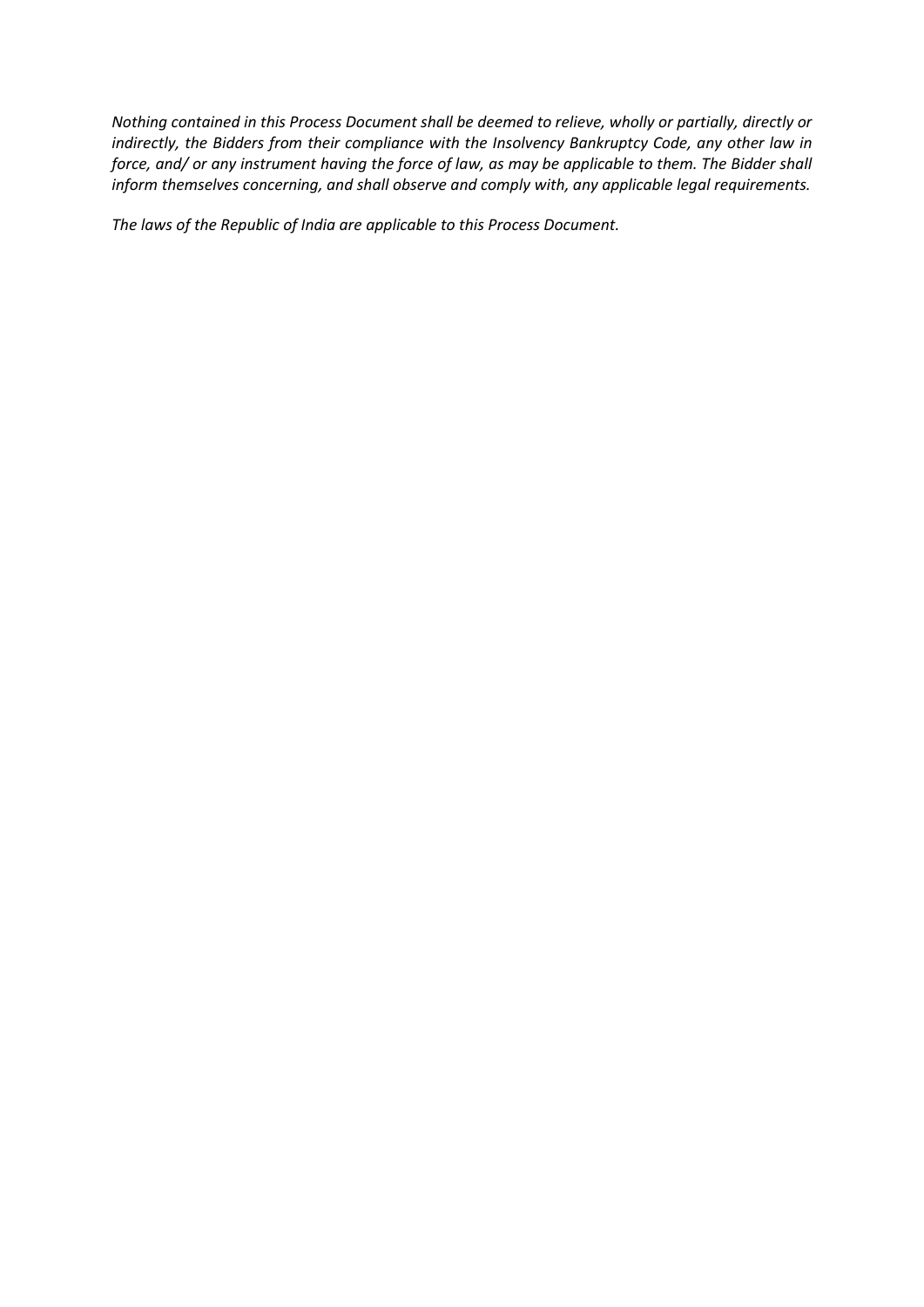#### **TABLE OF CONTENTS**

| 1.                                                                    |                                                                          |  |  |
|-----------------------------------------------------------------------|--------------------------------------------------------------------------|--|--|
| 2.                                                                    |                                                                          |  |  |
| 3.                                                                    |                                                                          |  |  |
| 3.1                                                                   |                                                                          |  |  |
| 3.2                                                                   |                                                                          |  |  |
| 3.3                                                                   |                                                                          |  |  |
| 3.4                                                                   |                                                                          |  |  |
| Ι.                                                                    |                                                                          |  |  |
| Н.                                                                    |                                                                          |  |  |
| III.                                                                  |                                                                          |  |  |
| IV.                                                                   |                                                                          |  |  |
| V.                                                                    |                                                                          |  |  |
| VI.                                                                   |                                                                          |  |  |
| VII.                                                                  | Participation of Bidders in the E-Auction process on the Auction Date 32 |  |  |
| 4.                                                                    |                                                                          |  |  |
| 5.                                                                    |                                                                          |  |  |
| 6.                                                                    |                                                                          |  |  |
| 7.                                                                    |                                                                          |  |  |
| 8.                                                                    |                                                                          |  |  |
| 9.                                                                    |                                                                          |  |  |
| 10.                                                                   |                                                                          |  |  |
|                                                                       |                                                                          |  |  |
|                                                                       |                                                                          |  |  |
|                                                                       |                                                                          |  |  |
| FORMAT III: FORMAT OF AFFIDAVIT BY BIDDER UNDER 29A OF THE IB CODE 70 |                                                                          |  |  |
|                                                                       |                                                                          |  |  |
|                                                                       |                                                                          |  |  |
|                                                                       |                                                                          |  |  |
|                                                                       |                                                                          |  |  |
|                                                                       |                                                                          |  |  |
|                                                                       |                                                                          |  |  |
|                                                                       |                                                                          |  |  |
|                                                                       |                                                                          |  |  |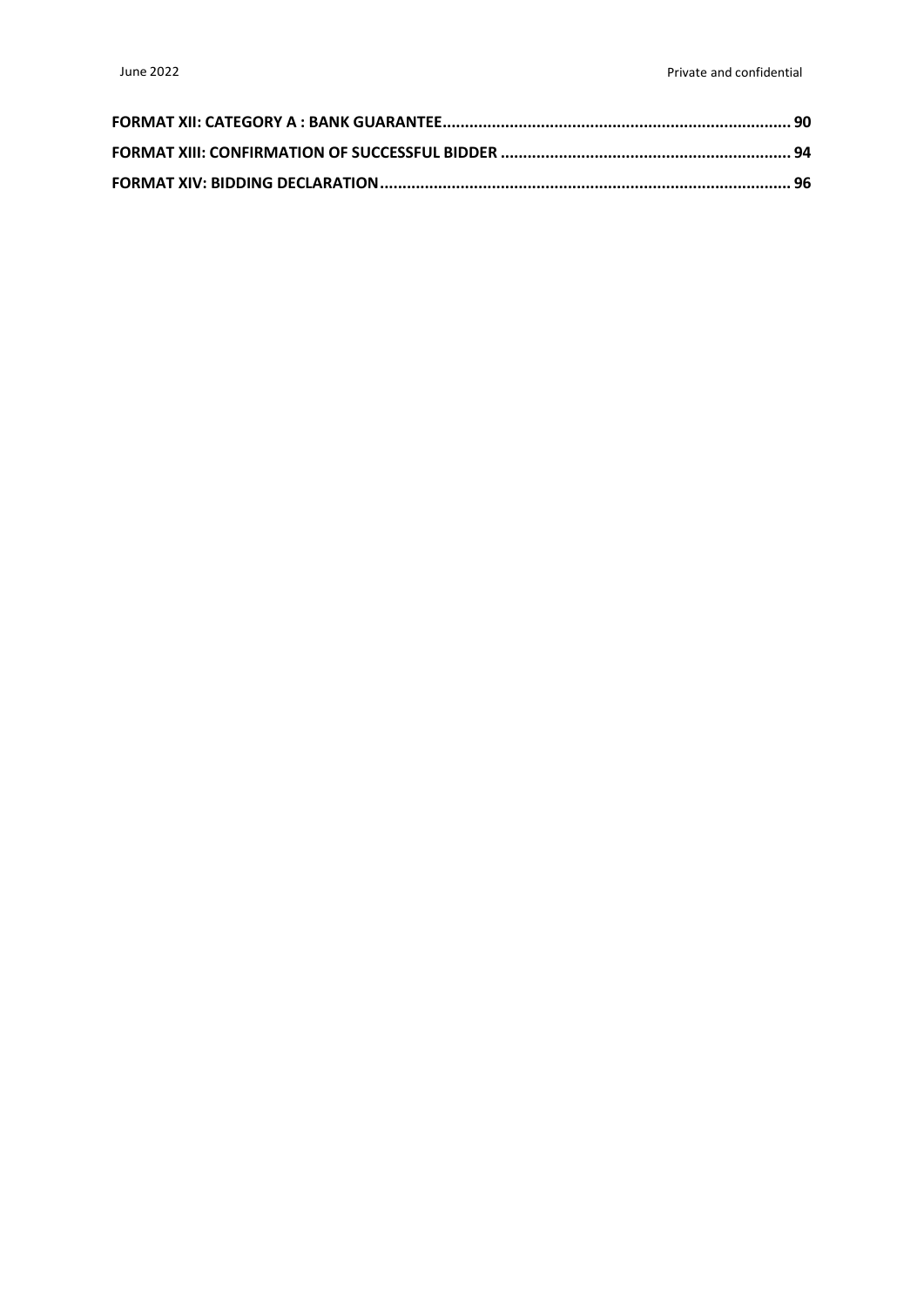#### <span id="page-7-0"></span>**1. INTRODUCTION**

- **1.1** Bharati Defence and Infrastructure Limited ("**Company**" or **"Corporate Debtor"** or **"CD"** or "**BDIL**"), formerly known as Bharati Shipyard Limited, was incorporated in June, 1976 with its first yard at Ratnagiri, and has been engaged in design, construction and repair of ships and rigs for defense and commercial entities. The Company was initiated as a partnership firm in 1973 which was converted into Limited Company in 1976 and later to a Public Limited Company in 1996. In 2015, Bharati Shipyard Limited was renamed to Bharati Defence and Infrastructure Limited.
- **1.2** BDIL was listed in December 2004 and was oversubscribed by 78x. In 2008 BDIL developed its biggest ship building facility at Dabhol (Maharashtra) by relocating the Swan-Hunter & Wigham Richards on assets from the UK. BDIL had five shipyards with presence on both the west and east coast of India. The current shipyard locations for the Company include Ratnagiri, Usgaon - Dabhol, Mangalore, and a 51% stake in the Pinky Shipyard Limited – Goa where all the assets in the yard are owned by BDIL. Further details are available in **Annexure I**.
- **1.3** BDIL went into stress post 2007 impacted by the global and domestic slowdown in the shipbuilding industry, leveraged acquisition of associates / subsidiaries, advancement of loans & advances to subsidiaries/associate/Joint ventures for acquisition, elongated operational cycle, high finance costs, bank guarantee invocations, delay in receipt of receivables etc.
- **1.4** An application was filed by Edelweiss Asset Reconstruction Company Limited before the Adjudicating Authority u/s 7 of the Code to initiate corporate insolvency resolution process ("**CIRP**") against the Company under the provisions of the Code. On June 6, 2017, the Adjudicating Authority admitted the application and passed an order for commencement of CIRP of the Company, and appointed Mr. Dhinal Shah as the Resolution Professional of BDIL.
- **1.5** The CIRP of the Company was carried on, and a resolution plan was placed before the NCLT. By way of order dated 14 January 2019 ("**Liquidation Order**"), the NCLT rejected the resolution plan submitted for BDIL, and directed commencement of liquidation proceedings of BDIL as per provisions of Regulation 32(b) and 32(e) of the Liquidation Regulations, for sale of BDIL on a going concern basis, in the manner as laid down in Chapter III under Part II of the Code ("**Liquidation Commencement Date**"). Further, in terms of the Liquidation Order, with effect from the Liquidation Commencement Date, Mr. Vijaykumar V. Iyer has been appointed as the liquidator of the Company ("**Liquidator**").
- **1.6** By way order dated 14 May 2019 of the Hon'ble NCLAT, the Liquidator was directed to take steps as per Section 230 of Companies Act, 2013, to enter into a compromise or arrangement with the creditors, or class of creditors or members or class of members of BDIL.
- **1.7** However, despite taking best efforts to comply with various orders passed by Hon'ble NCLT and the Hon'ble NCLAT to endeavor to sell the Corporate Debtor as a going concern, and to take steps as per Section 230 of Companies Act, 2013, the Liquidator did not receive any compliant schemes of compromise or arrangement along with Earnest Money Deposit from any potential sponsor. In light of the same, the Liquidator sought for directions from the Hon'ble NCLT to take next steps in the liquidation process of BDIL including sale of assets/ business of BDIL as per the provisions of the Code.
- **1.8** The Hon'ble NCLT vide its order dated 18 December 2020 has directed the Liquidator as follows: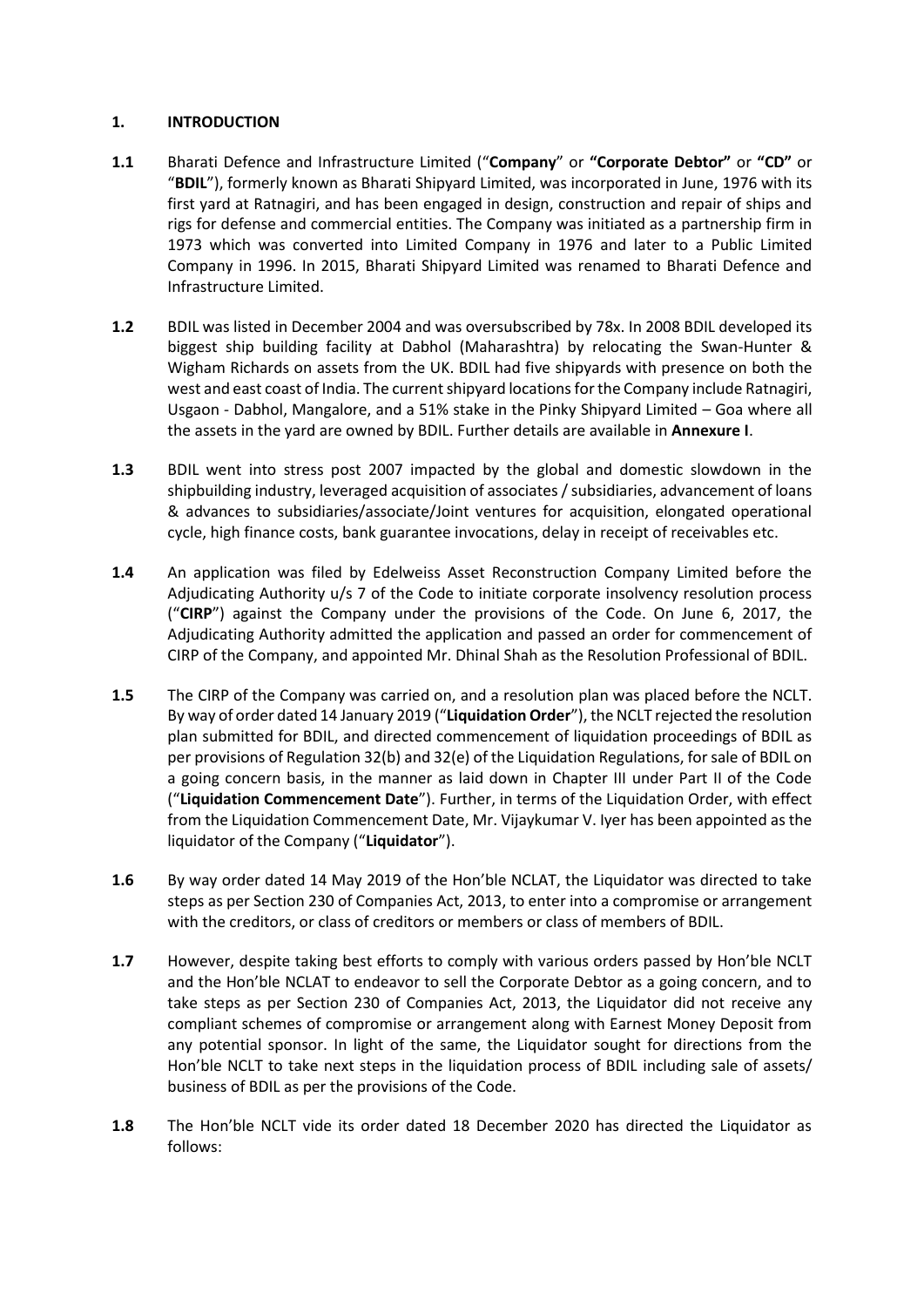*"The Applicant is directed to take further appropriate steps for liquidation of the CD, including sale of assets, collectively or in parcels or individually, as per the provisions of the Code and Rules made thereunder. He is directed to complete the process at the earliest."*.

- **1.9** In view of the aforesaid, the Liquidator issued public announcements vide advertisement dated 23 February 2021 and 11 March 2021 inviting expressions of interest from applicants/prospective bidders to participate in the electronic auction sale process of the Corporate Debtor as a whole on a going concern basis. Considering that the aforesaid auction process did not evince satisfactory interest from bidders, the Liquidator had issued public announcements, published on 08, April, 2021 in the Business Standard (All Editions), Loksatta (All Maharashtra), Vartha Bharati Mangalore, Dainik Herald Goa, Aajkal Kolkata, Daily Sagar Ratnagiri and on website of BDIL https://bdil.co.in/home/disclosures-under-liquidation/ in accordance with the provisions of Regulation 33 and Schedule I of the Liquidation Regulations, inviting expressions of interest for participation by interested Bidders in the E-auction process of the sale of Corporate Debtor as a whole on a going concern basis and sale of shipyards and/ or set(s) of assets pertaining to the different shipyards/ locations of BDIL, collectively. The aforesaid E-auction process resulted in identification of a successful bidder for the Kolkata Shipyard of BDIL.
- **1.10** Subsequently, the Liquidator had issued public announcement, published on 21<sup>st</sup> September, 2021 in the Business Standard (All Editions), Loksatta (All Maharashtra), Kannada Prabha Mangalore, Dainik Herald Goa, Aajkal Kolkata, Daily Sagar Ratnagiri, and Divya Bhaskar and on website of BDIL [http://bdil.co.in/wp-content/uploads/2021/09/Public-announcement-of-E](http://bdil.co.in/wp-content/uploads/2021/09/Public-announcement-of-E-auction-dated-21st-September-2021.pdf)[auction-dated-21st-September-2021.pdf,](http://bdil.co.in/wp-content/uploads/2021/09/Public-announcement-of-E-auction-dated-21st-September-2021.pdf) in accordance with the provisions of Regulation 33 and Schedule I of the Liquidation Regulations, inviting expressions of interest for participation by interested Bidders in the E-auction process of the sale of Corporate Debtor as a whole on a going concern basis and sale of shipyards and/ or set(s) of assets pertaining to the different remaining shipyards/ locations of BDIL, collectively. The aforesaid e-auction resulted in identification of a successful bidder for assets located at leasehold warehouse in Bhandarli and leasehold Ghodbunder yard.
- **1.11** The Liquidator had issued public announcement, published on 1<sup>st</sup> November, 2021 in Business Standard (All Editions), Loksatta (All Maharashtra), Kannada Prabha Mangalore, Dainik Herald Goa, Aajkal Kolkata, Daily Sagar Ratnagiri, and Divya Bhaskar and on website of the Corporate Debtor <https://bdil.co.in/home/disclosures-under-liquidation/> in accordance with the provisions of Regulation 33 and Schedule I of the Liquidation Regulations, inviting expressions of interest for participation by interested Bidders in the E-auction process of the sale of Corporate Debtor as a whole on a going concern basis and sale of shipyards and/ or set(s) of assets pertaining to the different remaining shipyards/ locations of BDIL, collectively. The Corporate Debtor as a going concern did not include (i) Kolkata Shipyard, (ii) Assets at Bhandarli godown and Ghodbunder yard, for which successful bidders have already been identified and (ii) the assets stored at Gultare Energy Projects Private Limited premises. The aforesaid e-auction resulted in identification of a successful bidder for the assets located at Goa (excluding the assets stored at Gultare Energy Projects Private Limited premises).
- **1.12** The Hon'ble NCLAT disposed off Company Appeal (AT) (Ins) 140 of 2021, Company Appeal (AT) (Ins) 165 of 2021 and Company Appeal (AT) (Ins) 243 of 2021, involving BDIL by way of its order dated December 08, 2021, ("**NCLAT Order**"), and basis the principle of beneficial liquidation directed the Liquidator to put forward the proposals for sale of BDIL as a whole on a going concern basis, before the stakeholders of BDIL within a total period of six weeks from the date of the NCLAT Order, i.e., by January 19, 2022, provided the deposit of EMD as ordered by the Adjudicating Authority is complied with, within a period of two weeks from the date of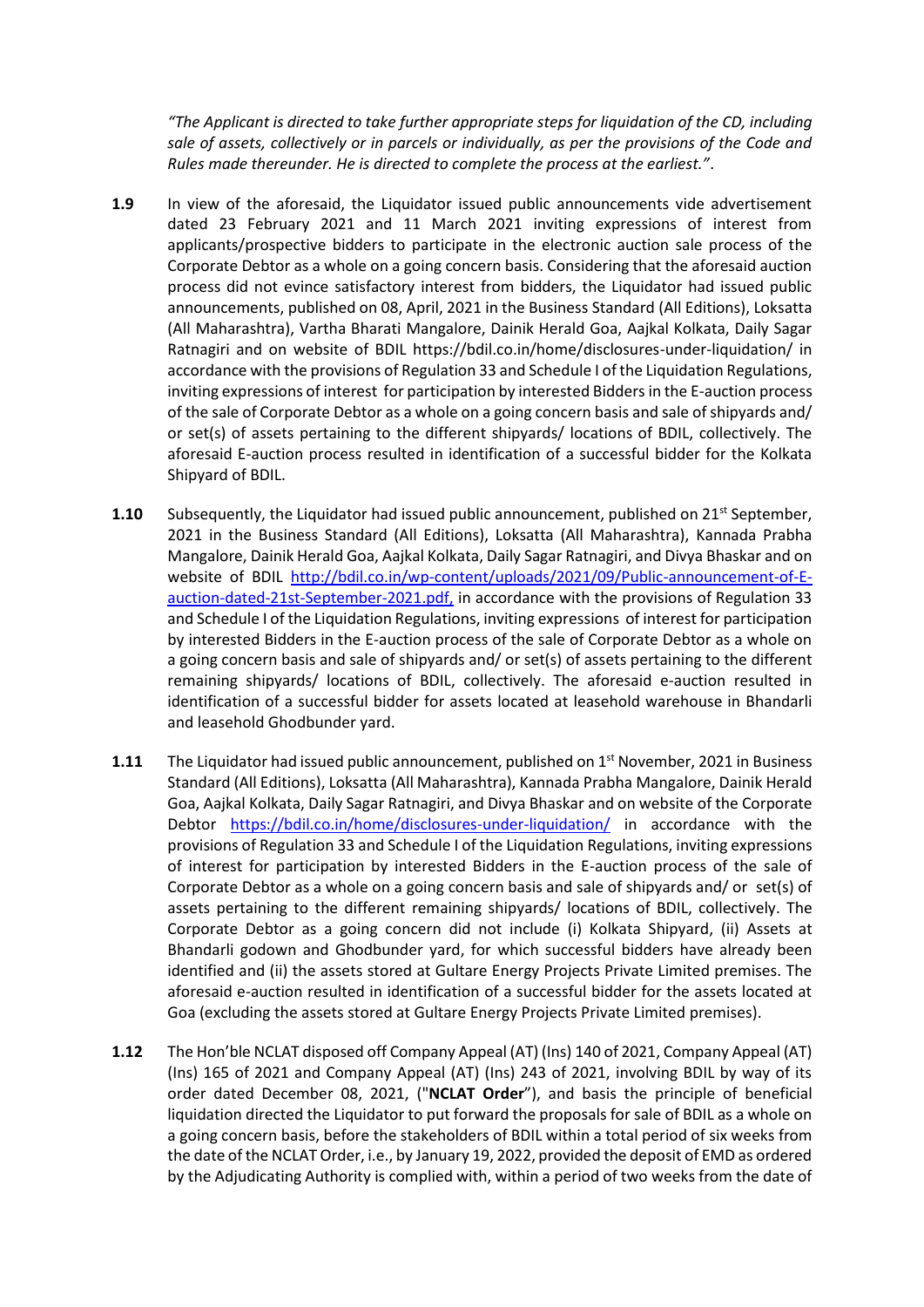the NCLAT Order. After the deposit of EMD amounts, a further period of 4 weeks was given to the Liquidator to attempt the sale of the Corporate Debtor on a 'going concern' to achieve 'beneficial liquidation' for the Corporate Debtor as provided for under Section 35(1)(e) of the Code and to ensure maximization of the value of assets under Section 53 of the Code. The Liquidator did not receive any binding proposal for sale of BDIL as a whole on-going concern basis as on the last date provided under the NCLAT Order.

- **1.13** Consequently, the Liquidator in consultation with the stakeholder's consultation committee in the 17th stakeholder consultation committee meeting decided to conduct private sale in accordance with the provisions of the Liquidation Regulations.
- **1.14** Pursuant to the above, the Liquidator issued public announcement, published on 9th February, 2022 in Business Standard (All Editions), Loksatta (All Maharashtra), Kannada Prabha Mangalore, Dainik Herald Goa, Aajkal Kolkata, Daily Sagar Ratnagiri, and Divya Bhaskar and on website of BDIL https://bdil.co.in/home/disclosures-under-liquidation/ in accordance with the provisions of Regulation 33 and Schedule I of the Liquidation Regulations, inviting Expressions of Interest for participation by interested bidders in the bid process for the Corporate Debtor as a whole on a going concern basis (excluding the Kolkata Shipyard, Assets at Goa, and Assets at Bhandarli godown and Ghodbunder yard), or collectively for the sets of assets/shipyards of BDIL (Parcels 2, 3 and 4 respectively).
- **1.15** Post the conduct of the aforesaid private sale process, few bidders indicated their interest and requested for longer timeline in conduct of due diligence. Considering the same, , the Liquidator had issued public announcement, published on 21st March 2022 in Business Standard (All Editions), Loksatta (All Maharashtra), Kannada Prabha Mangalore, Dainik Herald Goa, Aajkal Kolkata, Daily Sagar Ratnagiri, and Divya Bhaskar and uploaded on the website of the Corporate Debtor https://bdil.co.in/home/disclosures-under-liquidation/ in accordance with the provisions of Regulation 33 and Schedule I of the Liquidation Regulations, inviting Expressions of Interest for participation by interested Bidders in the bid process for the Corporate Debtor as a whole on a going concern basis (excluding the Kolkata Shipyard, Assets at Goa and Assets at Bhandarli godown and Ghodbunder yard), or collectively for the sets of assets/shipyards (Parcels 2, 3 and 4 respectively). The said private sale process resulted in identification of a successful bidder for the Mangalore Shipyard. The successful bid for Mangalore Shipyard is currently being implemented as per its terms.
- **1.16** Now, in light of the above, the Liquidator has issued public announcement, published on 21<sup>st</sup> June, 2022 in Business Standard (All Editions), Loksatta (All Maharashtra), Kannada Prabha Mangalore, Dainik Herald Goa, Aajkal Kolkata, Daily Sagar Ratnagiri, and Divya Bhaskar and on the website of BDIL ("**Public Announcement**") in accordance with the provisions of Regulation 33 and Schedule I of the Liquidation Regulations, inviting expressions of interest ("**EOI**") for participation by interested Bidders in the E-auction process of the sale of Corporate Debtor as a whole on a going concern basis and sale of shipyards and/ or set(s) of assets pertaining to the different remaining shipyards/ locations of BDIL, collectively and/or lot(s) of assets of BDIL. The Corporate Debtor as a going concern does not include (i) Kolkata Shipyard, (ii) Assets at Bhandarli godown and Ghodbunder yard, (iii) Assets at Goa and (iv) Mangalore Shipyard, each for which successful bidders have already been identified.
- **1.17** Deloitte India Insolvency Professionals LLP (DIIPE) has been engaged as professional advisors to assist the Liquidator in the liquidation process of BDIL, and iQuippo Services Limited has been appointed as the E-auction Agency to conduct web-based E-auction on its online platform ("**Portal**") in relation to the sale process contemplated pursuant to this Process Document and the Public Announcement.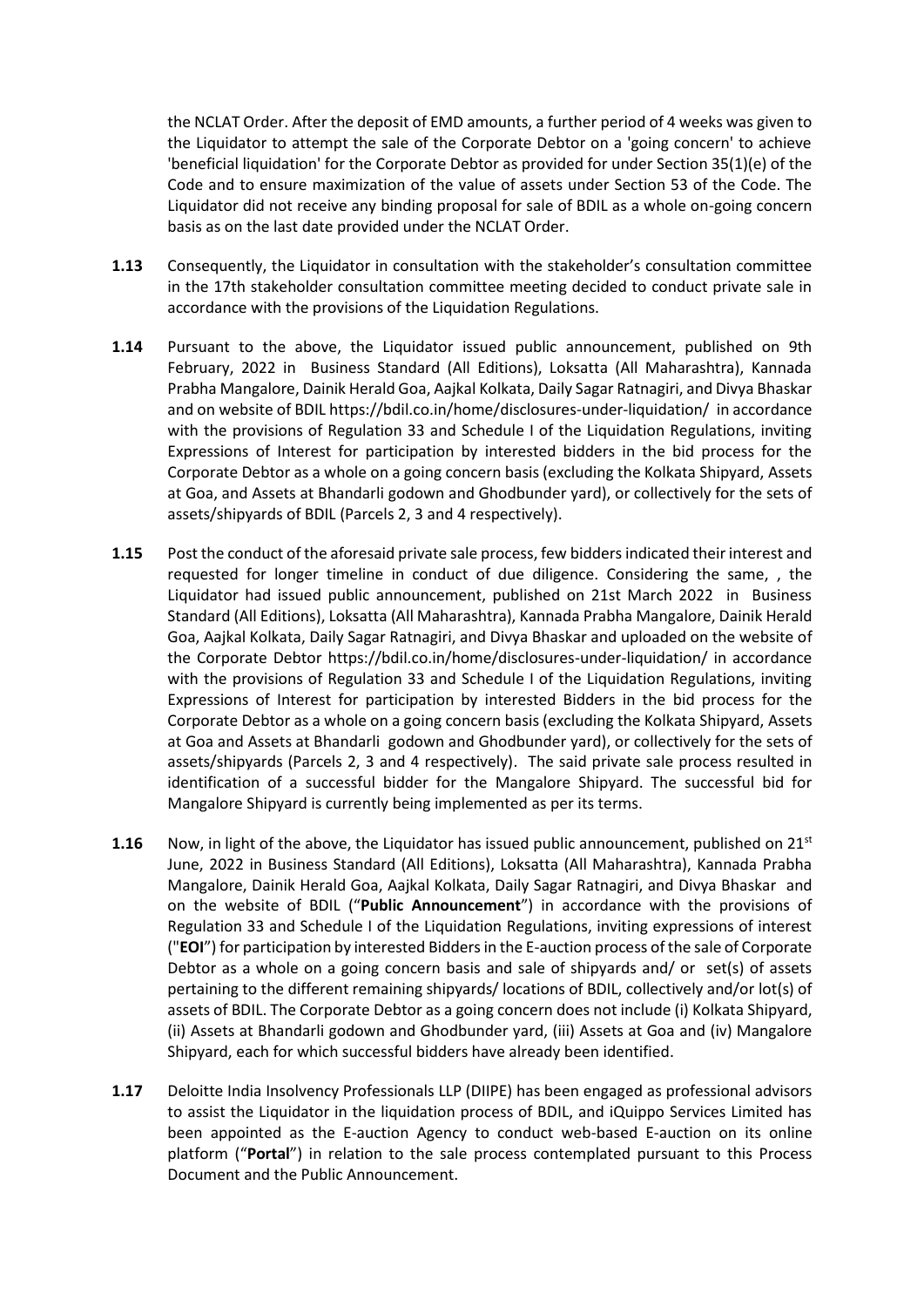- **1.18** The Liquidator may in his absolute discretion, but without being under any obligation to do so, update, amend or supplement the information, assessment or assumptions contained in this Process Document.
- **1.19** The issuance of this Process Document does not imply that the Liquidator is bound to select a Bidder or to appoint the Bidder with the highest Financial Proposal as Successful Bidder and the Liquidator reserves the right to reject all or any of the Bidders or Bids without assigning any reason whatsoever or assuming any cost.
- **1.20** The sale of the Corporate Debtor as a whole on a going concern basis and sale of shipyards and/ or the set(s) of assets collectively, pertaining to the respective Parcel(s) under Category B, and/or set(s) of assets of Company, pertaining to the respective Lot(s) under Category C, shall be undertaken by the E-Auction Agency for and on behalf of the Liquidator through the Portal by way of a E-Auction process.
- **1.21** The Annexures to this Process Document shall form an integral part hereof and this Process Document shall always be read in conjunction with the Annexures appended hereto.
- **1.22** The Bidders are required to comply with terms and conditions mentioned in this Process Document and register themselves on the Portal. The proposed acquisition under this Process Document shall be by way of live e-auction.
- **1.23** Each Bidder is required to submit to the Liquidator the EOI and Supporting Documents within the timelines mentioned in this Process Document.
- **1.24** Only Bidders who have been deemed to be Qualified Bidders by the Liquidator will be allowed to carry on due diligence, Site visits and participate in the live e-auction process. This Process Document contains the entire terms of the Bid Process and shall supersede any other process document or terms of bid published earlier by the Liquidator.

#### <span id="page-10-0"></span>**2. DEFINITIONS**

Unless the context otherwise requires, following capitalized terms used in this Process Document, shall have the meanings given hereunder. Terms not defined in this Process Document shall have the meanings assigned to the term under the IB Code:

"**Adjudicating Authority**" or "**NCLT**" means the Mumbai bench of the Hon'ble National Company Law Tribunal.

"**Advance Consideration**" means, with respect to the Successful Bid under Category A, an amount of 25% of the Final Consideration.

"**Affiliate**" means a company that, directly or indirectly:

- (a) Controls; or
- (b) is Controlled by; or
- (c) is under the common Control;

with the Company or the Bidder, as the case may be.

"**Applicable Law**" means all applicable laws, regulations, rules, guidelines, circulars, re-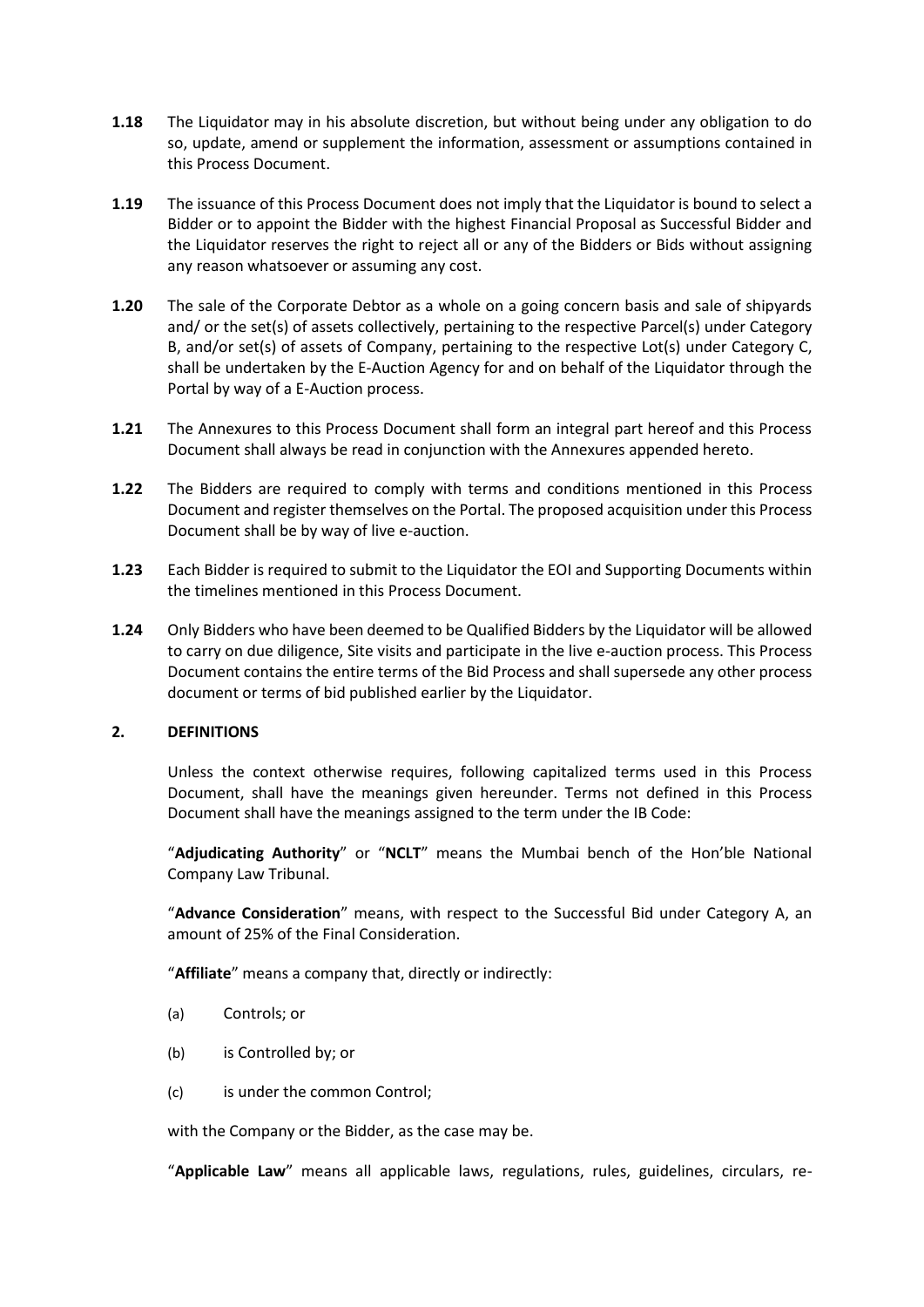enactments, revisions, applications and adaptations thereto made from time to time and in force and effect, judgments, decrees, injunctions, writs and orders of any court, arbitrator or governmental agency or authority, rules, regulations, orders and interpretations of any governmental authority, court or statutory or other body applicable for such transactions including but not limited to the IB Code, Liquidation Regulations, Companies Act, 1956/2013 (as applicable), Foreign Exchange Management Act, 1999, Securities and Exchange Board of India (Issue of Capital and Disclosure Requirement) Regulations, 2009, and Securities and Exchange Board of India (Substantial Acquisition of Shares and Takeovers) Regulations, 2011, each as amended from time to time.

"**Assets at Bhandarli godown and Ghodbunder yard**" include all the assets of the Corporate Debtor located at the leasehold warehouse in Bhandarli and leasehold Ghodbunder yard and includes all the rights and privileges, and duties etc. associated with such assets. In the event of any ambiguity, the decision of the Liquidator on what assets, rights, privileges and duties are associated with the Assets at Bhandarli godown and Ghodbunder yard would be final and biding.

"**Assets at Goa**" includes all the assets of the Corporate Debtor located at Goa and includes all the rights and privileges, and duties etc. associated with such assets. In the event of any ambiguity, the decision of the Liquidator on what assets, rights, privileges and duties are associated with the Assets at Goa would be final and binding. It is clarified that assets of the Corporate Debtor stored at the premises of Gultare Energy Projects Private Limited are excluded from the Assets at Goa.

"**Associate Company**" has the meaning ascribed to such term in the Companies Act, 2013.

"**Auction Date**" has the meaning ascribed to it in Clause 3.2 of the Process Document.

"**Auction Window**" means the time duration between 12:00 to 18:00 hours on the Auction Date, extendable, in case any Qualified Bidder submits a Bid(s) in the last 10 (ten) minutes before the end time of 18:00, by another 10 (ten) minutes, and so on and so forth in relation to subsequent submission of Bids in the last five (minutes) of the closing time.

"**Balance Consideration**" means, with respect to the Successful Bid under Category A, where Advance Consideration has been deposited by the Successful Bidder into the Liquidation Account by way of a direct deposit by way of RTGS system, 75% of the Final Consideration and where Category A Bank Guarantee has been submitted by the Successful Bidder in lieu of the deposit of the Advance Consideration, the entire Final Consideration.

"**Bid**" means (i) with reference to Category A, an offer by a Bidder to acquire the Corporate Debtor as a whole on a going concern basis (excluding certain assets as specified herein); (ii) with reference to Category B, an offer by a Bidder to acquire the respective Parcel(s) under Category B, in the live e -auction process; and (iii) with reference to Category C, an offer by a Bidder to acquire the respective Lot(s) within the Parcel(s) under Category C, in the live eauction process; in each case including the EOI, all Supporting Document, EMD and Financial Proposal, made as per the terms of this Process Document.

"**Bidder(s)**" means each such Person who is interested in taking part in the Bid Process and who has accepted this Process Document, and where the context requires, a Person who has submitted a Bid(s) pursuant to this Process Document, and shall include, where relevant, the Representatives of the Bidder.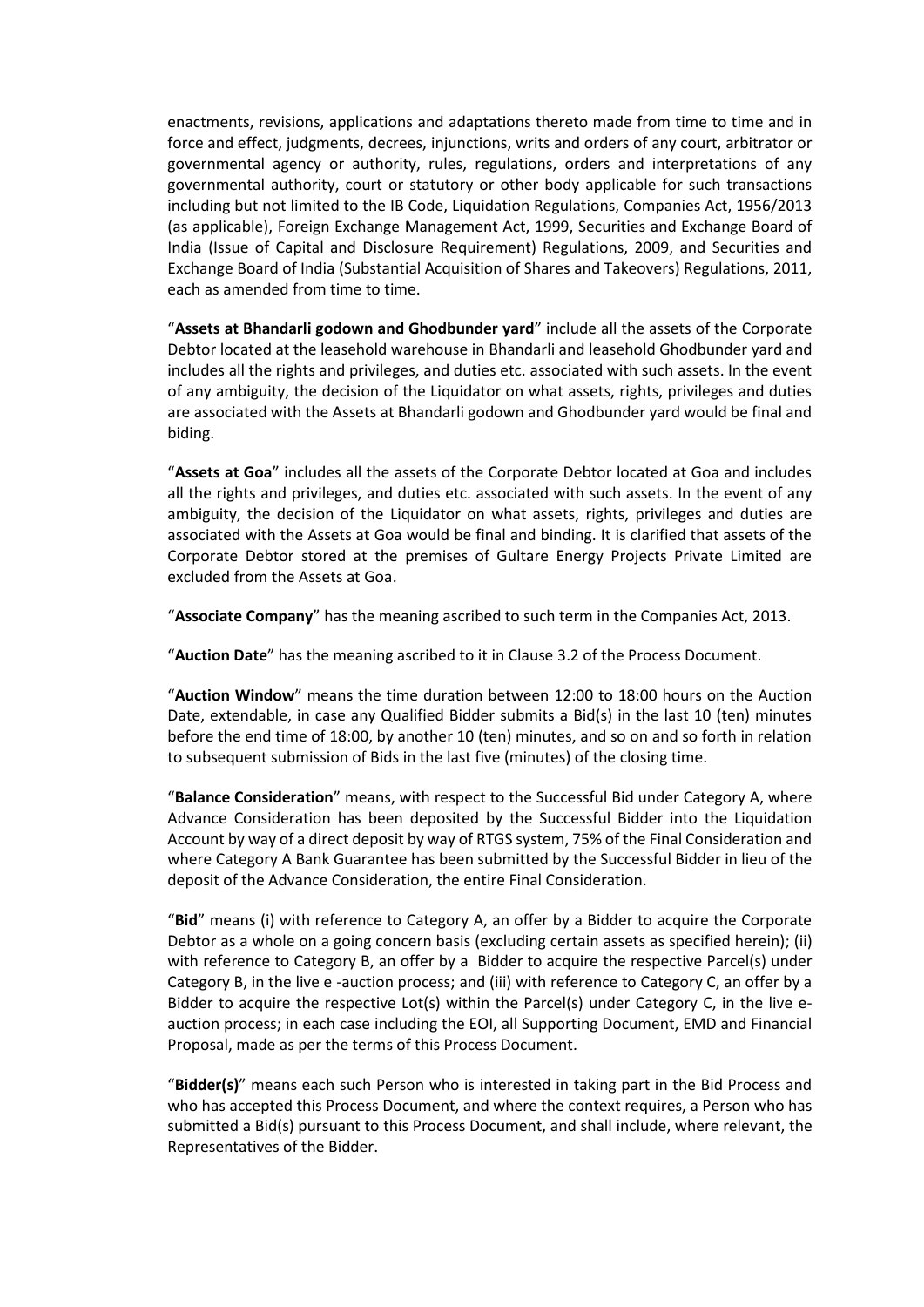"**Bid Process**" means the process set out in this Process Document for conduct of e-auction process for and selection of the Successful Bidder(s) for the acquisition of the Company as a whole on a going concern basis under Category A and as an alternate for the acquisition of (i) one or more shipyards as set out herein or the other set(s) of assets collectively, pertaining to the respective Parcel(s) under Category B and/or (ii) set(s) of assets pertaining to the respective Lot(s) within the Parcel(s) under Category C.

"**Category A**" means the sale in the e-auction of Parcel 1 being the Corporate Debtor as a whole, on a going concern basis. It is clarified that the Kolkata Shipyard, Assets at Bhandarli godown and Godhbunder yard, Assets at Goa, and the Mangalore Shipyard, as described herein do not form part of the Corporate Debtor and shall be excluded from the purview of the sale of the Corporate Debtor as a going concern.

"**Category B**" means the sale in the e-auction of Parcel 2 and Parcel 3 being certain shipyards and/or set of assets, in each case as described in Annexure II herein.

"**Category C**" means the sale in the e-auction of Lot 2(A), Lot 2(B), Lot 2(C), Lot 2 (D) and/or Lot 2 (E) under Parcel 2, and Lot 3(A), Lot 3(B), Lot 3(C), Lot 3(D), and/or Lot 3(E) under Parcel 3 and Lot 7(A) under Parcel 7 being certain sets of assets, in each case as described in Annexure II herein.

"**Company**"/"**Corporate Debtor**" has the meaning ascribed to it in Clause 1.1 of this Process Document.

"**Confidential Information**" means all financial, technical, operational, legal, commercial, staff, management and other information, data and know-how, including all information relating to the business, assets, affairs, products, services, assets, costs, terms of trading, customers, suppliers, employees and financial statements of the Company or any of its client's, disclosed or submitted to the Bidder(s) by the Liquidator or its Representatives in written, representational, electronic, verbal or other form (including on the Data Room or in the course of the Site visit) and includes all data, materials, products, technology, computer programs, specifications, manuals, business plans, software, marketing plans, financial information, human resource information and any other information disclosed or submitted about or in relation to the Affiliates and Associate Companies including without limitation information on the contents and existence of this Process Document and analysis, compilations, studies and other documents prepared by the Company or any of the Company's Representatives or which contain or otherwise reflect or are generated from any Confidential Information and conspicuously designated as "Confidential" or "Proprietary" at the time of written disclosure by the Bidder(s) or any Bidder's Representatives.

"**Confidentiality Undertaking**" means the undertaking as specified in Format II, to be provided by a Bidder(s), in respect of the Confidential Information shared with the Bidder(s) during the course of the Bid Process.

"**Consideration Payment Date**" means (i) in the event that the Successful Bid pertains to Category A, the date on which the Balance Consideration shall be deposited by the relevant Successful Bidder into the Liquidation Account, which shall be within 90 (ninety) days from the issuance of the LoI to such Successful Bidder, provided that in case of payments made after 30 (thirty) days from the issuance of LOI, the unpaid sums shall attract interest at 12% p.a or such other rate as maybe specified under the Code; and (ii) in the event that the Successful Bid(s) pertains to Category B or Category C, the date on which the Final Consideration shall be deposited by the relevant Successful Bidder(s) into the Liquidation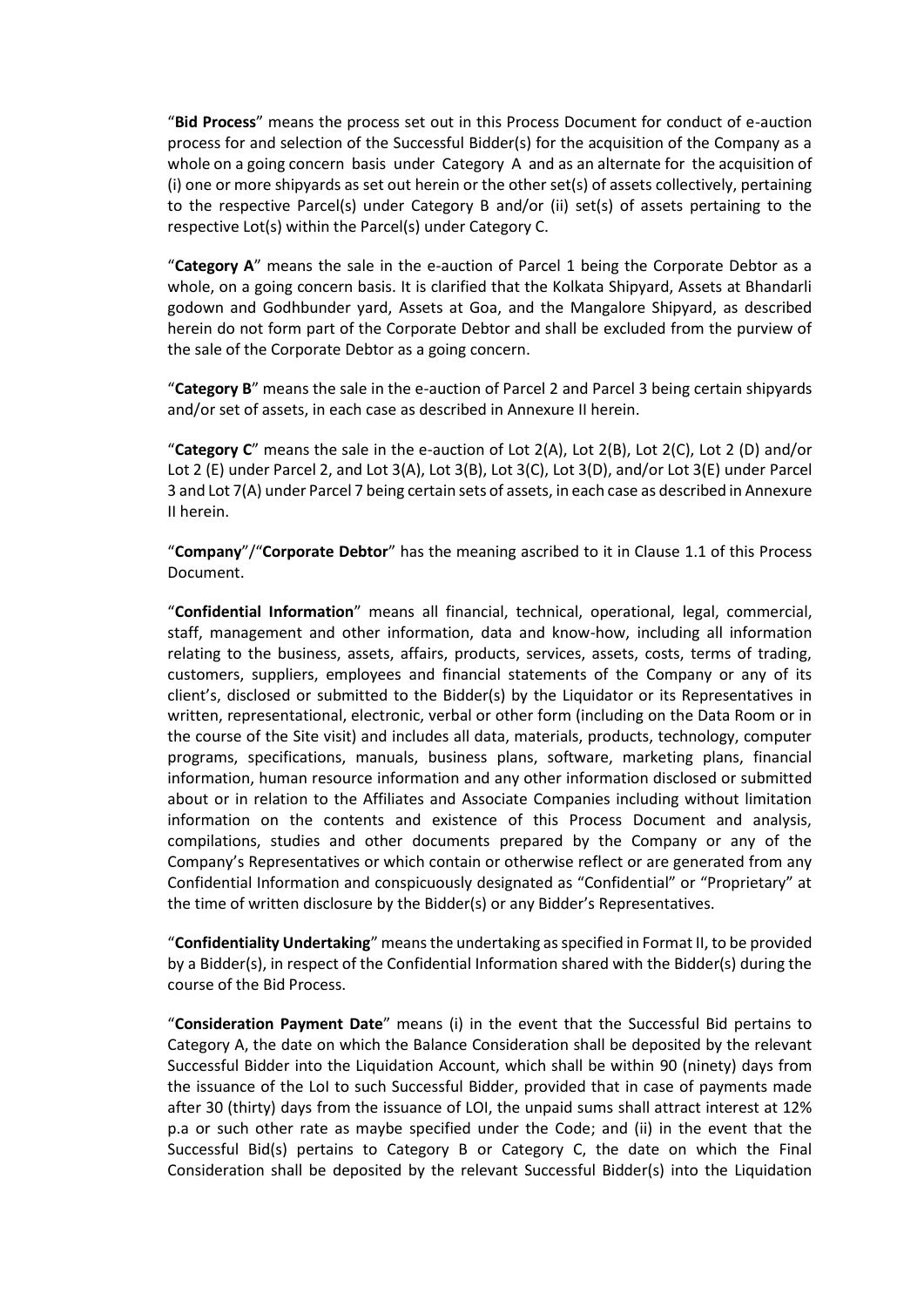Account, which shall be within 90 (ninety) days from the issuance of the LoI(s) to the Successful Bidder(s), provided that in case of payments made after 30 (thirty) days from the issuance of LOI, the unpaid sums shall attract interest at 12% p.a or such other rate as maybe specified under the Code.

"**Control**" has the meaning ascribed to it in the Companies Act, 2013.

"**Data Room**" means the virtual data room maintained by the Liquidator, created for Qualified Bidder(s) to conduct due diligence and access information in relation to the Company and the shipyards/ set(s) of assets pertaining to the respective Parcel(s) under Category B and/or set(s) of assets of Company within each Lot in Parcel(s) under Category C, under terms of the Confidentiality Undertaking.

"**Document Submission Date**" has the meaning ascribed to such terms in Clause 3.4 of this Process Document.

**"Earnest Money Deposit"** or "**EMD**" has the meaning ascribed to such term in Clause 3.4 of this Process Document.

"**E-auction Agency**" means iQuippo Services Limited or any other e-auction agency engaged by the Liquidator of the Company in relation to the Bid Process.

"**Financial Proposal**" means (i) with reference to Category A, the consideration offered by a Bidder as part of the Bid for the acquisition of the Corporate Debtor as a whole, on a going concern basis; (ii) with reference to Category B, the consideration offered by a Bidder(s) as part of the Bid(s) for acquisition of the respective Parcel(s) under Category B for which the Bidder has submitted the Bid(s) evidenced by the financial information sought from the Bidder(s), and (iii) with reference to Category C, the consideration offered by a Bidder(s) as part of the Bid(s) for acquisition of the respective Lot(s) within the Parcel(s) under Category C for which the Bidder has submitted the Bid(s) evidenced by the financial information sought from the Bidder(s), in accordance with the provisions of this Process Document.

"**Final Consideration**" means the amount specified in the Successful Bid(s) by the Successful Bidder(s) in the course of the E-Auction to (i) acquire the Corporate Debtor as a whole on a going concern basis in the event that the Successful Bid pertains to Category A; or (ii) to acquire the relevant Parcel(s) under Category B which such Successful Bidder has bid for, in the event that the Successful Bid(s) pertains to Parcel(s) under Category B; or (iii) to acquire the relevant Lot(s) within the Parcel(s) under Category C which such Successful Bidder has bid for, in the event that the Successful Bid(s) pertains to Lot(s) within the Parcel(s) under Category C; as the case may be.

"**First Bid**" means the first offer required to be placed by every Qualified Bidder that has submitted its EMD and Bidding Declaration as per Format XIV, on the Portal on the Auction Date, during the Auction Window, which shall have to be at the Reserve Price applicable to the Parcel for which the First Bid is sought to be placed by such Qualified Bidder.

"**H1 Bidder**" means, with respect to each individual Parcel/Lot as applicable, (i) in the event all Financial Proposals received for a particular Parcel, at the end of the Auction Window, are First Bids of the relevant Qualified Bidders, such that none of these Qualified Bidders submitted a Financial Proposal of an incremental value over and above their First Bids - the Qualified Bidder that has submitted its EMD as per Step VI of Clause 3.4 and Bidding Declaration as per Format XIV and that is the **first** to place its First Bid on the Portal as per the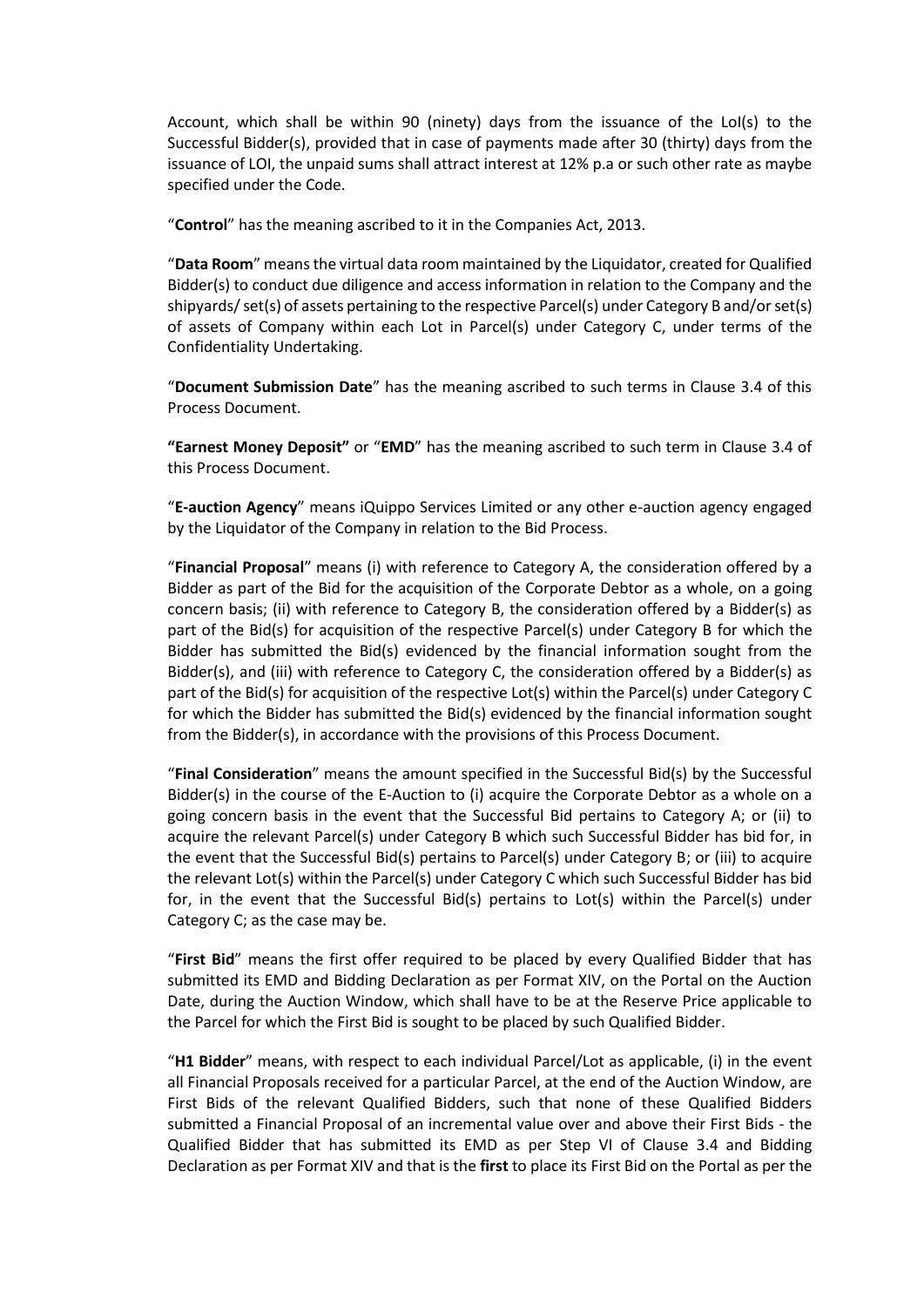e-auction agency; or (ii) in the event different Financial Proposal(s) are received for any Parcel or Lot - the Qualified Bidder that has submitted its EMD as per Step VI of Clause 3.4 and Bidding Declaration as per Format XIV, whose Bid is selected as H1 by the Liquidator with the aim of maximising the value received for the Lot(s)/Parcel(s) through the Bid Process. It is expressly clarified that the decision of which Bidder is H1 Bidder for the purpose of this Bid Process, shall be solely that of the Liquidator's, basis the inputs of the E-auction Agency. The Bid submitted by the H1 Bidder shall be referred to as "**H1 Bid**".

"**H2 Bidder**" means, with respect to each individual Lot/Parcel as applicable, (i) in the event all Financial Proposals received for a particular Lot/Parcel, at the end of the Auction Window, are First Bids of the relevant Qualified Bidders, such that none of these Qualified Bidders submitted a Financial Proposal of an incremental value over and above their First Bids - the Qualified Bidder that has submitted its EMD as per Step VI of Clause 3.4 and Bidding Declaration as per Format XIV and that is the **second** to place its First Bid on the Portal as per the e-auction agency; or (ii) in the event different Financial Proposal(s) are received for any Lot/Parcel - the Qualified Bidder that has submitted its EMD as per Step VI of Clause 3.4 and Bidding Declaration as per Format XIV, whose Bid is selected as H2 by the Liquidator with the aim of maximising the value received for the Parcel(s)/Lot(s) through the Bid Process. It is expressly clarified that the decision of which Bidder is H2 Bidder for the purpose of this Bid Process, shall be solely that of the Liquidator's, basis the inputs of the E-auction Agency. The Bid submitted by the H2 Bidder shall be referred to as "**H2 Bid**".

"**H3 Bidder**" means, with respect to each individual Lot/Parcel as applicable, (i) in the event all Financial Proposals received for a particular Lot/Parcel, at the end of the Auction Window, are First Bids of the relevant Qualified Bidders, such that none of these Qualified Bidders submitted a Financial Proposal of an incremental value over and above their First Bids - the Qualified Bidder that has submitted its EMD as per Step VI of Clause 3.4 and Bidding Declaration as per Format XIV and that is the **third** to place its First Bid on the Portal as per the e-auction agency; or (ii) in the event different Financial Proposal(s) are received for any Parcel - the Qualified Bidder that has submitted its EMD as per Step VI of Clause 3.4 and Bidding Declaration as per Format XIV, whose Bid is selected as H3 by the Liquidator with the aim of maximising the value received for the Lot(s)/Parcel(s) through the Bid Process. It is expressly clarified that the decision of which Bidder is H3 Bidder for the purpose of this Bid Process, shall be solely that of the Liquidator's, basis the inputs of the E-auction Agency. The Bid submitted by the H3 Bidder shall be referred to as "**H3 Bid**".

"**IBBI"** means the Insolvency and Bankruptcy Board of India.

"**IB Code**" or **"IBC"** or **"Code"** means Insolvency and Bankruptcy Code, 2016 and other rules and regulations framed thereunder, as amended from time to time.

"**INR**" means the Indian Rupee.

"**Insider Trading Regulations**" means the Securities and Exchange Board of India (Prohibition of Insider Trading) Regulations, 2015, as amended from time to time.

"**Kolkata Shipyard**" means the shipyard of BDIL located at Kolkata and includes all the Corporate Debtor's assets, rights and privileges, and duties etc. associated with such shipyard. In the event of any ambiguity, the decision of the Liquidator on what assets, rights, privileges and duties are associated with the Kolkata Shipyard would be final and binding.

"**Mangalore Shipyard**" means the shipyard of BDIL located at Mangalore and includes all the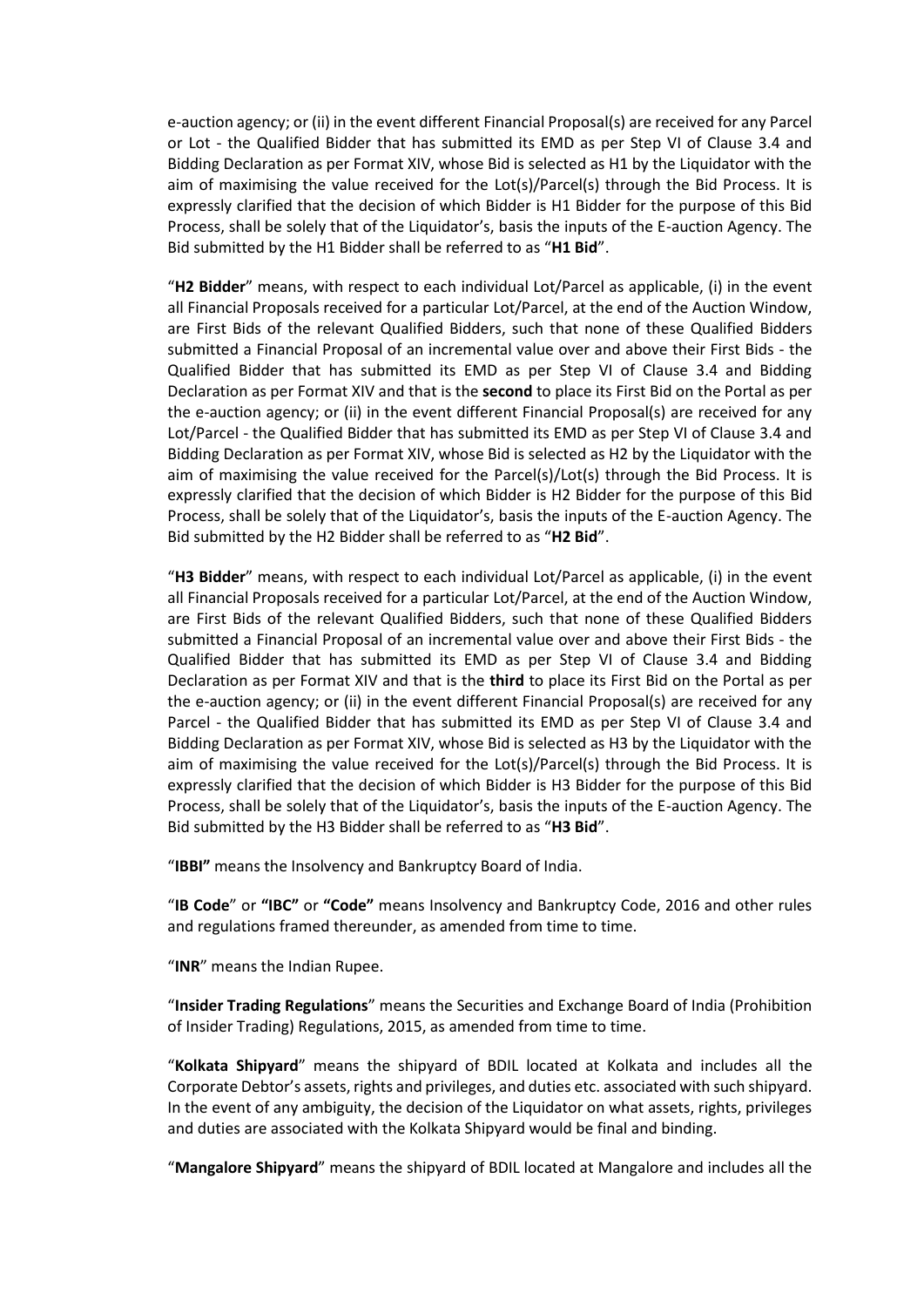Corporate Debtor's assets, rights and privileges, and duties etc. associated with such shipyard. In the event of any ambiguity, the decision of the Liquidator on what assets, rights, privileges and duties are associated with the Mangalore Shipyard would be final and binding.

"**Letter(s) of Intent**" or "**LoI**" means the letter(s) issued by the Liquidator, to the Successful Bidder(s) post conclusion of the e-auction process envisaged in this Process Document (i) in the case of Category A, in relation to acquisition of the Corporate Debtor as a whole on a going concern basis; (ii) in case of Category B, in relation to acquisition of the respective Parcel(s) under Category B; and (iii) in case of Category C, in relation to acquisition of the respective Lot(s) within the Parcel(s) under Category C.

"**Liquidation Regulations**" means Insolvency and Bankruptcy Board of India (Liquidation Process) Regulations, 2016 amended and applicable to the liquidation process of the Corporate Debtor.

"**Liquidator**" means Mr. Vijaykumar V. Iyer, who has been appointed as liquidator by the Adjudicating Authority for conducting the liquidation process of the Company.

"**NCLT Order**" means an order of the Hon'ble NCLT in relation to, amongst other things, the transfer of the Corporate Debtor as a whole as a going concern to any successful bidder with the issuance of the Certificate of Sale by the Liquidator.

"**NCLAT**" means the Hon'ble National Company Law Appellate Tribunal.

"**Person**" means an individual, a partnership firm, an association, a corporation, a limited company, a trust, a body corporate, bank or financial institution or any other body, whether incorporated or not.

**"Portal"** has the meaning ascribed to it in Clause 1.17 of this Process Document.

"**Process Document**" means this document issued in relation to acquisition of the asset under Category A and respective Parcel(s) under Category B and respective Lot(s) under Category C, including all the appendices, annexures and formats hereto, and shall include all supplements, modifications, amendments, alterations or clarifications thereto.

"**Public Announcement**" has the meaning ascribed to it in Clause 1.16 of this Process Document.

"**Representatives**" means and includes directors or key managerial personnel of the relevant Person expressly authorized by such Person pursuant to a board resolution (in case of incorporated Persons) or duly executed and legally valid power(s) of attorney (executed under the authority of a board resolution in case of incorporated Persons).

This term when specifically used in the case of/ co-joint with the Liquidator, includes the Liquidator's advisors and consultants.

"**Reserve Price**" for each of the Parcels shall mean the value of such Parcel determined in accordance with Regulation 35 of the Liquidation Regulations and provided in the Public Announcement.

"**Sale Certificate(s)**" or "**Certificate(s) of Sale**" means a single or separate certificate(s), for each asset, if required, substantially in the format specified in Format X of this Process Document, issued by the Liquidator to the Successful Bidder(s) in relation to the relevant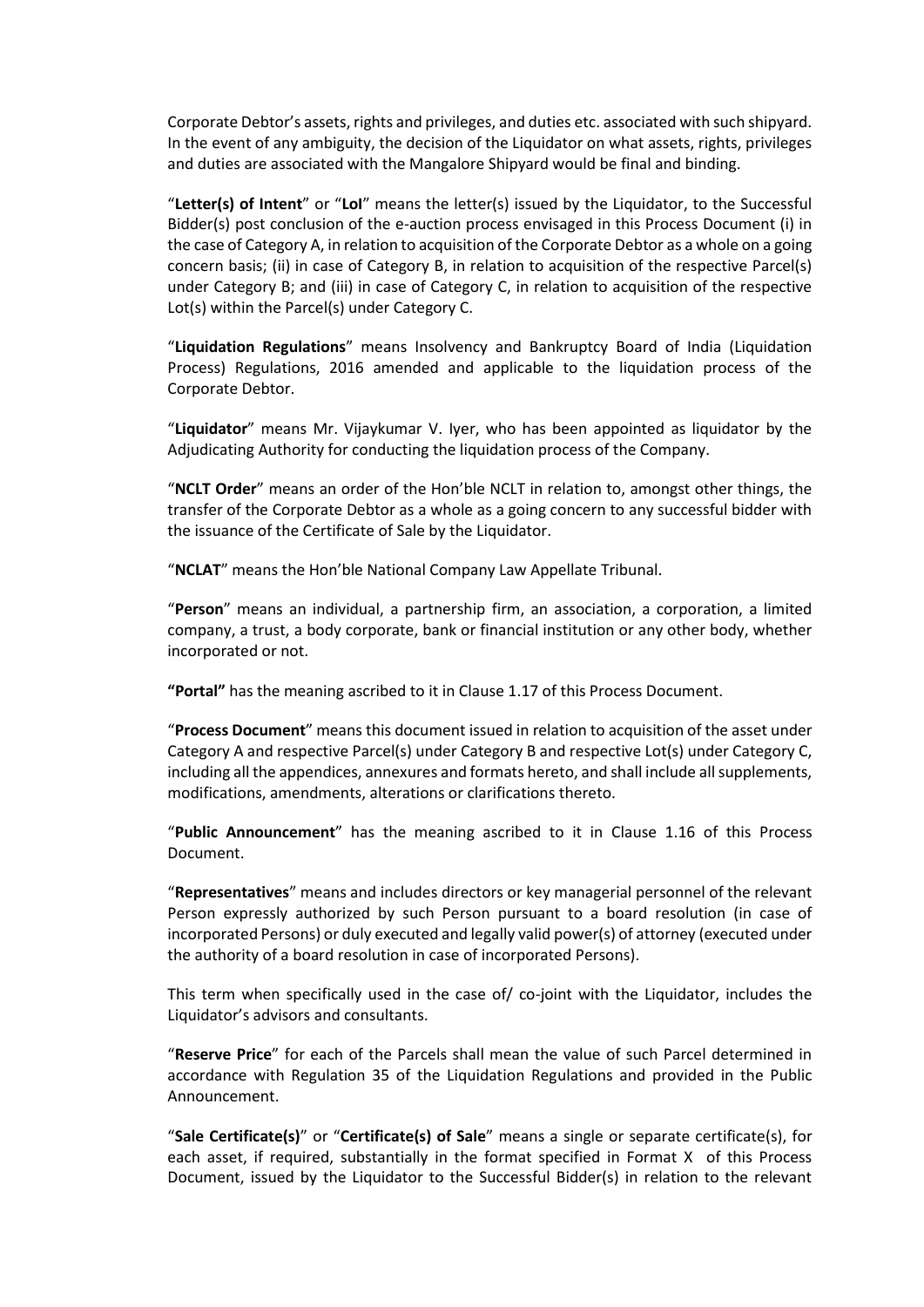Parcel for which the Bidder has been chosen as a Successful Bidder, in terms of this Process Document and the Liquidation Regulations.

"**SEBI**" means the Securities and Exchange Board of India.

"**Site**" means the one or more locations of all the immovable and movable properties of the Company for the purposes of conducting business, as described in Annexure I.

"**Stakeholder**" has the meaning assigned to it under the Code.

"**Successful Bid(s)**" mean (i) in case the Successful Bidder is under Category A, then the Bid of the Successful Bidder for acquisition of the Corporate Debtor as a whole on a going concern basis; (ii) in case the Successful Bidder(s) are under Category B, then the Bid(s) of the Successful Bidder(s) for acquisition of the respective Parcel(s) under Category B; and (iii) in case the Successful Bidder(s) are under Category C, then the Bid(s) of the Successful Bidder(s) for acquisition of the respective Lot(s) within the Parcel(s) under Category C.

"**Successful Bidder(s)**" means the Qualified Bidder(s), whose Bid(s) is selected by the Liquidator as per Clause 3.4 and to whom the Letter(s) of Intent is issued by the Liquidator, either under Category A or such Parcel(s) under Category B or such Lot(s) under Category C, in accordance with the terms of this Process Document.

"**Supporting Documents**" has the meaning ascribed to it in Clause 3.4 of the Process Document.

"**Transfer Date**" means (i) in case the Successful Bid is under Category A, the date on which the ownership of the Company as a whole on a going concern basis is transferred to the Successful Bidder in terms of the Certificate of Sale issued by the Liquidator in accordance with the terms of the Process Document, Applicable Law and the NCLT Order, and (ii) in case the Successful Bid(s) is under Category B or Category C, each of the date(s) on which the shipyards/ set(s) of assets under the respective Parcel(s) under Category B or set(s) of assets under the respective Lot(s) under Category C, are transferred to the Successful Bidder(s) in terms of the Certificate(s) of Sale issued by the Liquidator in accordance with the terms of the Process Document and Applicable Law.

"**Unpublished Price Sensitive Information**" or "**UPSI**" has the meaning ascribed to the term in the Insider Trading Regulations.

"**Working Day**" means any day between 10:30 Hours and 18:00 Hours IST, other than a public holiday as per the Negotiable Instruments Act, 1881, when banks in Mumbai are open for business.

For the sake of clarity, all timelines contained in this Process Document pertain to days that are not declared public holidays. If performance of any action falls on a day declared as a public holiday under Negotiable Instruments Act, 1881, the relevant action is to be performed on the next Working Day.

## <span id="page-16-0"></span>**3. BIDDING PROCESS**

#### <span id="page-16-1"></span>**3.1 Key Steps in the Process**

**For E-auction under Category A:**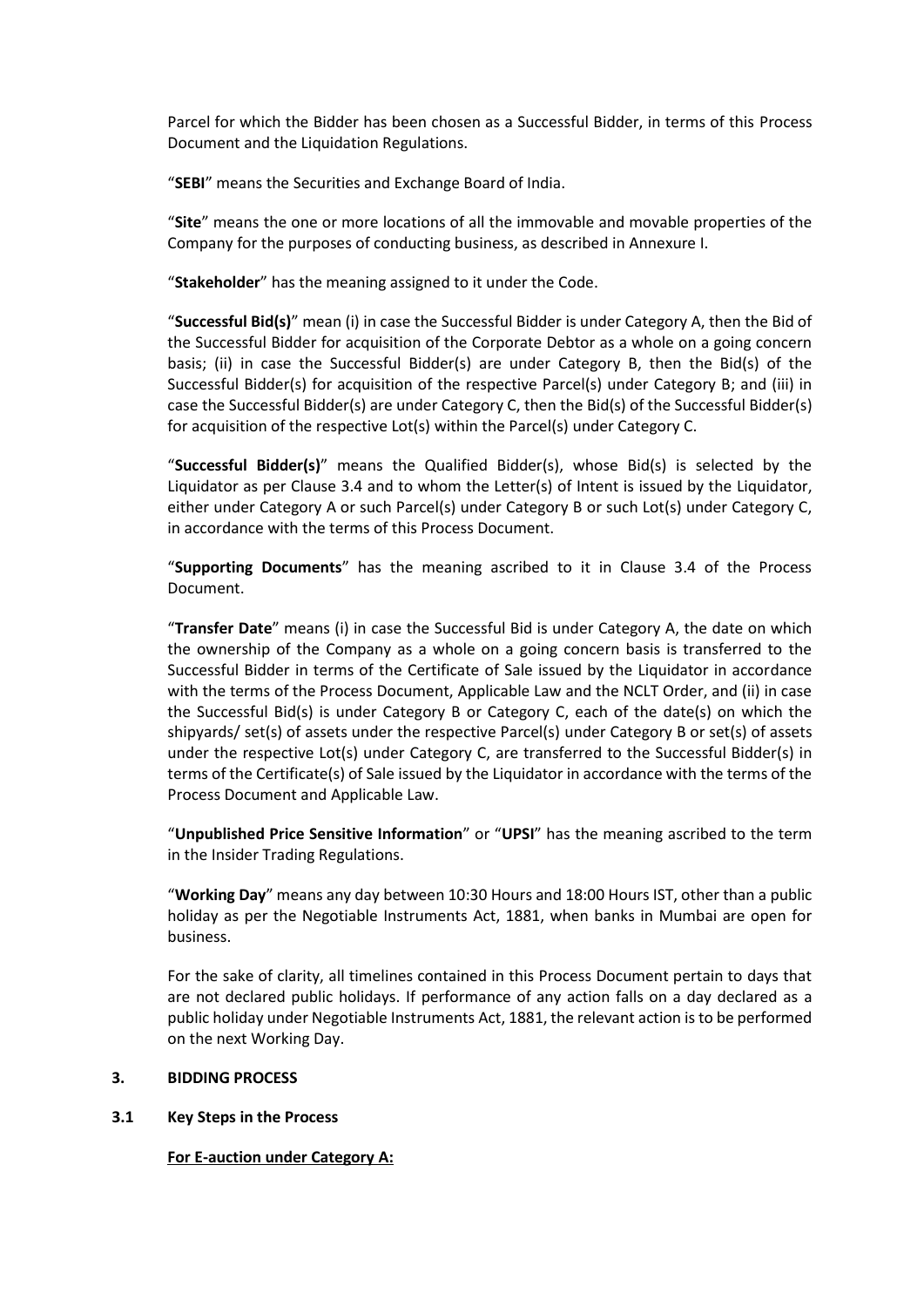- I. Registration of Bidders on the Portal of the E-Auction Agency;
- II. Submission of EOI along with Supporting Documents;
- III. Verification of EOI and Supporting Documents by Liquidator;
- IV. Declaration of Qualified Bidders;
- V. Conduct of Site visit and accessing Data Room by Qualified Bidders;
- VI. Submission of EMD and Bidding Declaration;
- VII. Participation of Bidders in the E-Auction process on the Auction Date;
- VIII. Declaration of Successful Bidder by the Liquidator;
- IX. Submission of Advance Consideration;
- X. Receipt of NCLT Order;
- XI. Issuance of LOI by Liquidator to the Successful Bidder;
- XII. Payment of Balance Consideration by the Successful Bidder as per IB Code;
- XIII. Issuance of Certificate of Sale.

### **For E-auction under Category B and Category C:**

- I. Registration of Bidders on the Portal of the E-Auction Agency;
- II. Submission of EOI along with Supporting Documents;
- III. Verification of EOI and Supporting Documents by Liquidator;
- IV. Declaration of Qualified Bidders;
- V. Conduct of Site visit and accessing Data Room by Qualified Bidders;
- VI. Submission of EMD and Bidding Declaration;
- VII. Participation of Bidders in the E-Auction process on the Auction Date;
- VIII. Declaration of Successful Bidder(s) by the Liquidator;
- IX. Issuance of LOI(s) by Liquidator to the Successful Bidder(s);
- X. Payment of Final Consideration by the Successful Bidder(s) as per the IB Code;
- XI. Issuance of Certificate(s) of Sale.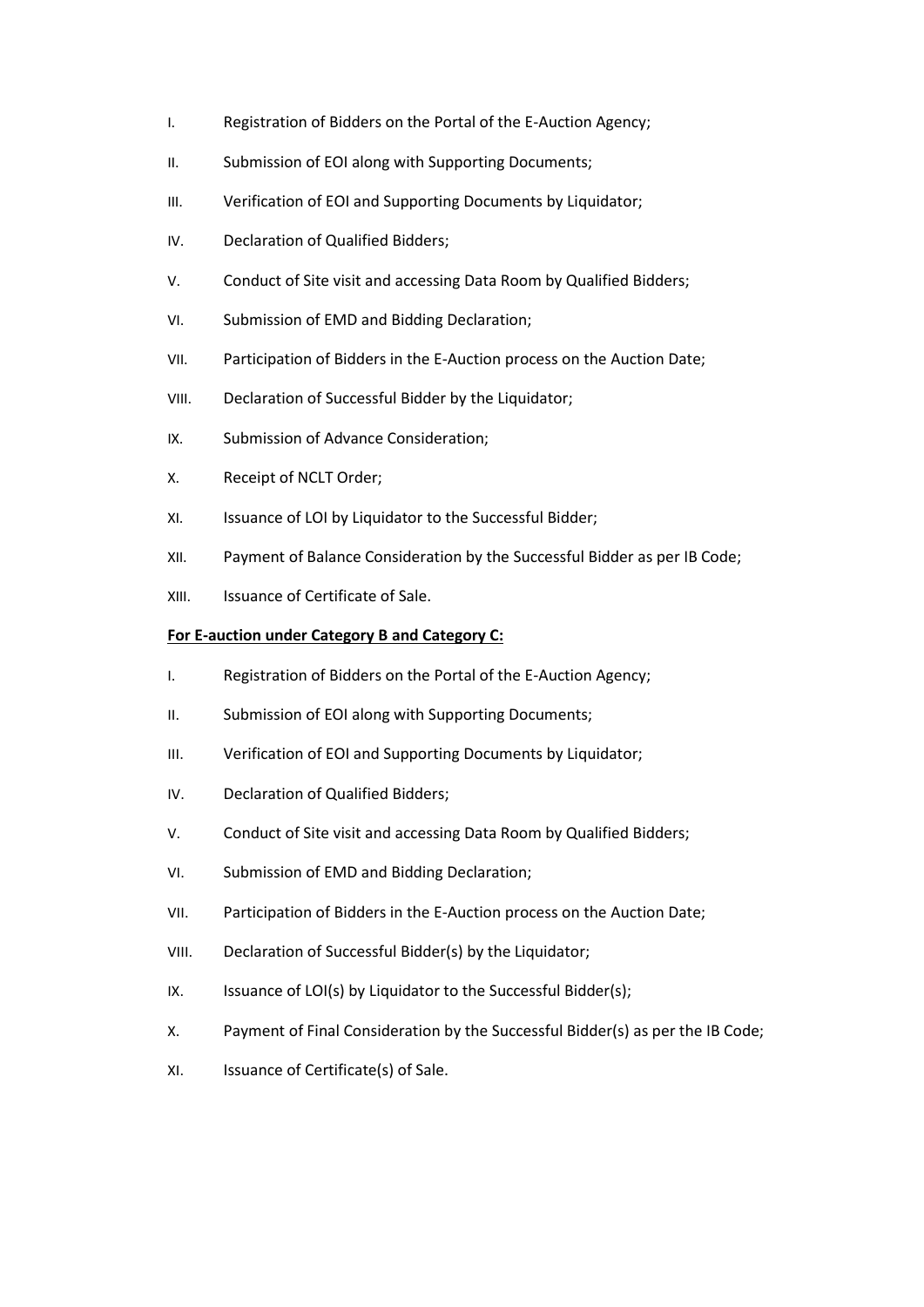### <span id="page-18-0"></span>**3.2 Process Timeline**

| Sr.No.           | <b>Event Description</b>                                                                                                                                                                                                                                                                                                  | <b>Date</b>                                                                                                                                                                       |
|------------------|---------------------------------------------------------------------------------------------------------------------------------------------------------------------------------------------------------------------------------------------------------------------------------------------------------------------------|-----------------------------------------------------------------------------------------------------------------------------------------------------------------------------------|
| 1.               | Publication of Public Announcement for sale vide E-<br>Auction, of BDIL as a whole on a going concern basis<br>and sale of shipyards and/or set(s) of assets<br>collectively, pertaining to the respective Parcel(s)<br>under Category B and/or Lot(s) of assets of the<br>Company within each Parcel(s) under Category C | 21st June 2022                                                                                                                                                                    |
| $\overline{2}$ . | Commencement of registration of Bidders with E-<br>Auction Agency and submission of EOI and<br><b>Supporting Documents</b>                                                                                                                                                                                                | 21st June 2022                                                                                                                                                                    |
| 3.               | Last date for submission of EOI and Supporting<br>Documents                                                                                                                                                                                                                                                               | 8 <sup>th</sup> July 2022                                                                                                                                                         |
| 4.               | Last date of Site visit and accessing Data Room by<br>Qualified Bidders                                                                                                                                                                                                                                                   | 15 <sup>th</sup> July 2022                                                                                                                                                        |
| 5.               | Submission of EMD and Bidding Declaration by 2 days prior to the Auction Date for<br>Qualified Bidders interested in participating on the<br><b>Auction Date</b>                                                                                                                                                          | the respective Category                                                                                                                                                           |
| 6.               | <b>Auction Date</b>                                                                                                                                                                                                                                                                                                       | For Category A: 20 <sup>th</sup> July 2022<br>For Category B: 27 <sup>th</sup> July 2022<br>For Category C: 4 <sup>th</sup> August 2022                                           |
| 7.               | Declaration of Successful Bidder(s)                                                                                                                                                                                                                                                                                       | <b>Within 2 Working Days from Auction</b><br>Date for the respective Category                                                                                                     |
| 8.               | Submission of Advance Consideration, in case the<br>Successful Bidder is for Category A (7 days from<br><b>Auction Date)</b>                                                                                                                                                                                              | 29th July 2022                                                                                                                                                                    |
| 9.               | Issuance of LOI(s) by Liquidator to the SuccessfulFor Category A: within 3 (three)<br>Bidder(s)                                                                                                                                                                                                                           | Working Days from declaration of<br>successful bidder<br>For Category B and Category C: within<br>3 (three) Working Days from the<br>declaration of the Successful Bidder(s)      |
| 10.              | Payment of Balance Consideration by SuccessfulFor Category A: Within 90 (ninety) days<br>Bidder for Category A/Final Consideration by the from issuance of the LOI, provided that<br>Successful Bidder(s) for Parcels/Lots under Category payments made after 30 (thirty) days<br>B and Category C as per IB Code         | shall attract interest at 12% p.a                                                                                                                                                 |
|                  |                                                                                                                                                                                                                                                                                                                           | For Category B and Category C: Within<br>90 (ninety) days from the issuance of<br>LOI, provided that payments made<br>after 30 (thirty) days shall attract<br>interest at 12% p.a |
| 11.              | Issuance of Certificate(s) of Sale                                                                                                                                                                                                                                                                                        | For Category A: within 7 (seven) days<br>the<br><b>Balance</b><br>of<br>payment<br>of<br>Consideration                                                                            |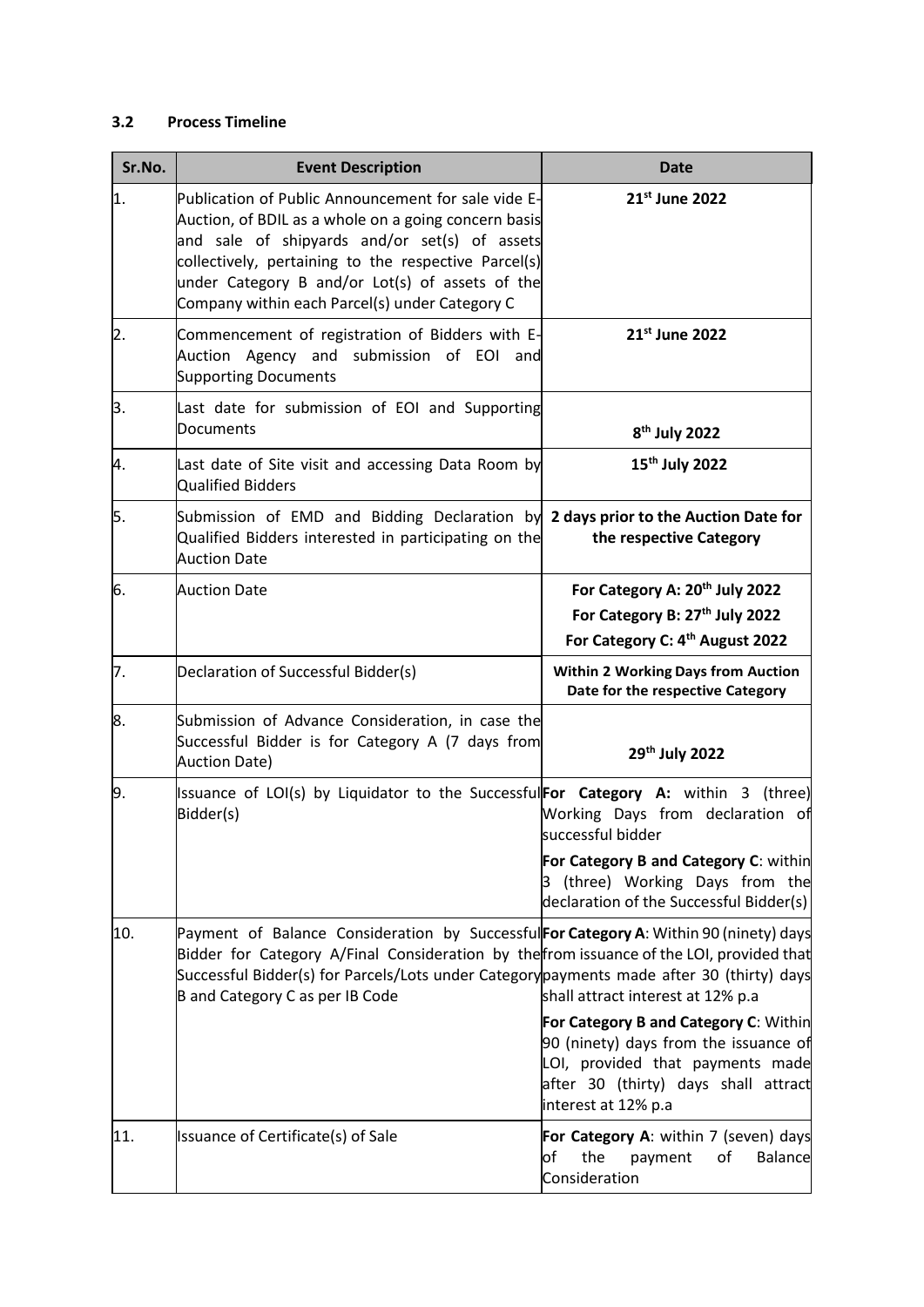|  | <b>For Category B and Category C: within</b> |
|--|----------------------------------------------|
|  | 7 (seven) days of the payment of Final       |
|  | <b>Consideration</b>                         |

\*Only such Bidders who are Qualified Bidders can commence Site visits and access the Data Room provided that the EOI and all Supporting Documents as mentioned in Step II of Clause 3.4 of this Process Document have been verified to the satisfaction of the Liquidator. A Bidder submitting the EOI and all Supporting Documents before another Bidder or even before the last date for registration of Bidders with E-Auction Agency and submission of EOI, Supporting Documents, may be provided access to the Data Room and may commence Site visit, as and when such Bidder is declared as a Qualified Bidder by the Liquidator. No claim would be entertained in relation to some Qualified Bidders having more time than the other Qualified Bidders in relation to reviewing the assets and business of the Corporate Debtor and all Bidders interested to be Qualified Bidders may submit their EOI and Supporting Documents as soon as possible.

The Liquidator may extend/ modify the timelines as set out in this Clause at any time without giving reasons by way of a public announcement and/or uploading on the website of Corporate Debtor and/or by email, without incurring any obligation or the need to provide any reasons. In any case, it is assumed that each Bidder takes cognizance of any such extension.

The Liquidator is also entitled to postpone the Auction Date and such revised Auction Date will be notified to the Bidders and shall be published on the website of the Corporate Debtor, at least 2 (two) Working Days prior to the revised Auction Date.

| <b>Category</b>   | <b>Asset</b>                                                                                                                                                                                                                                                                                              | <b>Reserve Price</b><br>(INR Crore) | <b>EMD</b><br>(INR Crore) |
|-------------------|-----------------------------------------------------------------------------------------------------------------------------------------------------------------------------------------------------------------------------------------------------------------------------------------------------------|-------------------------------------|---------------------------|
|                   | <b>Category A</b>                                                                                                                                                                                                                                                                                         |                                     |                           |
|                   | Parcel 1 $\vert$ BDIL as a whole, on a going concern basis (excluding the<br>Kolkata Shipyard, Mangalore Shipyard, Assets at Goa and<br>Assets at Bhandarli godown and Ghodbunder yard)                                                                                                                   | 241.0                               | 19                        |
| <b>Category B</b> |                                                                                                                                                                                                                                                                                                           |                                     |                           |
|                   | Parcel 2 Dabhol Shipyard, including land & building, plant &<br>machinery, inventory, semi constructed vessel and other<br>movable assets and agreement with Larsen & Toubro Ltd<br>- L&T Construction in relation to the assets with all rights<br>and interest therein. ${}^{\text{\tiny{\textsf{#}}}}$ | 146.0                               | 7                         |
| Parcel 3          | Shipyard including<br>Ratnagiri<br>leasehold<br>interests<br>pertaining to leasehold land, office building, dredger,<br>plant & machinery, inventory, semi constructed vessel<br>and other immovable material                                                                                             | 62.0                                | 3                         |
| <b>Category C</b> |                                                                                                                                                                                                                                                                                                           |                                     |                           |
|                   | Parcel 2 - Dabhol Shipyard                                                                                                                                                                                                                                                                                |                                     |                           |
| (A)               | Lot no. 2 Land & Building situated at Dabhol Shipyard<br>This includes freehold industrial land admeasuring<br>approximately 198.45 acres located at Village Usgaon<br>(Dabhol), District- Ratnagiri, Maharashtra along with                                                                              | 37.7                                | 1.8                       |

# <span id="page-19-0"></span>**3.3 Asset Parcels under the Bid Process:**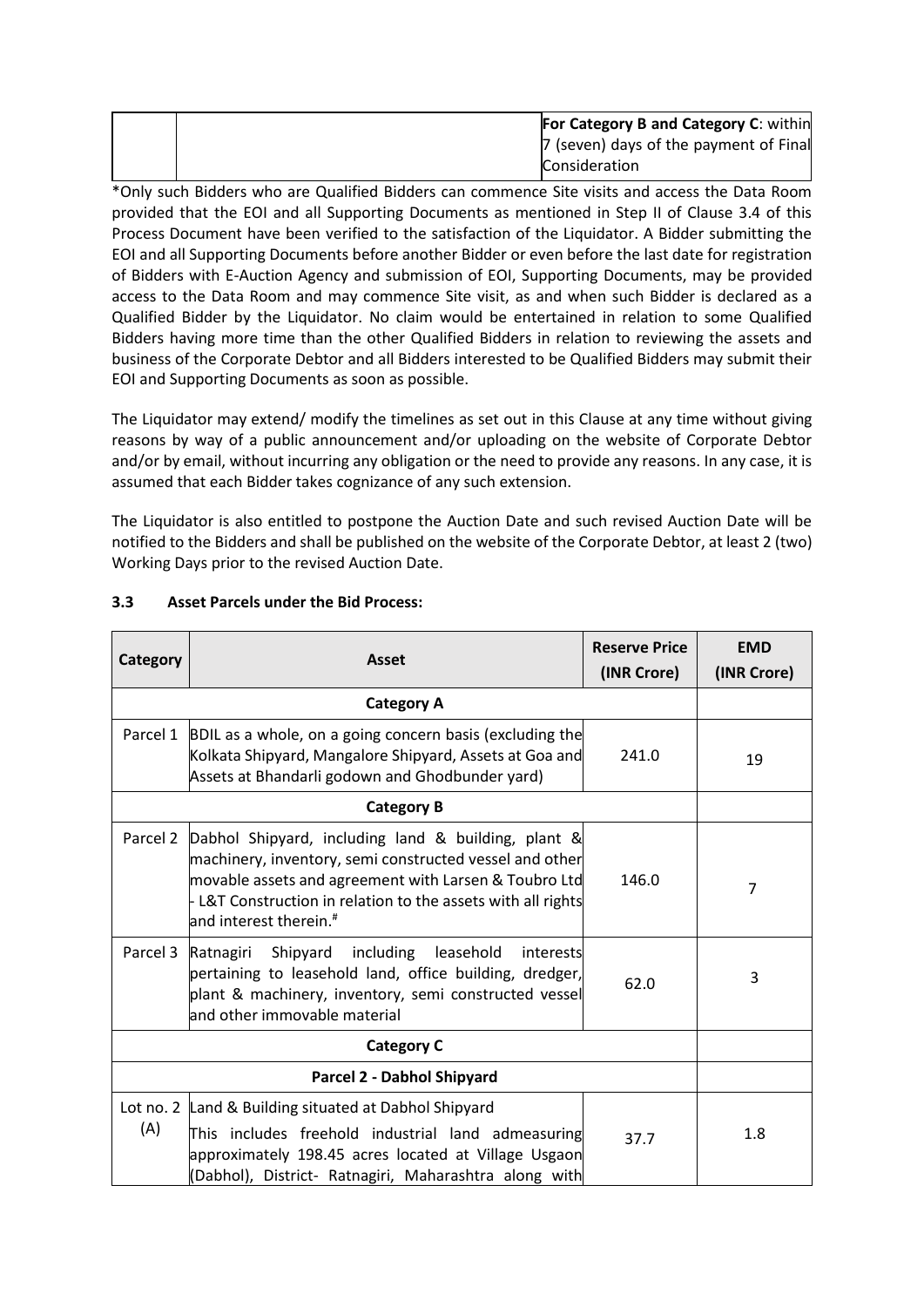|                                                | other infrastructure like Main Jetty area, Shipbuilding<br>berth, hull production shop, stores and warehouses and<br>Floating dry dock assets such as 02 nos. Manitowod<br>crane, 02 nos. Hydra, 01 nos. Demag, 01 DG 15 KVA and<br>01 DG 250 KVA etc and agreement with Larsen & Toubro<br>Ltd - L&T Construction in relation to the assets with all<br>rights and interest therein. <sup>#</sup> |      |     |
|------------------------------------------------|----------------------------------------------------------------------------------------------------------------------------------------------------------------------------------------------------------------------------------------------------------------------------------------------------------------------------------------------------------------------------------------------------|------|-----|
| (B)                                            | Lot no. 2 Plant & machinery situated at Dabhol Shipyard<br>This includes frame bending machine, profile cutting<br>machine, dredger, auto blasting machine,<br>special<br>purpose modular transporters and cranes, etc.                                                                                                                                                                            | 49.4 | 2.4 |
| (C)                                            | Lot no. 2   Inventory situated at Dabhol Shipyard<br>This includes DG sets, propulsion engines, etc.                                                                                                                                                                                                                                                                                               | 33.0 | 1.6 |
| (D)                                            | Lot no. 2 Semi-Completed Vessels situated at Dabhol Shipyard<br>This includes pallet cum container vessels, 20,000 Dwt<br>Bulk carrier, 150 T Anchor handling tug, sewage barges,<br>etc.                                                                                                                                                                                                          | 64.6 | 3.1 |
| (E)                                            | Lot no. 2 Other Assets such as Computer, Furniture, Office<br>Equipment and Vehicle situated at Dabhol Shipyard                                                                                                                                                                                                                                                                                    | 3.7  | 0.2 |
|                                                | Parcel 3 - Ratnagiri Shipyard                                                                                                                                                                                                                                                                                                                                                                      |      |     |
| (A)                                            | Lot no. 3 Land & Building situated at Ratnagiri Shipyard<br>This includes lease hold interests pertaining to leasehold<br>land of approximately 29.92 acres, various sheds and<br>warehouse located at Ratnagiri shipyard and MIDC area,<br>office building.                                                                                                                                       | 3.8  | 0.2 |
| (B)                                            | Lot no. 3 Plant & machinery situated at Ratnagiri Shipyard<br>This includes dredger, auto blasting machine, profile<br>cutting machines, frame bender machines, cranes, etc.                                                                                                                                                                                                                       | 6.2  | 0.3 |
| Lot no. 3<br>(C)                               | Inventory situated at Ratnagiri Shipyard<br>This includes DG sets, marine engines, propeller shafts<br>etc.                                                                                                                                                                                                                                                                                        | 12.2 | 0.6 |
| Lot no. 3<br>(D)                               | Semi-Completed Vessels situated at Ratnagiri Shipyard<br>This includes 120 T Anchor handling tug, Multi-Purpose<br>Supply Vessel, 80T Anchor handling tug, etc.                                                                                                                                                                                                                                    | 34.4 | 1.6 |
| Lot no. 3<br>(E)                               | Other Assets such as Computer, Furniture, Office<br>Equipment and Vehicle situated at Ratnagiri Shipyard                                                                                                                                                                                                                                                                                           | 0.8  | 0.1 |
| Parcel 7 - Head Office of the Corporate Debtor |                                                                                                                                                                                                                                                                                                                                                                                                    |      |     |
| Lot no. 7<br>(A)                               | Head Office of the Corporate Debtor                                                                                                                                                                                                                                                                                                                                                                | 28   | 1.3 |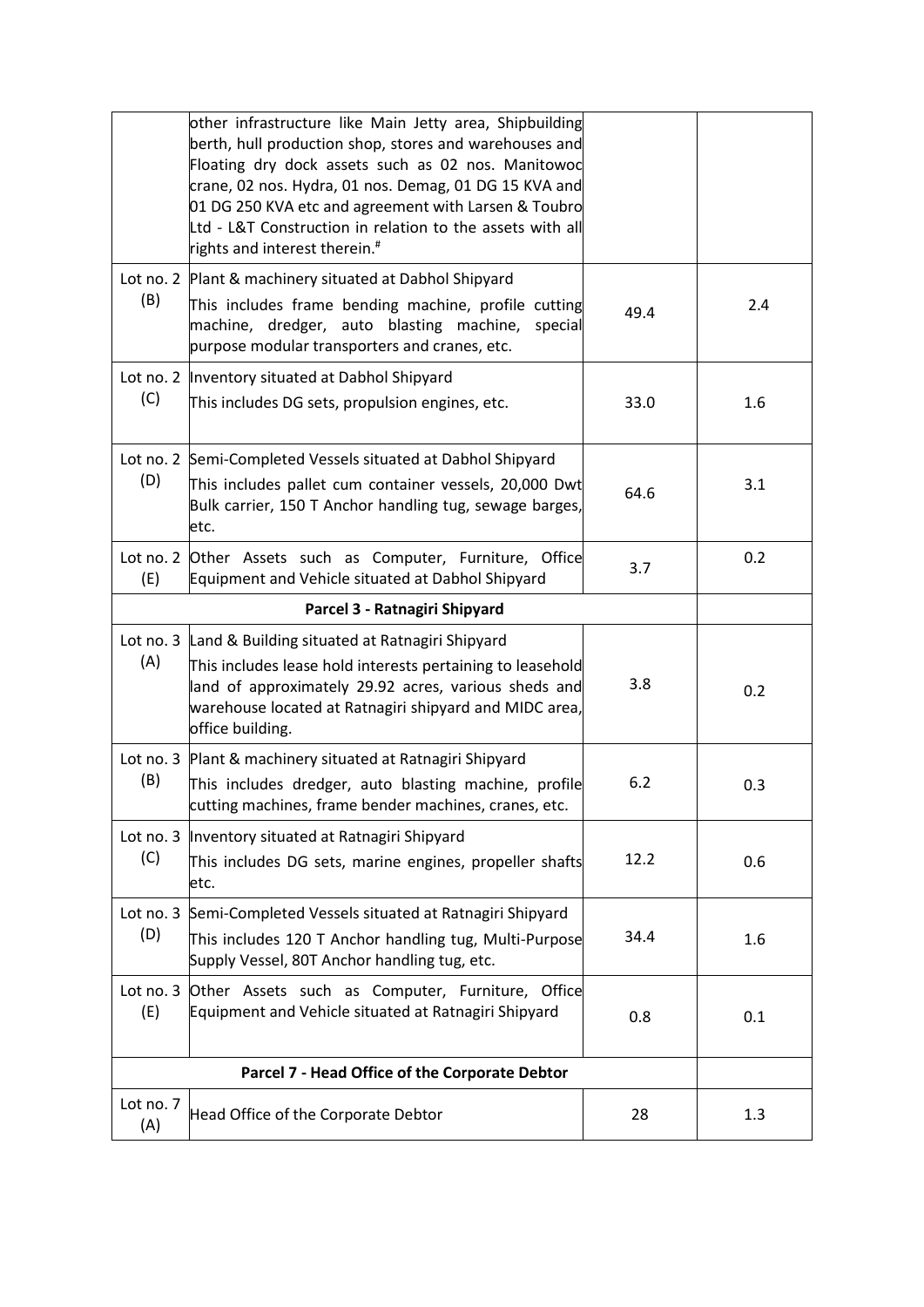*# BDIL has entered into an agreement with Larsen & Toubro Ltd - L&T Construction ("L&T") for inspection, transporting and removing accropodes stored on the land of BDIL and as per the agreed terms, these assets are leased to Larsen & Toubro under the said agreement.* 

*Note 1: Notwithstanding anything stated herein, the Liquidator, his authorized representatives and employees/personnel of BDIL shall continue to use the Lot 7(A), being the Head Office of the Corporate Debtor mentioned under Category C for operational purposes until all the other Parcels/Lots of BDIL are sold and the liquidation of BDIL is completed. The Liquidator shall pay no rent or any other costs towards the same. However, it is clarified that the LOI shall be issued by the Liquidator for Lot 7(A) in accordance with the timelines provided herein and payment of the Final Consideration shall be made within 90 days of issuance of the LOI, provided that payments made after 30 (thirty) days from the issuance of LOI shall attract interest at 12% p.a or such other rate as maybe specified under the Code. The Liquidator shall not be liable for any rent, interest, damages, costs, etc of any nature whatsoever for usage of Lot 7(A) till the time the liquidation is completed as per provisions of IBC and Liquidation Regulations. The Liquidator shall in his sole discretion appoint such security guards as he deems fit to protect and preserve Lot 7(A) assets till such time hand over of Lot 7(A) is completed.*

*Note 2: Notwithstanding anything stated herein, Bidders to take note that possession of assets forming part of Lot no. 2 (A) and Lot no. 3 (A) will only be allowed after the remaining Lots for the respective Parcel have been sold and possession for the same has been transferred to the relevant Successful Bidder(s). The Liquidator shall pay no rent or any other costs towards the same. However, it is clarified that the LOI shall be issued by the Liquidator for Lot no. 2 (A) and Lot no. 3 (A), as the case maybe, in accordance with the timelines provided herein and payment of the Final Consideration shall be made within 90 days of issuance of the LOI, provided that payments made after 30 (thirty) days from the issuance of LOI shall attract interest at 12% p.a or such other rate as maybe specified under the Code. The Liquidator shall in his sole discretion appoint such security guards as he deems fit to protect and preserve Lot no. 2 (A) and Lot no. 3 (A), as the case maybe, assets till such time hand over of Lot no. 2 (A) and Lot no. 3 (A), as the case maybe, is completed.*

(Parcel 1, Parcel 2, Parcel 3 shall be collectively termed as "**Parcels**"). (Lot 2(A), Lot 2(B), Lot 2(C), Lot 2(D), Lot 2(E) and Lot 3(A), Lot 3(B), Lot 3(C), Lot 3(D), Lot 3(E) and Lot 7(A) shall be collectively termed as "**Lots**"). The process for transfer of each of these Parcels and/or Lots is on an "as is where is", "as is what is" "as is how is" and a without recourse basis to any of the Stakeholders, the Corporate Debtor, the Liquidator and/or any advisors or representatives of any of the above.

The assets of BDIL under Category B and Category C have been categorized collectively in Parcels and/or Lots respectively to facilitate the Bid Process. The detailed description of assets under each Parcel under Category B or Lot under Category C has been provided in Annexure II herein. It is clarified that the Liquidator reserves his right to give preference to a Bidder submitting Bids for acquisition of the Corporate Debtor as a whole on a going concern basis under Category A, and/or any Bid(s) which maximizes the overall value to Stakeholders.

In relation to Category B, Bidders may submit a Bid for relevant shipyard(s) in Parcel 2 and 3 on a going concern basis by submitting a Bid under Category B such that the assets of relevant shipyard(s)/ location(s), including all the related contracts, concessions, licenses, approvals, consents etc. pertaining to the relevant shipyard(s)/ location(s) of the Corporate Debtor may be acquired on a going concern basis, in which event, all such contracts, concessions, licenses, approvals, consents etc. may be acquired by the Bidder, subject to and in accordance with the terms and conditions stipulated in such contracts, concessions, licenses, approvals, consents etc. The Bidder shall have to make its own decisions regarding the assignability of the relevant contracts, concessions, licenses, approvals, consents etc. and/or the manner of receipt of the same. Bidders may also provide Bids solely for the assets collectively contained in the shipyards described as Parcel 2 and 3. However the Reserve Price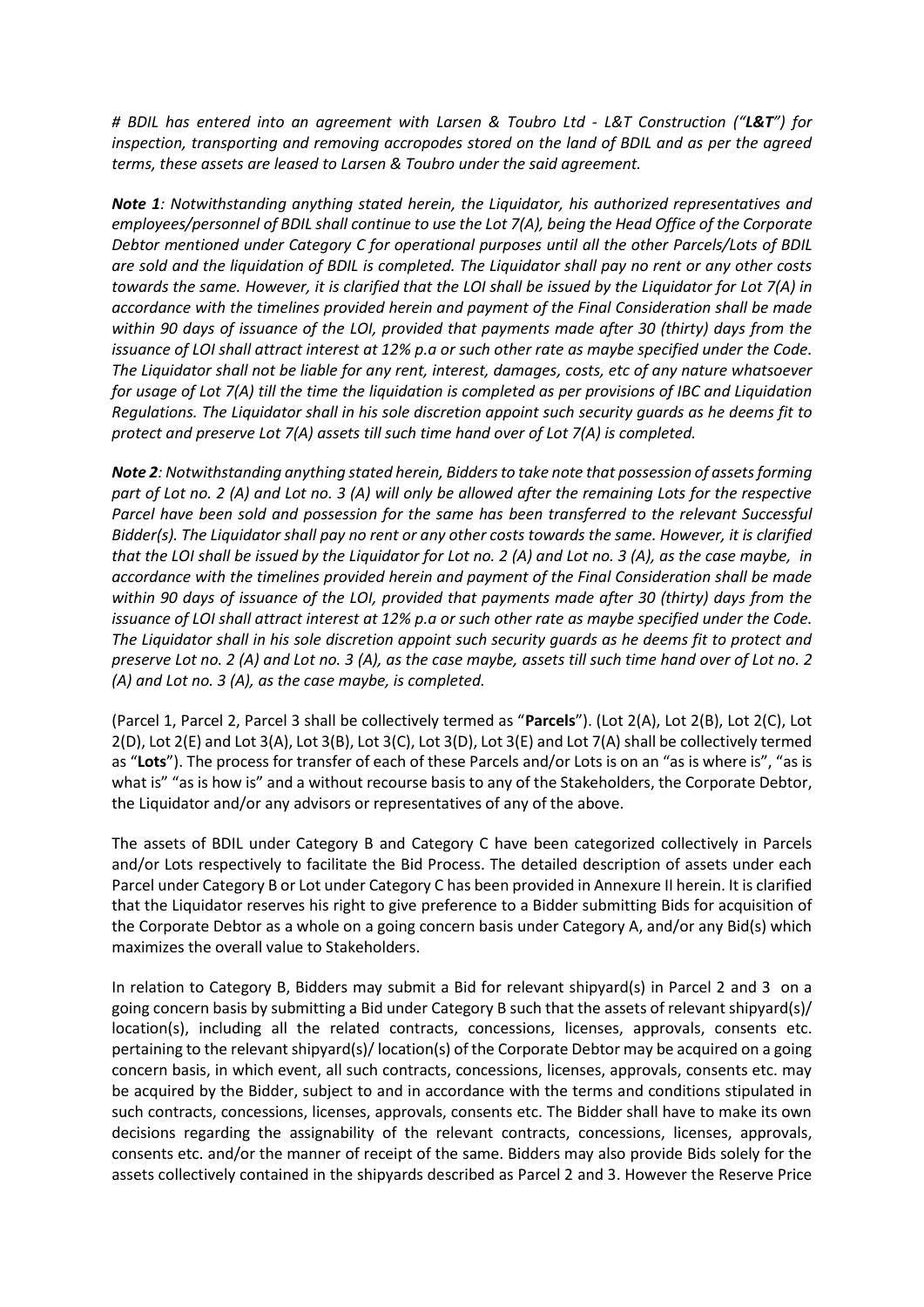in both situations would be the same.

Bidders are required to take note that the BDIL has entered into an agreement with with L&T for inspection, transportation and removal of accropodes stored on the land of BDIL ("**L&T Agreement**"). By virtue of the L&T Agreement, certain assets of BDIL including land, machinery and equipment have been leased to L&T as per the terms of the L&T Agreement. The details of the same have been uploaded on the VDR. The Bidders are required to make their own independent decisions regarding the continuity of and assignability of the L&T Agreement. The Liquidator shall not have any obligation to undertake any facilitation or negotiation with L&T on behalf of or for the benefit of the Bidders. It is clarified that the sale would be conducted on "as is where is", "as is what is" "as is how is" and a no recourse basis, with the opportunity of conduct of due diligence by the Bidder. Therefore, on the issuance of the Sale Certificate, the Liquidator or the Corporate Debtor will not have any responsibility or liability in respect of the L&T Agreement, the assets covered under the L&T Agreement or anything arising pursuant to or in connection with the L&T Agreement.

It is clarified that if a Successful Bidder is declared for any Parcel/Lot, then such Parcel/Lot shall be excluded from the e-auction to be held on the subsequent date. For instance, if a successful bidder is declared for Category B-Parcel 2 i.e. Dabhol Shipyard, including land & building, plant & machinery, inventory, semi constructed vessel and other movable assets in the the e-auction to be held on 27 July 2022, then consequently, Lot No. 2 (A) to Lot No. 2 (E) would be excluded from the e-auction to be held on 4 August 2022 and the e-auction shall be held only for Lot No. 3 (A) to Lot No. 3 (E). It is further clarified that if a successful bidder is declared for Category A-Parcel 1, then the e-auctions for Category B and Category C shall stand cancelled. Bidders are requested to regularly visit the website of the Corporate Debtor <https://bdil.co.in/home/disclosures-under-liquidation/> for the updates on eauctions.

### <span id="page-22-1"></span><span id="page-22-0"></span>**3.4 Detailed steps in the Bid Process:**

## **I. Registration of Bidders on the Portal of the E-Auction Agency**

- i. Bidders shall register themselves by visiting the Portal and creating an account as per the instructions mentioned on the Portal. Bidders will have to submit a valid e-mail ID, valid PAN Card and other KYC documents required by the E-Auction Agency on the Portal for the purpose of registration. Once a Bidder registers itself on the Portal, a username and password for the Bidder's account shall be generated and every Bidder shall be allotted a unique identification number ("**UIN**"). Until the time that a Bidder is classified as a Qualified Bidder, it shall only have access to view its profile on the Portal and the documents and terms and conditions relating to the Bid Process hosted on the Portal. Access to the E-Auction segment of the Portal shall only be granted to the Qualified Bidders that submit their EMD and Bidding Declaration.
- ii. The Bidder(s) shall create its account on the Portal and generate its UIN after accepting the terms and conditions on the Portal by clicking on the "I Accept" button. By accepting the terms and conditions on the Portal, the Bidder shall be deemed to have accepted that:
	- a. The account shall be operated in accordance with the terms and conditions set out in this Process Document and the terms and conditions of E-auction Agency;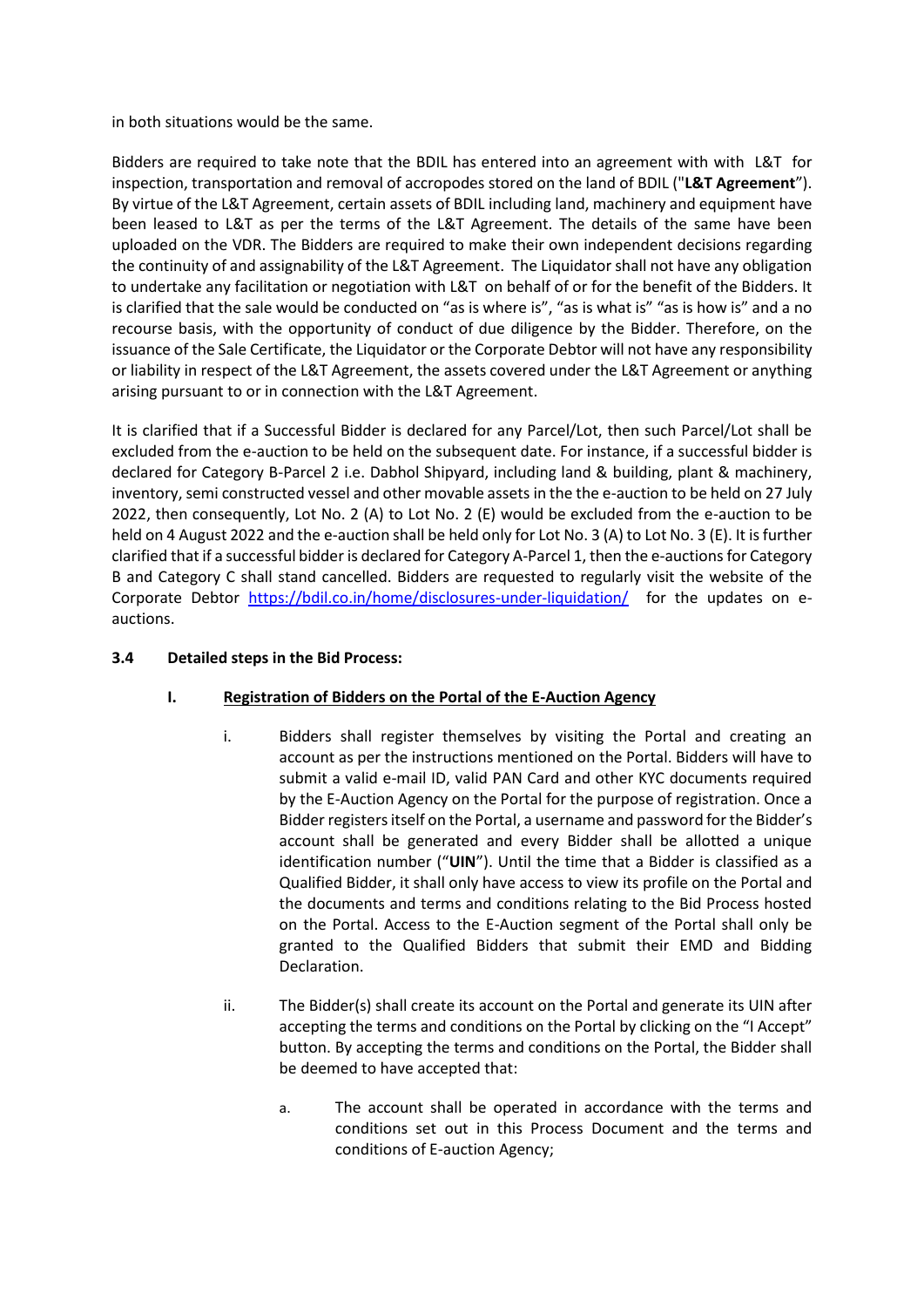- b. The confidentiality of the username and password of the account shall be the responsibility of the Bidder(s);
- c. The account shall be operated only by the Bidder(s) or an authorized Representatives of the Bidder(s);
- d. The selections made on the account and the First Bid/ Financial Proposal submitted on the account shall be binding on the Bidder(s) and the Liquidator shall be entitled to assume that the activities on the account have been performed under the rightful authority of the Bidder(s);
- e. Any Bid(s) placed will be binding on the Bidder(s) holding the relevant UIN and the same cannot be avoided on grounds of unauthorized access to the account of the Bidder(s) or mistaken operation of the account.
- f. The Bidder(s) shall be precluded from raising a dispute regarding unauthorised access and operations of the account.

The E-Auction Agency shall assist in the process of registration and all queries/ assistance in relation to the registration may be directed by the Bidders to the E-Auction Agency and not the Liquidator. It is clarified that the E-auction Agency, the Liquidator and his Representatives shall not incur any liability on account of any problems related to registration of the Bidders on the Portal. It is clarified that any expenses relating to the registration process will be borne by the Bidders and that the Liquidator or the Company will not be liable to pay or reimburse the same. Instructions and steps related to the process of registration, details of contact persons of the E- Auction Agency and list of information/ documents required by the E-Auction Agency from the Bidders for the purpose of registration, will be hosted on the website of the Corporate Debtor by the Liquidator prior to commencement of registration on the Portal, so that the Bidder(s) can share such documents/ information with the E-Auction Agency. It is clarified that this list of documents/ information hosted on the website may not be an exhaustive list, and that the E-Auction Agency may require any Bidder(s) to furnish further documents/ information or clarification as it may deem fit for the purpose of successful registration.

- iii. Once the Bidder(s) has been successfully registered on the Portal, evidence of the same has to be provided to the Liquidator.
- iv. In the event any Bidder fails to register itself on the Portal on or prior to the Auction Date for the Category for which the Bidder had submitted an EOI, notwithstanding the fact that such Bidder may have provided the EOI and the Supporting Documents, such Bidder shall not be entitled to participate in the Bid Process, and no liability shall be incurred by the Liquidator or Corporate Debtor or the E-auction Agency in this regard.

#### <span id="page-23-0"></span>**II. Submission of EOI along with Supporting Documents**

i. The Bidders shall, simultaneous to the registration process in Step I, on or prior to 8<sup>th</sup> July, 2022 ("Document Submission Date") submit the EOI and the following documents to the Liquidator: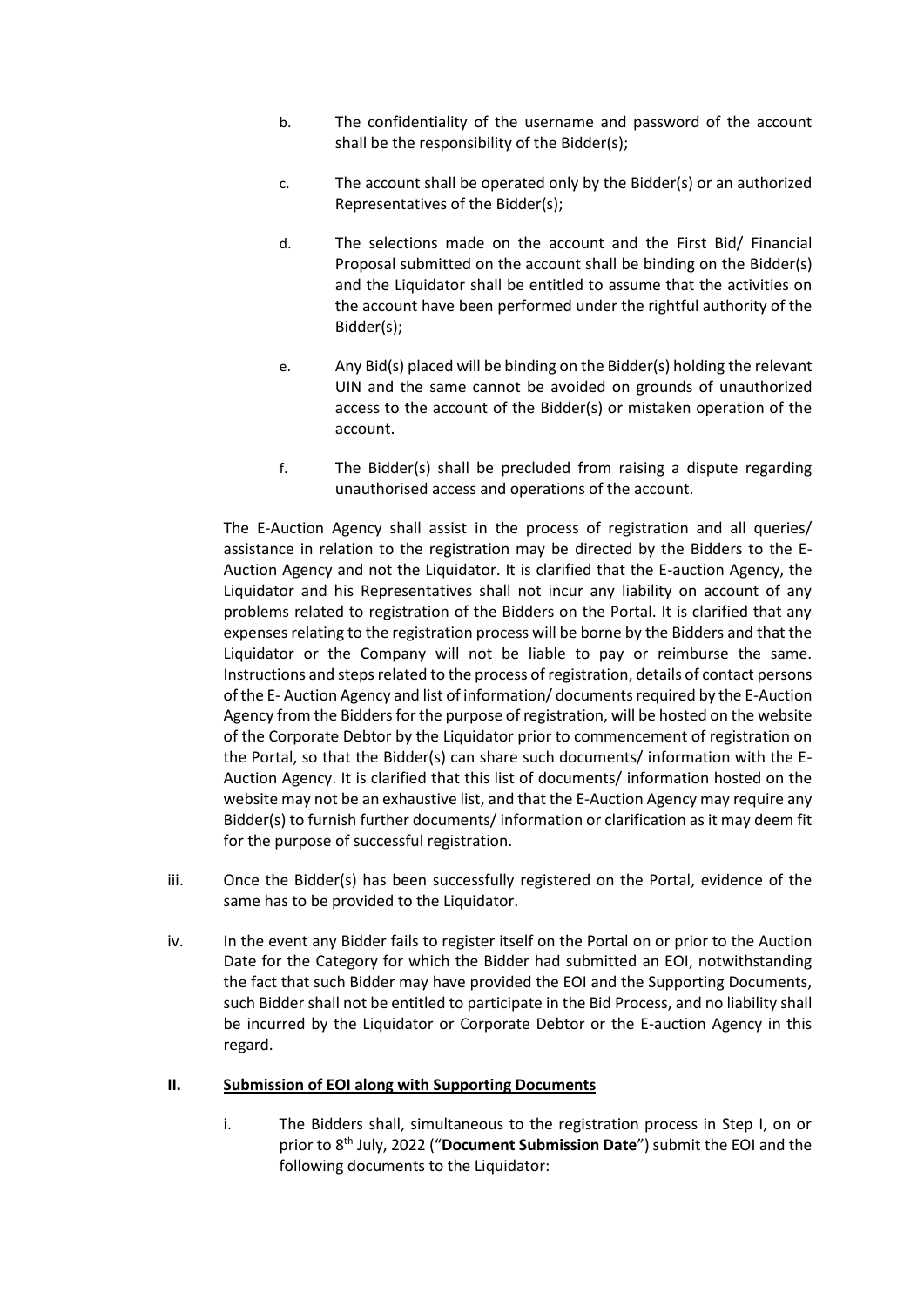- a. Formats I to VIII (except Format IV) and Format XI of the Process Document in relation to the Bid Process along with the evidence of registration of the Bidder(s) on the Portal; and
- b. Documents evidencing source of funds of the Bidder(s) for making the payments in terms of its Financial Proposal, including:
	- 1. Firm commitment letter from banks/financial institutions; and/or
	- 2. Bankers certificate evidencing availability of funds; and/or
	- 3. Independent chartered accountant/statutory auditor certificate certifying quantum of investments held in the form of liquid assets; and/or
	- 4. any other document evidencing the source of funds to the satisfaction of the Liquidator

(the documents specified in (a) and (b) above are hereinafter referred to as the "**Supporting Documents**").

The Bidders should note that for the purpose of demonstrating source of funds, no reliance may be placed on the financial strength of any entity that has on an earlier occasion, committed a default or breach in relation to a bid/tender process conducted by banks/financial institutions or under any corporate insolvency resolution process/liquidation process under the IB Code. Any such evidence shall be liable for rejection by the Liquidator.

- ii. As part of the EOI, each Bidder is required to identify the Category(ies) and Parcel(s)/Lot(s)for which the Bidder is submitting an EOI. It is clarified that a Bidder may submit an EOI for Category A, and for any Parcel(s) under Category B, and for any Lot(s) under Category C provided that such Bidder furnishes, on or prior to EMD Submission Date, corresponding EMD pertaining to Category A and the respective Parcel(s) under Category B and respective Lot(s) under Category C as per Annexure II herein.
- iii. All Supporting Documents shall be in the English language and if any document is not in English language, then the relevant document would need to be translated in English language along with an unconditional affidavit that the translation is true and correct and such translated document shall be considered as the final document. If any discrepancy is found in the original document and the translation, then the Bidder(s) may be disqualified, and the Bid(s), if any, may be rejected.
- iv. A Bidder(s) is required to submit information in accordance with this Process Document and in compliance with the requirements set out under the IB Code and Liquidation Regulations and shall sign, stamp and date each of the documents in the space provided therein, and sign and stamp each page of all the documents.
- v. All requisite Supporting Documents should be duly signed and stamped by the Bidder(s) or an authorised Representatives of the Bidder and supported by evidence of authority of such Person (board resolution and power of attorney of the Bidder). The authorized signatory shall be a director or key managerial person (as defined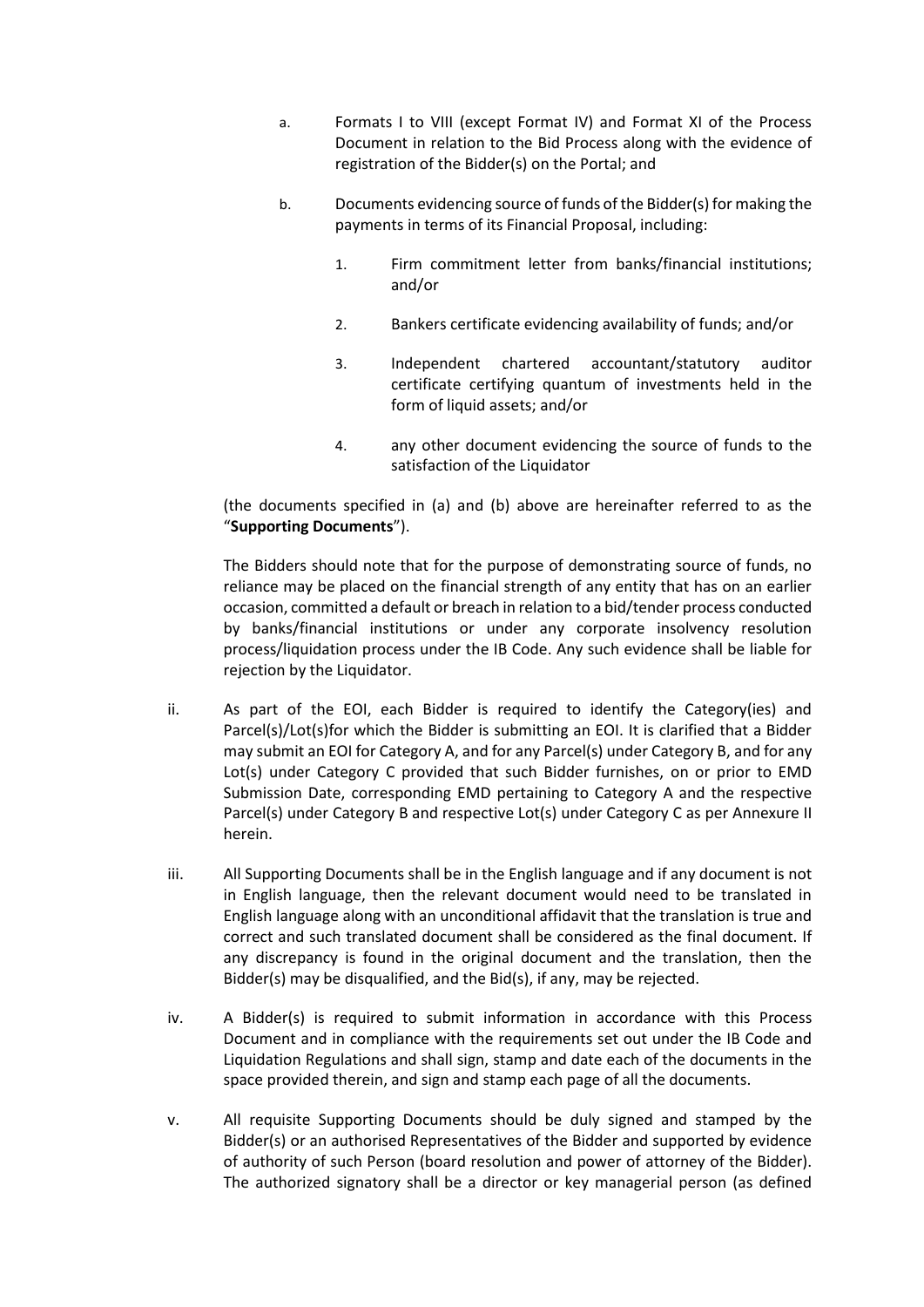under the Companies Act, 2013) or an officer or employee of the Bidder(s) authorized by a director or key managerial person (as defined under the Companies Act, 2013) supported by evidence of such authority by way of a board resolution and power of attorney authorizing such director, key managerial person (as defined under the Companies Act, 2013) or an officer or employee. Strict adherence to forms, documents, and authorizations wherever specified in the Process Document, is required. Each form, document and authorization has to be duly signed and appropriately stamped/company seal affixed by the Representatives of Bidder(s). All Supporting Documents shall be to the satisfaction to the Liquidator and Liquidator in his sole discretion may require/allow such modifications/rectifications as he may deem necessary.

- vi. The EOI and the Supporting Documents shall be submitted by post or courier and email, unless otherwise notified and it is the responsibility of the Bidder(s)alone to ensure that the EOI, along with the necessary documents, is delivered at the address given under Clause 3.4 within the stipulated time and date.
- vii. The Supporting Documents should be submitted in a single sealed envelope and via email in the following way on or prior to the Document Submission Date. Envelope should bear the following transcript

| Superscript:          | "Expression of Interest for Bharati Defence<br>and Infrastructure Limited"                                                                                              |
|-----------------------|-------------------------------------------------------------------------------------------------------------------------------------------------------------------------|
| Name of the Bidder:   | $\lbrack \bullet \rbrack$                                                                                                                                               |
| ATTN. OF:             | Mr. Vijaykumar V. Iyer                                                                                                                                                  |
| DESIGNATION:          | Liquidator                                                                                                                                                              |
| ADDRESS:              | Deloitte India Insolvency Professionals LLP,<br>One International Center, Tower 3, 32nd<br>Floor, Senapati Bapat Marg, Elphinstone<br>Road (West), Mumbai 400013. India |
| <b>EMAIL ADDRESS:</b> | inbharatidefip@deloitte.com                                                                                                                                             |

#### **(Expression of Interest) – "Confidential"**

- viii. All envelopes used by the Bidder(s), for the purpose of any submission and communication should be adequately sealed, to prevent any interference/tampering, while in transit. The Liquidator shall assume no responsibility for the misplacement/ damage to the documents/ delay in delivery or premature disclosure of the contents of the same and consequent losses, if any, suffered by the Bidder(s).
- ix. The Liquidator or any of his Representatives are not responsible for non-receipt of correspondences in relation to the EoI. It is hereby clarified that the physically submitted EoI and Supporting Documents shall be considered as the EoI and Supporting Documents for the purposes of this Process Document provided that if any discrepancy is identified between the physically submitted EoI and Supporting Documents and the EoI and Supporting Documents submitted in electronic form, then such Bid may be rejected or considered as non-responsive, at the discretion of the Liquidator.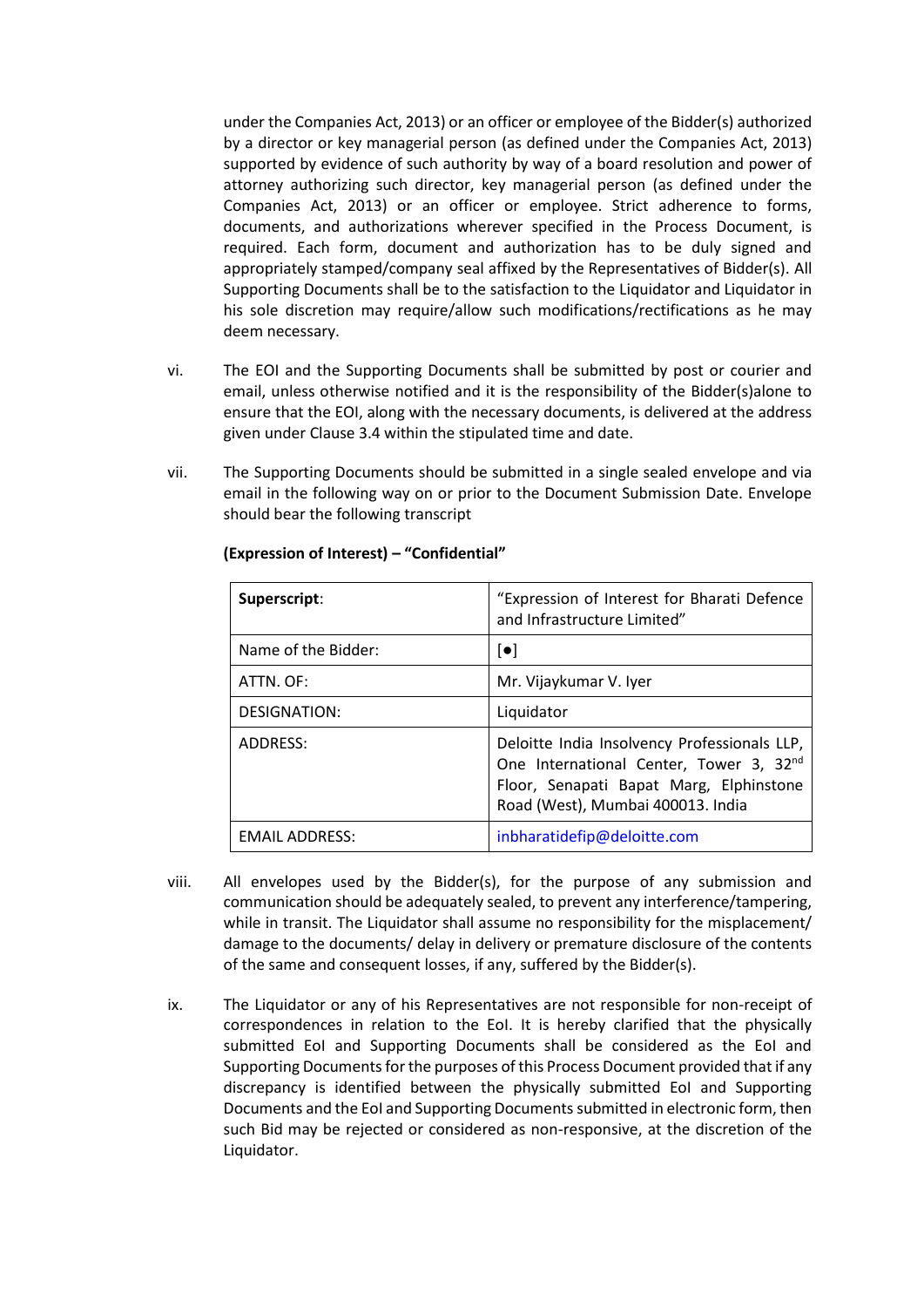- x. Non submission of the EOI and/or any Supporting Documents shall render a Bid liable to be declared as non-responsive, liable for rejection by the Liquidator. EOI Supporting Documents submitted post the Document Submission Date may be liable for rejection at the discretion of the Liquidator.
- xi. Where the Liquidator finds that the Bidder(s) has submitted an incomplete EOI/ Supporting Documents or if the EOI/ Supporting Documents are not as per the format laid down in this Process Document, or are not compliant with the provisions of the Code or the Liquidation Regulations, the Liquidator may, at his discretion, reject such EOI/ disqualify the Bidder or may seek for remedy of such discrepancies within 3 (three) days from the date of communication to remedy the same by the Liquidator or within such date as decided by the Liquidator in his sole discretion, to the relevant Bidder in this regard. In case such discrepancies are not remedied within the aforesaid duration, the Liquidator may summarily reject such EOI without assigning or giving any reasons for the same. In an event of rejection/ disqualification, the Bidder(s) will not be entitled to any compensation whatsoever, or refund of any other amount.

### <span id="page-26-0"></span>**III. Verification of EOI and Supporting Documents by Liquidator**

- i. Upon submission of EOI and Supporting Documents and prior to the Auction Date, the Liquidator shall verify the contents of the EOI(s) and Supporting Documents to ensure that the same have been provided as per the form and format required under this Process Document, and verify if the Bidder(s) has been successfully registered on the Portal basis the evidence of registration.
- ii. Notwithstanding anything stated in this Process Document to the contrary, the Liquidator reserves the right to verify, at any stage of the Bid Process, the antecedents of any Bidder(s) and such other Persons connected with the Bidder(s) in submitting the Bid(s), the eligibility of the Bid(s), the authenticity of the documents submitted by the Bidder(s), and may request for any additional information or documents, as may be required, for the purpose of verifying/validating the Bid(s) submitted by such Bidder(s). The Liquidator reserves the right, at its sole discretion to contact the Bidder's bank, lenders, financing institutions and any other Person as may be necessary or expedient to verify the information/documents submitted by the Bidder(s) as part of its Bid(s), and each Bidder(s) expressly consents to the same.

## <span id="page-26-1"></span>**IV. Declaration of Qualified Bidders**

i. Upon conducting verification as per Step III, prior to Auction Date, the Liquidator shall prepare a final list of Bidders who have been registered on the Portal and whose EOIs and Supporting Documents are accepted by the Liquidator, with details of which Category(ies) and Parcel(s)/Lot(s) have been included in the EOI of each Bidder, and the same shall be shared by the Liquidator with the E-Auction Agency ("**Qualified Bidders**"). At this stage, the Qualified Bidders shall still not have access to the E-auction segment of the Portal, and the same shall only be granted to those Qualified Bidders that submit their EMD and Bidding Declaration as per Step VI below. The E-Auction Agency shall cancel the registration of the Bidders that are not eligible as per the list shared by the Liquidator and block their accounts. It is clarified that only the Qualified Bidders shall be eligible to conduct the Site visit, have access to the Data Room, and subject to submission of EMD and Bidding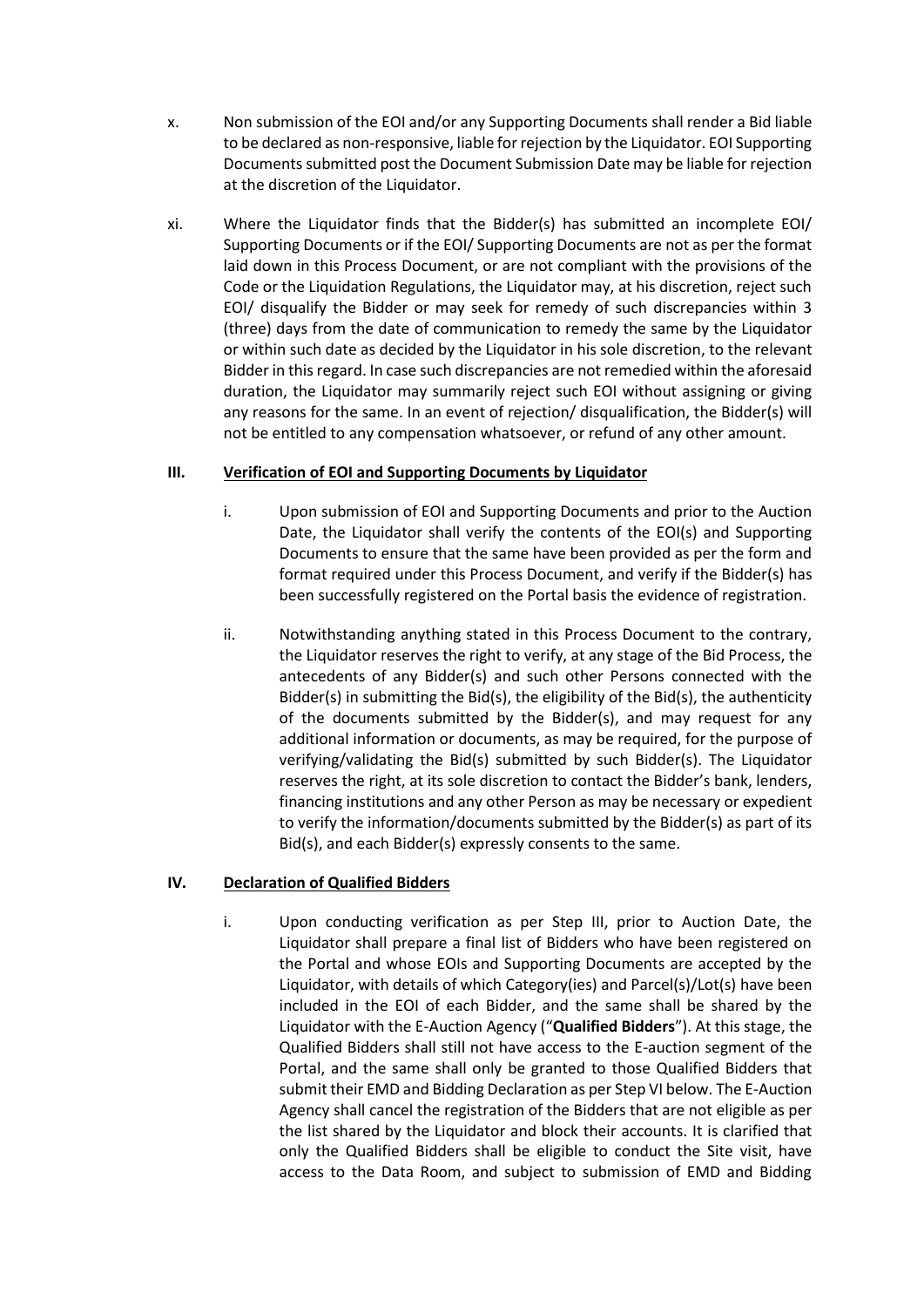Declaration shall also be entitled to participate in the Bid Process as per Para V below. It is also clarified that the Liquidator/Corporate Debtor or the E-Auction Agency will incur no liability and will not be liable to provide any reasons in connection with the cancellation of registration of any Bidder(s)on the Portal.

#### <span id="page-27-0"></span>**V. Conduct of Site visit and accessing Data Room by Qualified Bidders**

- i. Access to Data Room containing information related to the Company and its assets and Site visits to the various locations where the Corporate Debtor has facilities shall be provided to only the Qualified Bidder(s), to undertake due diligence. It is clarified that each Qualified Bidder shall have access only to the details on the Data Room pertaining to the Category(ies) and Parcel(s)/Lot(s) identified by it in its EOI, and that each Qualified Bidder can undertake a Site Visit as per this Para V, restricted to the relevant Site(s) pertaining to the Category(ies) and Parcel(s)/Lot(s) identified by it in its EOI.
- ii. The Data Room has been organized only for the ease of reference of the Qualified Bidder(s), and the Qualified Bidder(s) shall be responsible to conduct their own due diligence, research, assessment and analysis with respect to the information contained in the Data Room. Notwithstanding anything to the contrary contained in this Process Document, the Liquidator or the Representatives of the Liquidator, shall not in any manner whatsoever, be held liable for the relevance, adequacy, correctness, completeness or accuracy of the information contained in the Data Room.
- iii. The Qualified Bidder shall be deemed to have conducted its due diligence to its entire satisfaction. It is hereby clarified that the Qualified Bidder shall not be entitled to withdraw its Bid, as submitted, on the pretext that the contents uploaded in the Data Room were not to the required satisfaction of the Qualified Bidder or that the Qualified Bidder did not conduct a Site visit. It is expected that the Qualified Bidder shall have undertaken an independent due diligence and appraisal of the Company/ its assets for participation in the Bid Process and shall not rely solely on the information provided by the Liquidator or its Representatives in the Data Room.
- iv. The Qualified Bidder who is desirous of undertaking a visit to any Site of the Company or office of the Company will be allowed to do so only once in the course of the current Bid Process, and such Site visit will be arranged, on a pre-determined Working Day between 10:00 a.m. to 6:00 p.m., after a prior written request is made to the Liquidator at inbharatidefip@deloitte.com. Such requests shall be considered by the Liquidator depending on the availability of the personnel/ employees at the Site and the lockdown related restrictions (to the extent relevant). The Qualified Bidder(s) shall ensure that such Site visit is conducted on the pre-determined Working Day only in order to maintain the schedule for any visits to be conducted by other Qualified Bidder(s). The Liquidator shall co-ordinate among the Company and the Qualified Bidder(s) to facilitate the Site visit, to the extent possible. The Qualified Bidder(s) are required to depute their own team for the Site visit and the Liquidator shall be under no obligation to depute any of his Representatives or a member of the Corporate Debtor's team for this purpose. The Qualified Bidder may depute a team comprising of a maximum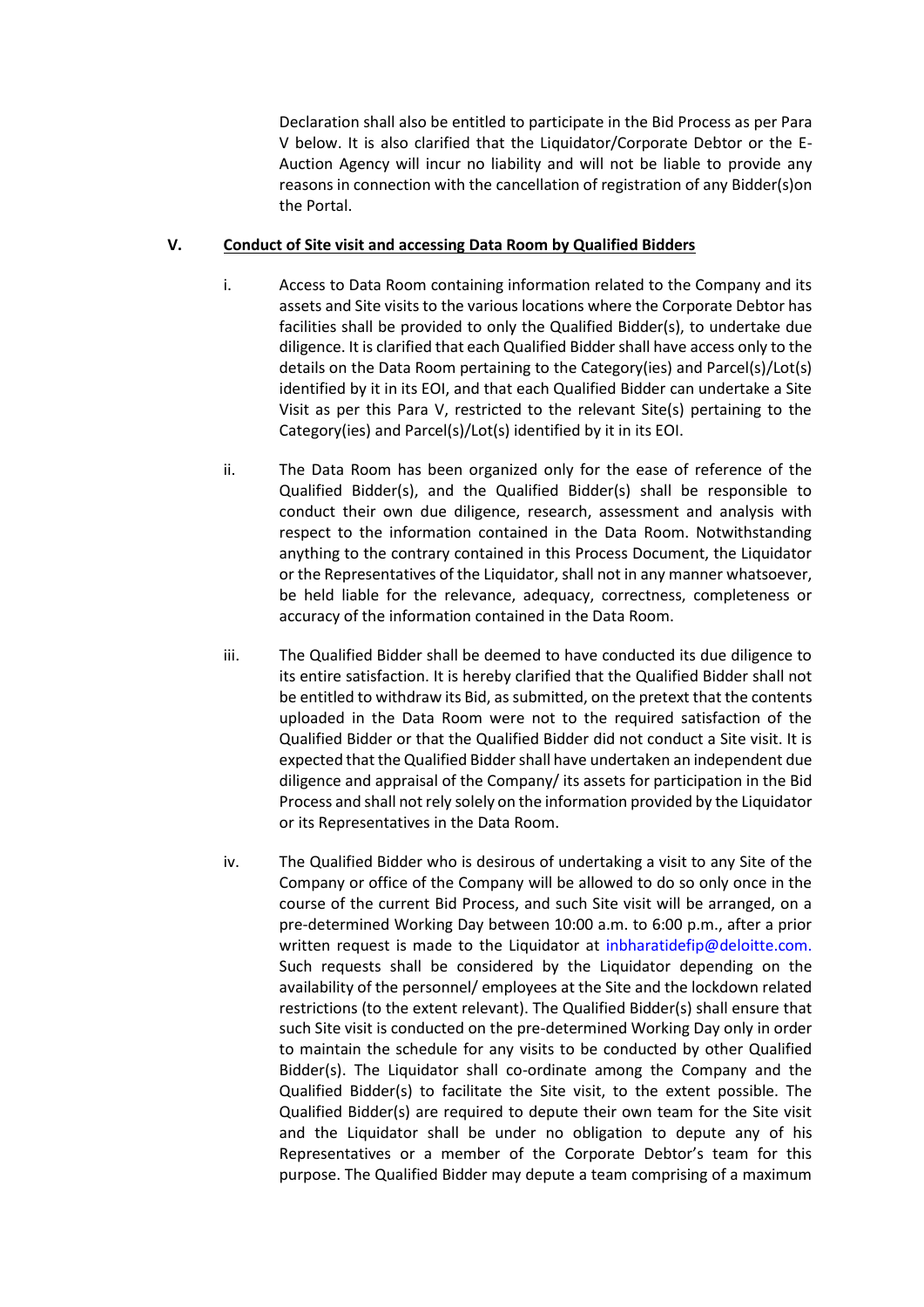5 (five) personnel in the employment of the Qualified Bidder(s) or its consultants for such visit. Each Qualified Bidder is expected to make its own arrangements including accommodation, travel or other expenses related to the Site visit. All costs and expenses incurred in relation to the Site visit and due diligence shall be borne by the Qualified Bidder(s) and no Qualified Bidder shall be entitled to deduct such expenses from his Financial Proposal. The Liquidator/ Corporate Debtor will not be required to provide any arrangements in relation to the Site visit. The personnel of the Qualified Bidders shall not be permitted to undertake any photography or videography during the Site visit without obtaining specific approval from the Liquidator.

During the Site visit, the Qualified Bidders shall not be permitted to: (i) take possession of any documents/ assets; or (ii) alter/ reposition/ tamper with or damage any asset or document on the premises of the Site; or (ii) initiate any discussion regarding the Bid Process, with any personnel at the Site. Any of the aforesaid actions may result in the disqualification of the Qualified Bidder(s). Any damages incurred by the Company or the Liquidator in the course of any Site visit attributable to the willful actions of any Qualified Bidder(s) shall be at the cost of such Qualified Bidder(s).

- v. The Qualified Bidder(s) are required to inform the Liquidator or its Representative of the details of the team who will undertake Site visit. Nonattendance at the Site visit will not be a cause for disqualification of a Qualified Bidder(s). Failure to undertake a Site visit or access the Data Room will not be a valid ground to relieve the Qualified Bidder(s) subsequently from submission of its Bid nor shall it relieve the Qualified Bidder(s) from any responsibility for estimating the risks in submission of its Bid(s) or costs of successfully fulfilling the terms and conditions of its Bid(s). The Qualified Bidder(s) may carry out its own comprehensive due diligence in respect of the Company and shall be deemed to have full knowledge of the conditions of the Company, its assets, relevant documents, information etc. whether or not the Qualified Bidder(s) actually inspects or participates in the Site visit or verifies the document provided by the Liquidator or accesses the Data Room.
- vi. Any delay in completion of the Site visit by the Qualified Bidder(s), shall not entitle the Qualified Bidder(s) to any extension in the timelines, including the timeline for completion of such Site visit or due diligence.
- vii. It is assumed that the Qualified Bidder(s) shall have undertaken the necessary due diligence and appraisal of the Company/ its assets for participation in the Bid Process, submission of the Bid(s) and the requisite financial closure. The Qualified Bidder(s) shall not be provided any additional time for undertaking diligence or be provided access to the Data Room, after the last date of accessing the Data Room.
- viii. While the data/information provided in this Process Document and the Data Room, has been prepared and provided in good faith, the Liquidator and his Representatives shall not accept any responsibility or liability, whatsoever, in respect of any statements or omissions herein, or the accuracy, correctness, completeness or reliability of the information provided, and shall incur no liability under any law, statute, rules or regulations as to the accuracy, reliability and completeness of the information provided, even if any loss or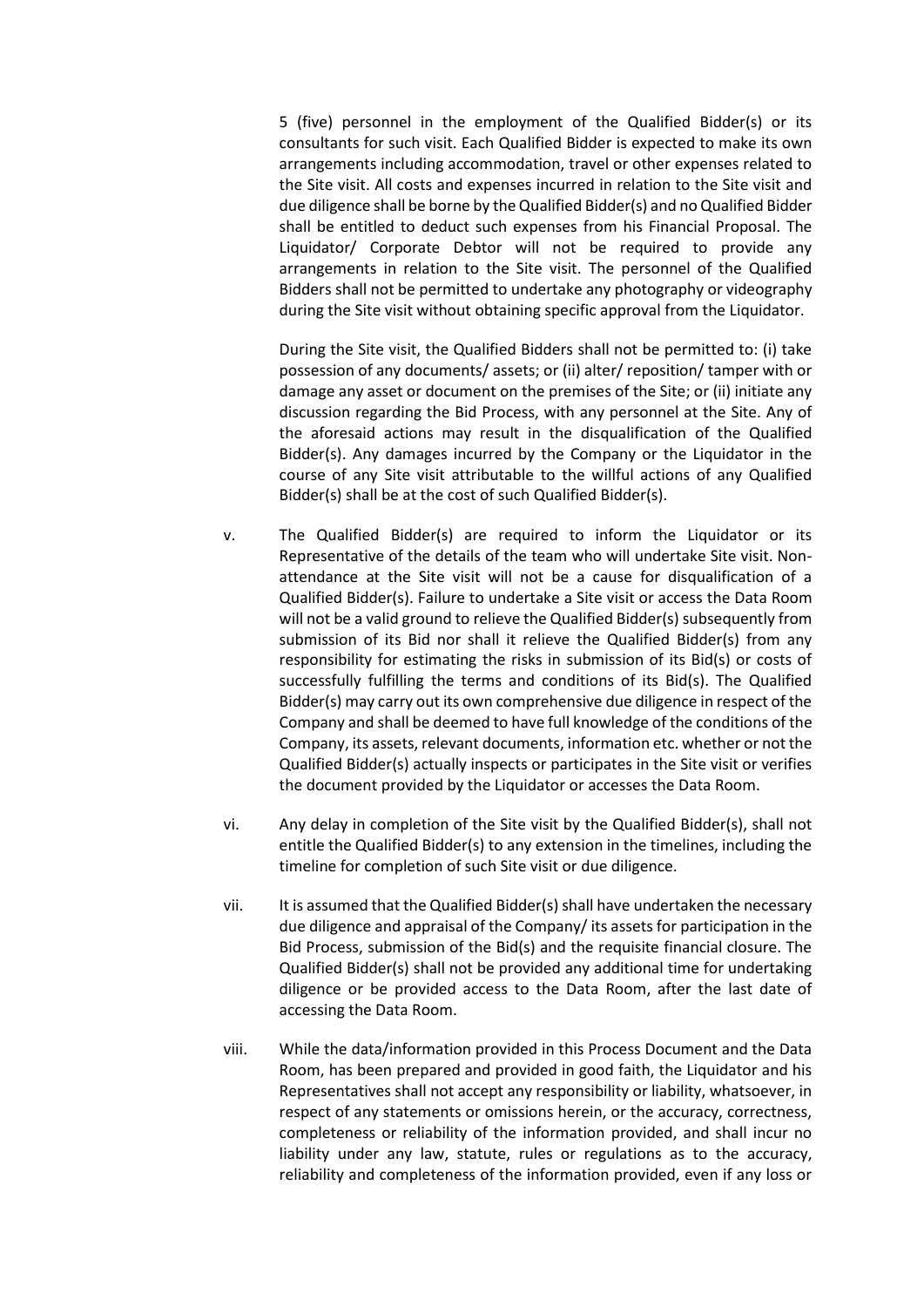damage is caused to any of the Qualified Bidders by any act or omission on their part.

## <span id="page-29-0"></span>**VI. Submission of EMD and Bidding Declaration**

- i. The usage of the term 'Qualified Bidder' for the purpose of Steps VI to XIII hereinafter shall cover those Qualified Bidders that have submitted their EMD and Bidding Declaration as provided in this Step VI.
- ii. Post conduct of Site Visit and accessing the Data Room, the Qualified Bidders that wish to participate on the Auction Date shall, on or prior to 2 days from the Auction Date for the respective Category ("**EMD Submission Date**") submit the corresponding applicable EMD to the Liquidator, for the Category(ies) and Parcel(s) /Lot(s) identified by it in its EOI, as provided in Annexure II herein.
- iii. Such Qualified Bidders are also required to submit a duly stamped and notarized copy of the Bidding Declaration as per the format in Format XIV herewith, on or prior to the EMD Submission Date, by virtue of which such Qualified Bidders are deemed to have accepted the Reserve Price for the Parcel(s)/Lot(s) sought to be e-auctioned in this Bid Process.
- iv. As on or post the EMD Submission Date, a list of Qualified Bidders that have submitted their EMD and Bidding Declaration shall be provided by the Liquidator to the E-Auction Agency, and the latter shall grant access to only these identified Qualified Bidders, to the segment of the Portal where the eauction process will be conducted on the Auction Date. It is clarified that while each such Qualified Bidder can view the Financial Proposal offered by all other Qualified Bidders, it can submit a Financial Proposal as part of its Bid(s) on the Portal, only for the Category(ies) and Parcel(s) /Lot(s) identified by it in its EOI, backed by corresponding (aggregate) EMD, and no access will be provided for submitting a Financial Proposal for any other unidentified Category(ies) and Parcel(s).
- v. It is clarified that each Bidder that chooses to not submit its EMD with the Bidding Declaration on or prior to the EMD Submission Date, shall not be granted any access to the E-auction segment of the Portal on the Auction Date to participate in the E-Auction, and shall be out of the current Bid Process.
- vi. The EMD shall be submitted by post or courier and email, unless otherwise notified and it is the responsibility of the Qualified Bidder alone to ensure that it is delivered at the address given under Clause 3.4 within the stipulated time and date.
- vii. The Qualified Bidders that wish to participate on the Auction Date shall provide an Earnest Money Deposit of an amount corresponding to the Parcel(s) for which the Bidder has submitted an EOI, as mentioned in Annexure II herein, as follows:
	- a. in the form of a bank guarantee as given in Format IV ("**Bank Guarantee**"), executed in favour of Bharati Defence and Infrastructure Limited, issued by any scheduled commercial bank in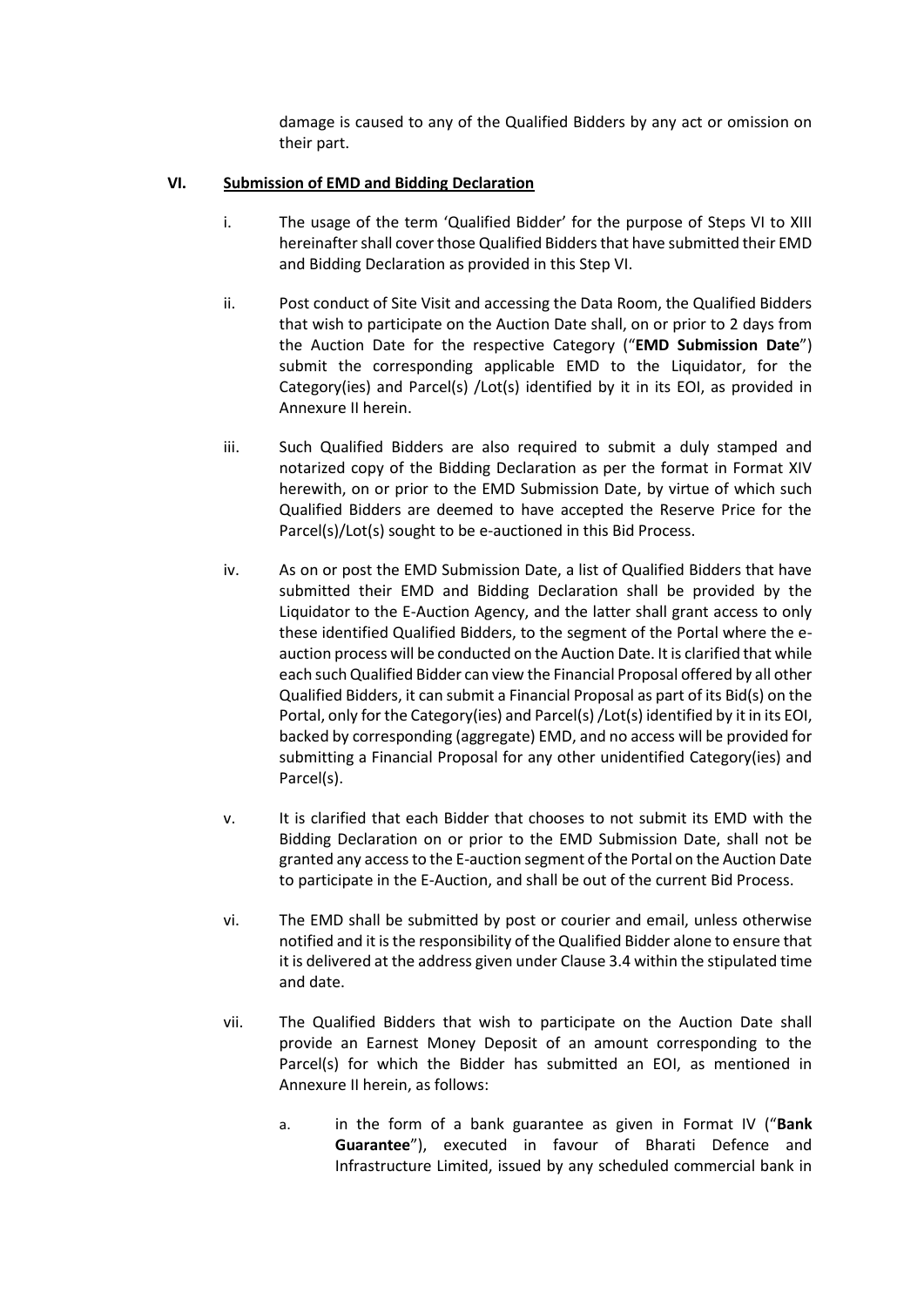India, or

- b. by way of a direct deposit by way of the real time gross settlement ("**RTGS**") system into a bank account held by the Corporate Debtor, the details of which shall be shared separately with the Qualified Bidder(s).
- viii. The Bank Guarantee shall be issued and renewed from time to time as may be required by the Liquidator. The Bank Guarantee shall be valid for a period of 6 (six) months along with a claim period of 12 months. In the event of any extensions in the timelines of this Bid Process, the Bank Guarantee shall be extended accordingly.
- ix. It is hereby clarified that failure to renew/ extend the EMD by any Qualified Bidder shall lead to ineligibility and disqualification of the Qualified Bidder(s) to participate in the E- auction Process.
- x. In case of RTGS, the entire EMD amount shall be remitted by the Qualified Bidder(s) from one bank account only which will be owned by the Qualified Bidder(s). The Qualified Bidders shall preserve the remittance challan and shall produce to the Liquidator as and when demanded.

### xi. Invocation of Earnest Money Deposit

The Liquidator shall have the right to invoke the Earnest Money Deposit, by encashing the Bank Guarantee or by appropriating the deposit made by the Qualified Bidder through RTGS. The Earnest Money Deposit can be invoked and appropriated at any time at the discretion of the Liquidator in accordance with Applicable Law, without making any reference to the relevant Qualified Bidder(s), upon occurrence of any of the following conditions/events:

- a. any of the conditions under this Process Document or the LoI are breached by the relevant Qualified Bidder;
- b. the Qualified Bidder is found to be ineligible to submit the Bid(s) or the Qualified Bidder is found to have made a false or misleading declaration or any misrepresentation;
- c. the Bid(s) of any Qualified Bidder is declared as non-responsive as per this Process Document;
- d. If Qualified Bidder is found to be ineligible to submit a Bid(s) as per the conditions set out in Section 29A of the IBC (as amended from time to time) or is found to have made a false or misleading declaration of eligibility as per the conditions set out in Section 29A of the IBC (as amended from time to time);
- e. existence of any collusion between the relevant Qualified Bidder, or between the Qualified Bidder and the Company's related parties, or any creditors of the Company and the Qualified Bidder;
- f. withdrawal of, or change in the Financial Proposal after the completion of the Bid Process;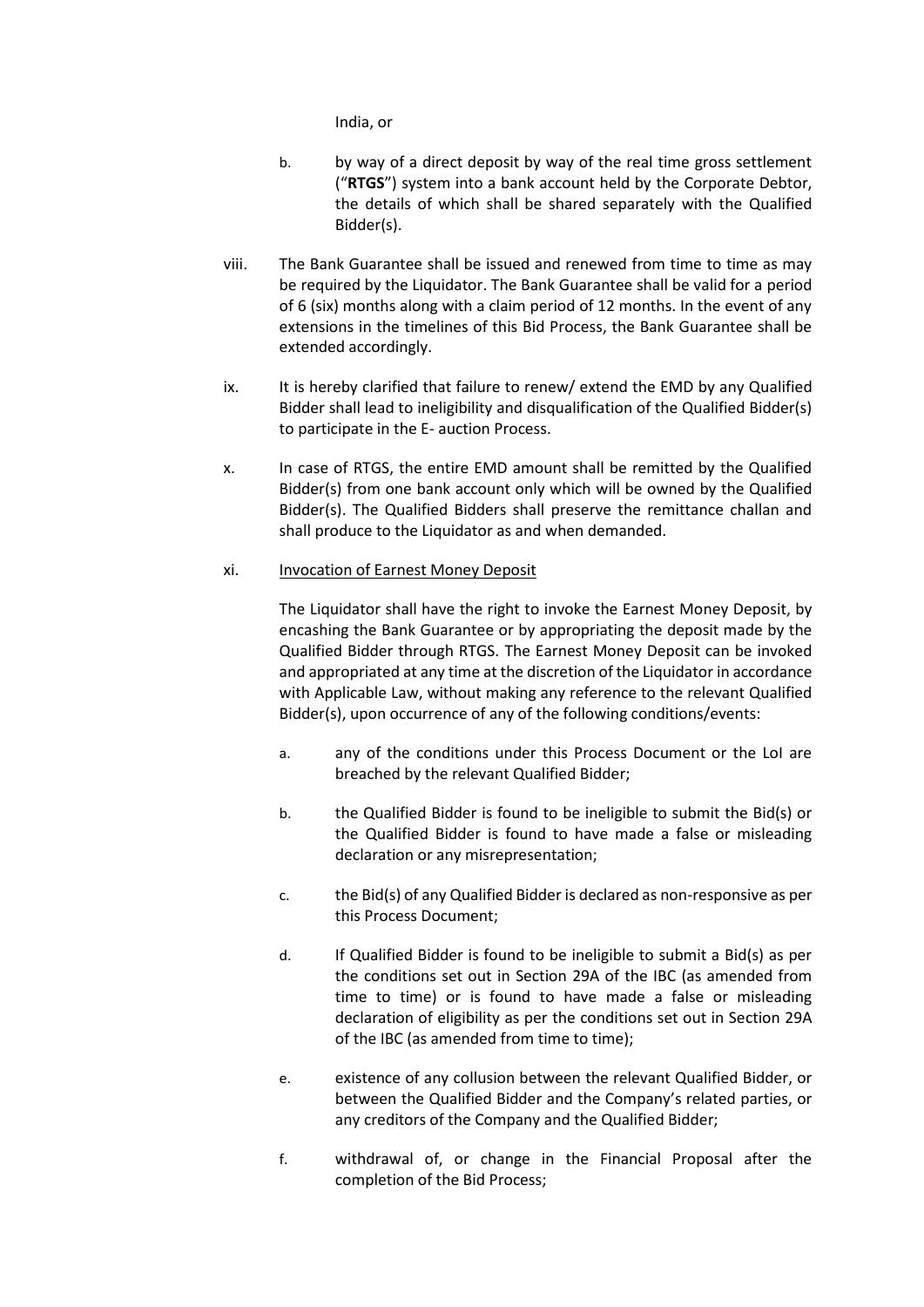- g. The Qualified Bidder fails to renew/extend the Earnest Money Deposit at least 30 days prior to the date of its expiry or within 5 days from the request for extension received from the Liquidator;
- h. non-payment or failure to make payment in accordance with the Bid; or

It is clarified that any invocation of the Earnest Money Deposit, by the Liquidator, shall not limit any other rights or remedies that the Liquidator may have under Applicable Law or otherwise, against any Qualified Bidder.

xii. The Earnest Money Deposit shall, in the event of the Successful Bid pertaining to Category A, be returned upon receipt of the Advance Consideration, as per Step IX of Clause 3.4 below. However, such Successful Bidder shall have the option to adjust the amount of Earnest Money Deposit against the Advance Consideration in the event that the EMD has been deposited in the form of direct deposit through RTGS as per Step VI of Clause 3.4 and the Advance Consideration has also been deposited in the form of direct deposit through RTGS as per Step IX under Clause 3.4. In the event the Earnest Money Deposit is in the form of Bank Guarantee, then no adjustment can take place against the Advance Consideration, and the Successful Bidder shall have to make full payment of the Advance Consideration, upon which the Bank Guarantee shall be returned to the Successful Bidder.

The Earnest Money Deposit shall, in the event of the Successful Bid(s) pertaining to Category B or Category C, be returned upon receipt of the Final Consideration in accordance with the Successful Bid(s). However, Successful Bidder(s) under Category B or Category C shall have the option to adjust the amount of Earnest Money Deposit from the Final Consideration proposed by such Successful Bidders(s), in the event that the EMD has been deposited in the form of direct deposit through RTGS as per Step VI of Clause 3.4. In the event the Earnest Money Deposit is in the form of Bank Guarantee, then no adjustment can take place against the Final Consideration, and the Successful Bidder shall have to make full payment of the Final Consideration, upon which the Bank Guarantee shall be returned to the Successful Bidder.

- xiii. The Earnest Money Deposit of the H2 Bidders and H3 Bidders pertaining to the individual Parcel(s)/Lot(s) as applicable, shall be returned upon issuance of Certificate(s) of Sale to the Successful Bidder for that Parcel(s)/Lot(s). The EMD of all other Bidders (apart from the Successful Bidder, H2 Bidder and H3 Bidder) shall be returned within 15 (Fifteen) days from the Auction Date.
- xiv. In the event the Bid Process envisaged under this Process Document for sale of the Corporate Debtor as a whole on a going concern under Category A and/ or sale of any of the Parcel(s) under Category B and/or sale of any of the Lot(s) in Parcels under Category C is annulled, the EMD of all/ the relevant Qualified Bidders shall be returned within 15 days from the date of announcement of the same by the Liquidator, unless not already invoked and/or the Qualified Bidder(s) has not violated any of the terms and conditions as set out in this Process Document.

#### <span id="page-31-0"></span>**VII. Participation of Bidders in the E-Auction process on the Auction Date**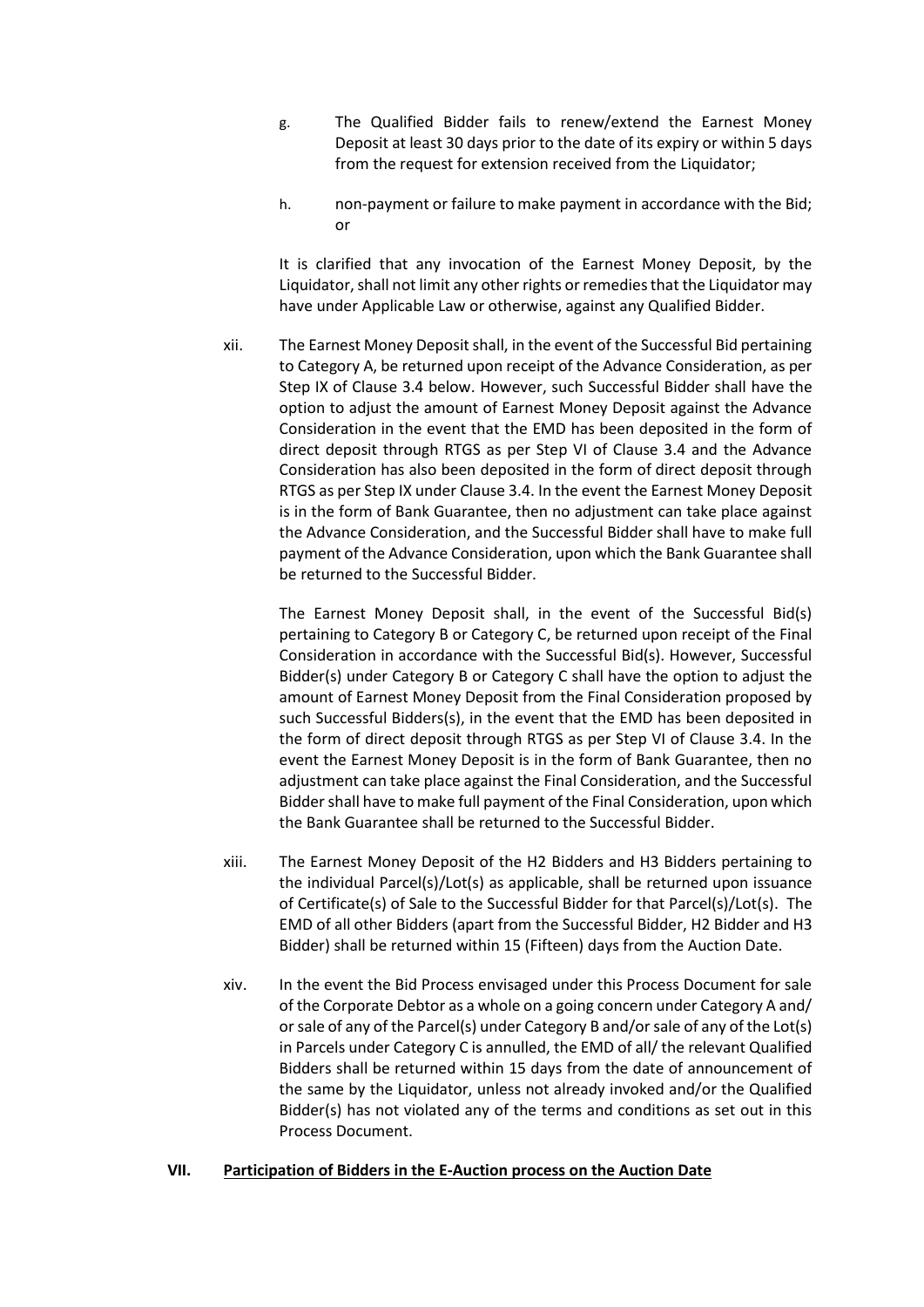- i. It is clarified that the E-auction on the Auction Date shall take place basis the EOIs and EMDs received by the Liquidator, and that in case no EOI with corresponding EMD has been received for any Category(ies) or Parcel(s)/Lot(s) as per Annexure II herein within the timelines mentioned in this Process Document, the Liquidator reserves the right to not hold any Eauction for the relevant Category(ies) or Parcel(s).
- ii. Basis para (i) above, E-auction for the asset Parcel under Category A and/ or the Parcel(s) under Category B and/or Lot(s) in Parcels under Category C (as the case may be) shall be initiated on the Auction Date for the respective Category. Live and open E-auction shall be conducted on the Portal of the Eauction Agency from 12:00 hours on the Auction Date and be open during the Auction Window. The Qualified Bidders shall be required to submit their Financial Proposal(s) only on the Portal within the aforementioned timelines. It is clarified that in case any Qualified Bidder submits a Bid(s) in the last 10 (ten) minutes before the end time of 18:00 hrs on the Auction Date, the duration of the E-Auction shall be automatically extended by another 10 (ten) minutes, and so on and so forth in relation to subsequent submission of Bids in the last 10 (ten) minutes of the closing time.
- iii. The Reserve Price for sale of Parcel under Category A and/ or Parcel(s) under Category B and/or Lot(s) in Parcels under Category C (as the case may be) will be hosted on the Portal at the start of the E-Auction, basis which the Qualified Bidders shall have to manually enter their First Bid. Any First Bid/ Financial Proposal submitted which is below the Reserve Price shall be automatically rejected. It is clarified that once a Qualified Bidder places a First Bid it cannot withdraw the same.
- iv. By virtue of participation on the Auction Date, the Qualified Bidders are deemed to be interested in participating in the E-auction, accept the Reserve Price for the relevant Parcel(s)/Lot(s) that they wish to and are eligible to bid for.
- v. After a Qualified Bidder logs-in to the Portal, a page will appear on the Portal mentioning that such Qualified Bidders agree to the condition that they would manually enter the First Bid at the Reserve Price. Only after accepting the terms of this page can the Qualified Bidder proceed to the E-auction segment of the Portal to place its First Bid.
- vi. The Reserve Price for sale of Parcel under Category A and/ or Parcel(s) under Category B and/or Lot(s) in Parcels under Category C (as the case may be) exclusive of all applicable taxes and duties and the Qualified Bidder(s) shall be required to bear all applicable taxes and duties as may be applicable. It is clarified that no incidence of tax, duties or other rates will be applicable on or borne by the Corporate Debtor.
- vii. Every Qualified Bidder(s) shall have the option to see the live status of the Bid(s) being received for the Parcel under Category A and/ or Parcel(s) under Category B and/or Lot(s) in Parcels under Category C (as the case may be) and accordingly shall have the option to revise their Bid(s), specifically for the Parcel(s) identified by the relevant Qualified Bidder in its EOI, backed by the corresponding EMD, during the Bid Process. Such revision can only be in the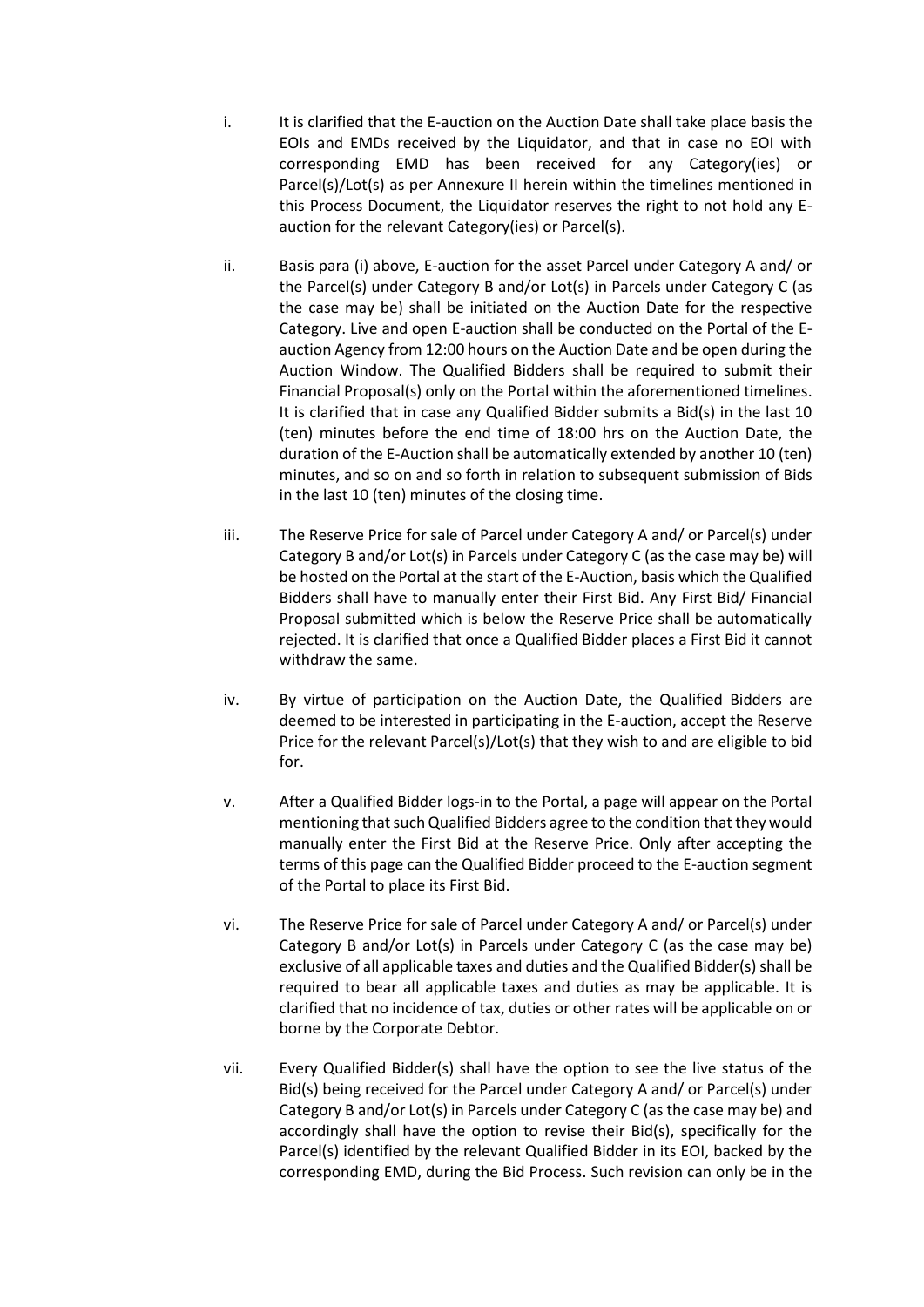nature of increment and not reduction in the Financial Proposal. In any case, the H1 Bid received for each Parcel/Lot shall at all points of time be visible on the Portal on the Auction Date.

- viii. In case any Qualified Bidder wishes to increase the Financial Proposal proposed by it for any Parcel(s)/Lot(s) bid by it on the Portal, he may do so within the timelines mentioned in (v) above, in a manner that such increase shall be in an increment of 0.25% of the Reserve Price of the relevant Parcel under Category A and/ or Parcel(s) under Category B and/or Lot(s) in Parcels under Category C (as the case may be), applicable to the latest displayed Financial Proposal offered by such Qualified Bidder for the relevant Parcel/Lot. It is clarified that once a Qualified Bidder places such an incremental Bid it cannot withdraw or lower the same.
- ix. Upon the closing of the E-auction Process, the Portal shall be forthwith blocked, and no modification, substitution or withdrawal to/of the Bid(s) shall be permitted thereafter, unless specifically permitted by the Liquidator at his sole discretion.
- x. The Bid(s) submitted by the Qualified Bidder(s) under Category A and/ or Parcel(s) under Category B and/or Lot(s) in Parcels under Category C (as the case may be) shall be reviewed and evaluated by the Liquidator.
- xi. Each Bid(s) of a Qualified Bidder shall be valid for acceptance by the Liquidator for a minimum period of 6 (six) months from the Auction Start Date. It is clarified for abundant caution that the Bid(s) of the Successful Bidder(s) approved by the Liquidator shall be valid and binding on the Successful Bidder up to the Transfer Date.
- xii. The Liquidator reserves the right to conduct due diligence on any Qualified Bidder(s) with the assistance of external agencies at any stage of the Bid Process.

#### **VIII. Declaration of Successful Bidder(s) by the Liquidator**

- i. The Successful Bidder(s) for the Parcel under Category A and/ or each of the Parcel(s) under Category B and/or each of the Lot(s) under Category C (as the case maybe) shall be finalized by the Liquidator within 2 (Two) Working Days of the Auction Date based on the Bid(s) submitted by the Qualified Bidders on the Portal for the Parcel under Category A and/ or each of the Parcel(s) under Category B and/or each of the Lot(s) under Category C, in accordance with the provisions contained in Clause 3.4(VIII).
- ii. It is clarified that in the event all Financial Proposals received for a particular Parcel/Lot, at the end of the Auction Window, are First Bids of the relevant Qualified Bidders, and if none of these Qualified Bidders submitted a Financial Proposal of an incremental value over and above their First Bids, then the Successful Bidder shall be the H1 Bidder, determined basis the timing of the first First Bid placed by such Qualified Bidder. The Qualified Bidder that placed the second First Bid shall be deemed to be the H2 Bidder and the Qualified Bidder that placed the third First Bid shall be deemed to be the H3 Bidder.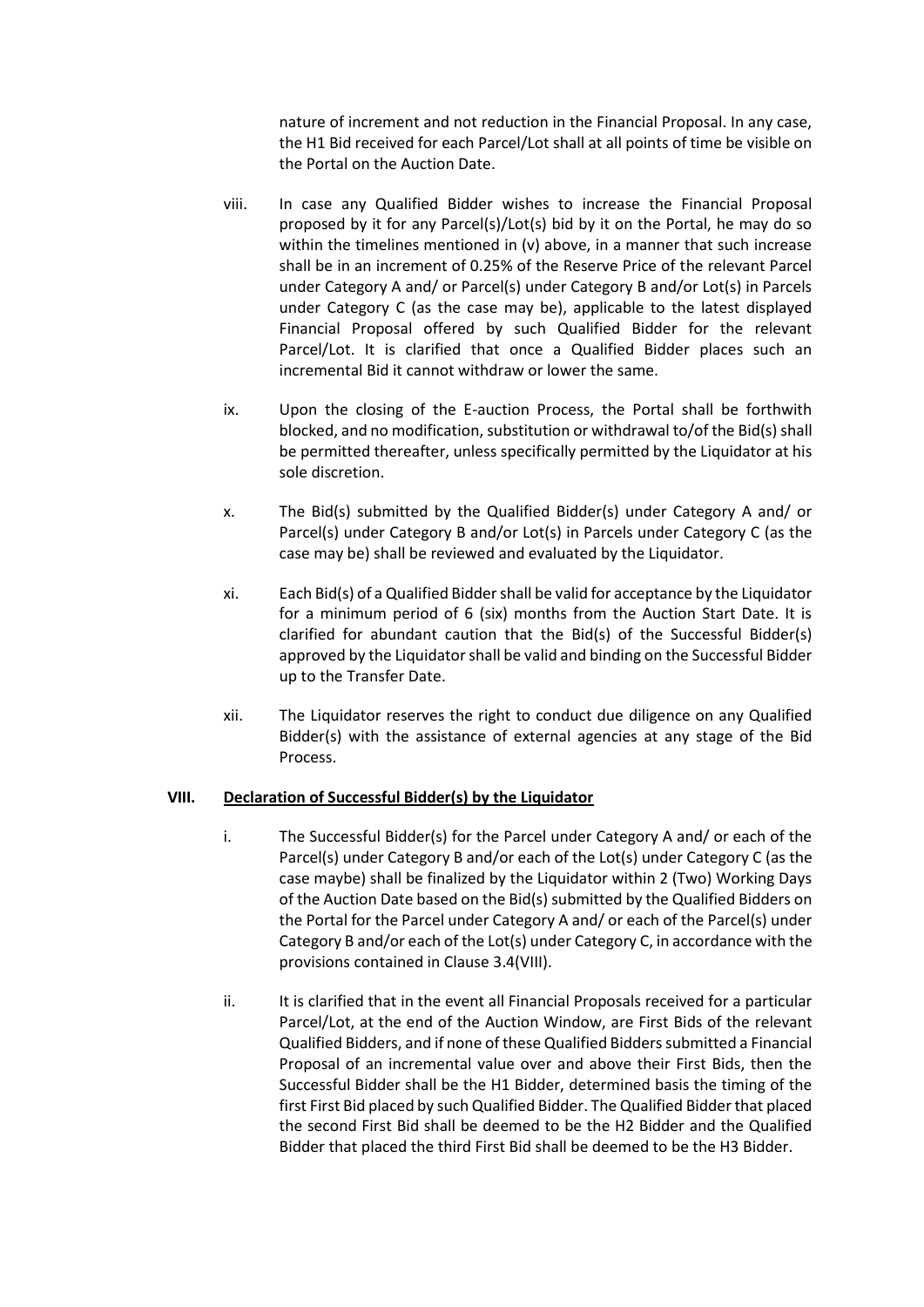- iii. In the event different Financial Proposal(s) are received for any Parcel/Lot, the decision for selection of the Successful Bidder, being the H1 Bidder for each Parcel will be solely at the discretion of the Liquidator, with the aim of maximising the value received for the Parcel(s) through the Bid Process, without any requirement to provide any reasoning or justification to any Qualified Bidder(s). The H2 Bidder and H3 Bidder shall also be selected solely at the discretion of the Liquidator, with the aim of maximising the value received for the Parcel(s) through the Bid Process, without any requirement to provide any reasoning or justification to any Qualified Bidder(s).
- iv. Upon such declaration, a confirmation letter in the format provided in Format XIII shall be provided by the Liquidator to the Successful Bidder. It is clarified that in respect of Parcel under Category A, the confirmation letter in the format provided in Format XIII shall be provided by the Liquidator to the Successful Bidder only upon receipt of Advance Consideration.
- v. Email communications shall be sent to the H2 Bidder and H3 Bidder within 2 (Two) Working Days of the Auction Date, intimating the Bidders of their status as the H2 Bidder and H3 Bidder for the relevant Parcel(s).

### **IX. Receipt of Advance Consideration for Category A:**

- i. Qualified Bidders to note that this Step pertains only to Qualified Bidders bidding for Category A and shall not be applicable for Qualified Bidders bidding for Category B or Category C.
- ii. In the event that the Successful Bidder finalized in accordance with Step VIII above pertains to Category A, the Successful Bidder shall be required to deposit the Advance Consideration by way of a direct deposit by way of RTGS system into the Liquidation Account within 7 (Seven) days from the Auction Date. Provided however that the Successful Bidder shall have the option to submit a bank guarantee, equivalent to the amount of the Advance Consideration, in lieu of the deposit of the Advance Consideration in cash, as per Format XII, executed in favor of Bharati Defence and Infrastructure Limited, issued by any scheduled commercial bank in India, as per this Clause ("**Category A : Bank Guarantee**").
- iii. As mentioned in Step VI of Clause 3.4, in the event that the EMD deposited and the Advance Consideration proposed to be deposited, are in the form of direct deposit through RTGS, the Successful Bidder shall have the option of adjusting the amount of the EMD deposited against such Advance Consideration. Following is an illustration of the aforementioned for reference purpose:

If the Successful Bid is of INR 100 to purchase Category A, in which case the Advance Consideration payable is INR 25, and the EMD submitted by such Successful Bidder is INR 5, the Successful Bidder shall have the option to adjust the EMD of INR 5 against the Advance Consideration of INR 25, provided that both the EMD and the Advance Consideration have been/ are being deposited in the form of cash, such that the Advance Consideration payable by the Successful Bidder in cash, is INR 20.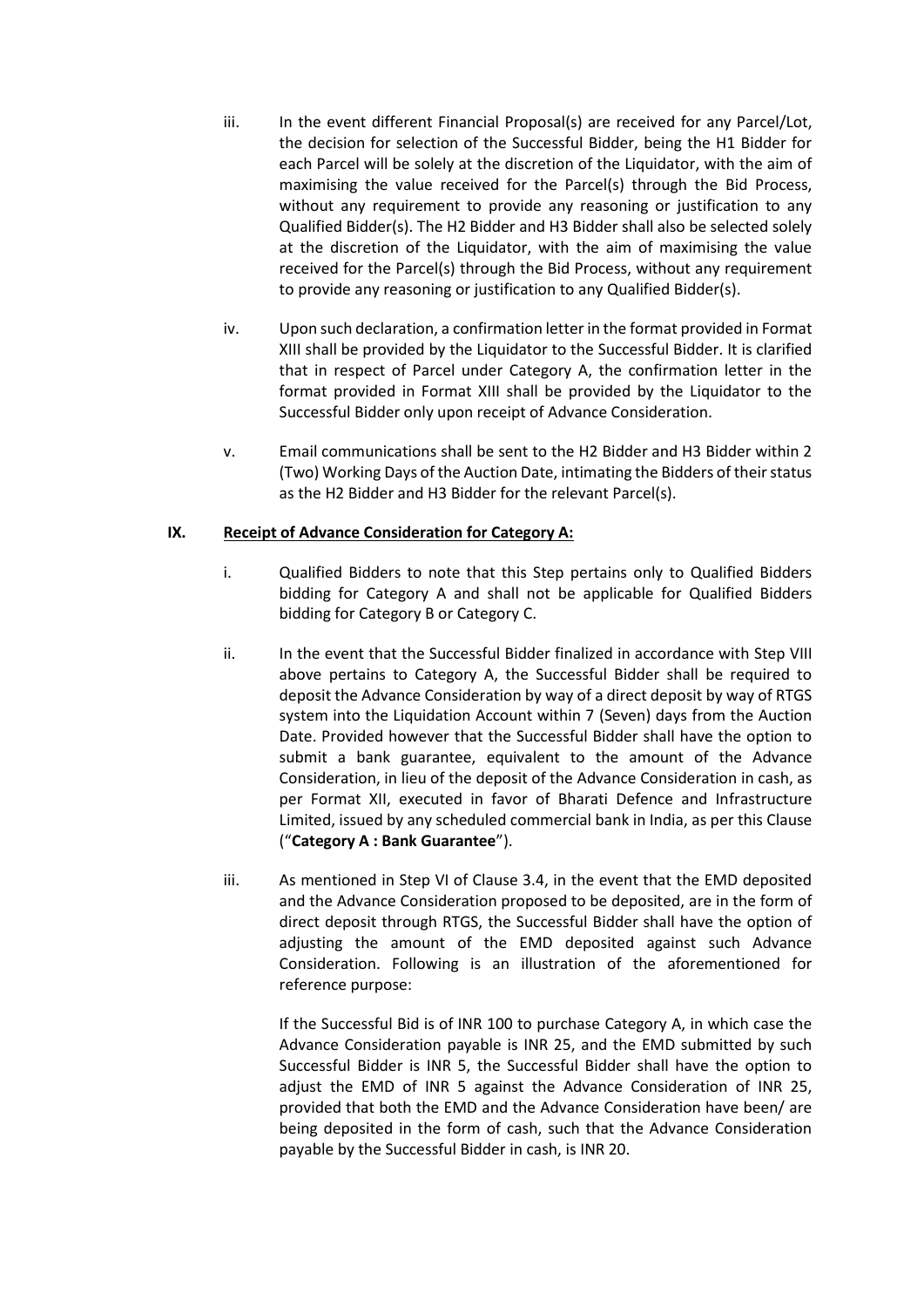iv. In the event that the EMD has been furnished in the form of Bank Guarantee and Category A : Bank Guarantee is sought to be provided by the Successful Bidder, the Successful Bidder shall be required to furnish the latter for the entire amount of the Advance Consideration, post which the Bank Guarantee shall be returned to the Successful Bidder. Following is an illustration of the aforementioned for reference purpose:

If the Successful Bid is of INR 100 to purchase Category A, in which case the Advance Consideration payable is INR 25, which is sought to be provided in the form of Category A : Bank Guarantee, and the EMD submitted by such Successful Bidder in the form of Bank Guarantee is INR 5, the Successful Bidder shall be required to furnish the Category A : Bank Guarantee for INR 25 without any adjustments, subsequent to which EMD of INR 5 furnished in the form of Bank Guarantee shall be returned to the Successful Bidder.

v. In the event that the EMD has been deposited in the form of cash and Category A : Bank Guarantee is sought to be provided by the Successful Bidder, the Successful Bidder shall have the option of adjusting the amount of the EMD deposited against the amount of the Advance Consideration and submit the Category A : Bank Guarantee for such reduced amount. Following is an illustration of the aforementioned for reference purpose:

> If the Successful Bid is of INR 100 to purchase Category A, in which case the Advance Consideration payable is INR 25, which is sought to be provided in the form of Category A : Bank Guarantee, and the EMD submitted by such Successful Bidder in the form of cash is INR 5, the Successful Bidder shall have the option to adjust the EMD of INR 5 against the amount of the Advance Consideration of INR 25, such that the Category A : Bank Guarantee required to be furnished by the Successful Bidder is INR 20.

vi. In the event that the EMD has been deposited in the form of Bank Guarantee and Advance Consideration is proposed to be deposited in the form of direct deposit through RTGS, the Successful Bidder shall be required to deposit the entire amount of the Advance Consideration in cash, post which the Bank Guarantee shall be returned to the Successful Bidder. Following is an illustration of the aforementioned for reference purpose:

If the Successful Bid is of INR 100 to purchase Category A, in which case the Advance Consideration payable is INR 25, which is sought to be provided in the form of cash, and the EMD submitted by such Successful Bidder in the form of Bank Guarantee is INR 5, the Successful Bidder shall be required to deposit the entire amount of INR 25 without any adjustments, subsequent to which EMD of INR 5 furnished in the form of Bank Guarantee shall be returned to the Successful Bidder.

- vii. The Category A : Bank Guarantee shall be issued and renewed from time to time as may be required by the Liquidator. The Category A : Bank Guarantee shall be valid for a period of 6 (six) months along with a claim period of 12 months. In the event of any extensions in the timelines of this Bid Process, the Category A : Bank Guarantee shall be extended accordingly.
- viii. In case of RTGS, the entire Advance Consideration shall be remitted by the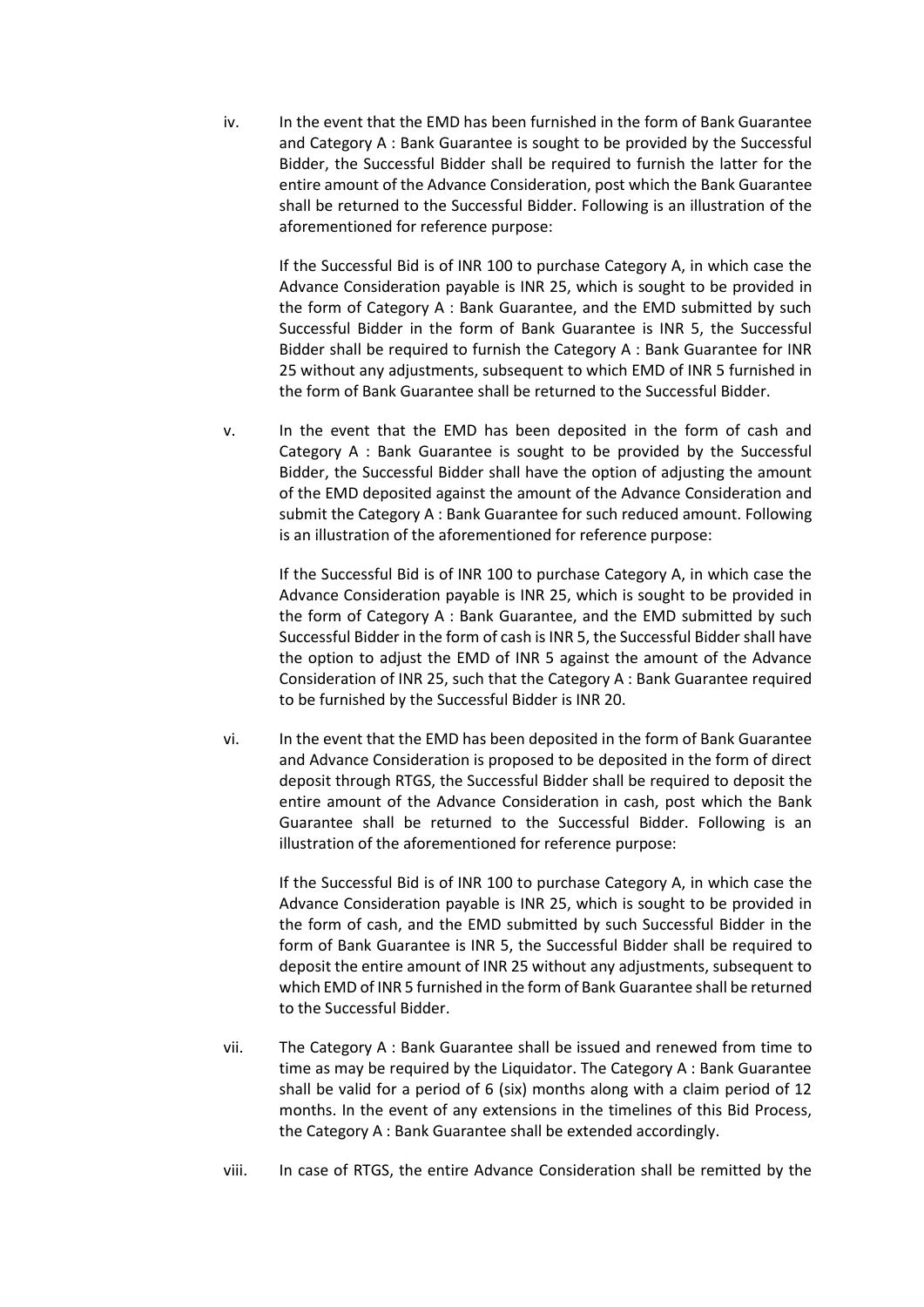Successful Bidder from one bank account only which will be owned by the Successful Bidder. The Successful Bidder shall preserve the remittance challan and shall produce to the Liquidator as and when demanded.

- ix. It is hereby clarified that non-submission of the Advance Consideration, or failure to renew/ extend the Category A : Bank Guarantee by the Successful Bidder shall lead to ineligibility and disqualification of such Successful Bidder from the Bid Process. Advance Consideration submitted post the timeline indicated above may be liable for rejection at the discretion of the Liquidator.
- x. The Liquidator shall have the right to invoke and encash the Category A : Bank Guarantee or appropriate the Advance Consideration, as the case maybe, without making any reference to the Successful Bidder, in the event that :
	- a) the Successful Bidder does not make payment/ fails to make payment of the Balance Consideration as per Step XII below;
	- b) in the opinion of the Liquidator, does not provide satisfactory cooperation in receipt of the NCLT Order;
	- c) withdraws or amends the Successful Bid prior to receipt of the NCLT Order or payment of the Balance Consideration;
	- d) imposes any conditions relating to payment of the Balance Consideration, at any stage of the Bid Process;
	- e) in case of any breach by the Successful Bidder or ineligibility on part of the Successful Bidder of and as per the terms of the Process Document or the LOI;
	- f) in case the Successful Bidder is declared non-responsive as per this Process Document; or
	- g) in case the Successful Bidder fails to renew/extend the Category  $A$  : Bank Guarantee at least 30 days prior to the date of its expiry or within 5 days from the request for extension received from the Liquidator.
- xi. It is clarified that any invocation of the Category A : Bank Guarantee or appropriation of the Advance Consideration by the Liquidator, shall not limit any other rights or remedies that the Liquidator may have under Applicable Law or otherwise, against the Successful Bidder, and that the Liquidator shall have the unfettered right to initiate appropriate legal proceedings against the Successful Bidder as it deems fit for the damages, recovery of losses caused to the Liquidator and/ or Corporate Debtor, including pressing for specific performance or injunctions.
- xii. The Advance Consideration (whether in the form of RTGS payment or Category A: Bank Guarantee) shall be returned in the event that the Adjudicating Authority dismisses the application filed for the NCLT Order, provided that the same is not attributable to any action or omission on part of the Successful Bidder, within 15 (fifteen) days of such dismissal order being published.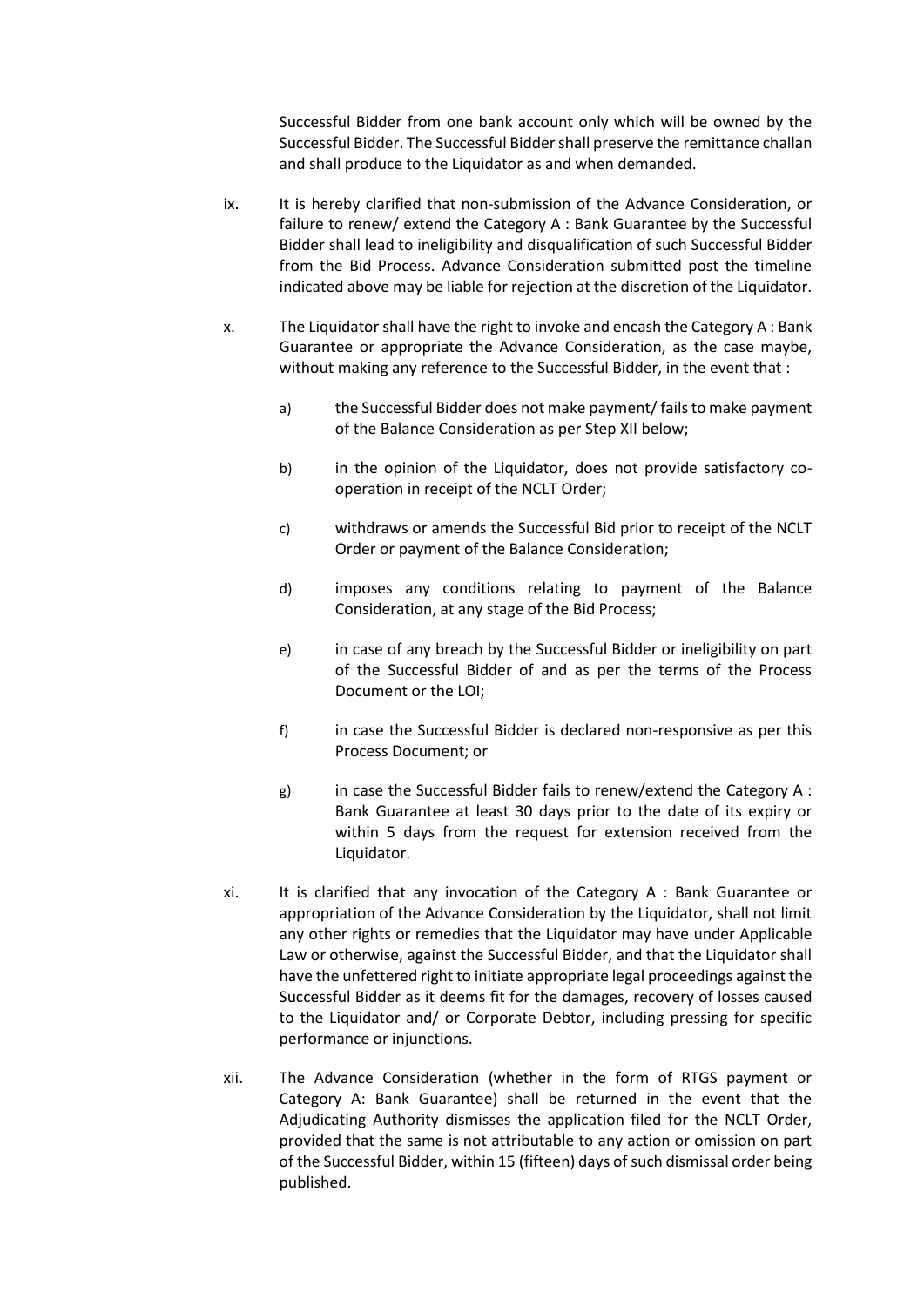- xiii. In the event the Bid Process envisaged under this Process Document is annulled, the Advance Consideration (whether in the form of RTGS payment or Category A : Bank Guarantee) of the Successful Bidder if pertaining to Category A, shall be returned within 15 days from the date of announcement of the same by the Liquidator, unless not already invoked and/or the Successful Bidder has not violated any of the terms and conditions as set out in this Process Document.
- xiv. Further in the event that the Advance Consideration has been issued in the form of Category A : Bank Guarantee, the same shall be returned upon receipt of the entire Final Consideration from the Successful Bidder as per Step XII below.

# **X. Receipt of NCLT Order**

i. Basis the application made before the Adjudicating Authority, once the NCLT Order is received for the sale under Category A, Steps XI, XII and XIII herein may be undertaken. The date of receipt of the NCLT Order shall be construed to be the date on which the same is published on the website of the Adjudicating Authority.

# **XI. Issuance of LOI(s) to Successful Bidder(s)**

- i. In the event that the Successful Bidder is for the Parcel under Category A, the Liquidator shall issue the LoI to such Successful Bidder as per Format IX, stating that such Bidder has been selected as the Successful Bidder for Category A, within 3 (three) Working Days of receipt of the NCLT Order.
- ii. In the event that the Successful Bidder is for the Parcel(s) under Category B and/or Lot(s) in Parcels under Category C, the Liquidator shall issue the LoI(s) to the Successful Bidder(s) as per Format IX, stating that such Bidder(s) has been selected as the Successful Bidder(s) for the relevant Parcel(s) under Category B and/or Lot(s) in Parcels under Category C, within 3 (three) Working Days from the declaration of the Successful Bidder(s). It is clarified that for each Parcel under Category B, and each Lot under Category C, a separate LoI shall be provided to the Successful Bidder(s).
- iii. It is hereby clarified that no commitment is being given by the Liquidator to carry out the sale of the Company as a whole on a going concern basis under Category A or the sale of respective Parcel(s) under Category B or sale of respective Lot(s) in Parcels under Category C either before or post identification of the Successful Bidder(s) by way of the E-Auction, and that the Bid Process may be cancelled at any time and at any stage by the Liquidator without assigning any reason or assuming any liability or costs.

# **XII. Payment of Balance Consideration/ Final Consideration by the Successful Bidder(s)**

i. On the Consideration Payment Date, (a) in case the Successful Bid pertains to the Parcel under Category A, the Successful Bidder shall provide the entire Balance Consideration as per the terms of LOI issued to it, and (b) in case the Successful Bid(s) pertain to Parcel(s) under Category B or Lot(s) under Category C, the Successful Bidder(s) shall provide the entire Final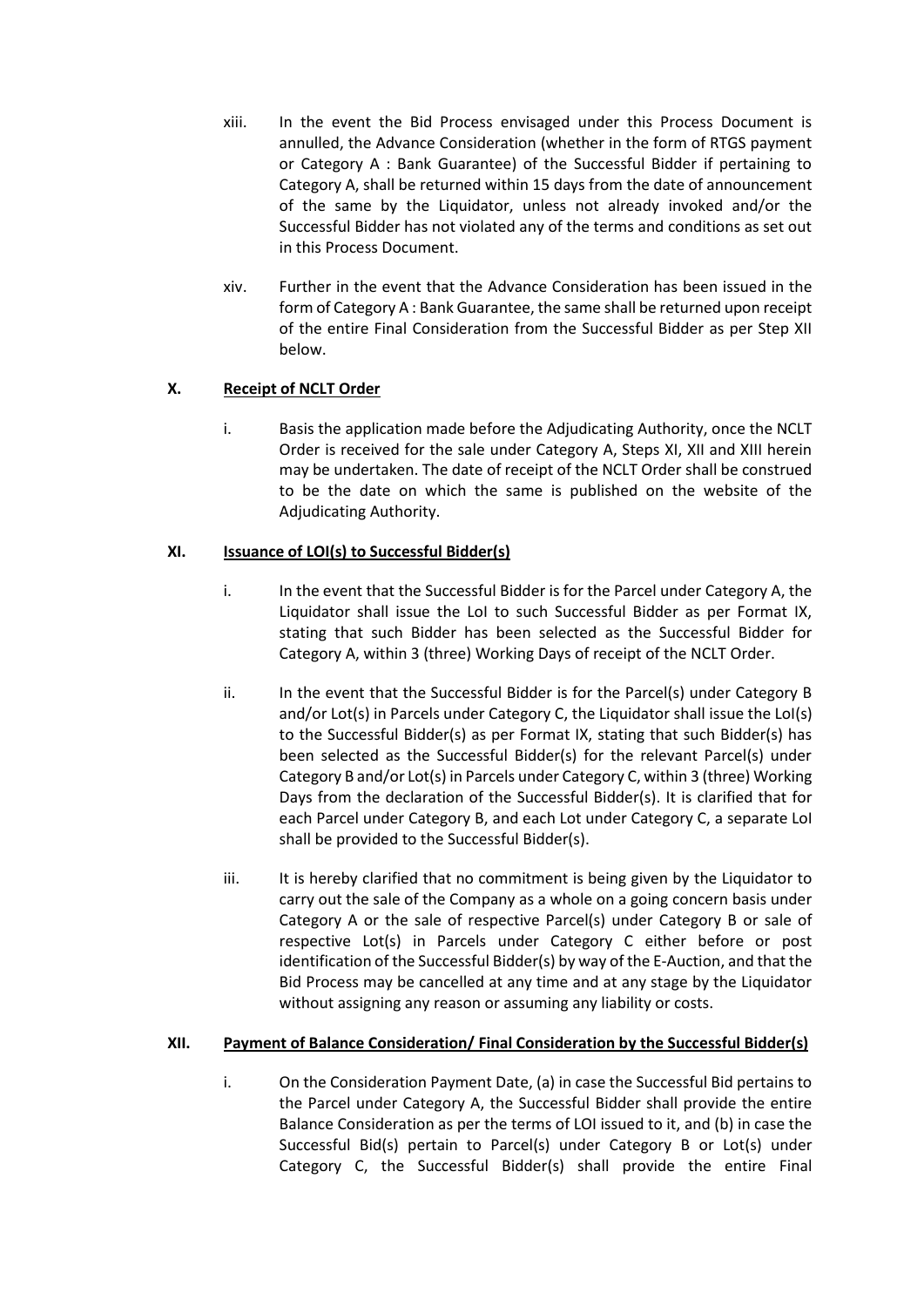Consideration as per the terms of the LoI issued to such Successful Bidder(s), into the bank account, details of which shall be provided in the LoI, the sole signatory of which shall be the Liquidator ("**Liquidation Account**").

- ii. In the event that the Successful Bid pertains to Category A, in case the Advance Consideration has been furnished in the form of Category A : Bank Guarantee, the same shall be returned upon payment of the entire Final Consideration by the Successful Bidder. In the event that the Successful Bidder has deposited the Advance Consideration in the form of cash, the amount of the Final Consideration payable by the Successful Bidder may be adjusted against the amount of the Advance Consideration, at the option of the Successful Bidder and accordingly paid.
- iii. Failure to pay the entire Balance Consideration or the Final Consideration, as the case maybe, into the Liquidation Account within such aforesaid timeline shall result in cancellation of the LoI(s) issued to the relevant Successful Bidder(s), invocation of the EMD (or part thereof) of the Successful Bidder(s), invocation/ encashment of the Advance Consideration in case the Successful Bid pertains to Category A, and rejection of the Bid(s) submitted by the Successful Bidder(s).
- iv. It is clarified that in the event the Successful Bidder(s) does not pay the entire Balance Consideration or the Final Consideration, as the case maybe, as per this Process Document, the Liquidator reserves the right to take such other actions including but not limited to annulling and restarting the Bid Process for any/ all Parcel(s)/Lot(s). These actions shall not preclude the Liquidator from taking other appropriate steps as per applicable laws against such defaulting Successful Bidder(s). Additionally, in the event the Successful Bidder(s) is unable to the complete the transaction for whatsoever reason, the Liquidator reserves the right to call upon the H2 Bidder that had submitted its Financial Proposal whether under Category A or any for any Parcel(s) under Category B, to be the "Successful Bidder" and complete the transaction by paying its Financial Proposal in the manner as provided in this Process Document, with the date of demand from the Liquidator in such case being deemed as the Declaration of Successful Bidder(s) for all actions under Clause 3.4; in relation to Category A, the Liquidator would be entitled to determine whether any approval from NCLT is needed in this situation and/or whether the issuance of LOI for such Category A can occur without such approval. In case of failure by the H2 Bidder to complete the transaction, the Liquidator shall be entitled to call upon the H3 Bidder, and follow the same process as noted above in relation to calling upon the H2 Bidder. Notwithstanding anything else contained herein, it is clarified that nothing binds the Liquidator to select the H2 Bidder or the H3 Bidder to be the Successful Bidder in any scenario, and that the Liquidator reserves the right to take any and all measures required for maximization of the value of the Company and/ or its assets being auctioned, including calling for a fresh round of E-auction. Any Advance Consideration paid by any of the Successful Bidders who fail to pay the Balance Consideration/ Final Consideration shall be forfeited.

### **XIII. Issuance of Certificate of Sale**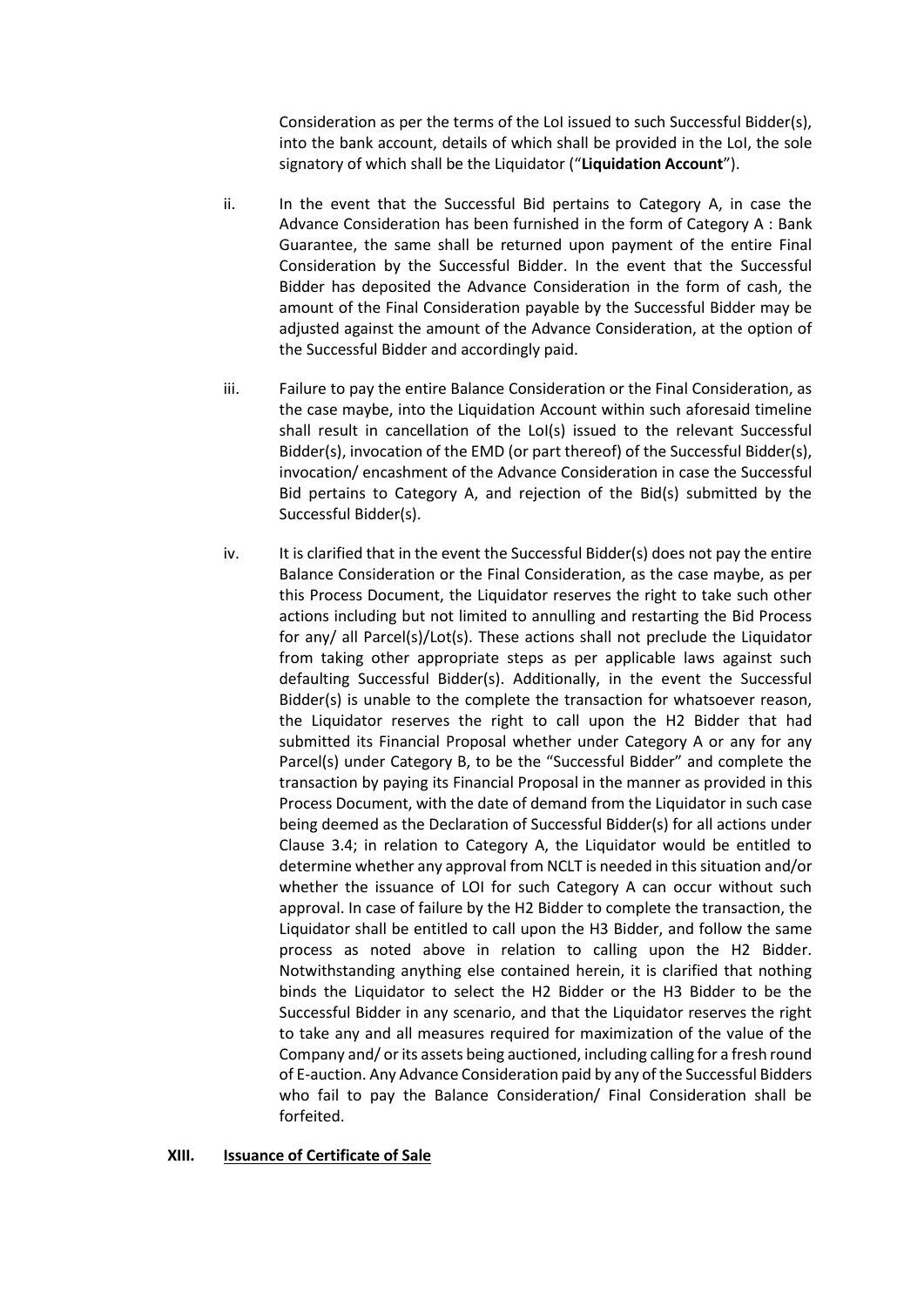- i. In case of sale of BDIL as a whole on a going concern basis under Category A, the Certificate of Sale shall be issued to the relevant Successful Bidder under Category A within 7 (seven) days from receipt of the Balance Consideration. Issuance of the Certificate of Sale pursuant to the receipt of the Balance Consideration and the NCLT Order shall mark the closure of the Bid Process contemplated under this Process Document and enable the transfer of ownership of the Corporate Debtor to the Successful Bidder.
- ii. In case of sale of respective Parcel(s) in Category B or sale of respective Lot(s) in Parcels under Category C, the Certificate(s) of Sale pertaining to the relevant Parcel(s) under Category B ot Lot(s) under Category C shall be issued to the relevant Successful Bidder(s) within 7 (seven) days from the receipt of the Final Consideration for the corresponding Parcel(s). Issuance of the Certificate(s) of Sale pursuant to the receipt of the Final Consideration for the relevant Parcel(s)/Lot(s) shall mark the closure of the Bid Process contemplated under this Process Document for the corresponding Parcel(s)/Lot(s) and enable the transfer of ownership of the relevant Parcel(s)/Lot(s) to the corresponding Successful Bidder(s). It is clarified that for each Parcel/Lot, a separate Sale Certificate shall be provided to the Successful Bidder(s).

Notwithstanding anything stated herein, the Liquidator, his authorized representatives and employees/personnel of BDIL shall continue to use the Lot 7(A), being the Head Office of the Corporate Debtor mentioned under Category C for operational purposes even after issuance of Certificate of Sale to the Successful Bidder, until all the other Parcels/Lots of BDIL are sold and the liquidation of BDIL is completed. The Liquidator shall pay no rent or any other costs towards the same. However, it is clarified that the Certificate of Sale pertaining to Lot 7(A) shall be issued by the Liquidator to the relevant Successful Bidder upon payment of Final Consideration and the Successful Bidder shall not seek withdrawal of its Bid/return of its Final Consideration for the reason of deferred transfer of possession of Lot 7(A). The Liquidator shall not be liable for any rent, interest, damages, costs, etc of any nature whatsoever for usage of Lot 7(A) till the time liquidation is completed as per provisions of IBC and Liquidation Regulations. The Liquidator shall in his sole discretion appoint such security guards as he deems fit to protect and preserve Lot 7(A) assets till such time hand over of Lot 7(A) is completed. The Liquidator and/or Stakeholders shall not have any liability or obligation towards the Successful Bidder or any other third party pertaining to any licenses, taxes, or any other regulatory or non-regulatory compliances in relation to Lot 7(A) at any time during the usage of the Lot 7(A) for operational purposes.

Notwithstanding anything stated herein, Bidders to take note that possession of assets forming part of Lot no. 2 (A) and Lot no. 3 (A), even after issuance of Certificate of Sale to the Successful Bidder, will only be allowed after the remaining Lots for the respective Parcel have been sold and possession for the same has been transferred to the relevant Successful Bidder(s). The Liquidator shall pay no rent or any other costs towards the same. The Liquidator and/or Stakeholders shall not have any liability or obligation towards the Successful Bidder or any other third party in relation to assets forming part of Lot no. 2(A) and Lot no. 3(A) (as the case may be) at any time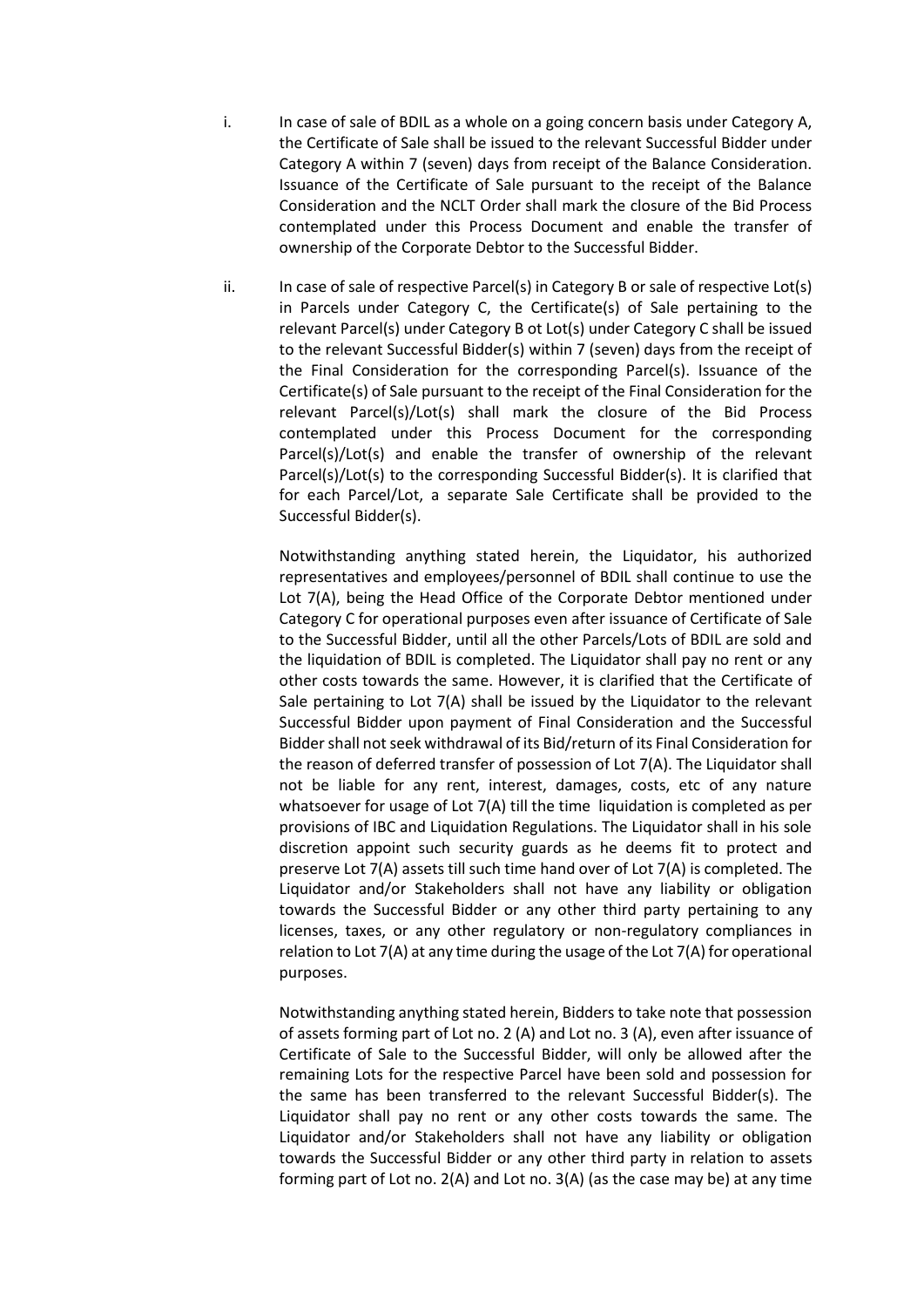during such interim period.

- iii. Upon the issuance of Certificate(s) of Sale under the Bid Process, the ownership, risk and title to Parcel A viz. the Company as a whole on a going concern basis under Category A or the respective Parcel(s) forming part of Category B or the respective Lot(s) forming part of Category C, as the case may be, shall stand transferred to the relevant Successful Bidder(s) and the Liquidator/ his Representatives/ advisors shall be released of any and all liability for claims, losses, damages, costs, expenses or liabilities in any way related to or arising from the exercise of any rights and / or performance of any obligations set out under this Process Document, and / or in connection with the Bid Process, and/or the operation of the Corporate Debtor (in case the Successful Bid pertains to Category A), from the Liquidation Commencement Date and the Successful Bidder(s) waives any and all rights and / or claims the Successful Bidder(s) may have in this respect, whether actual or contingent, whether present or in future. The legal or beneficial interest, right or title over Parcel A viz. the Company as a whole on a going concern basis in case the Successful Bid pertains to Category A, or the respective Parcel(s) in case the Successful Bid(s) pertain to Category B or the respective Lot(s) in case the Successful Bid(s) pertain to Category C, as the case may be, shall be issued, vested, transferred pursuant to the relevant Successful Bid(s), to the corresponding Successful Bidder(s) pursuant to issuance of the Certificate(s) of Sale pertaining to the respective Parcel(s)/Lot(s) on an "as is where is", "as is what is" "as is how is" and a without recourse basis, with the opportunity of conduct of due diligence by the Successful Bidder(s), by virtue of which it is deemed to have full knowledge about the Company and/ or its assets as the case may be.
- iv. The Successful Bidder(s) shall be responsible for undertaking all actions, including obtaining all approvals and making necessary form filings as may be required or necessary for the acquisition as per this Process Document and the Liquidator and/or his representatives or advisors shall not be under any obligation or responsibility to undertake any such actions. Further, it is expressly clarified that any approvals, consents, licenses, concessions from any party including any Governmental Authority that may be required (including from any counter party of any leasehold interest of the Corporate Debtor) with regard to the acquisition as per this Process Document and the continued operation of the business post such acquisition shall be the sole responsibility of the Successful Bidder(s). In relation to the aforesaid, the Corporate Debtor and Liquidator shall provide such reasonable cooperation as may be required to facilitate the Successful Bidder(s) to obtain the relevant approvals, consents, licenses, concessions from the third party.
- v. On or post the Transfer Date, the Successful Bidder(s) shall enter into such definitive documents as may be required by the Liquidator for the respective Parcel(s). The Successful Bidder(s) shall provide the cooperation and access to information of the Company as may be required and/or requested by the Liquidator and/or the Stakeholders of the Company from time to time for conclusion of the Liquidation Process including for the distribution of the liquidation estate to the Stakeholders of the Company. The Liquidator, his Representatives and/or advisors shall be entitled to retain copies of all data and documents pertaining to the Liquidation Process of Company post the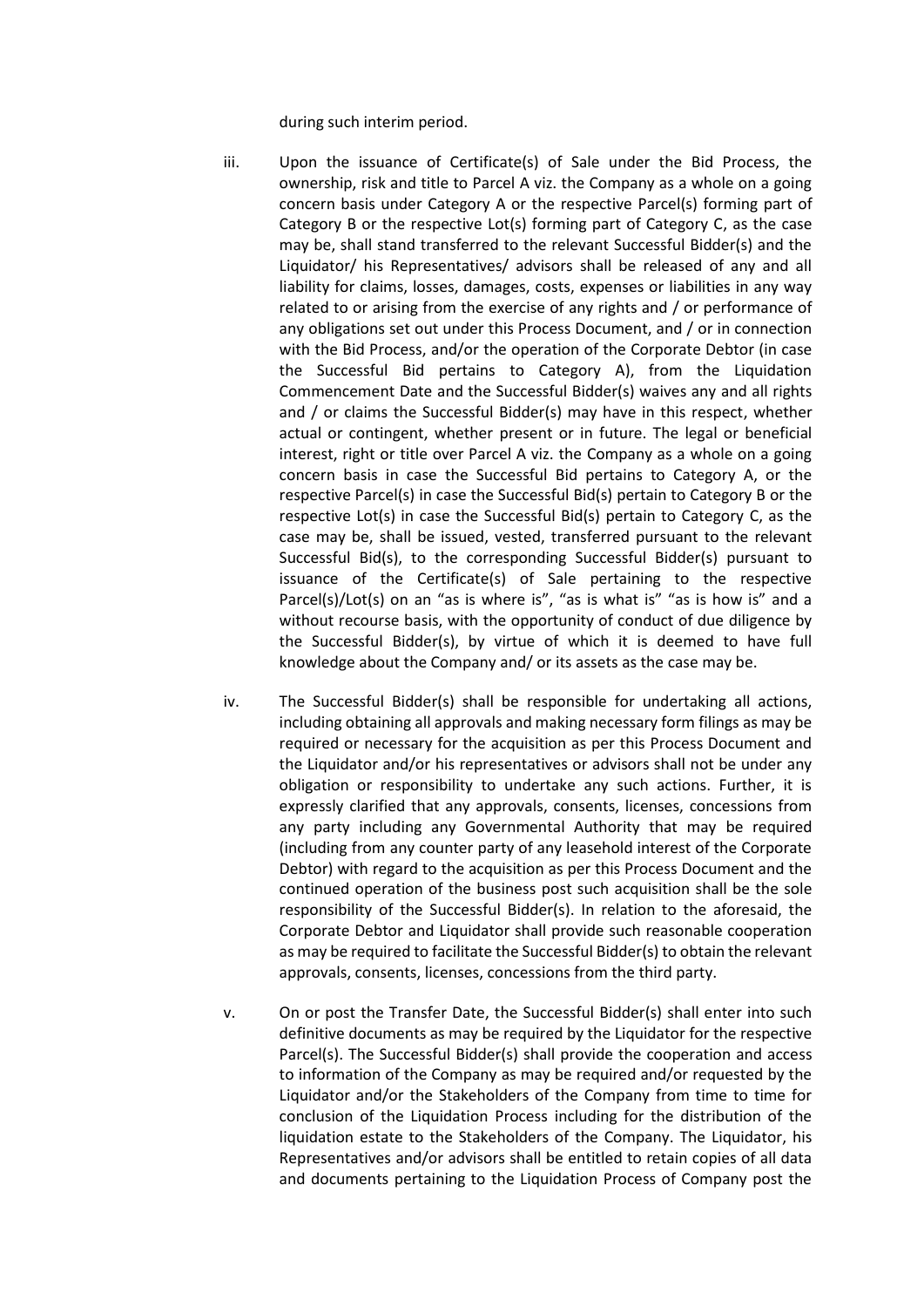Transfer Date as well. The Successful Bidder(s) shall retain, all records, including tax returns, possessed or to be possessed by the Company until the completion of the Liquidation process of the Company and shall provide the Liquidator, his Representatives and/or advisors with access, upon prior written request specifying the need therefor to such information. The Successful Bidder(s) shall provide the cooperation and access to information of the Company as may be required and/or requested by the Liquidator and/or the Stakeholders of the Company from time to time for conclusion of the Liquidation Process including for the distribution of the liquidation estate to the Stakeholders of the Company.

# **4. OTHER TERMS OF BID PROCESS**

# **(a) Non-responsive Bids**

The Bid(s) submitted by the Bidder(s) shall be scrutinized to establish responsiveness to the requirements laid down in the Process Document. In addition to the events set out in Clause 3.4 herein, the following events or occurrences may cause the Bid to be considered "non- responsive", at the sole discretion of the Liquidator:

- (a) Bid that is incomplete, i.e. the EOI/ EMD/ Supporting Documents are not submitted in the formats set out under the Process Document or not accompanied with any of the applicable documents as specified in the Process Document;
- (b) Bid documents i.e. the EOI/ EMD/ Supporting Documents are not signed by authorized signatory, authorized for submission of the Bid and/or stamped in the manner indicated in the Process Document;
- (c) Material inconsistencies in the information/documents submitted by the Bidder;
- (d) A Bidder submitting more than one EOI for a particular Parcel(s)/Lot(s) through/ with strategic/ financial partner or any other Person, or a Bidder supporting another Person's EOI for a particular Parcel(s)/Lot(s) when an EOI has been submitted by such Bidder in his own capacity, for the same Parcel(s)/Lot(s), unless permitted by the Liquidator
- (e) EOI and Supporting Documents are not received on the Document Submission Date;
- (f) Any conditions attached to submission of the EMD/ Financial Proposal/ EOI/ Supporting Documents;
- (g) Existence of any collusion between the relevant Bidder, or between the Bidder and the Company's related parties, or any creditors of the Company and the Bidder;
- (h) Successful Bidder does not make payment of the Final Consideration (or part thereof) on the Consideration Payment Date;
- (i) Non-compliance with the terms of this Process Document;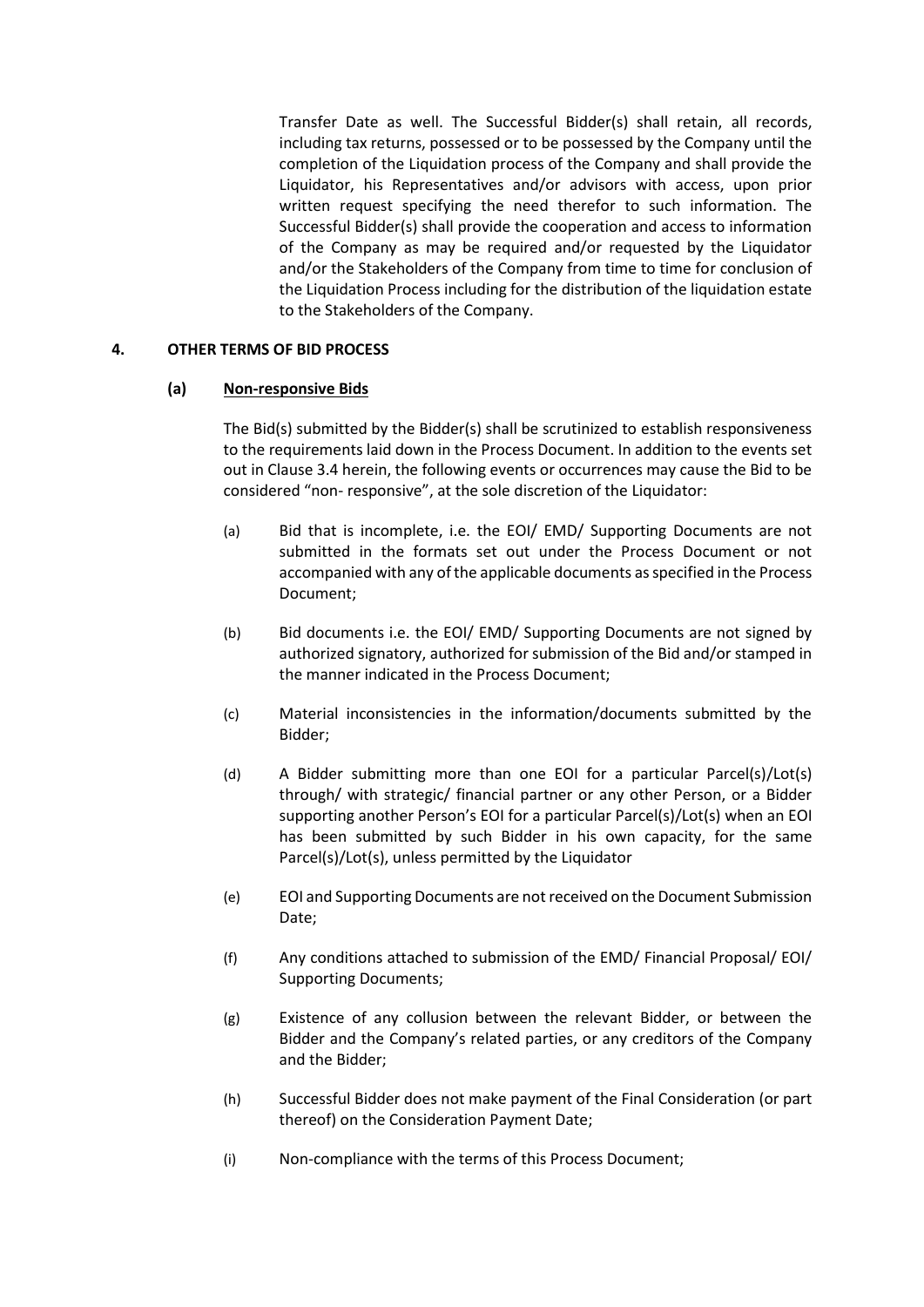- (j) Bidder delaying in submission of any document under this Process Document or any information or clarifications sought by the Liquidator;
- (k) Bidder makes any misrepresentation, or any misleading or inaccurate statement, or has omitted any material information;
- (l) Advance Consideration is not furnished/ deposited by the Successful Bidder for Category A; and/or
- (m) Category A : Bank Guarantee furnished by the Successful Bidder for Category A has not been submitted as per the format laid down in Format XII or has not been signed by an authorized signatory and/or stamped in the manner indicated in the Process Document.

# **(b) Right to disqualify or accept or reject any or all Bids**

Notwithstanding anything contained in this Process Document, the Liquidator reserves the absolute right to accept or reject any Bids(s), if the Bid(s) are nonresponsive or not in compliance with this Process Document and/or the provisions of the IB Code and/or the Liquidation Regulations, and in any case, notwithstanding anything contained herein, reserves the absolute right to annul the Bid Process, whether for Category A, and/ or Category B, and/ or any Parcel(s) within Category B and/or Category C and/or any Parcel(s) or Lot(s) within Category C, and reject any or all Bids, at any time, without any liability or costs or any obligation for such acceptance, rejection or annulment, and without assigning any reasons thereof for such actions. Without prejudice to the aforesaid, the Liquidator also reserves the absolute right to:

- (a) disqualify any Bidder that is found to have made a false disclosure or made any misrepresentation with regard to its eligibility to participate in the Bid Process or submit Bids, at any stage of the Bid Process;
- (b) disqualify any Bidder who does not provide the EOI and/or the Supporting Documents in compliance with this Process Document, any Successful Bidder who does not furnish/ deposit Advance Consideration as applicable to Category A, and any Successful Bidder who does not pay the Balance Consideration/Final Consideration (or part thereof) as per the terms herein;
- (c) Annul the Bid Process, whether for Category A, and/ or Category B, and/ or any Parcel(s) within Category B, and/or Category C, and/or any Parcel(s)/Lot(s) within Category C and reject any/all Bids for any reason, at any point of time, including if considered unsatisfactory or commercially unacceptable as determined by the Liquidator, in its sole discretion, without any obligation to provide reasons or justifications, and if deemed fit move to other methods of liquidation as per Regulation 32 (a) to (f) of the Code;
- (d) restart the Bid Process, whether for Category A, and/ or Category B, and/ or any Parcel(s) within Category B and/or Category C, and/or any Parcel(s)/Lot(s) within Category C and invite fresh bids either on the Auction Date itself or any subsequent date with prior intimation of the same. The Liquidator reserves the right to select the H2 Bidder/ H3 Bidder as the Successful Bidder in case of failure by H1 Bidder to complete the transaction or disqualification of the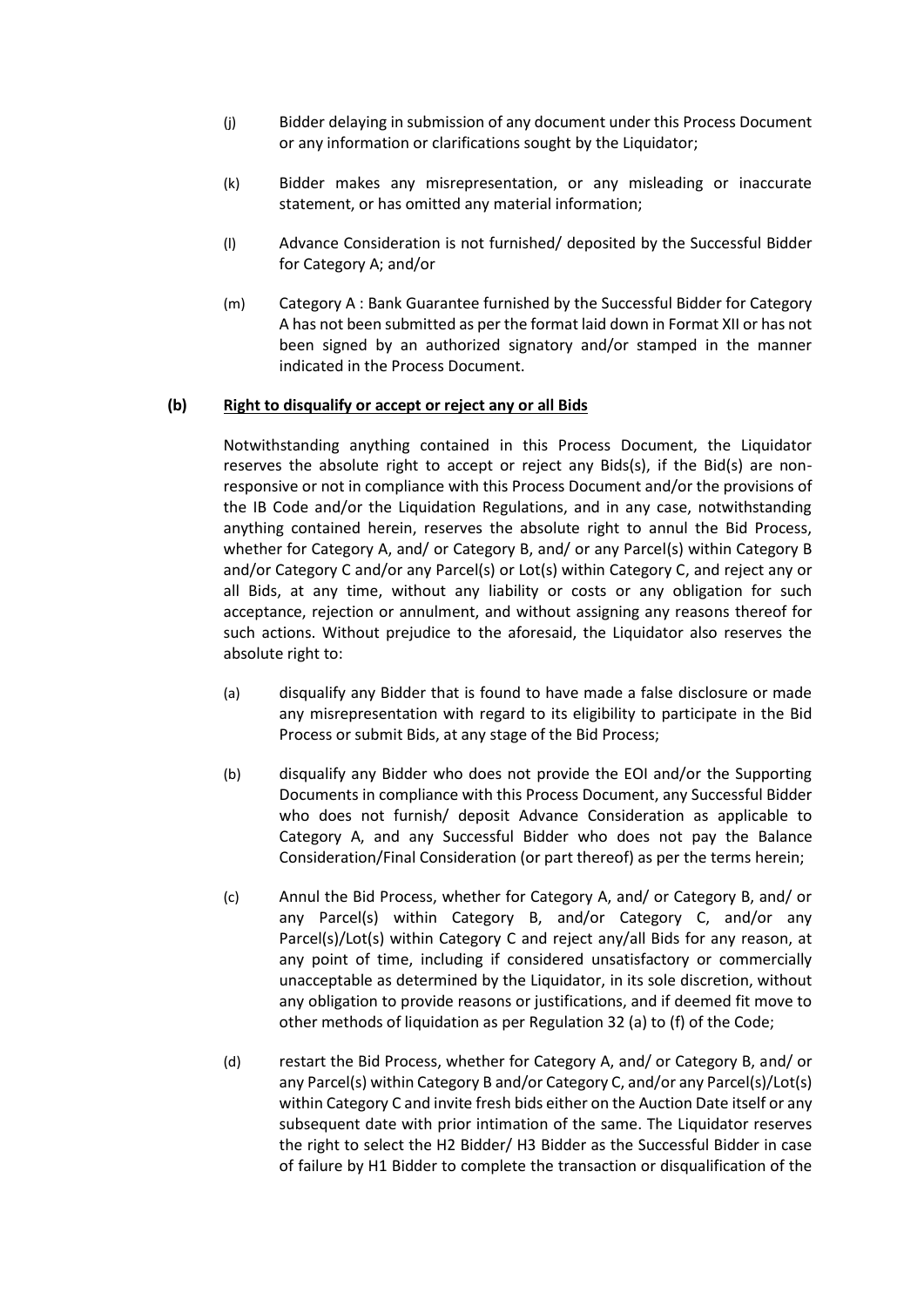H1 Bidder, or conduct subsequent rounds of the E-auction sale with reduction in Reserve Price, as per the Code and Liquidation Regulations; and/ or

- (e) select or approve any proposal or Bid(s), as it may deem fit, at any time.
- **(c)** The Bidder(s) should note that:
	- (a) If any Bidder is rejected/ disqualified for any reason whatsoever, the Liquidator may (subject to the IB code and the Liquidation Regulations):
		- (i) consider the H2 Bidder or the H3 Bidder, whether under Category A or any Parcel(s) pertaining to Category B; or
		- (ii) annul the Bid Process, whether for Category A, and/ or Category B, and/ or any Parcel(s) within Category B; or
		- (iii) invite fresh Bids, whether for Category A, and/ or Category B, and/ or any Parcel(s) within Category B; or
		- (iv) take any such measure as may be deemed fit at the discretion of the Liquidator including discussion with other Bidder(s).
	- (b) If the Liquidator receives only a single Bid, then Liquidator shall have the discretion to either discuss with the said Bidder or any other Person, on the terms of the proposed transaction or annul the Bid Process or to invite Bids again.
	- (c) If all Bids are rejected on account of them being unsatisfactory or commercially unacceptable, the Liquidator may annul the Bid Process or seek for fresh submission of Bids (whether for Category A or Category B or Category C assets, as per the discretion of the Liquidator), with reduced Reserve Price as per Liquidation Regulations.
	- (d) Acceptance or rejection by the Liquidator of the Earnest Money Deposit and/or the Supporting Documents received by the Liquidator after the EMD Submission Date/ Document Submission Date shall be subject to the sole discretion of the Liquidator.
- **(d)** A Bidder shall be ineligible to submit a Bid(s) if the Bidder or any Person acting jointly or in concert with the Bidder or any of their connected person (as defined under Code), falls in any of the categories of ineligibility as set out in Format III. The Bidders shall be required to submit an affidavit in the form set out in Format III to satisfy that they are not ineligible to submit a Bid(s) in terms of the criteria set out thereunder.

### **5. TERMS AND CONDITIONS OF PARTICIPATION**

In accordance with the terms of this Process Document, each Bidder is deemed to have made the following acknowledgements and representations:

(a) The Bidder(s) shall, unconditionally and irrevocably, promptly upon demand, indemnify and hold harmless the Company, the Liquidator and his Representatives, and advisors against all actions, proceedings, claims, demands, losses, liabilities, damages, costs and expenses imposed, asserted against or incurred by the Company,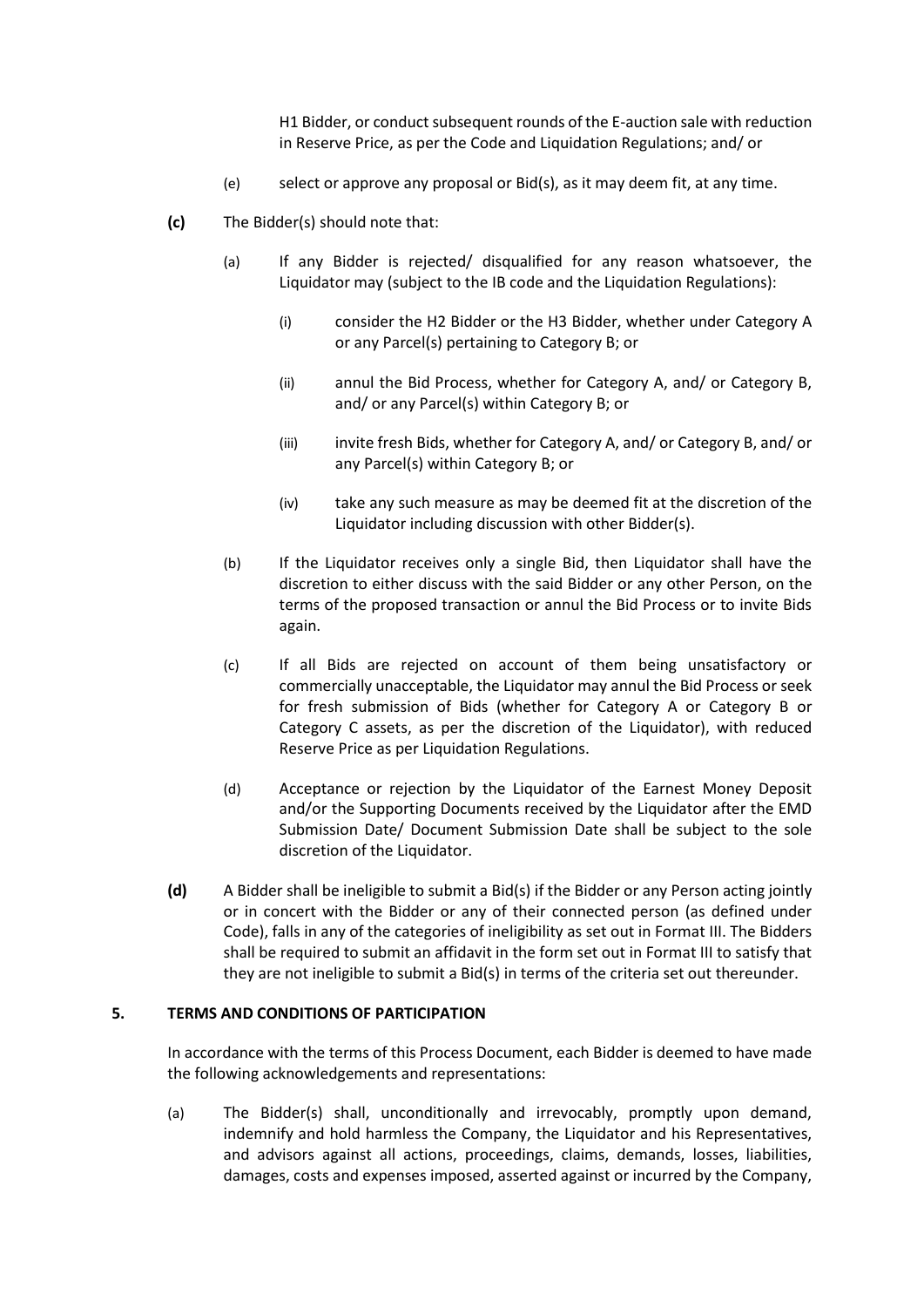the Liquidator, and his Representatives, his advisors arising out of or pursuant to or in connection with a breach of the obligations of the Bidder(s) under the Process Document, the Bid(s) and/or the LoI(s) or in the event the Bidder(s) withdraws the Bid(s) post the timelines mentioned herein, or withdraws from the Bid Process pursuant to the approval of the concerned Bid(s) by the Liquidator or delays in the implementation of the Bid(s), and the Bid(s) submitted by the Bidder(s) shall contain an undertaking to this effect.

- (b) The Bidder(s) represents that the Bidder(s) is in compliance with the requirements set out under the Applicable Laws for participating in the Bid Process and executing the Bid(s).
- (c) The Bidder(s) represents to the Company and the Liquidator that it has the necessary financial resources available for the purpose of implementation of the Bid(s), for the consideration, stated in the Bid(s).
- (d) The vesting of any legal or beneficial interest, right or title over the Company and/or any of its assets shall be issued, vested, transferred pursuant to the Successful Bid(s), to the Successful Bidder on an "as is where is", "as is what is" "as is how is" and a without recourse basis.
- (e) The Bidder(s) acknowledges that neither of the Company, the Liquidator and his Representatives, are providing any representations or warranty(ies), express or implied regarding the status of business, business prospects, operations, history, quality, standard, exact quantity, description or title of the assets or any other aspect of the Company or the condition/ ownership/ title/ value of its assets, equipment, securities and the Company, the Liquidator and his Representatives, assume no such liability whatsoever in this respect.
- (f) The Bidder(s) acknowledge that the ownership to the Company under Category A or the shipyards/ set(s) of assets under the respective Parcel(s) under Category B or the assets under the respective Lot(s) in Parcel(s) under Category C shall pass only upon issuance of Sale Certificate(s) to the Successful Bidder(s) for the relevant Parcel(s)/Lot(s), and that no claim of ownership can be made by any Bidder(s) prior to the same.
- (g) The Bidder(s) represents to the Company and the Liquidator that it has obtained all the requisite corporate authorizations and regulatory approvals required for submission of the Bid(s), and acquisition of the Company if such a regulatory approval is necessary.
- (h) The Bidder(s) acknowledges that it shall fulfill all the terms of the Process Document, LoI() and the Bid(s) (as submitted by it and as accepted by the Liquidator), if it is declared as a Successful Bidder upon the completion of the Bid Process.
- (i) The Bidder(s) acknowledges that all information submitted by it is complete, strictly as per the requirements stipulated in the Process Document and is true and correct.
- (j) The Bidder(s) acknowledges that no modification, alteration, amendment or change may be made to the EOI/ EMD/ Supporting Documents submitted by a Bidder(s) or Category A : Bank Guarantee provided by the Successful Bidder for Category A except as provided in this Process Document.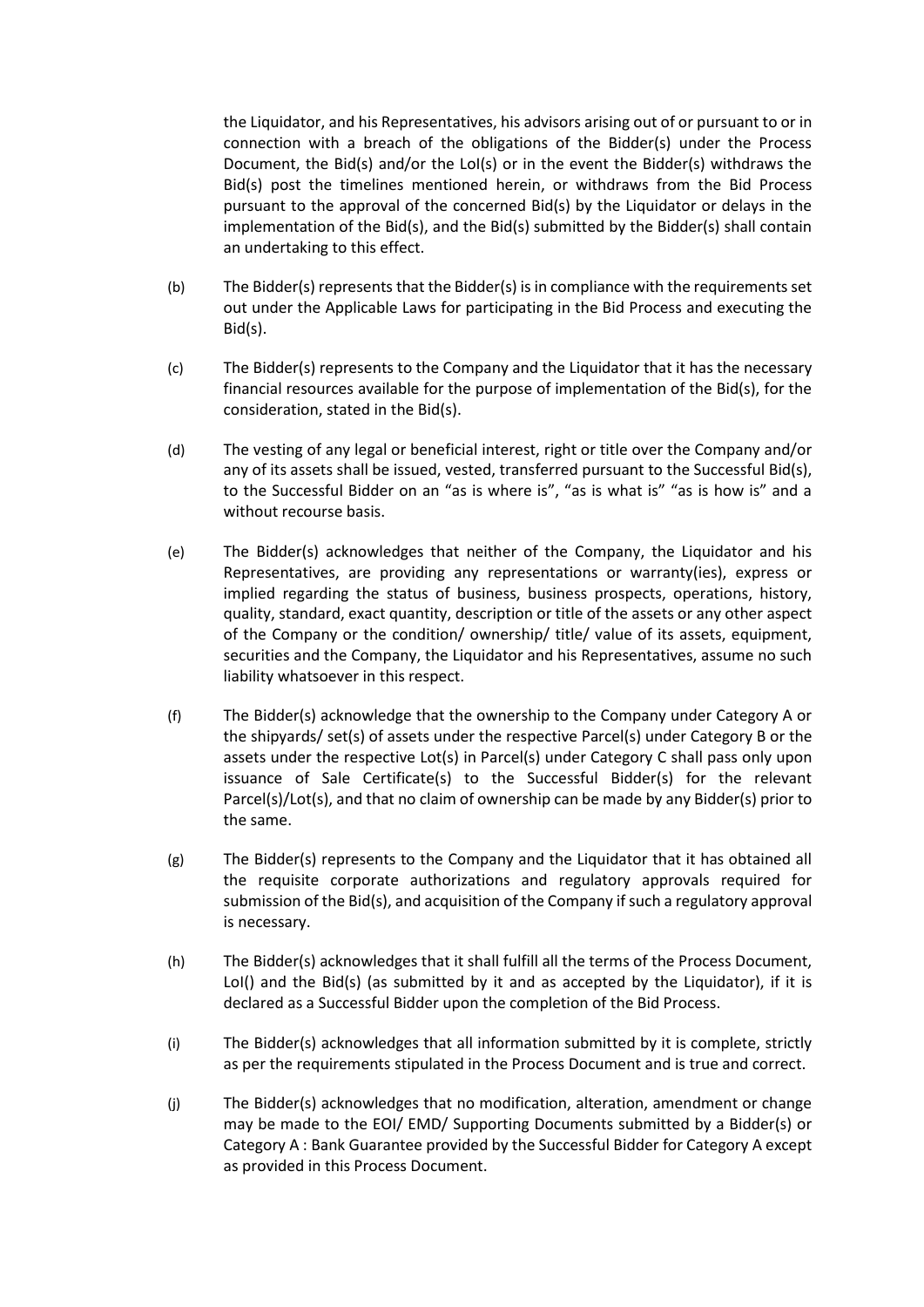- (k) The Bidders should regularly visit the Data Room and the website of the Company to keep themselves updated regarding clarifications/amendments/time extensions, if any, in relation to the Bid Process.
- (l) The Bidders agree and acknowledge that invocation or encashment or appropriation of the Earnest Money Deposit is not the only remedy available to the Liquidator, and the Liquidator shall have the unfettered right to initiate appropriate legal proceedings against the Bidder(s) as it deems fit for the damages, recovery of losses caused to the Liquidator and/ or Corporate Debtor on account of withdrawal of the Bid(s) or nonfulfilment of the terms and conditions of this Process Document, including pressing for specific performance or injunctions.
- (m) It shall be the responsibility of each Bidder to bear all costs in relation to acquiring/ transferring the assets/ equipment/ documents/ securities of the Company. It is clarified that the Liquidator or Company do not undertake any responsibility or obligation in relation to maintenance/ moving/ delivery of any asset/ equipment/ document prior or post the issuance of LoI(s).
- (n) The Final Consideration shall not be subject to any deductions, adjustments, set off, claims, reimbursements, expenses of any sort whatsoever except as per the terms of this Process Document.
- (o) The Bidders accept and acknowledge that the Liquidation Account and all monies and deposits contained therein shall form part of the liquidation estate of the Company and notwithstanding the conclusion of the Bid Process and acquisition as contemplated herein, the Liquidation Account shall continue to be operated solely as per the instructions of the Liquidator and the deposits, monies made therein shall be held in trust for the Stakeholders of the Corporate Debtor and neither the Company, nor the Successful Bidder(s) nor any of the future creditors or stakeholders of the Company shall have any recourse to the said Liquidation Account. It is also clarified that any interest accrued on the deposits lying to the credit of the Liquidation Account or any other bank account of the Corporate Debtor until the Transfer Date shall form part of the liquidation estate of the Corporate Debtor and shall be utilized for the purposes of discharge of liabilities under Section 53 of the Code. It if further clarified that in case the Successful Bid(s) is under Category B or Category C, the Liquidation Account shall continue to remain with the Corporate Debtor.
- (p) While a Bidder may induct any strategic and/ or financial partner for the purpose of acquisition under this Process Document, it is clarified that the Bidder shall be solely responsible for the consummation of the sale under this Process Document and shall be jointly and severally liable for any acts/ omissions of such partner. Further, all such partner(s) or any other Person inducted by the Bidder is required to be compliant as per Section 29A of the Code and is required to submit the affidavit in Format III hereof.
- (q) In case a Bid is proposed to be submitted under Category B or Category C, the Bidder has to submit the Bid for all the assets forming part of the relevant Parcel(s) under Category B or relevant Lot(s) under Category C, as applicable and as described in Annexure II herein, and cannot submit a Bid selectively for the assets *inter- se*.
- (r) The Bidders acknowledge that the applications/ affidavits filed under Section 43, 44, 60(5), 66(1) and (2) of the Code are pending before the Adjudicating Authority and the Bidders accept that no Bidder shall have any claim, title, interest or right on any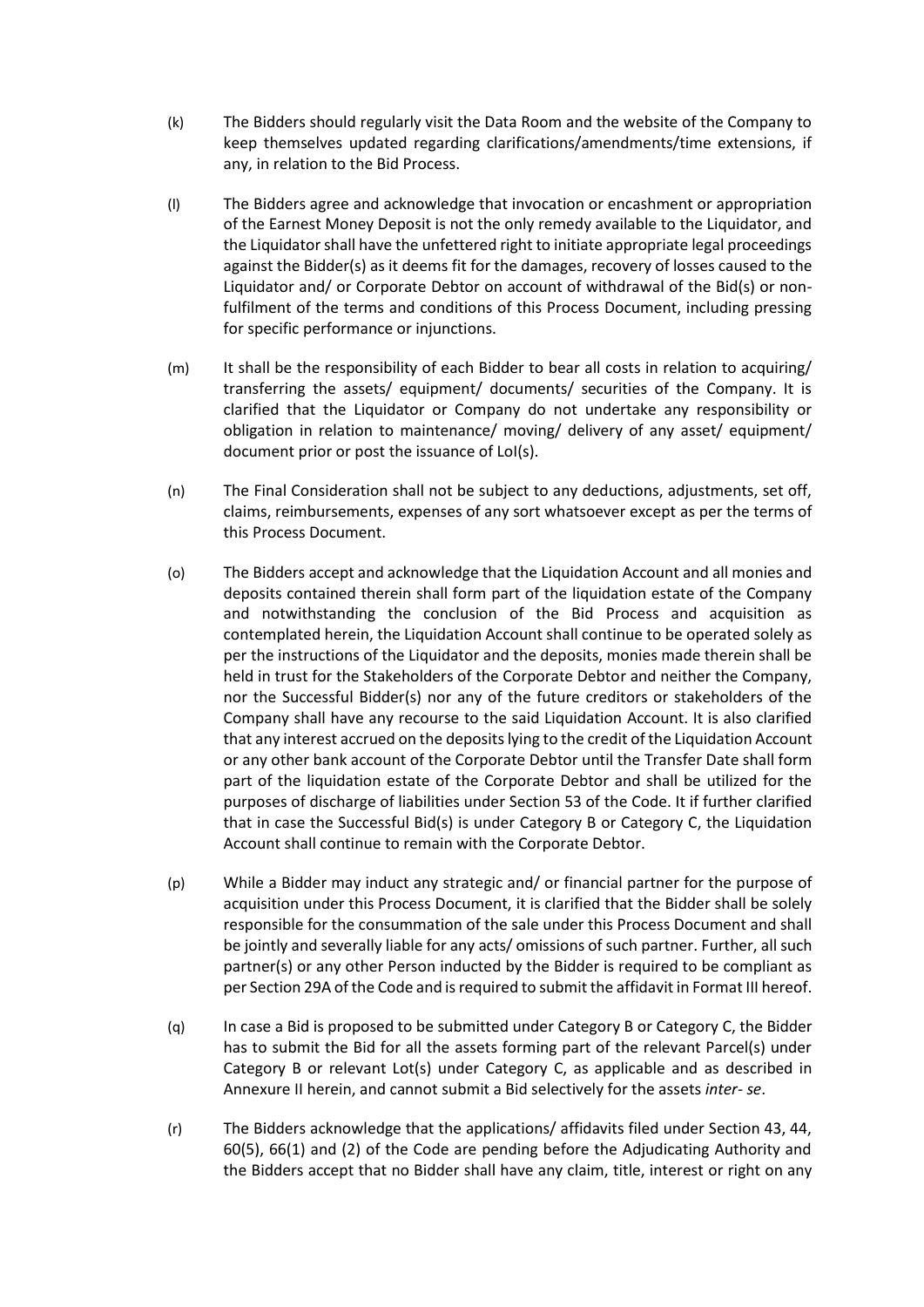amounts or other properties receivable under or pursuant to these applications/ affidavits whether by the Corporate Debtor/ Liquidator/ Stakeholders, and that all such amounts/ properties received/receivable from such applications/ affidavits, whether received prior to or post the Certificate of Sale being issued by the Liquidator, shall be deposited in the Liquidation Account or such other account as specified by the Liquidator as per the applicable law or shall be held by the Liquidator, for the benefit of the Stakeholders and shall be distributed by the Liquidator in accordance with Section 53 of the Code.

## **6. CLARIFICATIONS**

- (a) While the data/information provided in this Process Document and the Data Room, has been prepared and provided in good faith, the Liquidator and his Representatives shall not accept any responsibility or liability, whatsoever, in respect of any statements or omissions herein, or the accuracy, correctness, completeness or reliability of the information provided, and shall incur no liability under any law, statute, rules or regulations as to the accuracy, reliability and completeness of the information provided, even if any loss or damage is caused to any of the Bidders by any act or omission on their part.
- (b) A Bidder requiring any clarification on this Process Document, Bid Process, submission of the Bid or on the Company shall email such request for clarification to [inbharatidefip@deloitte.com](mailto:inbharatidefip@deloitte.com) on or before Last Date for Registration.
- (c) The Liquidator reserves the right not to respond to any query or provide any clarification, at their sole discretion, and no extension of time and date referred to in this Process Document shall be granted on the basis of not having received response to clarifications sought from the Liquidator. Nothing contained herein shall be considered or read as compelling or requiring the Liquidator and/or his Representatives to respond to any query or to provide any clarification to the queries raised by a Bidder. The Liquidator and his Representatives will not be held responsible for any delay in response or non-response to clarifications raised by the Bidders.
- (d) The Liquidator and/or his Representatives may issue interpretations and clarifications on this Process Document or in relation to the Bid Process to the Bidder(s). All clarifications and interpretations issued by the Liquidator or his Representatives shall be deemed to be part of the Process Document if provided in writing.

# **7. CONFIDENTIALITY**

- (a) All information furnished in this Process Document and/or pursuant to the terms hereof shall be governed by the provisions of this Process Document and the Confidentiality Undertaking, where applicable. Information relating to the Bid Process, examination, clarifications, evaluations, and recommendations relating to the Bids or relating to the Bidder(s) shall not be disclosed by the Bidder(s) to any Person who is not officially concerned with the Bid Process or is not a retained professional advisor.
- (b) The Bidder(s) acknowledges that the Confidential Information contains critical information including commercially sensitive information relating to the Company and its assets, by virtue of which the Bidder(s) shall keep all such critical information, including the commercially sensitive information and UPSI, confidential and shall not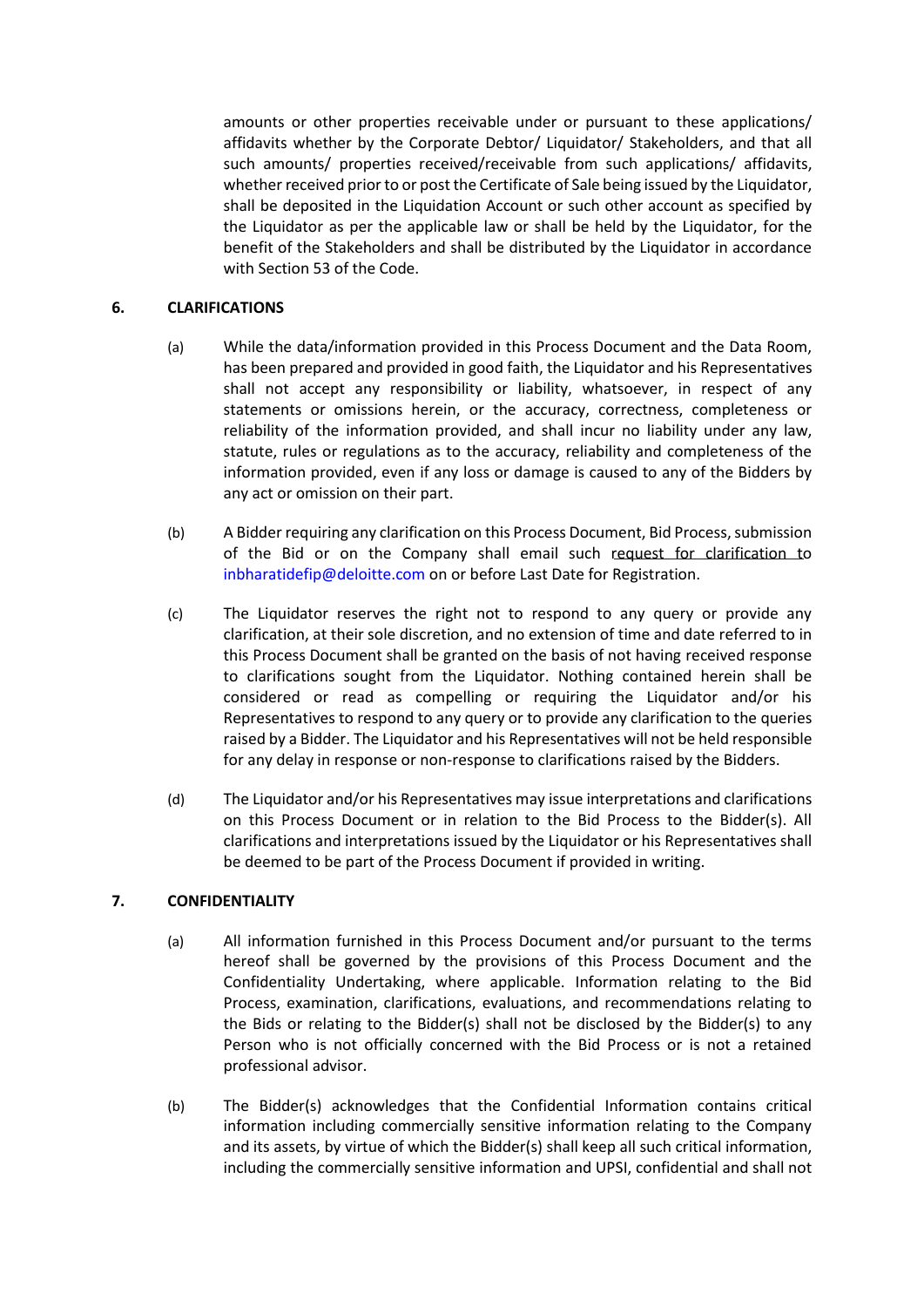disclose or divulge Confidential Information, such critical information or commercially sensitive information or UPSI, to any other Person.

- (c) The Bidder(s) shall use such Confidential Information including the commercially sensitive information and UPSI relating to the Company and its assets only for the purpose of preparation and submission of the Bid, in accordance with the terms of this Process Document and the Confidentiality Undertaking, where applicable.
- (d) The Bidder(s):
	- (a) agrees to use such measures and/or procedures as it uses in relation to its own confidential information to hold and keep in confidence any and all Confidential Information.
	- (b) agrees that the Confidential Information shall be kept confidential and shall be used solely for the purposes of the Bid Process.
	- (c) shall ensure compliance with Applicable Law and specifically with the IB Code and the Liquidation Regulations, with respect to Confidential Information received pursuant to this Process Document.
	- (d) shall take all reasonable steps and measures to minimize the risk of disclosure of Confidential Information by ensuring that only such Representatives who are expressly authorized by it and whose duties require them to possess the Confidential Information shall have access to the Confidential Information on a strict need-to-know basis.
	- (e) shall ensure that the Confidential Information will not be copied or reengineered or reproduced or transmitted by any means and in any form whatsoever (including in an externally accessible computer or electronic information retrieval system) by the Bidder or its Representatives, except for sharing of Confidential Information as required in relation to this Process Document, as decided by the Bidder or its Representatives from time to time.
	- (f) shall not use the Confidential Information to cause any undue gain or undue loss to itself or any other person;
	- (g) shall protect any intellectual property of the Corporate Debtor which it may have access to;
	- (h) shall ensure that all Confidential Information is kept safe and secure at all times and is protected from any theft or leakage;
	- (i) shall comply with the confidentiality obligations hereunder and the Bidder shall be responsible for any breach thereof.
- (e) The Bidder's obligations hereunder, shall not apply to Confidential Information if the same:
	- (a) at the time of its disclosure, is in public domain or which after disclosure becomes part of public domain other than as a result of a disclosure by the Bidder or its Representatives contrary to the terms of this Process Document; or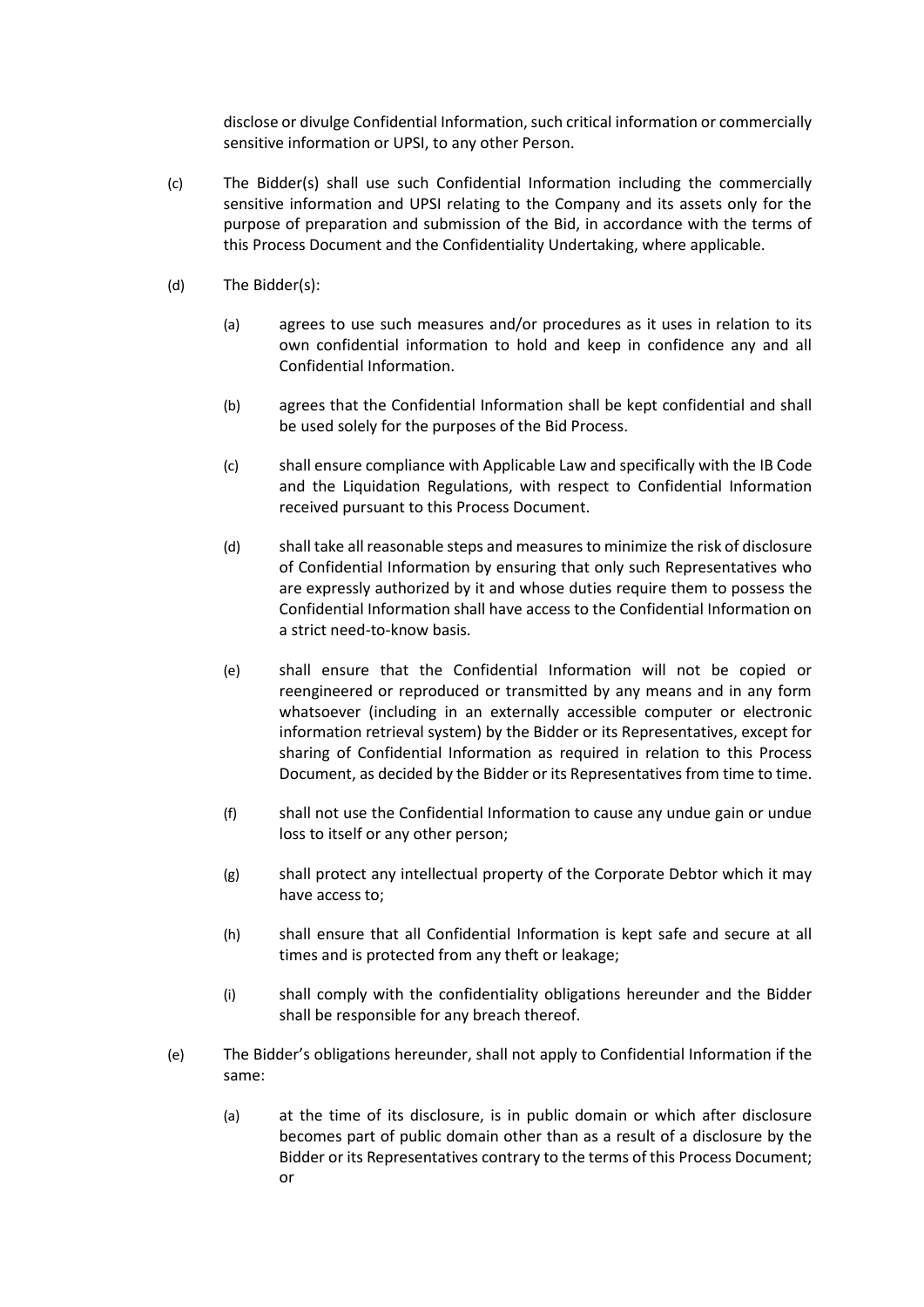- (b) prior to its disclosure to the Bidder, was lawfully in the possession of the Bidder as evidenced by the records of the Bidder, or thereafter becomes known to the Bidder on a non-confidential basis from a source other than the Liquidator or his Representatives who is not in breach of its confidentiality obligations;
- (c) is approved for disclosure in writing by the Liquidator, or his Representatives.
- (d) was or is independently developed by the Bidder(s) or its Representatives without relying upon or using the Confidential Information.

# **8. MISCELLANEOUS**

- (a) This Process Document is issued upon an express understanding and agreement that the Bidder shall use it solely for the purpose of preparation and submission of the Bid(s) and for the purpose necessarily associated with the Bid(s) and for no other purpose whatsoever.
- (b) The Bids shall be evaluated by the Liquidator *inter alia* on the basis of the Financial Proposal, the declarations made and/or information submitted by the Bidder and/or Process Document.
- (c) The Liquidator reserves the right to conduct due diligence/know your customer verifications on the Bidders at any stage of the Bid Process.
- (d) All payments under this Process Document shall be made in INR (Indian Rupees).
- (e) The Bidder(s) shall ensure compliance with any amendment or clarifications to the IB Code, or to any of the rules and regulations issued thereunder, as amended from time to time. If the Liquidator requires any information, document, or other support from the Bidder, to comply with their obligations under the IB Code or for the purposes of conducting any diligence, the Bidder shall provide the same immediately at its own cost.
- (f) If the Bidder conceals any material information or makes a wrong statement or misrepresents facts or makes a misleading statement in its Bid, in any manner whatsoever, the Liquidator reserves the right to reject such Bid and/or cancel the Letter of Intent (if issued) and forfeit the Earnest Money Deposit. The Bidder shall be solely responsible for such disqualification based on its declarations in the Bid.
- (g) Save as provided in this Process Document, no change or supplemental information to the Supporting Documents shall be accepted after the Document Submission Date. The Liquidator, may, at their sole discretion, request for additional information/document and/or seek clarifications from Bidder(s), even after the Document Submission Date/Auction Start Date. Delay in submission of additional information and/or documents sought by the Liquidator shall make the Bid liable for rejection.
- (h) No extension of time shall be granted under any circumstances to the Bidder(s) for submission of the Supporting Documents/ EMD including, but not limited to, on the grounds that the Bidder did not obtain a complete set of this Process Document or did not get an opportunity to conduct a Site visit, or on any other ground(s) as may be deemed appropriate by the Liquidator. However, the Liquidator at his discretion may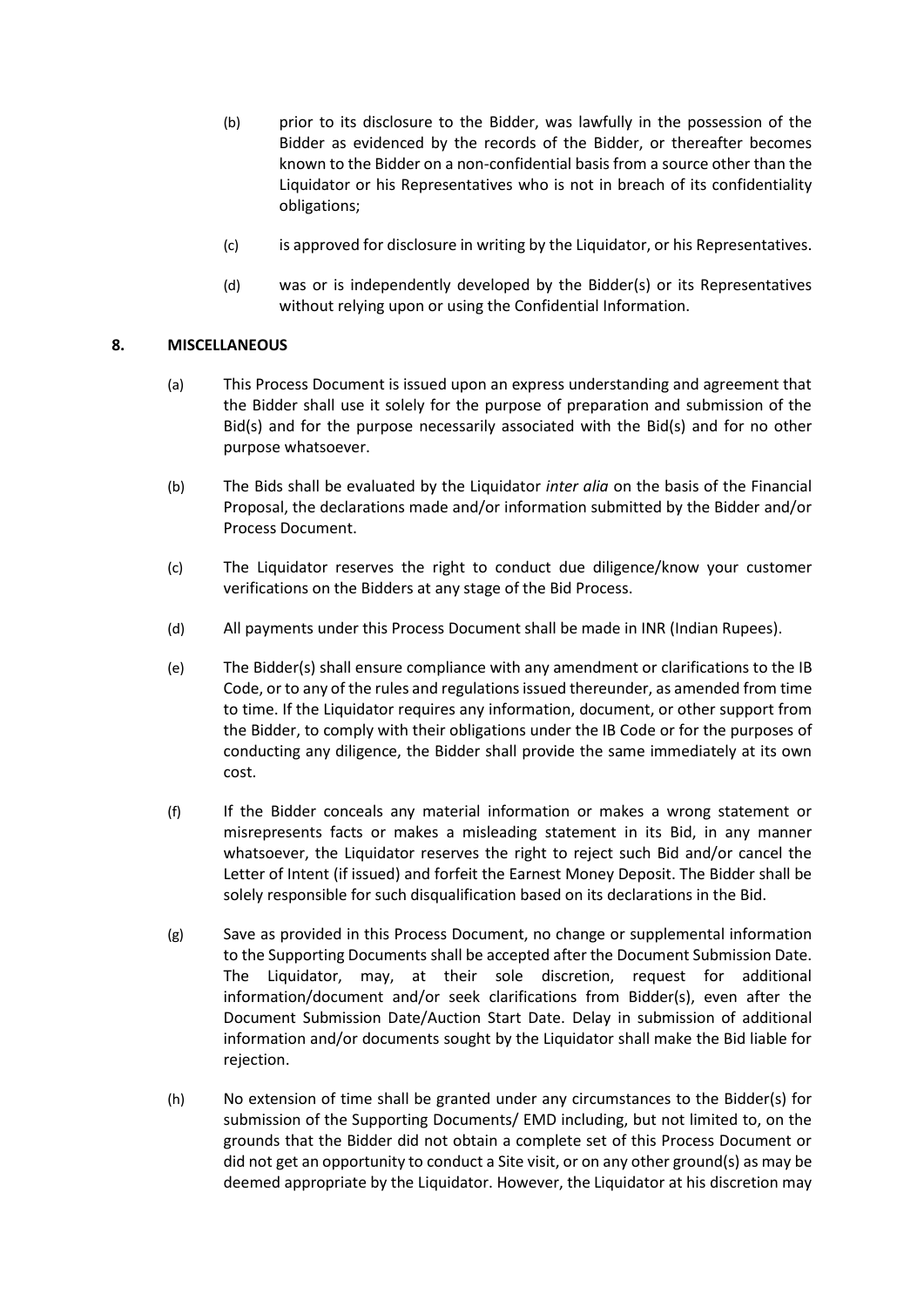extend the timelines for submission of Supporting Documents/ EMD. Such extension in timeline shall be communicated to all Bidders by sending emails or publishing the notice of extension on the website of the Company or on the Data Room.

- (i) A Bidder, accepting this Process Document and gaining access to the Data Room, confirms that the Bidder is in compliance with the Insider Trading Regulations and waives any right to claim that there was any involvement of the Liquidator or its Representatives in the Bidder's compliance or lack thereof with the Insider Trading Regulations.
- (j) Liquidator and his Representatives shall not be responsible in any way for such any costs incurred by the Bidder(s), regardless of the conduct or outcome of the Bid Process.
- (k) The Bidders shall not be entitled to receive any reimbursement of any expenses which may have been incurred in preparation of the Bid(s) and/or carrying out of due diligence, and matters incidental thereto or for any purpose in connection with the Bid(s).
- (l) This Process Document and the Bid Process shall be governed by, and construed in accordance with, the laws of India and the Adjudicating Authority shall have exclusive jurisdiction over all disputes arising under, pursuant to and/or in connection with this Process Document and/or the Bid Process.
- (m) The Bidder(s) hereby agrees and releases the Liquidator and its Representatives irrevocably, unconditionally, fully and finally, from any and all liability for claims, losses, damages, costs, expenses or liabilities in any way related to or arising from the exercise of any rights and/or performance of any obligations set out under this Process Document, and/or in connection with the Bid Process, and waives any and all rights and/or claims the Bidder(s) may have in this respect, whether actual or contingent, whether present or in future.
- (n) The Liquidator in its sole discretion and without incurring any obligation or liability or cost, reserves the right, at any time, to;
	- (a) suspend and/or cancel the Bid Process and/or amend and/or supplement the Bid Process or modify the dates or other terms and conditions set out in this Process Document;
	- (b) consult with any Bidder(s) in order to receive clarifications or further information;
	- (c) retain any information and/or evidence submitted to the Liquidator/ his Representatives, by, on behalf of, and/or in relation to any Bidder;
	- (d) cancel or disqualify the Bid(s) submitted by any Bidder(s) at any stage of the Bid Process;
	- (e) restart the Bidding Process as per the discretion of the Liquidator and even post issuance of LoI(s) as per the Process Document;
	- (f) independently verify, disqualify, reject and/or accept any and all submissions or other information and/or evidence submitted by or on behalf of any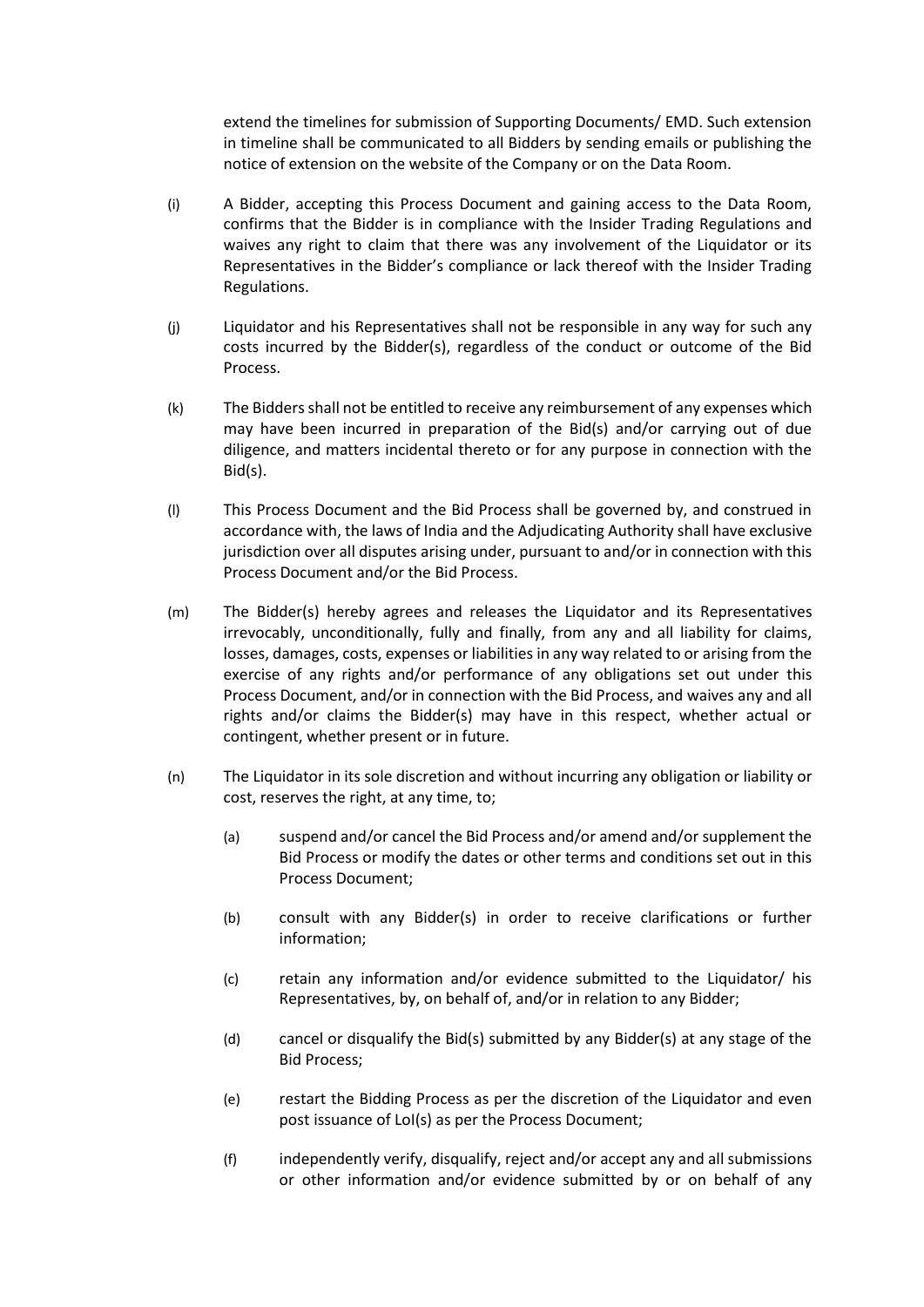Bidder;

(g) accept any Bid(s), conduct subsequent rounds of auction as per the terms deemed fit by the Liquidator as per the Process Document.

# **9. TECHNICAL TERMS & CONDITION OF E-AUCTION SALE**

- (a) The Bidder shall be solely responsible for all consequences arising out of the Bid submitted by him (including any wrongful bidding) and no complaint/ representation will be entertained in this regard by the Liquidator. Hence, Bidders are cautioned to be careful to check the Bid amount and alter/rectify their Bid if required before confirming the Bid submitted.
- (b) Bidders are advised to change the password immediately on receipt thereof.
- (c) Qualified Bidders may encounter certain unforeseen problems such as time lag, heavy traffic, and system/ power failure at the Qualified Bidder's end. To avoid losing out on bidding because of above-mentioned reasons, it is advised not to wait for the last moments.
- (d) The point of contact for all Bidders in relation to the Portal, technical glitches, instructions relating to the Portal etc. shall be the E-Auction Agency, and the Bidders shall not approach the Liquidator in relation to the same.
- (e) Post identification of Qualified Bidders, prior to the Auction Date, a mock auction training will be conducted by the E-Auction Agency for familiarity purposes.

### **10. AMENDMENT TO THE PROCESS DOCUMENT**

The Liquidator may, for any reason whatsoever and without assigning any reason, or incurring any liability, amend, modify or supplement this Process Document by an amendment. Any amendment(s) shall be uploaded on the website of the Corporate Debtor. Bidders are requested to check website of the Corporate Debtor on a regular basis. The Acceptance of the Process Document shall be deemed to be an acknowledgement by the Bidder(s) that any such amendment pursuant to this Clause 10 shall be binding on the Bidder(s)**.**

### **LIST OF ANNEXURES**

- Annexure I Business of Corporate Debtor
- Annexure II Description of Assets

# **EOI Format**

- Format I : Covering Letter
- Format II : Confidentiality Undertaking
- Format III : Format of Affidavit by Bidder under Section 29A of the IB Code
- Format IV : Earnest Money Deposit
- Format V : Board Resolutions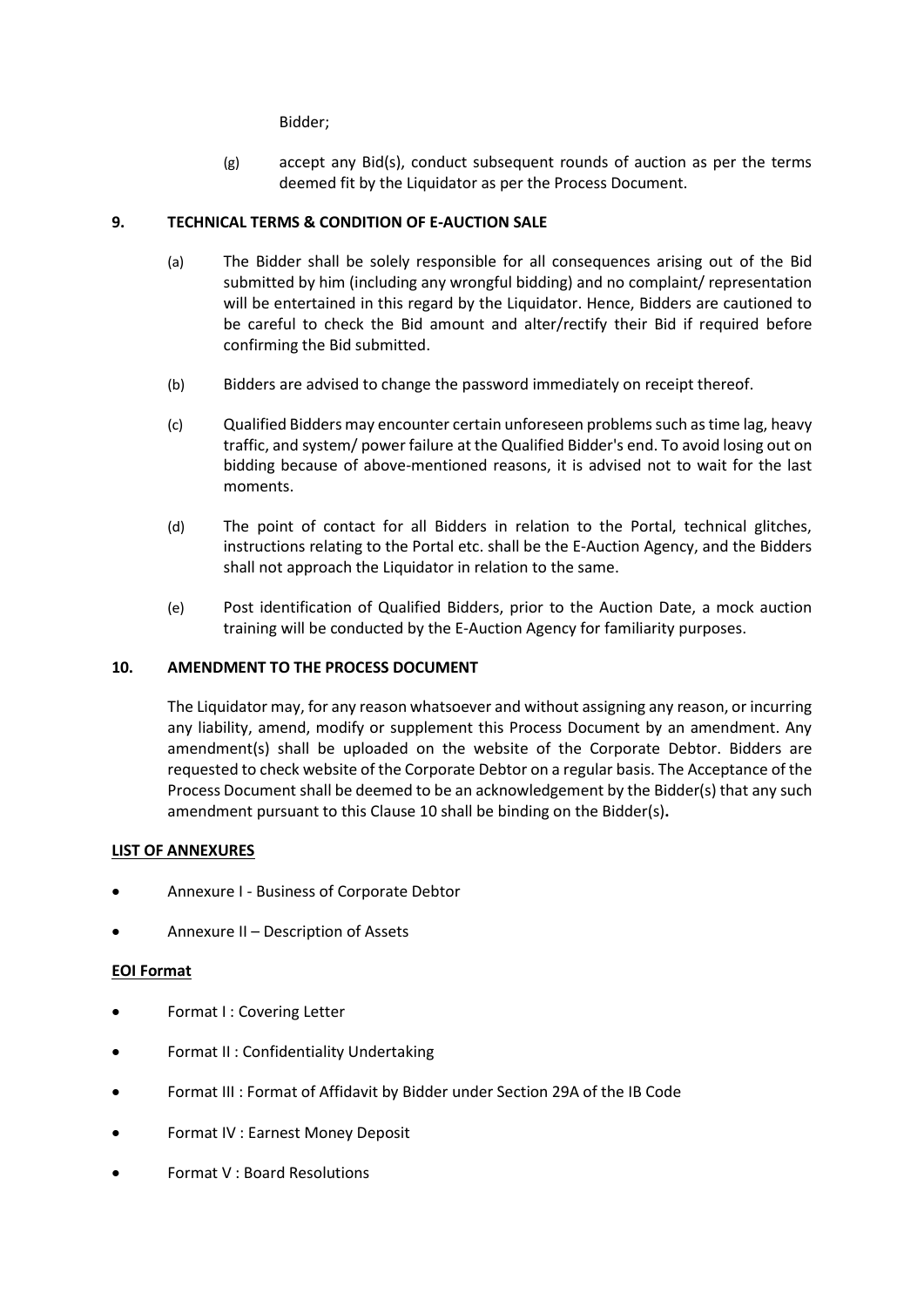- Format VI : Power of Attorney
- Format VII : Authorization for Information Request
- Format VIII : Undertaking by Bidder
- Format IX : Letter of Intent
- Format X : Sale Certificate
- Format XI : Checklist for Submission of Supporting Documents
- Format XII : Category A : Bank Guarantee
- Format XIII : Confirmation of Successful Bidder
- Format XIV : Bidding Declaration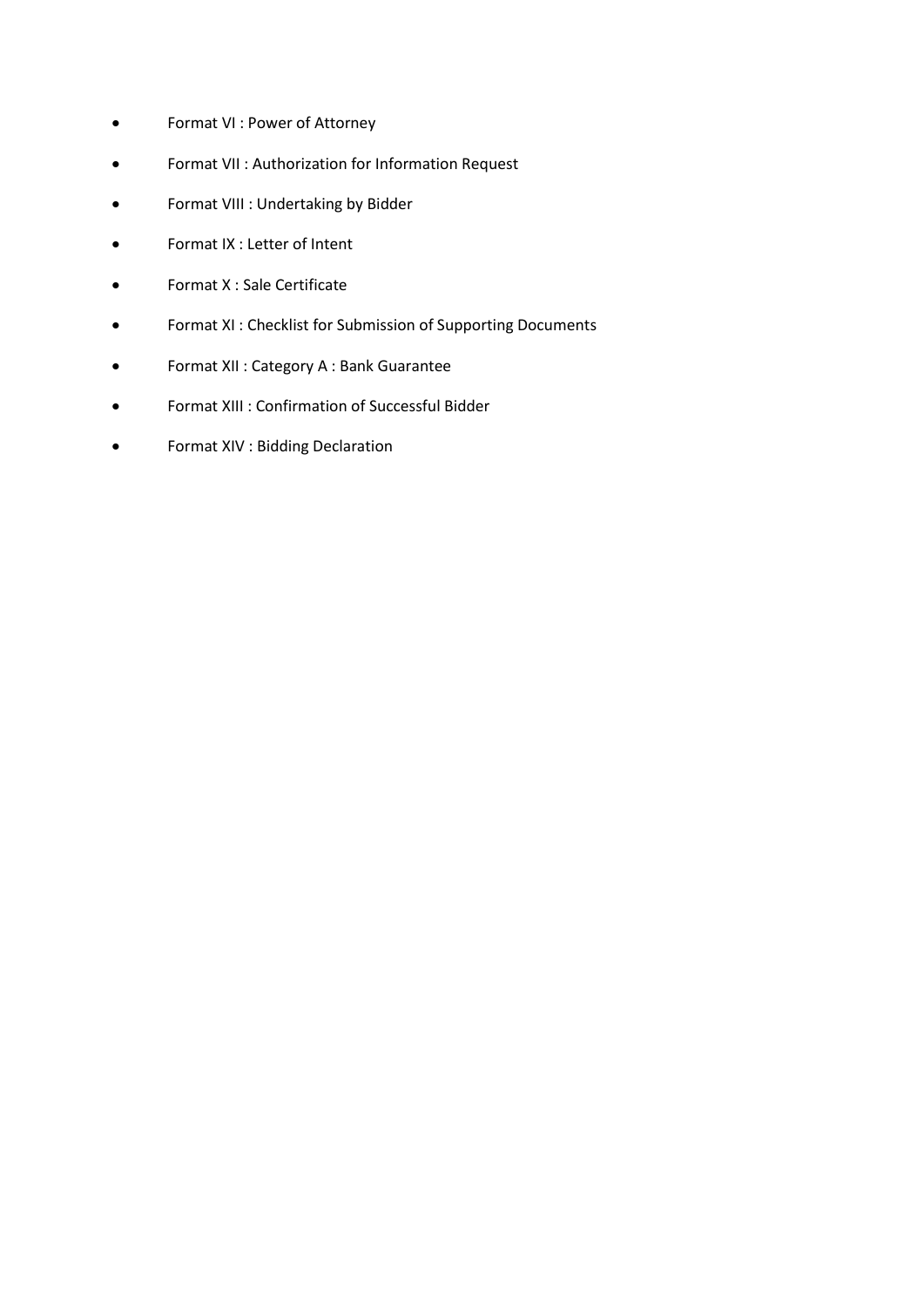# **ANNEXURE I: ABOUT THE CORPORATE DEBTOR**

### 1. **Introduction:**

Bharati Defence and Infrastructure Limited (formerly known as Bharati Shipyard Limited/ "BSL") was incorporated on 22 June, 1976. Bharati Defence and Infrastructure ("BDIL" or "Company") was initiated as a partnership firm in 1973 which was converted into Limited Company in 1976 andlater to a Public Limited Company in 1996. The Company was listed with an Initial Public Offering ("IPO") in December 2004.

The Company began its operations with one shipyard based out of Ratnagiri, Maharashtra. BDIL now has five shipyards with presence on both the west and east coast of India. The current shipyard locations for the Company include Ratnagiri, Usgaon (Dabhol), Mangalore, and a 51% stake in the Pinky Shipyard in Goa. The Company's product portfolio has graduated from small sized vessels and tugs to sophisticated offshore vessels like Platform Support Vessels (PSV's), Anchor Handling Support Vessels (AHTSV's), Offshore Support Vessels (OSV's) and more recently jack up rigs, midsized LNG propelled Vessels and smaller defense vessels for the Indian Navy and the Indian Coast Guard.

|             | <b>Sr No Particulars</b>  | <b>Address</b>                                                                                                                             |
|-------------|---------------------------|--------------------------------------------------------------------------------------------------------------------------------------------|
| l1          | Corporate Office (Mumbai) | Oberoi Chamber - II, Ground Floor, Link Road, Near<br>Laxmi Industrial Estate, Opp. Adhikari Brothers,<br>Andheri (West), Mumbai - 400053. |
| 12          | Ratnagiri yard            | Mirya Bunder, Ratnagiri Ratnagiri - 415 612                                                                                                |
| $\mathsf B$ | Dabhol yard               | Survey No. 44,<br>Post Usgaon, Taluka - Dapoli Ratnagiri - 415 706                                                                         |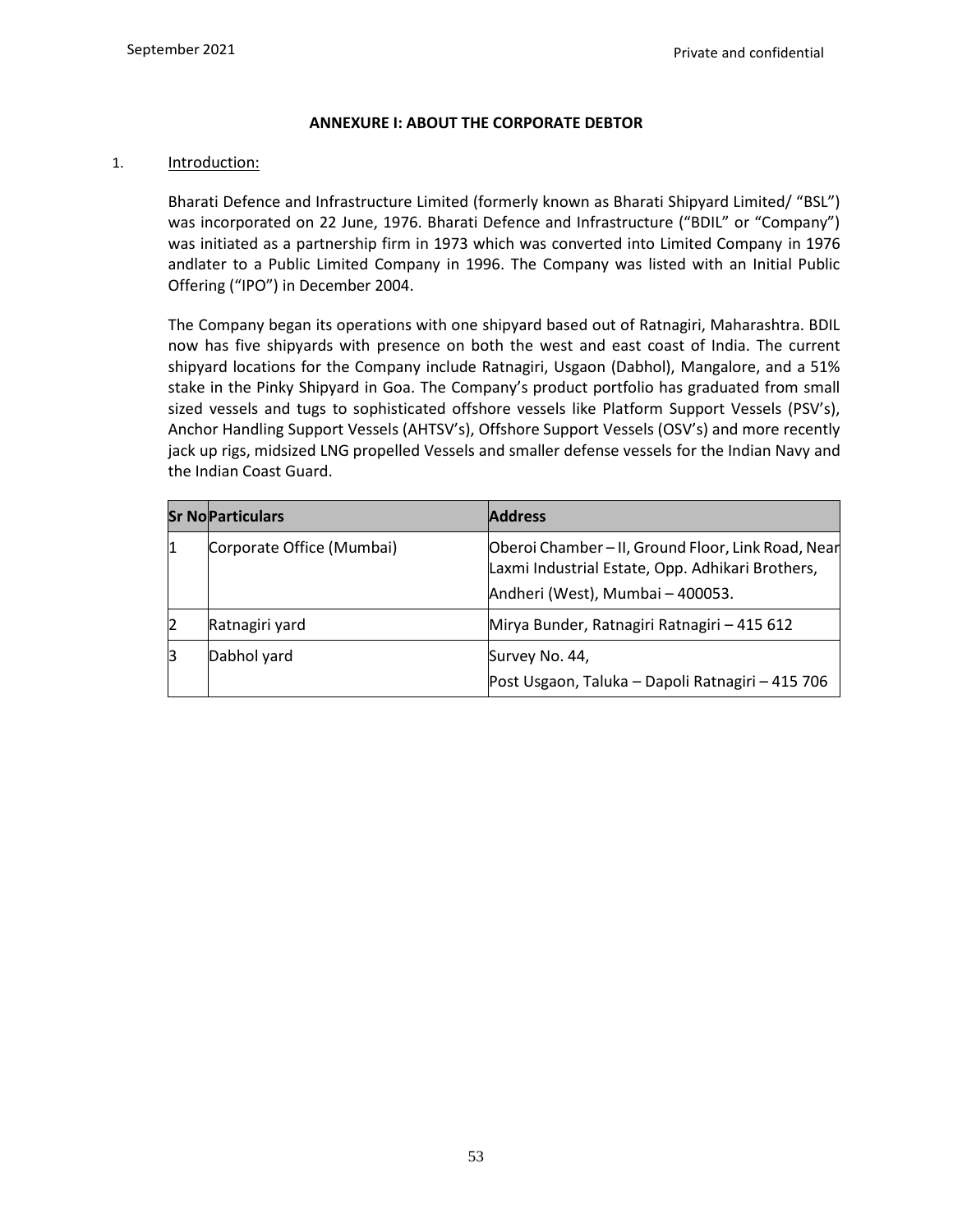# 2. Corporate Structure of BDIL:



### 3. Business of the company:

BDIL, one of the leading private sector shipyards in India began its operations with a small shipbuilding facility in Ratnagiri Maharashtra, building small barges, fishing vessels and trawlers. Over the years, BDIL has expanded its capacity, capability and product range of its vessels significantly from cargo barges to dredgers, to power packed ocean-going tractor tugs, cargo ships, etc. The Company is capable of building vessels required for the offshore industry including Offshore Support Vessels (OSVs), Anchor Handling Tugs cum Supply Vessels (AHTSVs), LNG Propelled Vessels, Rigs, Platform Supply Vessels (PSVs), Multi-purpose Support Vessels (MSVs), Ice Classed Vessels, etc.

The product range included sophisticated and power packed offshore vessels including Anchor Handling Tug Supply Vessels (AHTS), Platform Supply Vessels (PSV's) and Multipurpose Support Vessel (MSV's) of varying bollard pulls, dredgers, container ships, tankers, Rigs and Ro-Ro vessels.

With the view to reap the benefits of the upcoming shipping cycle, the Company constructed green field yards in Dabhol, Maharashtra and Mangalore, Karnataka. Dabhol Shipyard and Mangalore Shipyard have a capacity to build vessels up to 100,000 Dead Weight Tonnage (DWT) and 60,000 DWT respectively. The Floating Dry Dock set up at Dabhol facilitates the company to repair bigger ships. Majority of machineries acquired from Swan Hunter, UK were installed at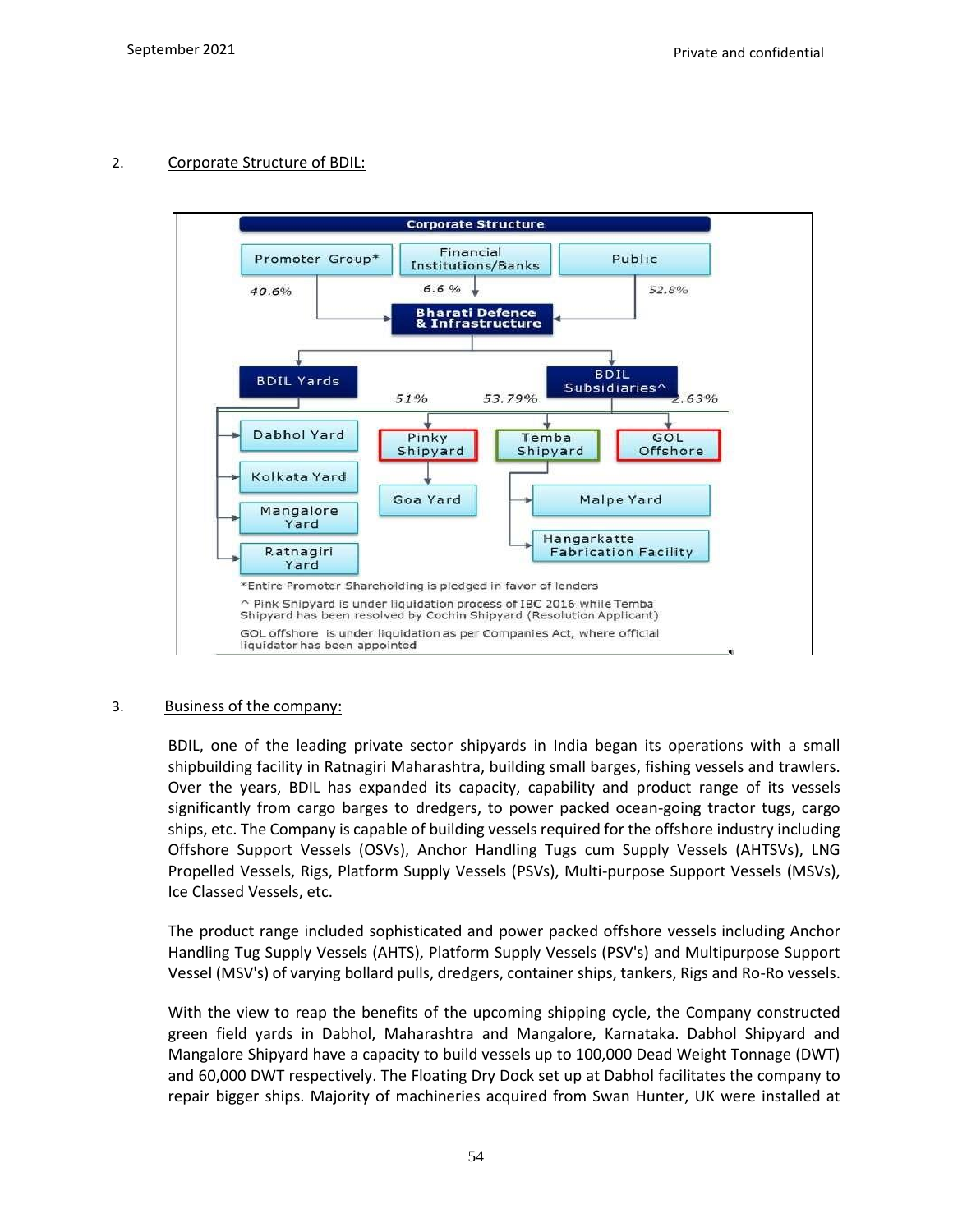Dabhol Shipyard.

# 4. Overview of BDIL Shipyards:

| Particulars                | Ratnagiri                     | <b>Dabhol</b>                    |
|----------------------------|-------------------------------|----------------------------------|
| <b>Operational</b><br>Year | 1976                          | 2007                             |
| Area (Total)               | 29.92 acres*                  | 198.45 acres                     |
| <b>Waterfront</b>          | 150 meters                    | 230 meters                       |
|                            | Construction                  | Construction                     |
|                            | facility of Vessel            | facility of Vessels              |
|                            | up to 12,000                  | up to 1,00,000                   |
|                            | <b>DWT</b>                    | DWT.                             |
|                            | (under<br>installation),      |                                  |
|                            | Outfitting of 8               | Outfitting of 8                  |
| <b>Capacity</b>            | vessels simultaneously        | vessels per year simultaneously. |
|                            | Steel work/                   | Has built one                    |
|                            | Cutting/                      | jack up rig                      |
|                            | fabrication-14                |                                  |
|                            | vessels per                   |                                  |
|                            | year.                         |                                  |
|                            | 1 nos. slipway of 215 m x 20m | Hull production                  |
|                            |                               | shop of 23500                    |
|                            | with a hauling                | sqm                              |
|                            | winch.                        |                                  |
|                            |                               |                                  |
|                            | 1 nos. Outfitting             | Existing erection                |
|                            | jetty40m x18m                 | berthof ~40m x 230m.             |
| Infrastructure             | 1 nos. Wet basin 125m x25m    | Floating Dry Dock of 150m x32m x |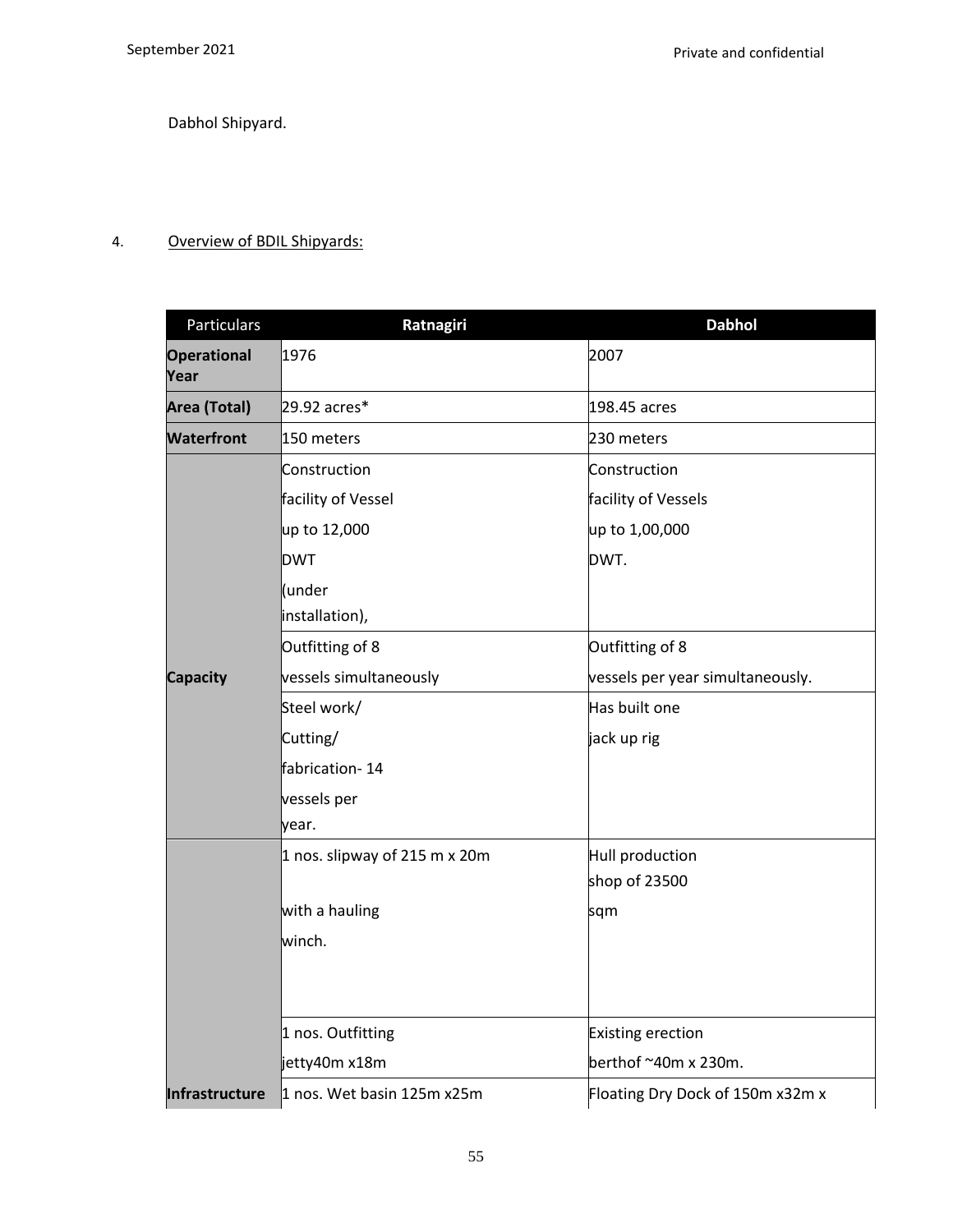|                       |                                 | 16m (presently grounded) |
|-----------------------|---------------------------------|--------------------------|
|                       | 2 nos. Berths of                | Equipment and            |
|                       | 125m x 25m                      | machinery from           |
|                       |                                 | Swan Hunter              |
|                       |                                 | (partially               |
|                       |                                 | installed)               |
|                       |                                 |                          |
|                       | Offshore                        | Jack-up rigs,            |
| <b>Current Vessel</b> | Vessels, Anchor                 | Warships and             |
| types                 | various Defence<br>handling tug |                          |
|                       |                                 |                          |
|                       | cum supply                      | vessels, Offshore        |
|                       | vessels, Platform               | vessels, LNG             |
|                       | supply vessels,                 | propelled vessel,        |
|                       | Ro-Rovessels                    | 20,000DWT Bulk           |
|                       | Small cargo,                    | carrier, Steel           |
|                       | Sewagebarges,                   | Fabrication,             |
|                       | letc                            | <b>AHTS</b>              |

\* *Includes reclaimed land and land obtained from respective Port Authorities and private parties on long lease*

# 5. List of Vessel Built in BDIL Shipyards

| Project                                                                        | <b>Customer</b>                    | Vessel # |
|--------------------------------------------------------------------------------|------------------------------------|----------|
| <b>FY 2005</b>                                                                 |                                    |          |
| 700 HP TUG                                                                     | Tartous Port Gen Co                | 286      |
| <b>2000 BHP TUG</b>                                                            | Tartous Port Gen Co                | 289      |
| <b>Wireline Support Vessel</b>                                                 | Halul Offshore Service             | 305      |
| <b>FY 2006</b>                                                                 |                                    |          |
| <b>Anchor Handling Towing Supply Vessel</b>                                    | The Great Eastern Shipping Co. Ltd | 309      |
| <b>Anchor Handling Towing Supply Vessel</b>                                    | The Great Eastern Shipping Co. Ltd | 312      |
| Platform Supply Vessel                                                         | The Great Eastern Shipping Co. Ltd | 311      |
| 54 Tone Bollard Pull Tug                                                       | Reliance Industries Ltd            | 315      |
| <b>FY 2007</b>                                                                 |                                    |          |
| <b>Anchor Handling Towing Supply Vessel</b>                                    | <b>Halul Offshore Services</b>     | 316      |
| 80 Ton Bollard Pull Anchor Handling Tug cum The Great Eastern Shipping Co. Ltd |                                    | 320      |
| <b>Supply Vessel</b>                                                           |                                    |          |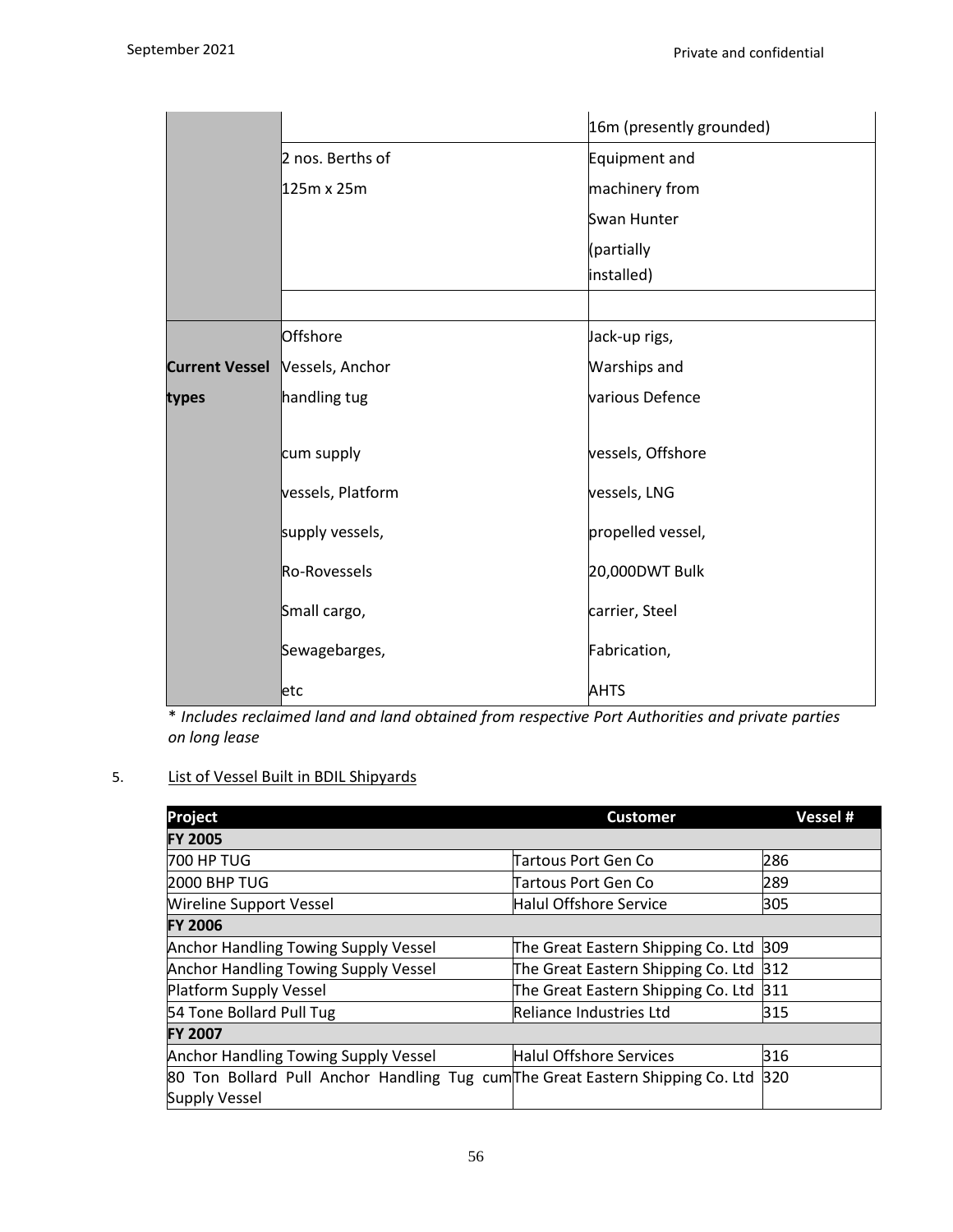| 80 Ton Bollard Pull Anchor Handling Tug cum The Great Eastern Shipping Co. Ltd 321 |                                               |               |
|------------------------------------------------------------------------------------|-----------------------------------------------|---------------|
| <b>Supply Vessel</b>                                                               |                                               |               |
| <b>Dredger</b>                                                                     | Adani Global FZE Ltd                          | 328           |
| <b>FY 2008</b>                                                                     |                                               |               |
| 120 Ton Bollard Pull Anchor Handling Tug cumThe Great Eastern Shipping Co. Ltd     |                                               | 310           |
| <b>Supply Vessel</b>                                                               |                                               |               |
| Anchor Handling Towing Supply Vessel                                               | Halul Offshore Service                        | 317           |
| 60 Mtr. Multi-Purpose Offshore Platform SupplyBourbon Supply Investments           |                                               | 322           |
| Vessel                                                                             |                                               |               |
| 1No. Twin Screw Pilot Cum-Survey Vessel                                            | Kolkata Port Trust                            | 350           |
| <b>FY 2009</b>                                                                     |                                               |               |
| 5250DWT Product Tanker cum RO-RO Vessel                                            | Al-Jaber Shipping Agency & Marine306A<br>Est. |               |
| 60 Mtr. Multi-Purpose Offshore Platform Supply<br>Vessel                           | <b>Bourbon Supply Investments</b>             | 323           |
| 60 Mtr. Multi-Purpose Offshore Platform SupplyBourbon Supply Investments<br>Vessel |                                               | 348           |
| <b>Pilot Boat</b>                                                                  | Reliance Industries Ltd                       | 362           |
| Pilot Boat                                                                         | Reliance Industries Ltd                       | 363           |
| Diving Support Vessel                                                              | Reliance Industries Ltd                       | 364           |
| 54 Ton Bollard Pull Tug                                                            | Reliance Industries Ltd                       | 365           |
| 54 Ton Bollard Pull Tug                                                            | Reliance Industries Ltd                       | 366           |
| 54 Ton Bollard Pull Tug                                                            | Reliance Industries Ltd                       | 367           |
| <b>FY 2010</b>                                                                     |                                               |               |
| <b>Bollard Pull Tug</b>                                                            | Mumbai Port Trust                             | 375           |
| <b>Bollard Pull Tug</b>                                                            | Mumbai Port Trust                             | 374           |
| <b>Bollard Pull Anchor Handler Tug</b>                                             | <b>Bourbon Supply Investments</b>             | 353           |
| FY 2011                                                                            |                                               |               |
| <b>Bollard Pull Anchor Handler Tug</b>                                             | <b>Bourbon Supply Investments</b>             | 353           |
| <b>Bollard Pull Anchor Handler Tug</b>                                             | <b>Bourbon Supply Investments</b>             | 355           |
| Multi-Purpose Forest Carrier                                                       | Esmsun GMBH & Co KG                           | 329           |
| Multi-Purpose Forest Carrier                                                       | Esmsun GMBH & Co KG                           | 330           |
| Multi-Purpose Platform Supply Vessel                                               | <b>GOL</b> International                      | 359           |
| Multi-Purpose Platform Supply Vessel                                               | <b>GOL</b> International                      | 360           |
| <b>Riser Protectors</b>                                                            | <b>GOL - ONGC</b>                             | <b>BBBLRP</b> |
| <b>FY 2012</b>                                                                     |                                               |               |
| Anchor Handling TUG cum Supply                                                     | Shipping Corporation of India                 | 394           |
| <b>Anchor Handling TUG cum Supply</b>                                              | Shipping Corporation of India                 | 396           |
| <b>Anchor Handling TUG cum Supply</b>                                              | Shipping Corporation of India                 | 397           |
| <b>Bollard Pull Tug</b>                                                            | Paradeep Port Trust                           | 400           |
| FY 2013                                                                            |                                               |               |
| <b>Anchor Handling TUG cum Supply</b>                                              | Shipping Corporation of India                 | 398           |
| Interceptor Boat                                                                   | Coast Guard                                   | 402           |
| Jack up Drilling Rug                                                               | <b>GOL Gujairah</b>                           | 351           |
| Platform Supply Vessel                                                             | <b>Bayshore Shipping</b>                      | 381           |
| Ro-Ro Cargo                                                                        | Sea Cargo                                     | 324           |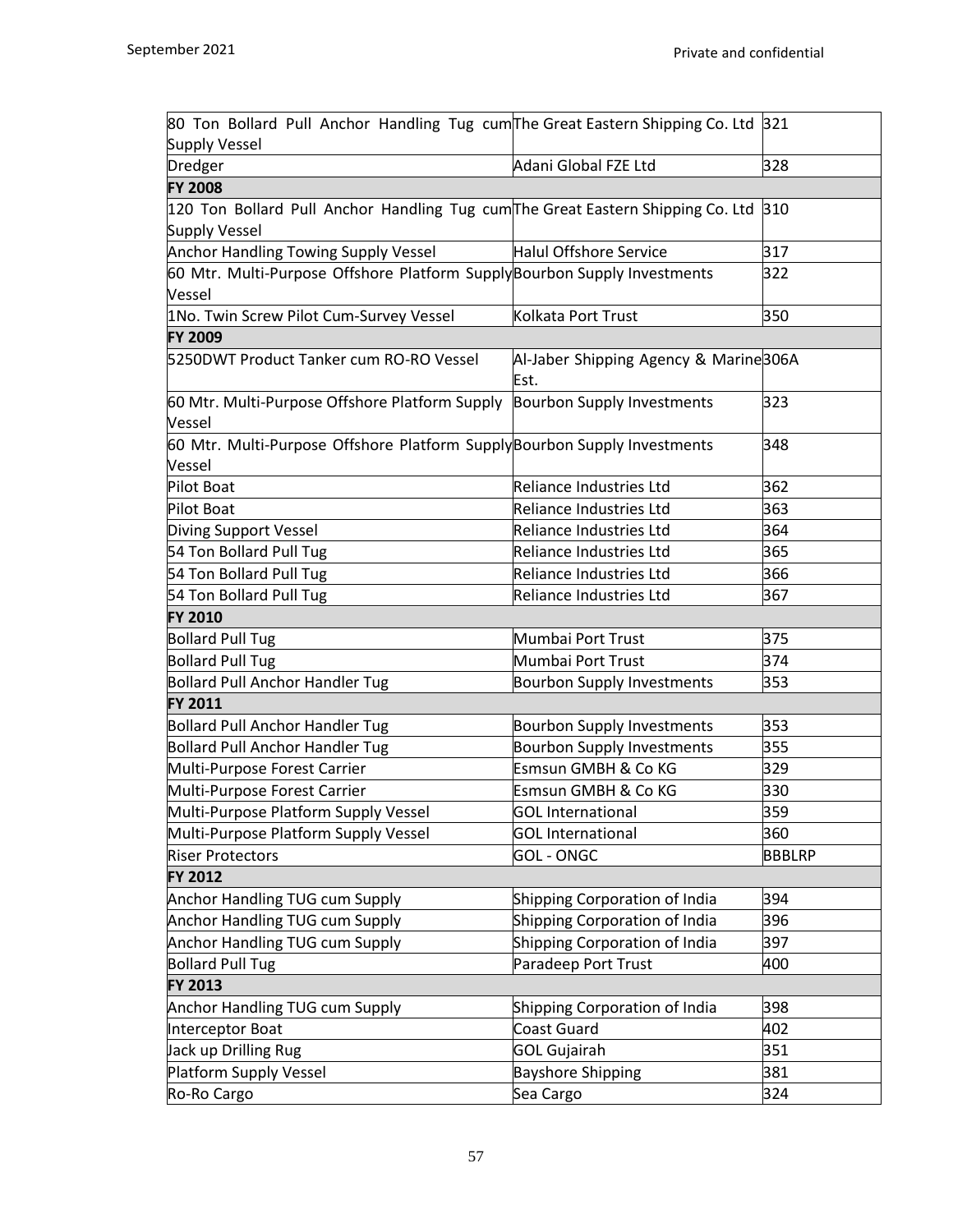| <b>UP Offshore</b>                | 382 |
|-----------------------------------|-----|
|                                   |     |
| <b>Bourbon Supply Investments</b> | 356 |
| Springwater Shipping              | 386 |
|                                   |     |
| The Indian Navy                   | 428 |
| The Indian Navy                   | 404 |
| Coast Guard                       | 429 |
| The Indian Navy                   | 430 |
|                                   |     |
| Coast Guard                       | 403 |
| Coast Guard                       | 406 |
|                                   |     |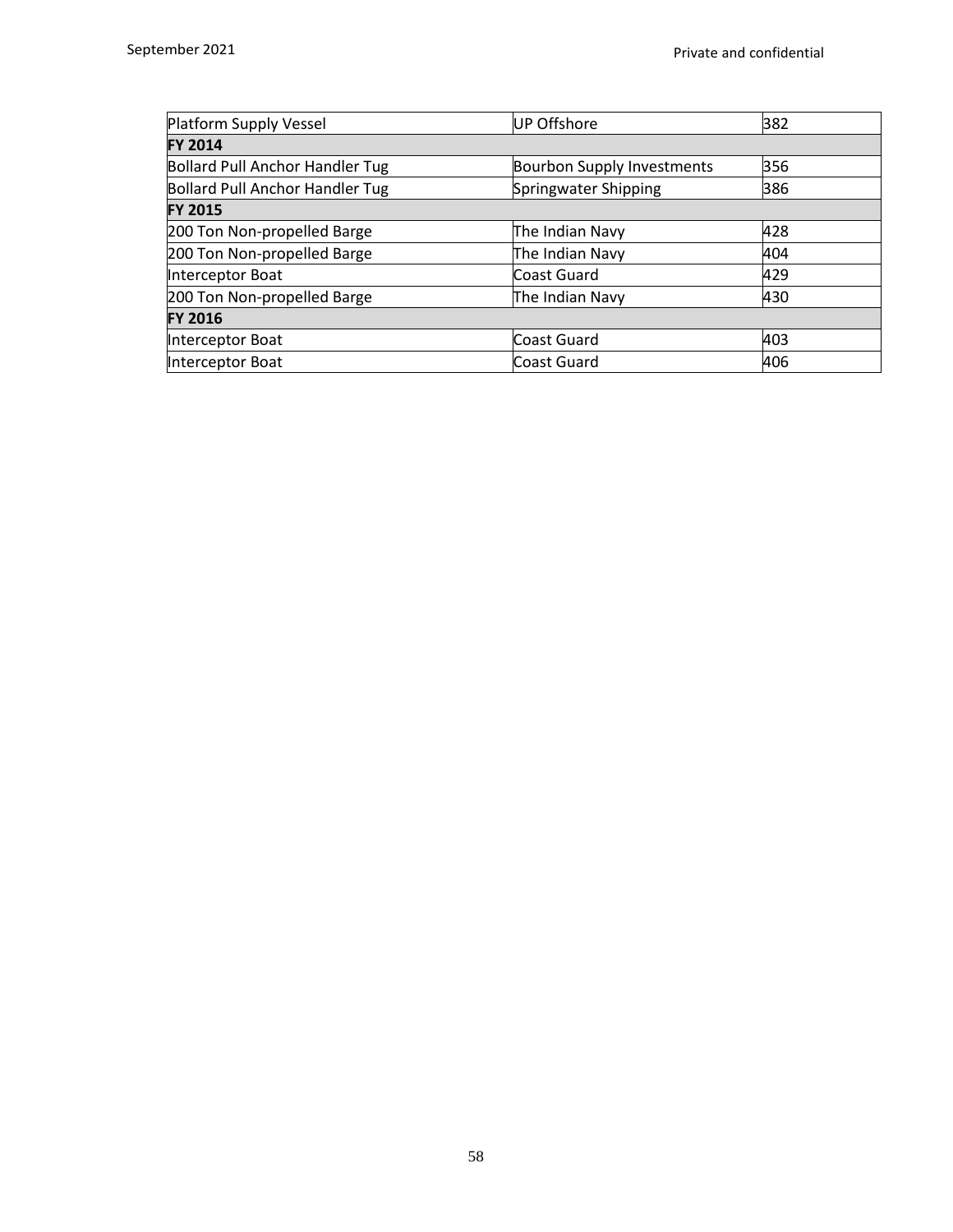# **ANNEXURE II: DESCRIPTION OF ASSETS**

The information contained herein (except for the Reserve Prices) is indicative in nature with a view to providing Bidders an overview of the assets falling within Category A viz. BDIL as a whole on a going concern basis; Category B viz. shipyards/ set(s) of assets collectively and Category C viz. set(s) of assets in Lot(s) forming part of the following respective Parcels (as the case may be). It is further clarified that the Reserve Prices mentioned hereunder are rounded-off and precise amounts will be intimated prior to Auction Date:

| Category<br><b>Asset</b>   |                                                                                                                                                                                                                                                                                                                                                                                                                                                                                                                                                                                                                              | <b>Reserve Price</b><br>(INR Crore) | <b>EMD</b><br>(INR Crore) |
|----------------------------|------------------------------------------------------------------------------------------------------------------------------------------------------------------------------------------------------------------------------------------------------------------------------------------------------------------------------------------------------------------------------------------------------------------------------------------------------------------------------------------------------------------------------------------------------------------------------------------------------------------------------|-------------------------------------|---------------------------|
|                            | <b>Category A</b>                                                                                                                                                                                                                                                                                                                                                                                                                                                                                                                                                                                                            |                                     |                           |
| Parcel 1                   | BDIL as a whole, on a going concern basis (excluding the<br>Kolkata Shipyard, Mangalore Shipyard, Assets at Goa and<br>Assets at Bhandarli godown and Ghodbunder yard)                                                                                                                                                                                                                                                                                                                                                                                                                                                       | 241.0                               | 19                        |
|                            | <b>Category B</b>                                                                                                                                                                                                                                                                                                                                                                                                                                                                                                                                                                                                            |                                     |                           |
| Parcel 2                   | Dabhol Shipyard, including land & building, plant &<br>machinery, inventory, semi constructed vessel and other<br>movable assets and agreement with Larsen & Toubro Ltd<br>L&T Construction in relation to the assets with all rights and<br>interest therein. <sup>#</sup>                                                                                                                                                                                                                                                                                                                                                  | 146.0                               | $\overline{7}$            |
| Parcel 3                   | Ratnagiri Shipyard including leasehold interests pertaining<br>to leasehold land, office building, dredger, plant &<br>machinery, inventory, semi constructed vessel and other<br>immovable material                                                                                                                                                                                                                                                                                                                                                                                                                         | 62.0                                | 3                         |
|                            |                                                                                                                                                                                                                                                                                                                                                                                                                                                                                                                                                                                                                              |                                     |                           |
| Parcel 2 - Dabhol Shipyard |                                                                                                                                                                                                                                                                                                                                                                                                                                                                                                                                                                                                                              |                                     |                           |
| Lot no. 2<br>(A)           | Land & Building situated at Dabhol Shipyard<br>includes freehold industrial land admeasuring<br>This.<br>approximately 198.45 acres located at Village Usgaon<br>(Dabhol), District- Ratnagiri, Maharashtra along with other<br>infrastructure like Main Jetty area, Shipbuilding berth, hull<br>production shop, stores and warehouses and Floating dry<br>dock assets such as 02 nos. Manitowoc crane, 02 nos.<br>Hydra, 01 nos. Demag, 01 DG 15 KVA and 01 DG 250 KVA<br>etc and agreement with Larsen & Toubro Ltd - L&T<br>Construction in relation to the assets with all rights and<br>interest therein. <sup>#</sup> | 37.7                                | 1.8                       |
| Lot no. 2<br>(B)           | Plant & machinery situated at Dabhol Shipyard<br>This includes frame bending machine, profile cutting<br>machine, dredger, auto blasting machine, special purpose                                                                                                                                                                                                                                                                                                                                                                                                                                                            | 49.4                                | 2.4                       |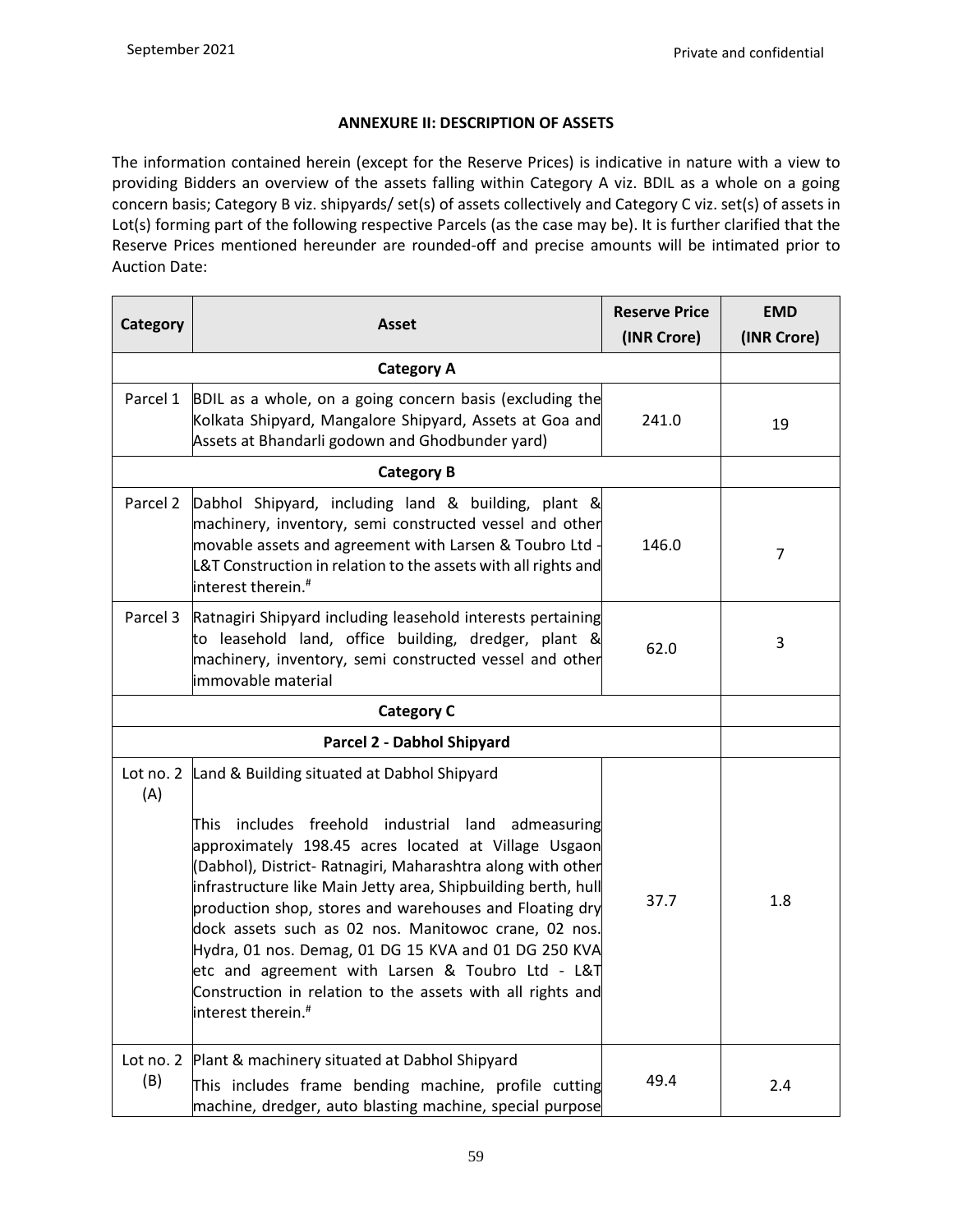|                                                | modular transporters and cranes, etc.                                                                                                                                                            |      |     |
|------------------------------------------------|--------------------------------------------------------------------------------------------------------------------------------------------------------------------------------------------------|------|-----|
| Lot no. 2                                      | Inventory situated at Dabhol Shipyard                                                                                                                                                            |      |     |
| (C)                                            | This includes DG sets, propulsion engines, etc.                                                                                                                                                  | 33.0 | 1.6 |
| (D)                                            | Lot no. 2 Semi-Completed Vessels situated at Dabhol Shipyard                                                                                                                                     | 64.6 | 3.1 |
|                                                | This includes pallet cum container vessels, 20,000 Dwt Bulk<br>carrier, 150 T Anchor handling tug, sewage barges, etc.                                                                           |      |     |
| Lot no. 2<br>(E)                               | Other Assets such as Computer, Furniture, Office<br>Equipment and Vehicle situated at Dabhol Shipyard                                                                                            | 3.7  | 0.2 |
|                                                | Parcel 3 - Ratnagiri Shipyard                                                                                                                                                                    |      |     |
| Lot no. 3                                      | Land & Building situated at Ratnagiri Shipyard                                                                                                                                                   |      |     |
| (A)                                            | This includes lease hold interests pertaining to leasehold<br>land of approximately 29.92 acres, various sheds and<br>warehouse located at Ratnagiri shipyard and MIDC area,<br>office building. | 3.8  | 0.2 |
| Lot no. 3                                      | Plant & machinery situated at Ratnagiri Shipyard                                                                                                                                                 |      |     |
| (B)                                            | This includes dredger, auto blasting machine, profile<br>cutting machines, frame bender machines, cranes, etc.                                                                                   | 6.2  | 0.3 |
| Lot no. 3                                      | Inventory situated at Ratnagiri Shipyard                                                                                                                                                         | 12.2 |     |
| (C)                                            | This includes DG sets, marine engines, propeller shafts etc.                                                                                                                                     |      | 0.6 |
| Lot no. 3                                      | Semi-Completed Vessels situated at Ratnagiri Shipyard                                                                                                                                            |      |     |
| (D)                                            | This includes 120 T Anchor handling tug, Multi-Purpose<br>Supply Vessel, 80T Anchor handling tug, etc.                                                                                           | 34.4 | 1.6 |
| Lot no. 3<br>(E)                               | Other Assets such as Computer, Furniture, Office<br>Equipment and Vehicle situated at Ratnagiri Shipyard                                                                                         | 0.8  | 0.1 |
| Parcel 7 - Head Office of the Corporate Debtor |                                                                                                                                                                                                  |      |     |
| Lot no. 7                                      | Head Office of the Corporate Debtor                                                                                                                                                              |      |     |
| (A)                                            |                                                                                                                                                                                                  | 28   | 1.3 |

*#BDIL has entered into an agreement with Larsen & Toubro Ltd - L&T Construction for inspection, transporting and removing accropodes stored on the land of BDIL and as per the agreed terms, these assets are leased to Larsen & Toubro under the said agreement.* 

# **Note:**

- 1) Liquidator reserves his right to give preference to a Bidder submitting Bids for acquisition of the Corporate Debtor as a whole on a going concern basis under Category A, and/or any Bid(s) which maximizes the overall value to Stakeholders.
- 2) Detailed listing of the assets shall be provided to Qualified Bidders on the Data Room at the stage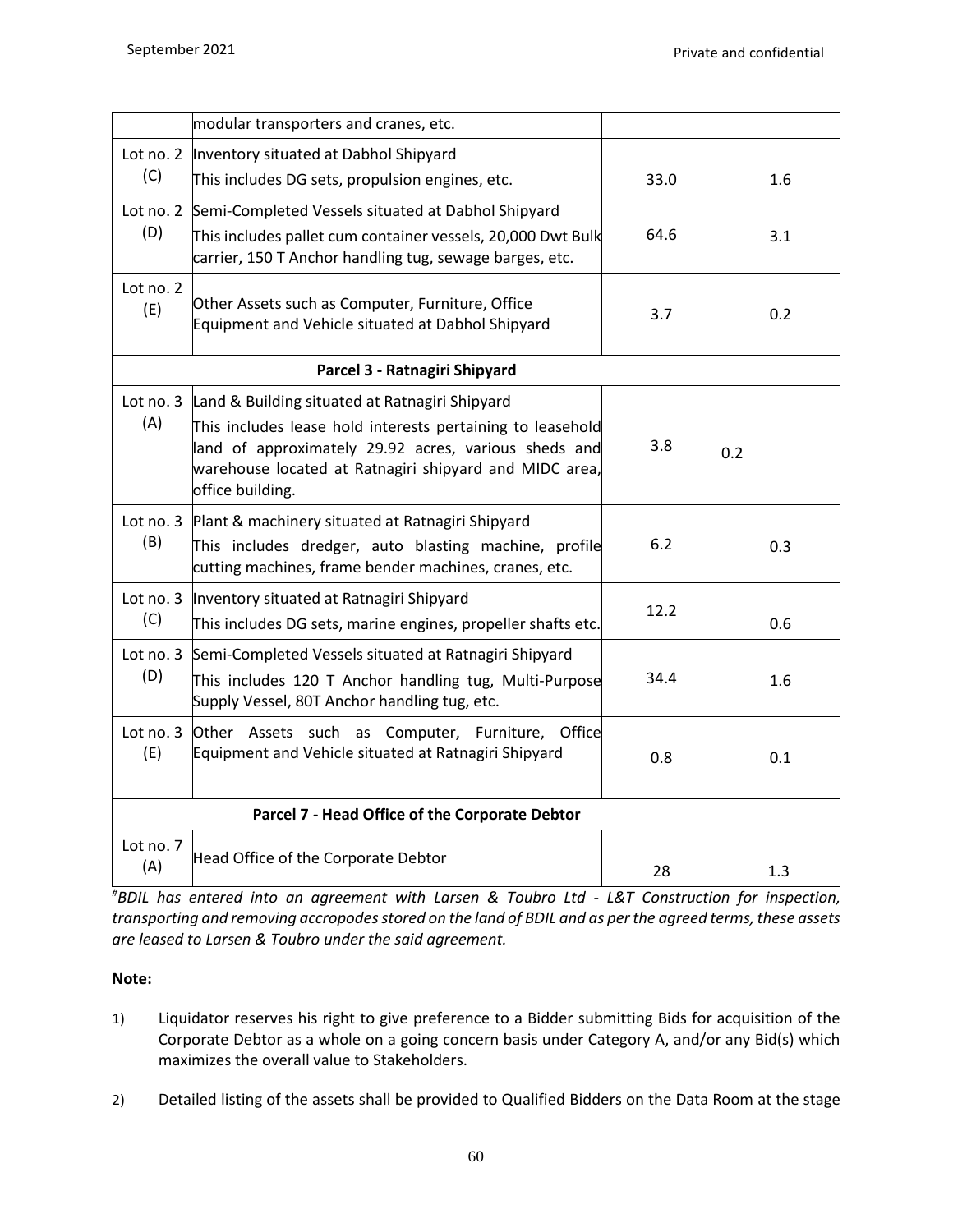of due diligence.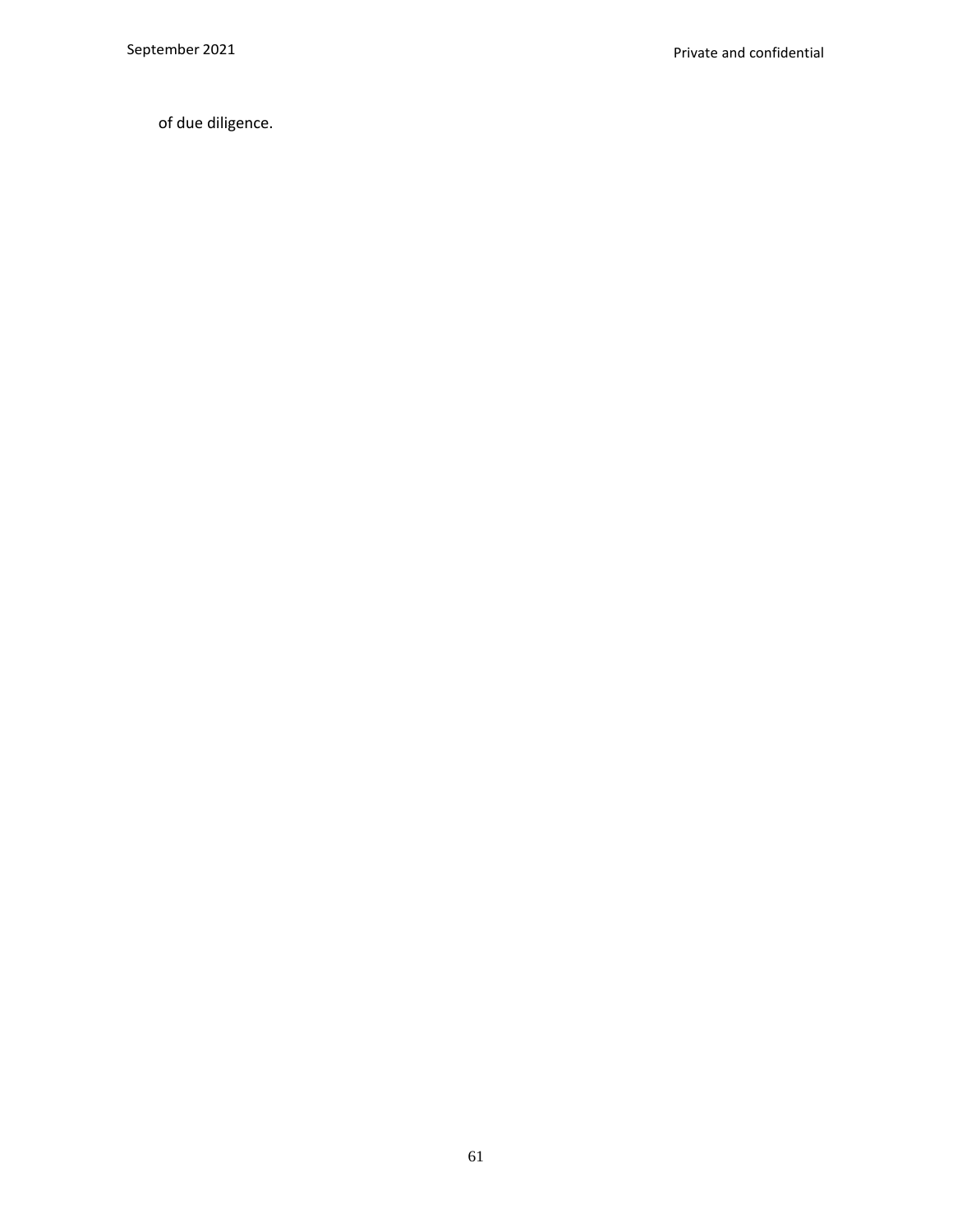# **EOI FORMAT**

### **FORMAT I: COVERING LETTER**

(*On the letter head of the Bidder*)

Bidder's Name:

Full Address:

Telephone No.: E- mail address:

Fax/No.:

To,

Vijaykumar V. Iyer,

Liquidator

*[Address of Liquidator]*

**Sub: - Bid for the e-auction process relating to Bharati Defence and Infrastructure Limited ("Company")**

**Ref: - Process Document for submission of bids for sale of Company as a whole on a going concern basis and sale of shipyards and/ or set(s) of assets collectively under respective Parcel(s) under Category B and / or set(s) of assets collectively under respective Lot(s) under Category C (as applicable) [●] ("Process Document")**

Dear Sir,

1. We, the undersigned Bidder having read and examined in detail the Process Document including the disclaimers to the Process Document, set out the related information in relation to the Bid Process conducted for the Company, and are hereby submitting an EOI for the following Category(ies) and Parcel(s)/Lot(s) of assets as described in Annexure II of the Process Document:

### *[Bidder to list down the Category(ies) and Parcel(s)/Lot(s)]*

- 2. We enclose herewith the Supporting Documents with duly signed and/or certified forms/documents/authorizations as mandated by you in the Process Document, for your consideration.
- 3. We have submitted all the requisite documents as per the prescribed formats set out in the Process Document, without any deviations, conditions and without any assumptions or notes.
- 4. We further represent and confirm as follows:

### **a. Acceptance**

We hereby unconditionally and irrevocably agree and accept the terms of the Process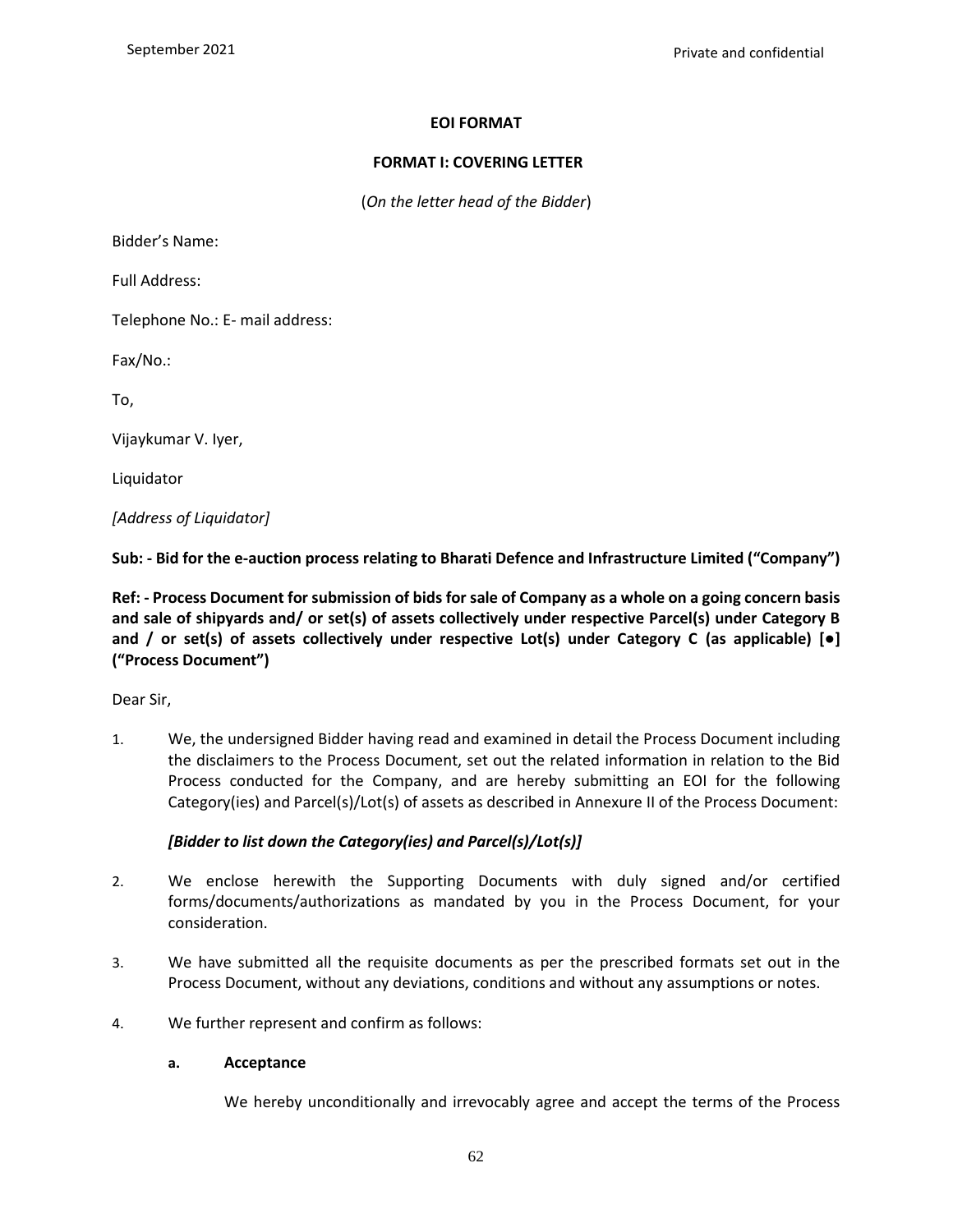Document and that the decision made by the Liquidator and/or the Adjudicating Authority in respect of any matter with respect to, or arising out of, the Process Document, shall be binding on us. We hereby expressly waive any and all claims in respect of the Bid Process.

### **b. Litigation/Proceedings**

We confirm that there are no litigation/disputes/proceedings pending or threatened against us, which affects our ability to fulfill our obligations under the Bid and the Process Document.

#### **c. Familiarity with Relevant Indian Laws and Regulations and Authorizations**

We confirm that we have studied the provisions of the IB Code and other relevant laws and regulations to enable us to submit and execute our Bid along with required documents and execute the other required documents in the event of our selection as the Successful Bidder. We have obtained the necessary corporate and regulatory approvals required to participate in the Bid Process.

We further confirm that our Bid is not in contravention of the provisions of any law for the time being in force and is in strict compliance with the IB Code.

#### **d. Contact person**

The details of the contact person for the purposes of this Bid are provided below:

| Name                   |               | $\lceil \bullet \rceil$ |
|------------------------|---------------|-------------------------|
| Designation            |               | $\lceil \bullet \rceil$ |
| <b>Company Address</b> |               | $[\bullet]$             |
| <b>Phone Nos</b>       | $\mathcal{L}$ | $\lceil \bullet \rceil$ |
| Fax Nos.               |               | $\lceil \bullet \rceil$ |
| E-mail address         |               | l۰l                     |

- 5. We are enclosing herewith the physical copy of the Supporting Documents, and necessary documents as described herein and duly signed forms/documents/authorizations, each one duly closed separately, with 1 (one) original copy containing the Bid(s) i.e. the EOI, Supporting Documents and necessary documents as described herein, as mandated in the Process Document, for your consideration.
- 6. We confirm that the Bid(s) submitted by us is consistent with all the requirements of submission as stated in the Process Document and the IB Code and subsequent clarifications/communications from the Liquidator or his Representatives.
- 7. We acknowledge that a Bid(s) can be submitted by us on the E-auction Portal only for the Category(ies) and Parcel(s)/Lot(s) identified in paragraph 1 above.
- 8. The information submitted by us is complete, strictly as per the requirements stipulated in the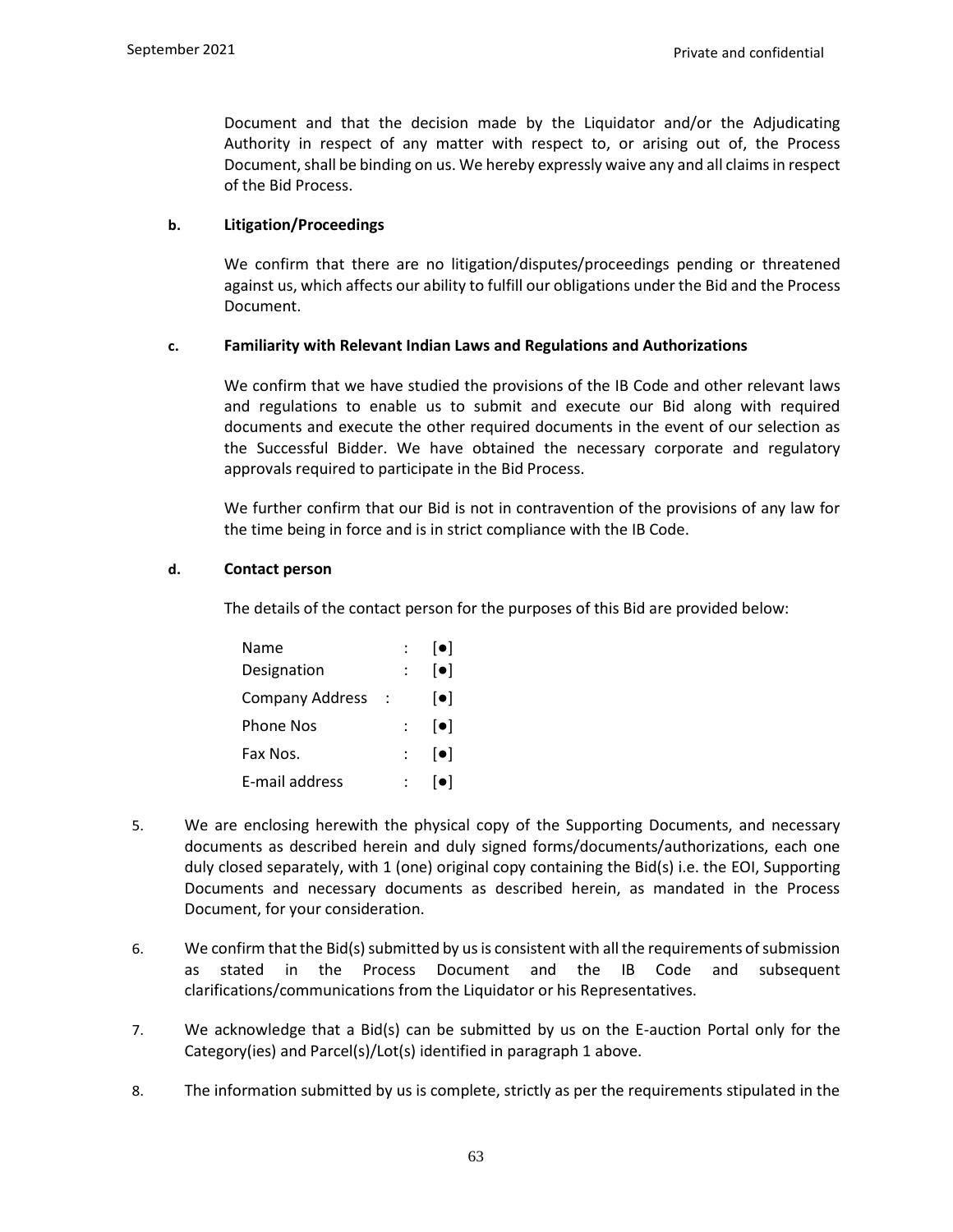Process Document and is true and correct. We acknowledge that we shall be solely responsible for any errors or omissions in our Bid(s).

- 9. We confirm that all the terms and conditions of our Bid(s) are valid for acceptance for a minimum period of 6 (six) months from the Auction Date. We further confirm that in the event that we are declared as Successful Bidder, then the Bid(s) shall continue to remain valid and binding without any expiry period.
- 10. We confirm that we have not taken any deviations so as to be deemed non-responsive with respect to the provisions of the Process Document.
- 11. Capitalized terms, not defined herein, shall have the meaning given to them in the Process Document.

Thanking you,

Yours faithfully,

(*Signature and Name of the Attorney as per Format VI – Power of Attorney*)

Address of the duly Authorized Representatives of the [Bidder]

Company rubber stamp/seal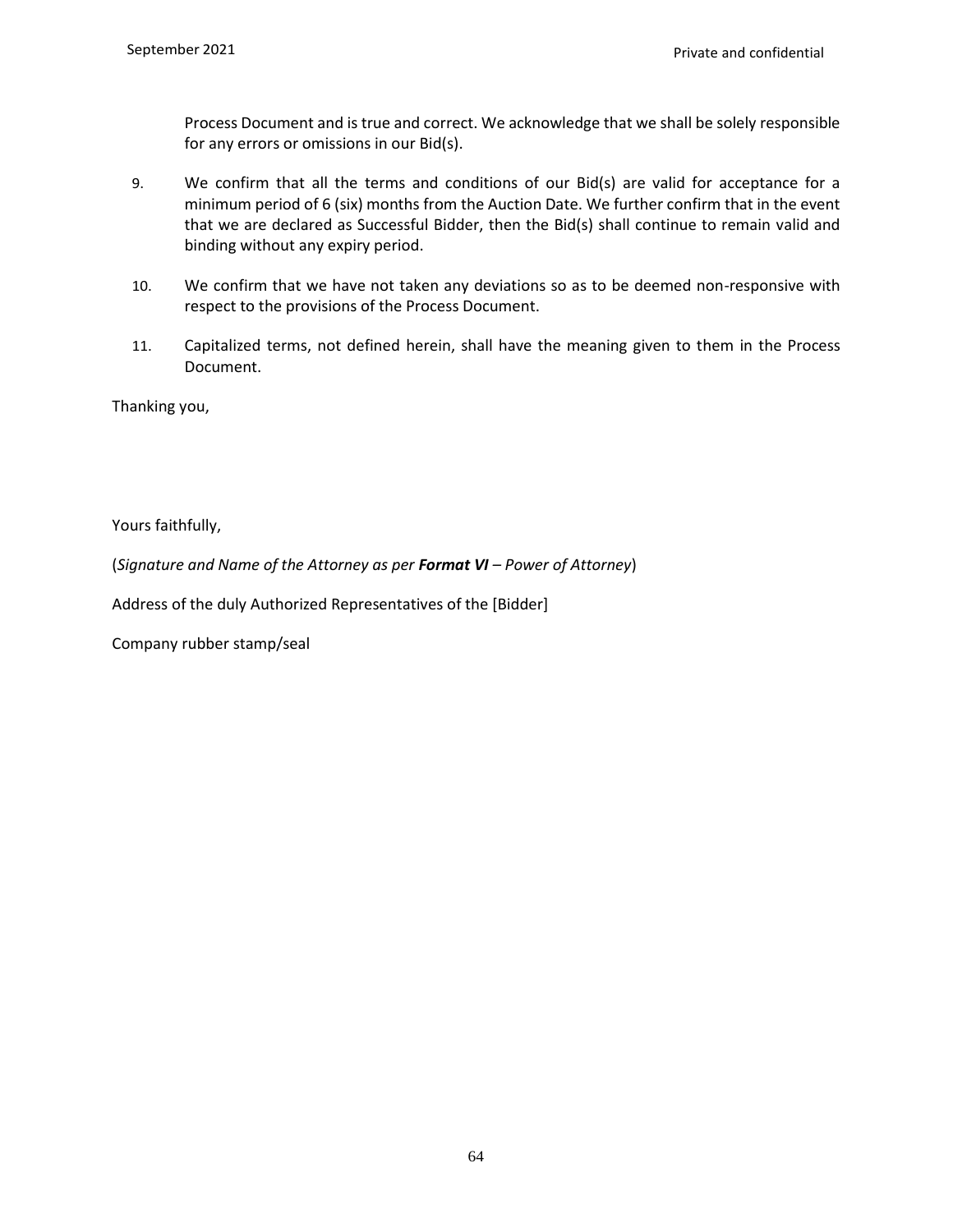#### **ADDITIONAL DETAILS TO BE SUBMITTED WITH COVERING LETTER**

- 1. Details of the Bidder such as:
	- A. Name and address: Name of the Bidder:

Address: Telephone No: Fax: Email:

- B. Ownership Structure and Composition of the bidder,
- C. Date of establishment of the Bidder
- D. Core area of expertise of the Bidder & Brief Profile of the Bidder
- E. Contact Person: Name:

Designation: Telephone No: Email:

- F. PAN No. or equivalent details of the Bidder
- G. Current Address Proof:
- H. Valid e-mail ID:
- I. Landline and Mobile Phone number:
- J. Authorization to the Signatory (in case the bidder is a legal entity):
- K. Bank details of the Bidder:
- 2. Business Profile of the Bidder
- 3. Legal Documents: Copies of Certificate of Registration and Constitutional Documents of the Bidder
- 4. Documents evidencing source of funds for making the payments in terms of the Bid. Documents evidencing source of funds to the satisfaction of the Liquidator may include:
	- A. firm commitment letter from banks/financial institutions; and/or
	- B. Bankers certificate evidencing availability of funds; and/or
	- C. Independent chartered accountant/statutory auditor certificate certifying Quantum of Investments held in the form of Liquid Assets ; and/or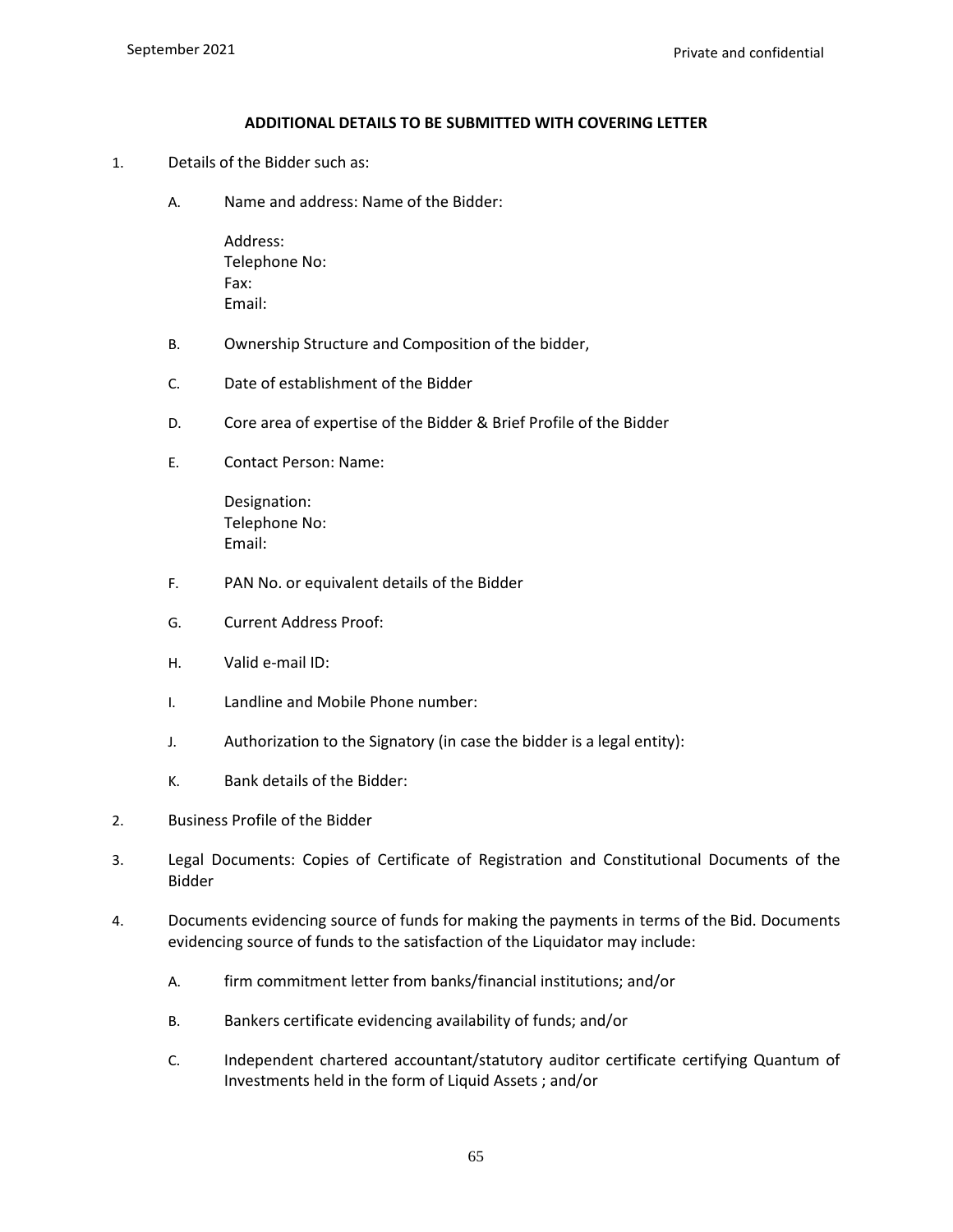- D. any other document evidencing the source of funds to the satisfaction of the liquidator
- 5. Preceding 3 (three) years audited financial results of the Bidder.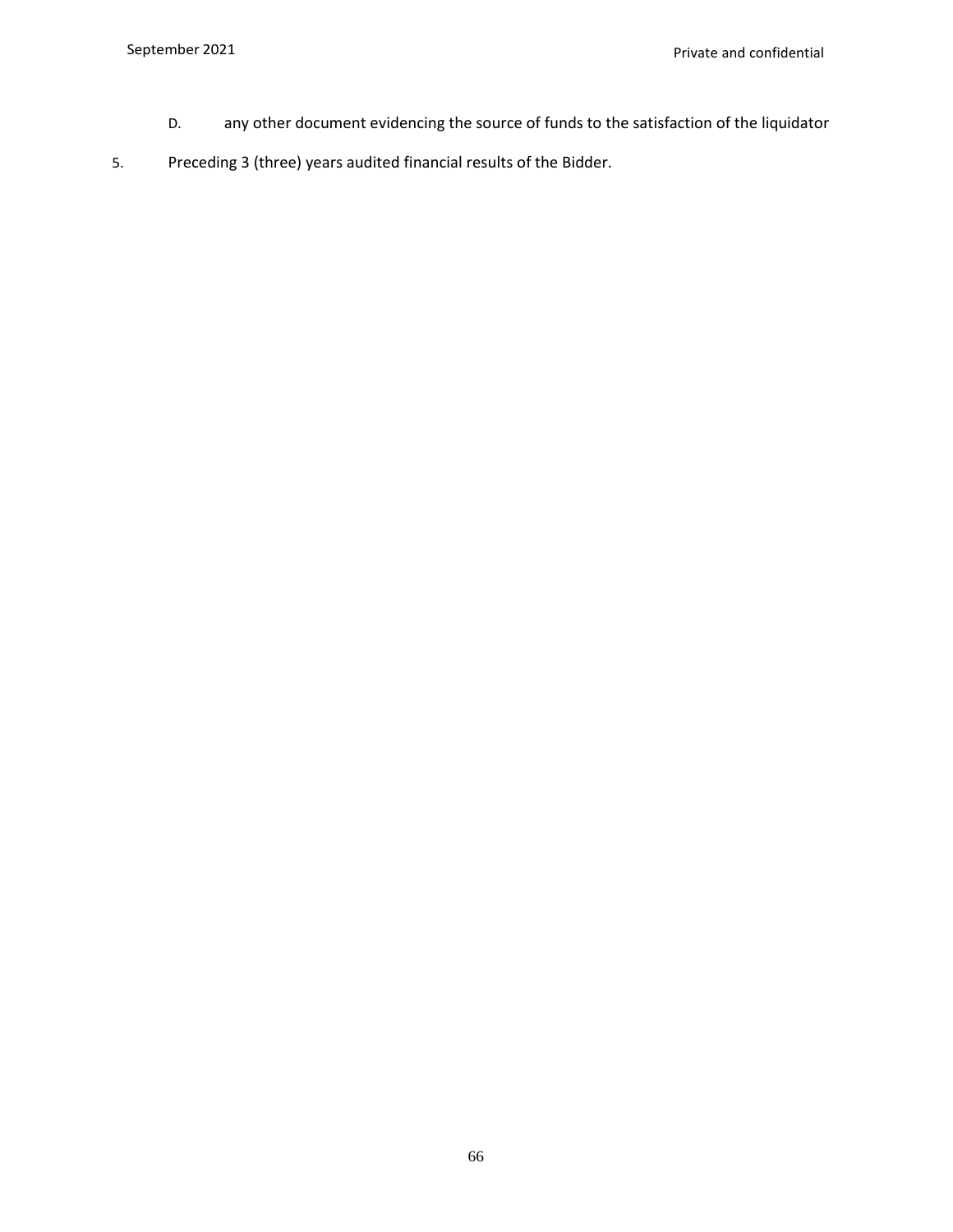### **FORMAT II: CONFIDENTIALITY UNDERTAKING**

# *[TO BE PRINTED ON A STAMP PAPER OF APPROPRIATE VALUE]*

# **CONFIDENTIALITY UNDERTAKING**

To,

Vijaykumar V. Iyer ("**Liquidator**")

One International Centre, Tower 3,  $32^{nd}$  Floor, Senapati Bapat Marg, Elphinstone Road (West) Mumbai – 400013

**Sub**: Liquidation Process of Bharati Defence and Infrastructure Limited Dear Sir,

- 1. This acknowledgement and undertaking ("**Undertaking**") is being furnished by ("**Recipient**", which term where relevant includes all directors, employees and consultants, successors and assigns of the Recipient), in respect of the Confidential Information (*as defined herein*) provided / to be provided to us in relation to Bharati Defence and Infrastructure Limited, a company having its registered office at Oberoi Chambers II 646, New Link Road, Andheri (West) Mumbai - 400053 (the "**Corporate Debtor**" or the "**Company**") and is further to the confidentiality obligations of the Liquidator under the provisions of the Insolvency and Bankruptcy Code, 2016 ("**Code**" which term includes all rules and regulations made thereunder), read with the applicable regulations.
- 2. I/We understand, acknowledge and agree that any and all information supplied, whether by you, the Corporate Debtor or any person on behalf of you and/or the Corporate Debtor, to us or to any other person on our behalf, including any third parties ("**Secondary Recipient**") including information related to the financial position of the Corporate Debtor, information related to assets or valuation thereof, transactions and/or business and/or operations of the Corporate Debtor or any information provided pursuant to any request made by us and in each case information whether in written form, electronically or orally shall constitute "**Confidential Information**" for the purposes of this Undertaking.

Confidential Information shall also include information or documents generated or derived by the Recipient that contains, reflects or is derived from any Confidential Information.

### However, Confidential Information shall not include:

- (i) information which, at the time of disclosure to the Recipient or Secondary Recipient(s), is in the public domain through no violation of the provisions of the Code or a breach of this Undertaking; or
- (ii) information which, after disclosure to the Recipient or Secondary Recipient(s), becomes publicly available and accessible through no violation of the provisions of the Code or a breach of this Undertaking; or
- (iii) information which was, lawfully and without any breach of this Undertaking, known to, or in the possession of, the Recipient or Secondary Recipient(s) prior to its disclosure, as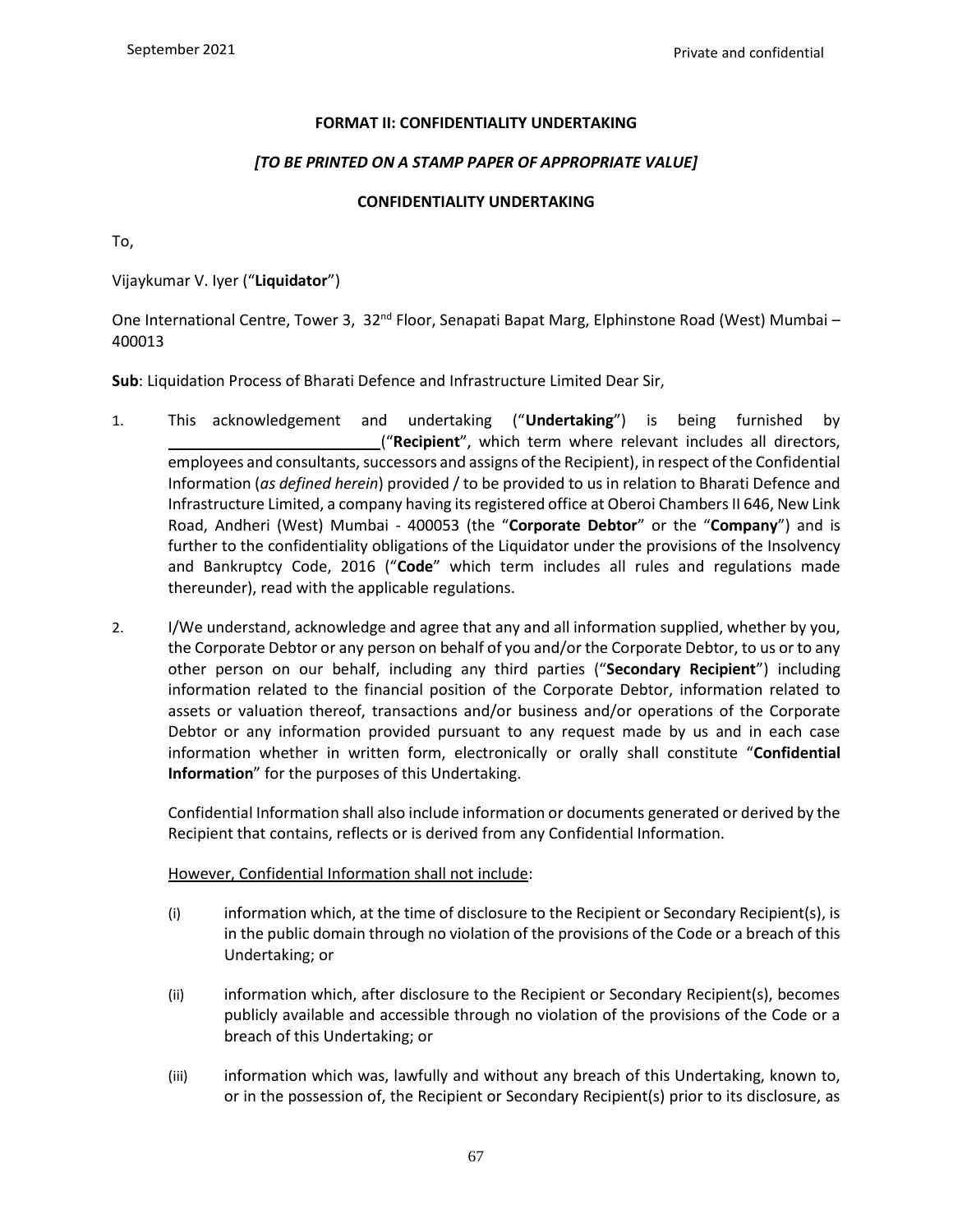evidenced by the records of the Recipient or Secondary Recipients; or

- (iv) information which is permitted by you or your authorized representatives to be disclosed solely for legal or regulatory requirements, provided that the obligation upon the Recipient to maintain confidentiality of such information permitted to be disclosed shall continue forall other purposes under this Undertaking;
- (v) information which was independently developed by any party (including the Recipient and the Secondary Recipient) without breach of this Undertaking, and not on the basis of Confidential Information; or
- (vi) information that is required to be disclosed on account of an order of a court or due to any requirement of law, regulation or any competent judicial, supervisory, regulatory or administrative authority/ body including the directions of any regulatory authority applicable to, or having jurisdiction over, the Recipient and the Secondary Recipient, or in any other legal proceedings (including the National Company Law Tribunal, Insolvency and Bankruptcy Board of India, any other court, tribunal or government authority) or pursuant to the guidelines of regulatory/administrative authority or stock exchange. The Recipient shall disclose such information only with prior intimation to the Liquidator or the Corporate Debtor or any person authorised on their behalf.
- 3. The Recipient hereby acknowledges, agrees and undertakes that:
	- (i) the Confidential Information provided by the Liquidator in relation to the Corporate Debtor has been accepted by the Recipient and shall be utilized only in accordance with this Undertaking;
	- (ii) the Confidential Information shall be kept secret and confidential by the Recipient and shall be used solely as allowed herein;
	- (iii) the Recipient shall not use Confidential Information to cause an undue gain or undue loss to itself or any other person;
	- (iv) the Recipient shall comply with the provisions of law from time to time in force relating to confidentiality and insider trading;
	- (v) the Confidential Information may only be disclosed to and shared with Secondary Recipients, in accordance with applicable laws, including in relation to confidentiality and insidertrading, and terms of this Undertaking on a strict need-to-know basis and only to the extentnecessary for and in relation to the auction of the Corporate Debtor/ it's assets with prior intimation to the Liquidator, provided that the Recipient shall ensure that such Secondary Recipients shall strictly be bound by obligations that are at least as restrictive as those statedin this Undertaking. The Recipient shall be liable for any breach of this Undertaking due to any action or omission of any Secondary Recipient and in this regard this Undertaking wouldbe read as if the Secondary Recipient were a party hereto with all references to Recipient being a reference to Secondary Recipient;
	- (vi) it shall immediately disclose to the Liquidator, if so required by the Liquidator, the names and details of any and all Secondary Recipients;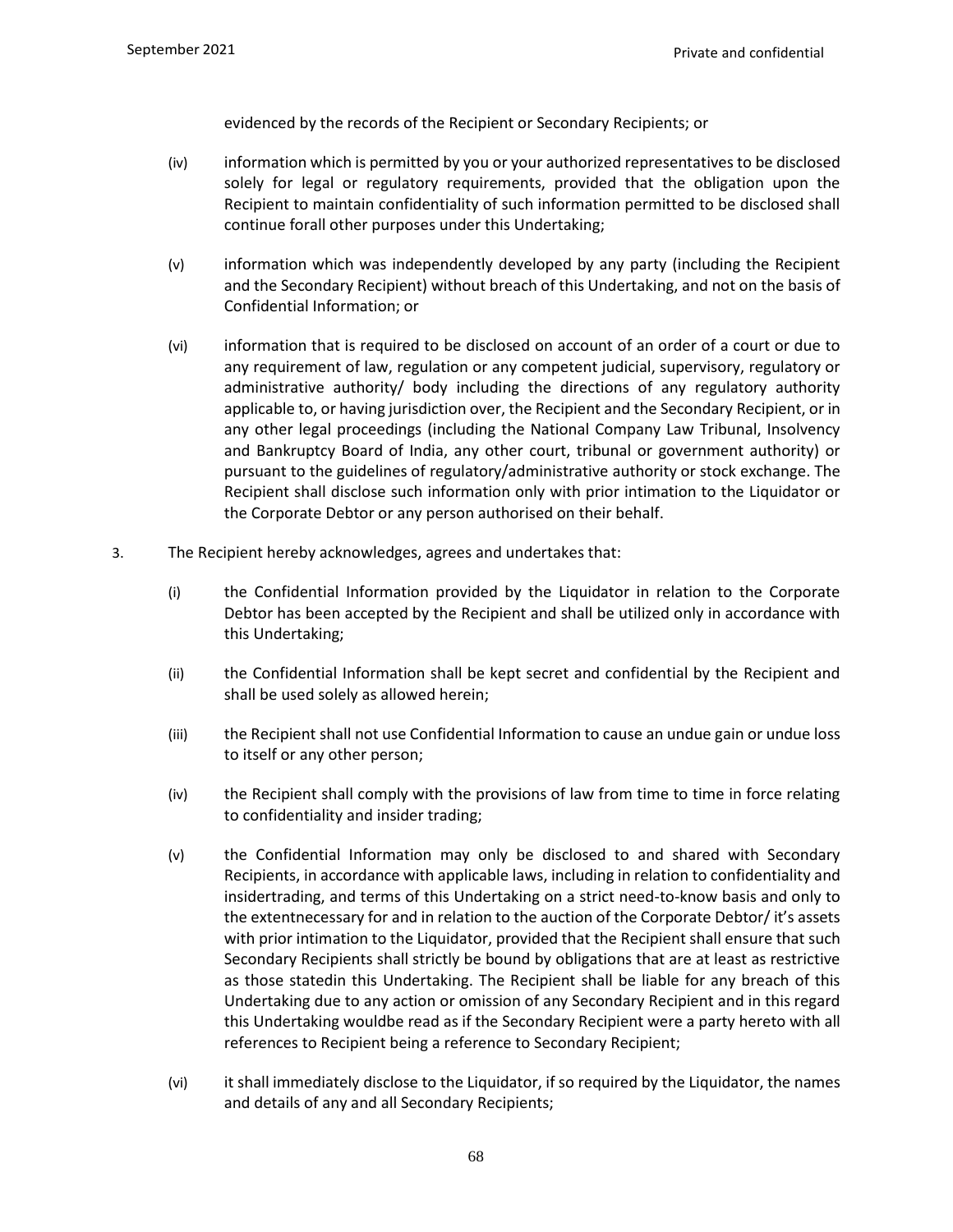- (vii) it shall ensure that all Confidential Information is kept safe and secured at all times and is properly protected against theft, damage, loss or unauthorised access, hacking, etc.;
- (viii) by virtue of this Undertaking, it has not acquired, does not and shall not acquire at any time hereafter any right, title or interest of any nature whatsoever in the Confidential Information including any intellectual property;
- (ix) the Recipient shall protect any intellectual property of the Corporate Debtor it may have access to;
- (x) no representation or warranty has been provided in relation to the authenticity or adequacy of the information provided, including Confidential Information, for the purposes for which the same has been received /sought by the Recipient and the Recipient shall not have any claim against the Corporate Debtor or the Liquidator or any person on behalf of the Liquidator and/or Corporate Debtor in relation to any information provided. Further the Recipient merely because of receipt of any information or execution of this Undertaking shall not have any rights or entitlement against the Liquidator for undertaking any action/transaction in connection with the Corporate Debtor.
- 4. Recipient acknowledges and agrees that in the event of breach or threatened breach of the terms of this Undertaking, the Corporate Debtor shall suffer irreparable damages, for which monetary compensation may be an inadequate remedy. Accordingly, it is agreed that in addition to any other remedy to which the Liquidator and the Corporate Debtor jointly or severally may be entitled to at law or in equity, the Liquidator and the Corporate Debtor jointly or severally shall be entitled to seek an injunction to prevent a breach or threatened breach of this Undertaking and/ or specific performance of the terms of this Undertaking and/or any other remedies available at law.
- 5. This Undertaking and any dispute, claim or obligation arising out of or in connection with it shall be governed by and construed in accordance with Indian law and the Adjudicating Authority as per the Code shall have exclusive jurisdiction over matters arising out of or relating to this undertaking.

| IN WITNESS WHEREOF I/We have set our hands hereunder on this | day of XX, |  |
|--------------------------------------------------------------|------------|--|
| 2021 at                                                      |            |  |

SIGNED AND DELIVERED BY:

For and on behalf of

WITNESS: (Signature) (Signature)

(Name) (Name) (Address) (Address)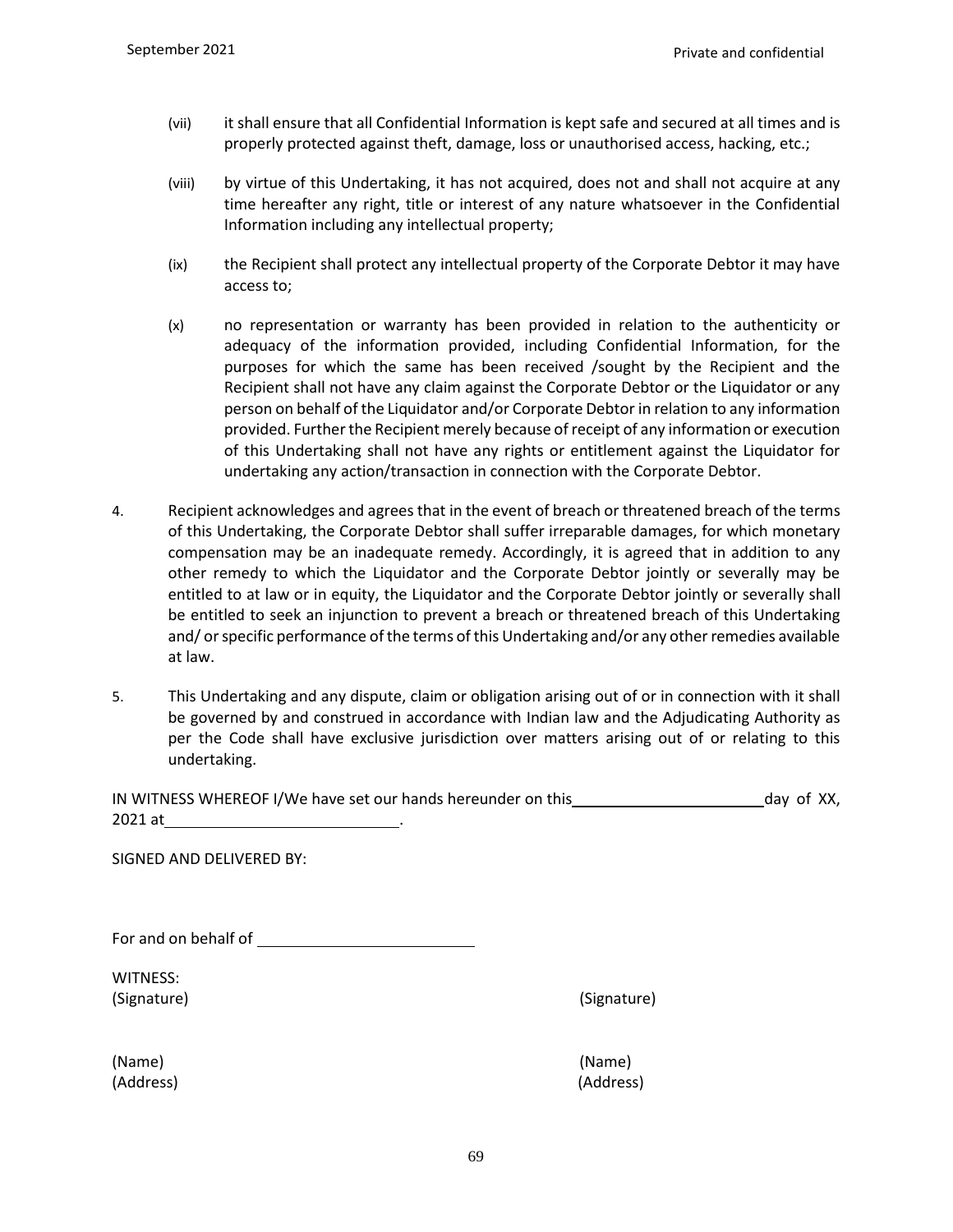## **FORMAT III: FORMAT OF AFFIDAVIT BY BIDDER UNDER 29A OF THE IB CODE**

*[To be submitted by each Bidder and in case the Bidder is a consortium, then to be submitted by each member of such consortium][To be submitted by each Bidder and in case the Bidder is submitting a Bid through any strategic/ financial partner or any other Person, then to be submitted by each such partner/ Person][To be stamped with adequate value under the Stamp Act applicable to the particular state and duly attested by Notary Public]*

## **AFFIDAVIT**

I, [name of the chairman/managing director/director/authorized person of Bidder], son of [1, aged about [ ] years, currently residing at [*Address to be inserted*] and having Aadhaar / Passport number [*lecteriff increases 1, on behalf of [name of the Bidder]* **having registered office at [***lecter]* **("<b>Bidder**") pursuant to authorization of the Board of Directors of the Bidder dated [1000] (as enclosed herewith), do solemnly affirm and state to the liquidator of Bharati Defence and Infrastructure Limited ("**Corporate Debtor**") ("**Liquidator**") as follows:

- a. That I am duly authorized and competent to make and affirm the instant affidavit for and on behalf of the Bidder in terms of [resolution of its board of directors/ power of attorney dated [ ]]. I hereby unconditionally state, submit and confirm that the document is true, valid and genuine.
- b. I hereby unconditionally state, submit and confirm that the Bidder is not disqualified from submitting a Bid in respect of the Corporate Debtor, pursuant to the provisions of the Insolvency and Bankruptcy Code, 2016 ("**Code**").
- c. That neither the (i) Bidder nor (ii) any person acting jointly or in concert with the Bidder nor (iii) any person who is a connected person (as defined under the provisions of the Insolvency and Bankruptcy Code, 2016) of (a) the Bidder or (b) any person acting jointly or in concert with the Bidder:
	- a) is an undischarged insolvent;
	- b) is a willful defaulter in accordance with the guidelines of the Reserve Bank of India issued under the Banking Regulation Act, 1949;
	- c) is, at the time of submission of the Bid, a person who (i) has an account which has been classified as non-performing asset in accordance with the guidelines of the Reserve Bank of India issued under the Banking Regulation Act, 1949 or the guidelines of a financial sector regulator issued under any other law for the time being in force, or (ii) controls or manages or is the promoter of a corporate debtor whose account has been, classified as non- performing asset in accordance with the guidelines of the Reserve Bank of India issued under the Banking Regulation Act, 1949 or the guidelines of a financial sector regulator issued under any other law for the time being in force; and such classification has continued for a period of one year or more from the date of such classification till the date of commencement of the corporate insolvency resolution process of the Corporate Debtor and all such overdue amounts along with interest, costs and charges thereon has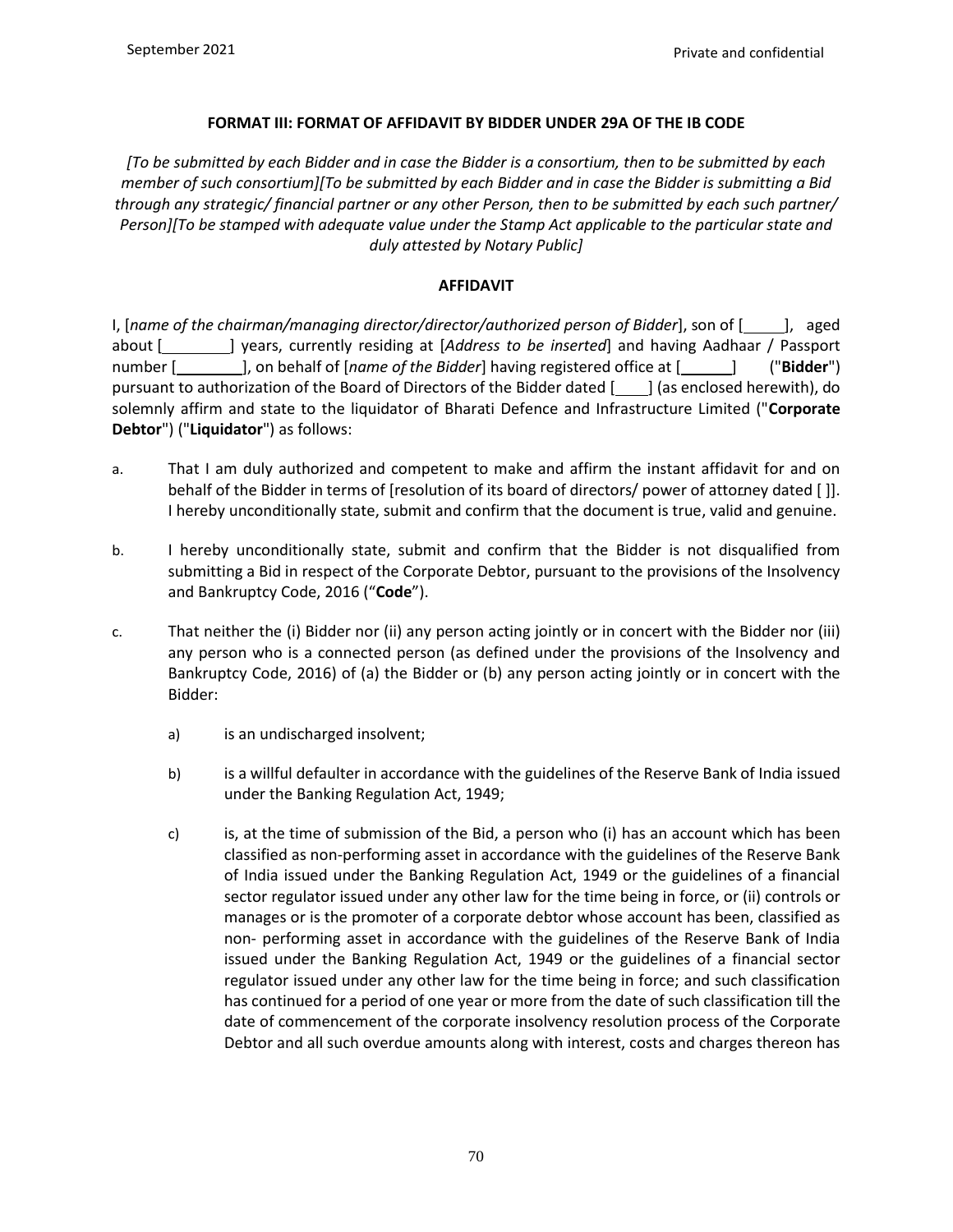not been fully repaid at the time of submission of the Bid. $<sup>1</sup>$ </sup>

- d) has been disqualified to act as a director under Companies Act, 2013;
- e) has been convicted of any offence punishable with imprisonment:
	- i. for two years or more under any statute specified under the Twelfth Schedule of the Insolvency and Bankruptcy Code, 2016 and two years have not passed from the date of release from such imprisonment; or
	- ii. for seven years or more under any law for the time being in force and two years have not passed from the date of release from such imprisonment
- f) is prohibited from trading in securities or accessing the securities markets;
- g) has been a promoter or in the management or control of a corporate debtor in which a preferential transaction or undervalued transaction or extortionate credit transaction or fraudulent transaction has taken place and in respect of which an order has been made by the Hon'ble National Company Law Tribunal (or its appellate tribunal / court) under the Insolvency and Bankruptcy Code, 2016 (other than a preferential transaction, undervalued transaction, extortionate credit transaction or fraudulent transaction which has taken place prior to the acquisition of the corporate debtor by the Bidder pursuant to a resolution plan approved under the Code or pursuant to a scheme or plan approved by a financial sector regulator or a court, and the Bidder has not otherwise contributed to the preferential transaction, undervalued transaction, extortionate credit transaction or fraudulent transaction),
- h) has executed a guarantee in favour of a creditor, in respect of a corporate debtor against which an application for insolvency resolution made by such creditor has been admitted under the Insolvency and Bankruptcy Code, 2016 where such guarantee has been invoked by the creditor and remains unpaid in full or part; and
- i) is subject to any of the aforesaid conditions under any law in a jurisdiction outside India.
- d. That the Resolution Applicant unconditionally and irrevocably agrees and undertakes that it shall make full disclosure in respect of itself and all its connected persons.
- e. That the Bidder unconditionally and irrevocably represents, warrants and confirms that it is eligible under the terms and provisions of the Insolvency and Bankruptcy Code, 2016 and the rules and regulations thereunder to submit a Bid for acquisition of the Corporate Debtor/ it's assets,

 $1$  In the event:

<sup>(1)</sup> the Applicant is a financial entity and is not a related party to the Corporate Debtor; or

<sup>(2)</sup> the Applicant has an account, or is in management or control or is the promoter of a corporate debtor that has an account, classified as non-performing asset and such account was acquired pursuant to a prior resolution plan approved under the Code, and a period of three years has not elapsed since from the date of approval of such resolution plan by the Adjudicating Authority (as defined under the Code), the following clause shall be substituted as para (c) herein:

<sup>&</sup>quot;*is disqualified by the terms of S.29A(c) of the Code since at the time of submission of the resolution plan is a person who is exempted under Explanation I and II of Section 29A (c) of the Code*".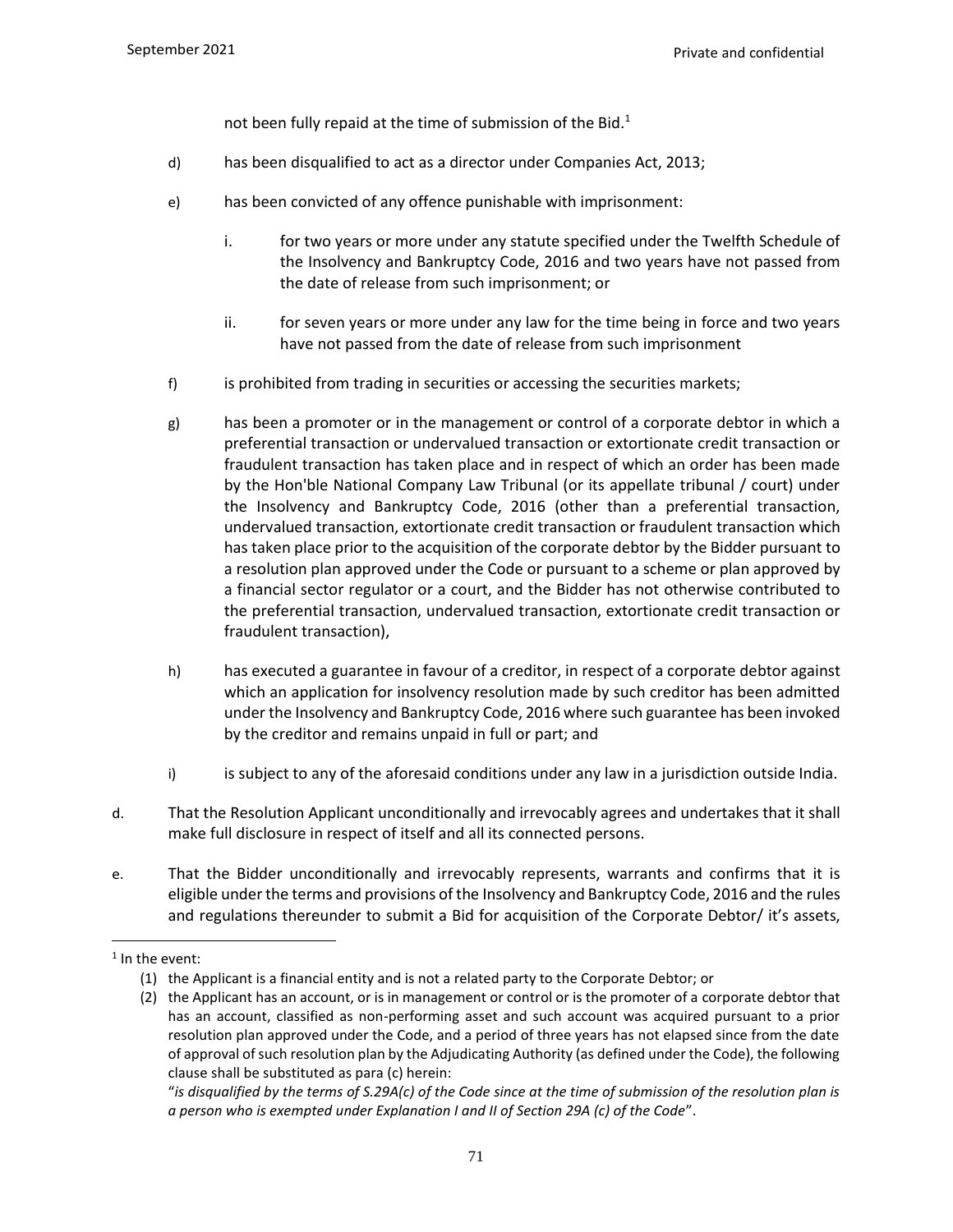and that it shall provide all documents, representations and information as may be required by the Liquidator to substantiate to the satisfaction of the Liquidator that the Bidder is eligible under the Insolvency and Bankruptcy Code, 2016 and the rules and regulations thereunder to submit a Bid for acquisition of the Corporate Debtor/ it's assets.

- f. That the Bidder unconditionally and irrevocably undertakes that it shall provide all data, documents and information as may be required to verify the statements made under this affidavit.
- g. That the Bidder understands that the Liquidator may evaluate the Bid to be submitted by the Bidder or any other person acting jointly with it and such evaluation shall be on the basis of the confirmations, representations and warranties provided by the Bidder under this affidavit.
- h. That the Bidder agrees that the Liquidator is entitled to rely on the statements and affirmations made in this affidavit for the purposes of determining the eligibility and assessing, agreeing and approving the Bid submitted by the Bidder.
- i. That in the event any of the above statements are found to be untrue or incorrect, then the Bidder unconditionally agrees to indemnify and hold harmless the Liquidator against any losses, claims or damages incurred by the Liquidator on account of such ineligibility of the Bidder.
- j. That the Bidder agrees and undertakes to disclose/inform forthwith, to the Liquidator, if the Bidder becomes aware of any change in factual information in relation to it or its connected person (as defined under the Code) which would make it ineligible under the provisions of Section 29A of the Code at any stage of the Bid Process.
- k. That if, at any time during the Bid Process, the Bidder becomes ineligible to acquire the Corporate Debtor/ it's assets as per the provisions of the Code (and in particular Section 29A of the Code), the fact of such ineligibility shall be forthwith brought to the attention of the Liquidator.
- l. That this affidavit shall be governed in accordance with the laws of India and the Adjudicating Authority shall have the exclusive jurisdiction over any dispute arising under this affidavit.

Any capitalized and undefined term shall have the meaning assigned to it in the Process Document. SOLEMNLY AFFIRMED AT

ON THIS THE [ ] DAY OF [ ] 2021.

DEPONENT

VERIFICATION:

I, [name of the chairman/managing director/director/authorized person of Bidder, authorised by the Board of the Bidder (in case of a company) for giving such affidavit], the deponent above named, on behalf of [name of the Bidder], having registered office at [ ], do hereby verify and state that the contents of the above affidavit are true to the best of my knowledge and nothing material has been concealed therein.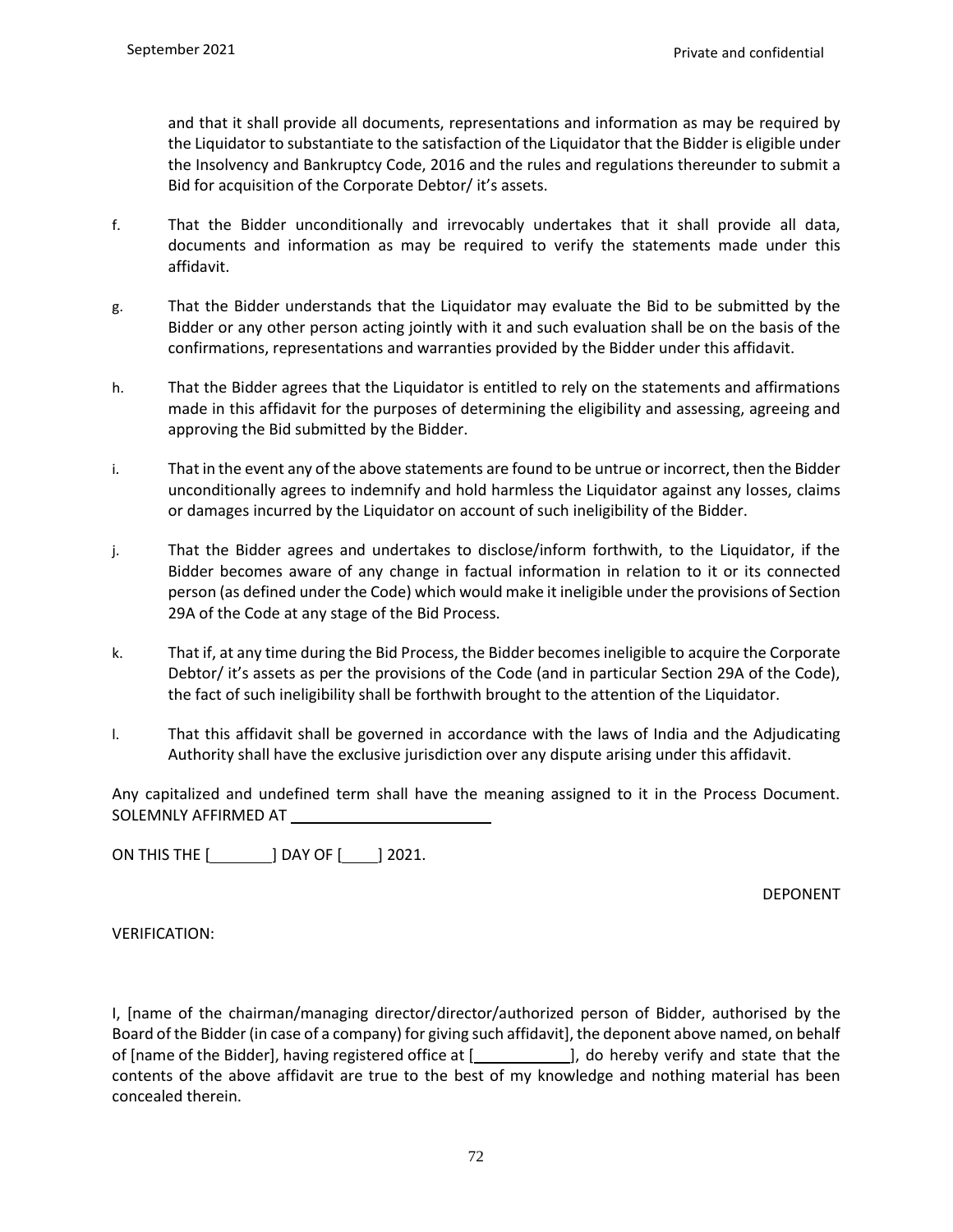Verified at  $\qquad \qquad$  , on this the  $[\qquad]$  day of  $[\qquad]$  2021.

DEPONENT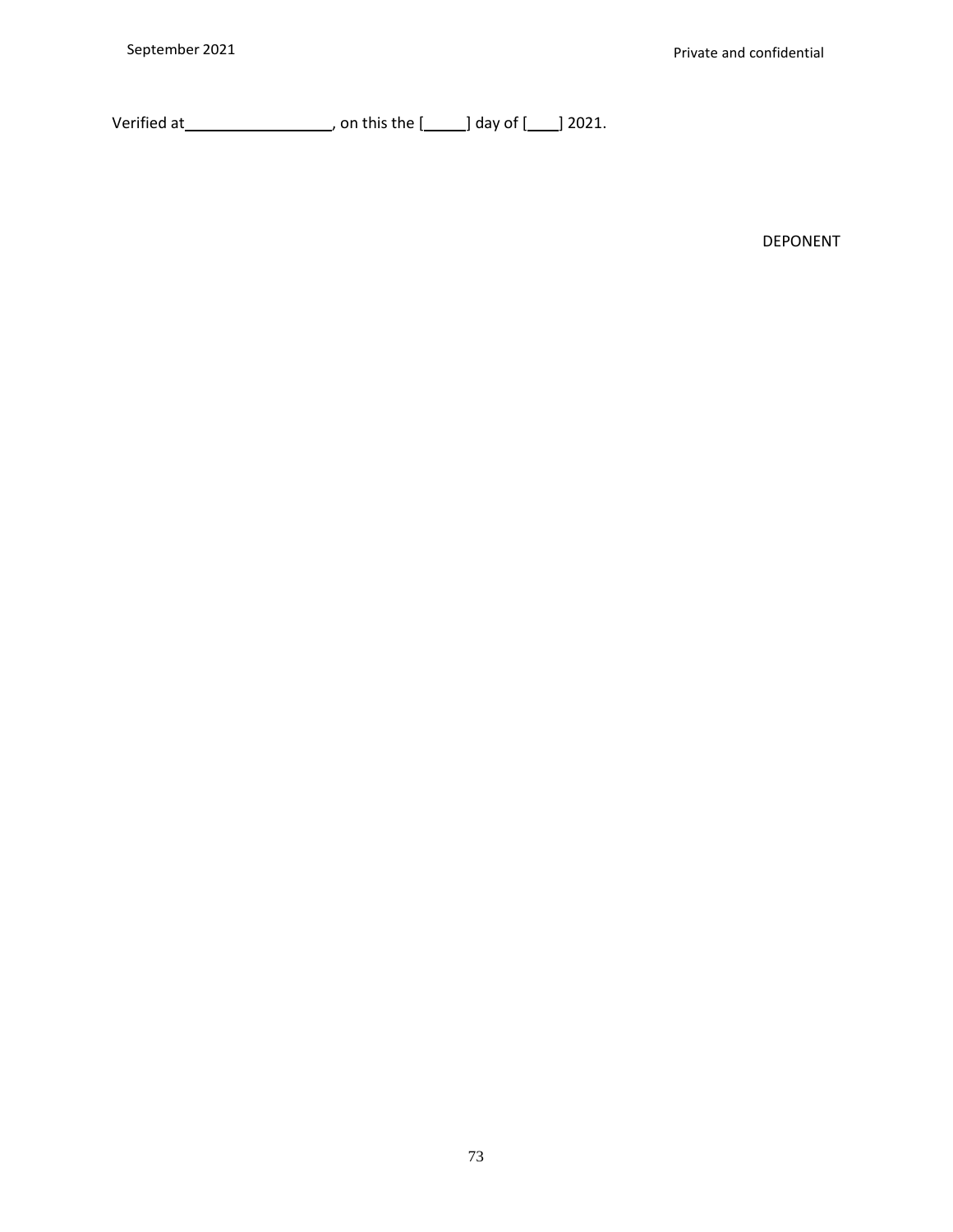### **FORMAT IV: EARNEST MONEY DEPOSIT**

## (*To be on non-judicial stamp paper of appropriate stamp duty value relevant to place of execution*)

Whereas Bharati Defence and Infrastructure Limited ("**Corporate Debtor**") is undergoing liquidation proceedings under the Insolvency and Bankruptcy Code, 2016 read with rules and regulations thereunder ("**Code**") and the Liquidator has issued a process document dated ("**Process Document**") for the sale of the Corporate Debtor/ it's shipyards/ assets as per the terms contained therein and the provisions of the Code and the various directions of the Hon'ble NCLT and Hon'ble NCLAT.

In consideration of the...........................[*Insert name of the Bidder with address*] ("**Bidder**") agreeing to undertake the obligations under the Process Document and any other required documents, the [*Insert nameand address of the bank issuing the guarantee and address of the head office*] ("**Guarantor Bank**") hereby agrees unequivocally, irrevocably and unconditionally to pay to [*insert*], forthwith on demand in writing

from  $[2]$ , constituted under the  $[\bullet]$ , having its Central office at  $[\bullet]$  and amongst other places having oneof its branches at [●] (hereinafter referred to as "**the Beneficiary**") or any officer authorized by it in this behalf, any amount up to and not exceeding Rs. [●]) on behalf of M/s [*Insert nameof the* Bidder] ("**Guarantee**"/"**Bank Guarantee**"), without any demur and recourse, and without the Beneficiary having to substantiate its demand.

We, [*Insert name of bank*] do hereby undertake to pay the amounts due and payable under this Bank Guarantee without any demur, merely on a demand from [*insert*], including from any officer authorized by it in this behalf. Any such demand made on the Guarantor Bank, shall be conclusive as regards the amount due and payable by the Guarantor Bank under this Bank Guarantee. However, our liability under this Bank Guarantee shall be restricted to an amount not exceeding Rs..........................(Rupees

............................................................................................................................................................... only

) which pertains to the following Parcel(s) and Category of assets as mentioned in Annexure II of the Process Document:

## *[Details to be provided]*

This Guarantee shall be valid and binding on the Guarantor Bank up to and including

……………………….[*Insert date of validity of the EMD*] with an additional claim period of 12 months [or such other longer period as the Bidder may require under law] and shall in no event be terminable by notice or for any change in the constitution of the Guarantor Bank and/ or the Beneficiary or for any other reasons whatsoever and our liability hereunder shall not be impaired or discharged by any extension of time or variations or alternations made, given, or agreed with or without our knowledge or consent, by or between ................................[*Insert name of the Bidder*] and the Liquidator.

This Bank Guarantee shall not be affected in any manner by reason of merger, amalgamation, restructuring, liquidation, winding up, dissolution or any other change in the constitution of the Guarantor Bank. Our liability under this Bank Guarantee is restricted to [●] only.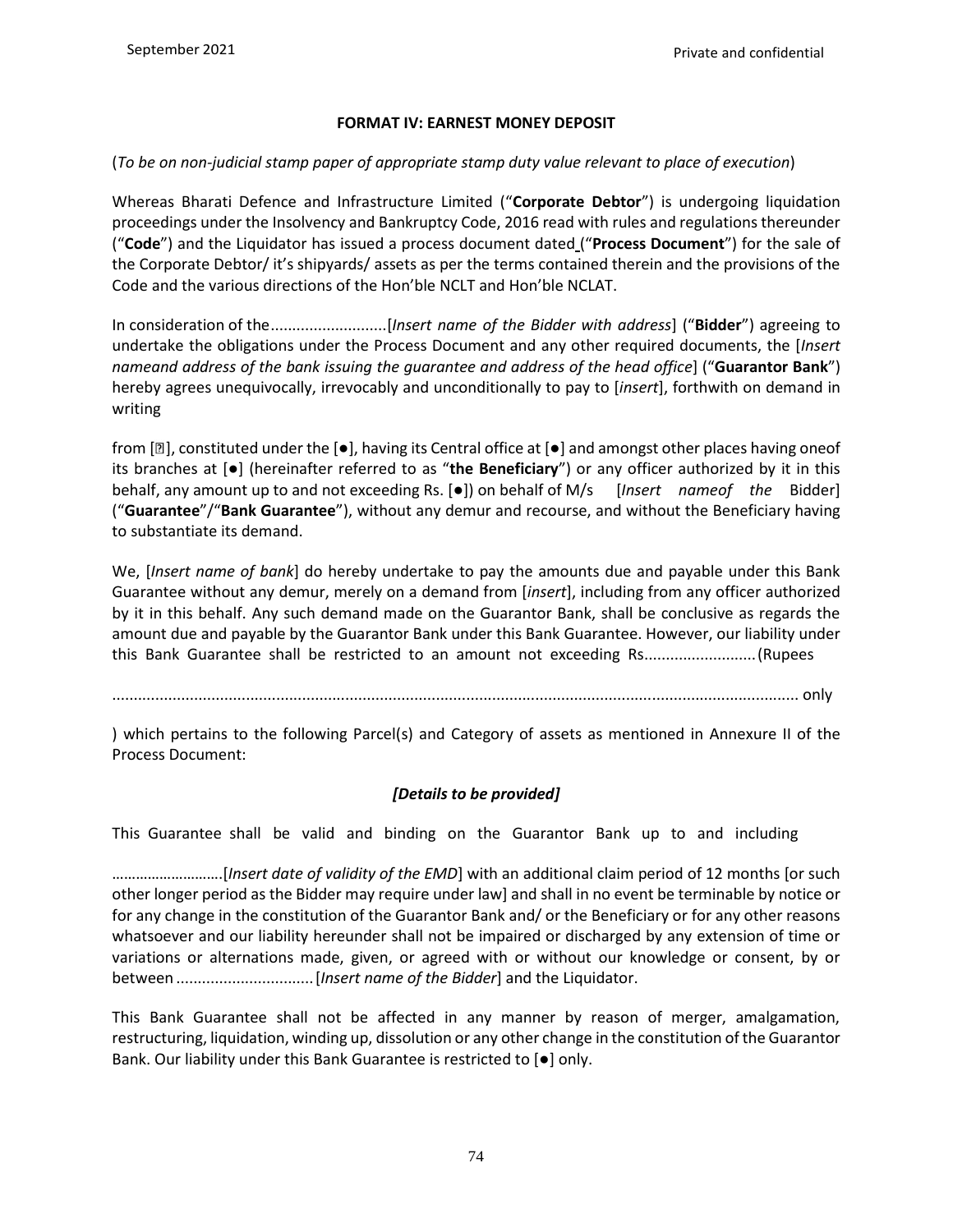We undertake to pay to [*insert*] any money so demanded notwithstanding any dispute or disputes raised by the Bidder in any suit or proceeding pending before any Court or Tribunal relating thereto and our liability under this present being absolute and unequivocal. The Guarantor Bank hereby expressly agrees that it shall not require any proof in addition to the written demand from [*insert*], made in any format, raised at the above mentioned address of the Guarantor Bank, in order to make the said payment to the  $[$  ].  $-$ 

The Guarantor Bank shall make payment hereunder on first demand without restriction or conditions and notwithstanding any objection by, [*Insert name of the Bidder*] and/or any other person. The Guarantor Bank shall not require [*insert*] to justify the invocation of this Bank Guarantee, nor shall the Guarantor Bank have any recourse against the Beneficiary, Liquidator, the Company, any Stakeholder orany of their representatives and/or advisors in respect of any payment made hereunder.

The Guarantor Bank acknowledges and agrees that its obligations are absolute, irrevocable and unconditional irrespective of the genuineness, validity, legality, regularity or enforceability of any document, or of any claims, set-off, defences or other rights that may have at any time and from time to time against the Beneficiary, whether in connection with this Guarantee, any such document or otherwise, or any substitution, release or exchange of any other guarantee of, or security or support for, any of the guaranteed obligations, and, to the fullest extent permitted by Applicable Law, irrespective of any other circumstance whatsoever which might otherwise constitute a legal or equitable discharge or defence of a surety or guarantor, it being the intent of this clause that the Guarantor Bank's obligations hereunder shall be absolute and unconditional under any and all circumstances.

We, the Guarantor Bank further agree that the guarantee herein contained shall remain in full force and effect for a period of 6 (Six) months and shall have claim period of at 12 months [or such other longer period as the Bidder may require under law]. The Beneficiary shall be entitled to invoke this Bank Guarantee up to 12 months from the last date of the validity of this Bank Guarantee [or such other longer period as the Bidder may require under law] by issuance of a written demand to invoke this Bank Guarantee.

We, the Guarantor Bank, further agree that the Liquidator for Bharati Defence and Infrastructure Limited shall have the fullest liberty without our consent to vary any of the terms and conditions of the Process Document or to extend time of performance by the said Bidder from time to time or to postpone for any time or from time to time any of the powers exercisable by Liquidator for Bharati Defence and Infrastructure Limited against the said Bidder and to forbear or enforce any of the terms and conditions relating to the Process Document. We shall not be relieved from our liability by any reason of any such variation or extension being granted to the said Bidder or by any such matter or thing whatsoever which under the law relating to sureties would but for this provision have effect of so relieving us.

This Bank Guarantee shall be interpreted in accordance with the laws of India and the Adjudicating Authority shall have exclusive jurisdiction. The Guarantor Bank represents that this Bank Guarantee has been established in such form and with such content that it is fully enforceable in accordance with its terms as against the Guarantor Bank in the manner provided herein.

The Guarantor Bank hereby agrees and acknowledges that Liquidator for Bharati Defence and Infrastructure Limited shall have a right to invoke this Bank Guarantee either in part or in full, as it may deem fit.

This Bank Guarantee shall be a primary obligation of the Guarantor Bank and accordingly the [*insert*] shall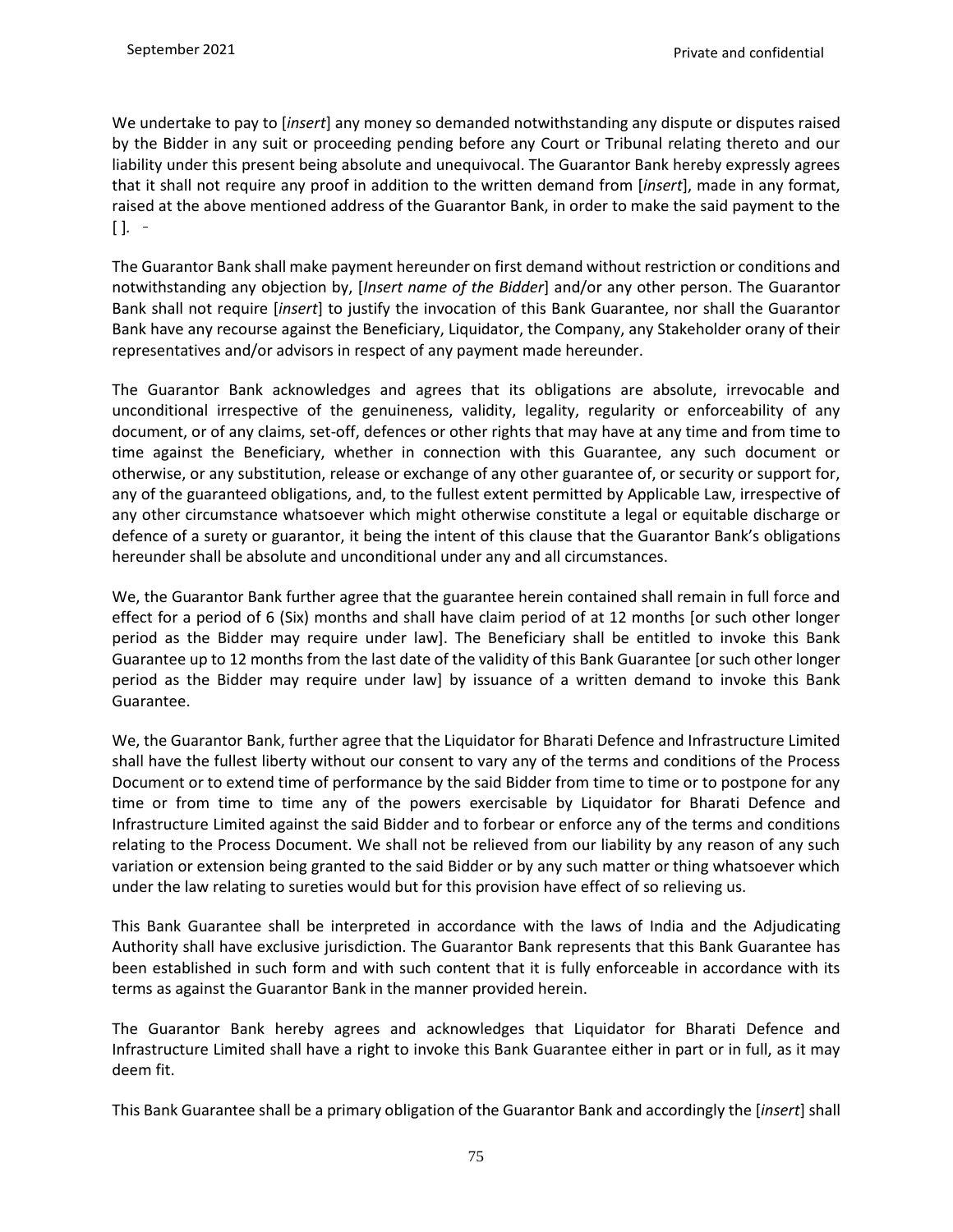not be obliged before enforcing this Bank Guarantee to take any action in any court or arbitral proceedings against the Bidder, to make any claim against or any demand on the Bidder or to give any notice to the Bidder or to exercise, levy or enforce any distress, diligence or other process against the Bidder.

The Guarantor Bank shall not be relieved from its liability by reason of any such act or omission on the part of the Liquidator or any indulgence by the Liquidator to the Bidder or other thing whatsoever which under the law relating to sureties would, but for this provision, have the effect of relieving us of our obligations under this Guarantee, including the following:

- a) any defence based on any legal disability or other defence of the Bidder, by reason of the cessation or limitation of the liability of the Bidder from any cause other than full payment of all sums payable under the Guarantee;
- b) any defence based on any statute or rule of law that provides that the obligation of a surety must be neither larger in amount nor in any other respects more burdensome than that of a principal;
- c) the benefit of any statute of limitations affecting the liability of the Guarantor Bank or the enforcement of the Guarantee.

We, [●], lastly undertake not to revoke this Bank Guarantee during its currency. NOTWITHSTANDING anything contained herein:

This Bank Guarantee shall be valid till 6 (Six) months with an additional claim period of 12 (Twelve) months thereafter [or such other longer period as the Bidder may require under law]; and

We are liable to pay the guaranteed amount or any part thereof under this Bank Guarantee only and only if you serve upon us a written claim or demand on or before the………………….

This Bank Guarantee shall be extended from time to time for such period, as may be desired by Liquidator of Bharati Defence and Infrastructure Limited*.* We are liable to pay the guaranteed amount or any part thereof under this Bank Guarantee only if the Liquidator of Bharati Defence and Infrastructure Limited serves upon us a written claim or demand.

All claims under this Bank Guarantee shall be payable at [J.

Capitalized terms shall have the meaning given to them in the Process Document.

In witness whereof the Guarantor Bank, through its authorized officer, has set its hand and stamp on this …………….. day of ……………………… at …………………….

Witness:

1. ……………………………………. Signature

Name and Address. Name: Name: Name: Name: Name: Name: Name: Name: Name: Name: Name: Name: Name: Name: Name: Name: Name: Name: Name: Name: Name: Name: Name: Name: Name: Name: Name: Name: Name: Name: Name: Name: Name: Name:

Name and Address

2. ………………………………….. Designation with Bank Stamp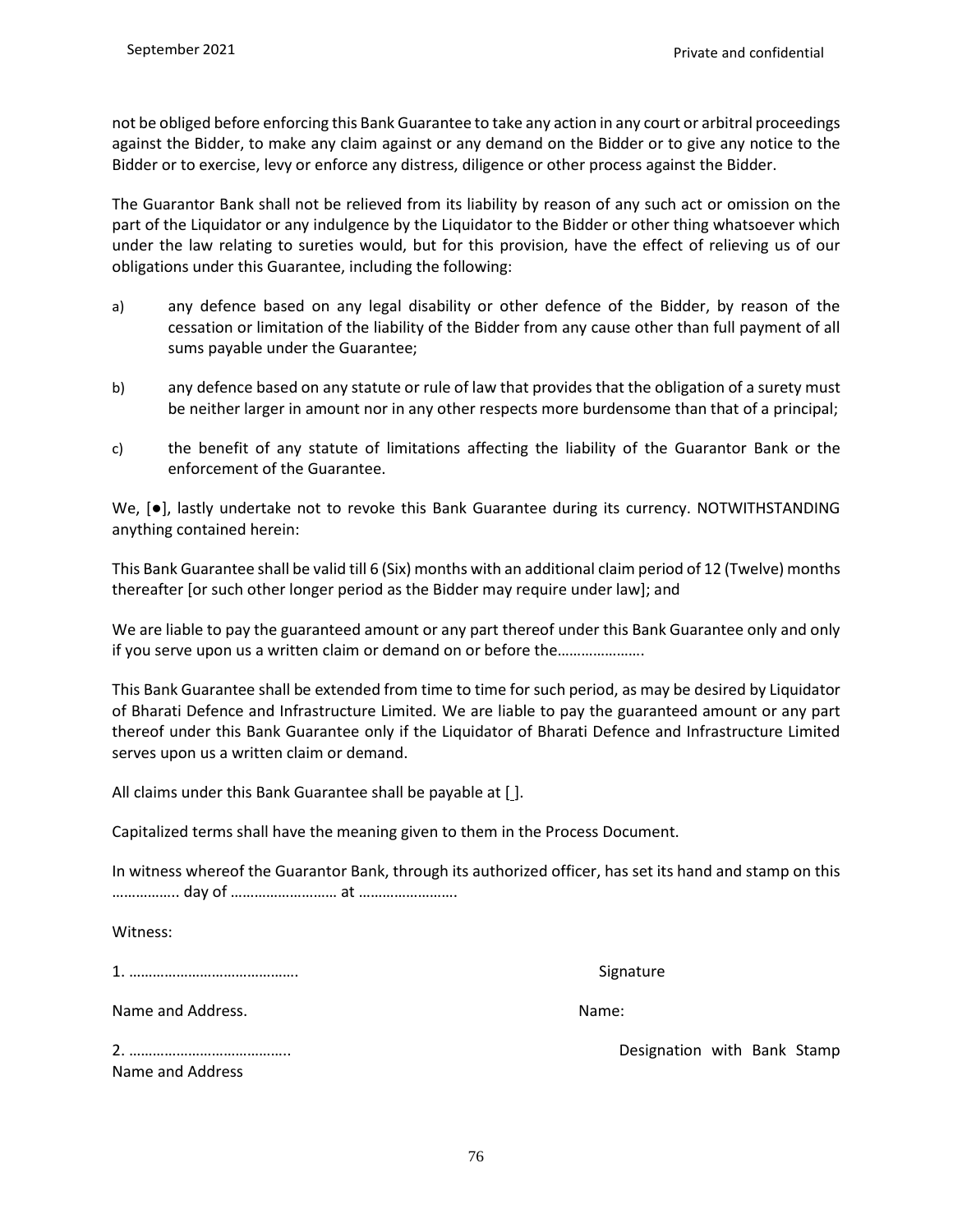Attorney as per power of attorney No …………………

For:

……………………………………………. [Insert Name of the Bank] Banker's Stamp and Full Address:

Dated this ………………… day of …………… 20 ......................................... Notes:

THE STAMP PAPER SHOULD BE IN THE NAME OF THE GUARANTOR BANK.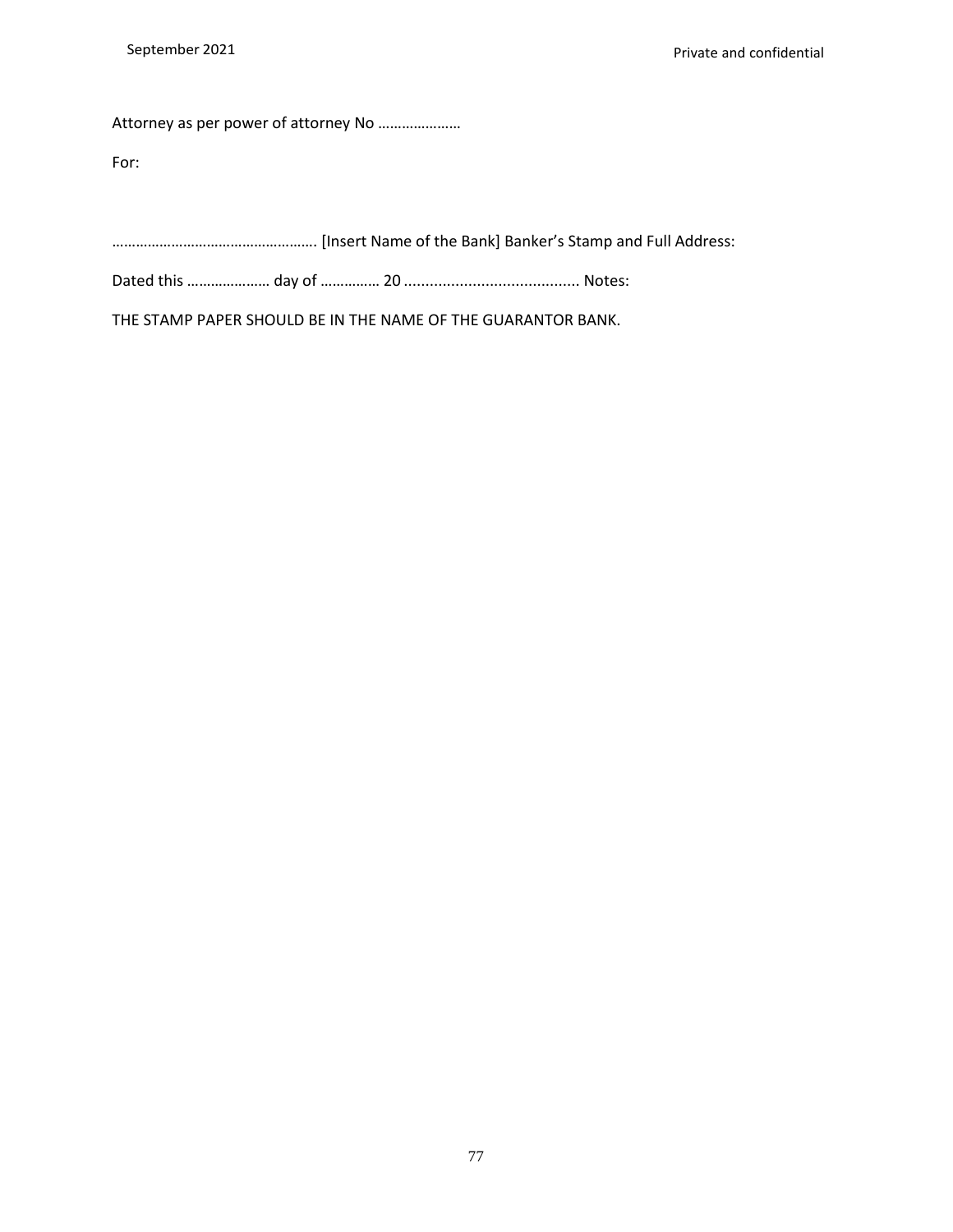# **FORMAT V: BOARD RESOLUTIONS**

(*On the letter head of the Bidder*)

CERTIFIED TRUE COPY OF RESOLUTION PASSED BY THE BOARD OF DIRECTORS ("**BOARD**") OF [*Insert name of the Bidder*] ("**COMPANY**") IN THE MEETING HELD ON [*Insert Date*], AT [*Insert Time*] AT [*Insert Place*]

**WHEREAS** pursuant to the process document dated [●] ("**Process Document**"), issued by Liquidator of Bharati Defence and Infrastructure Limited ("**BDIL**), in relation to submission of bids for sale of BDIL as a whole on a going concern basis and shipyards and/ or set(s) of assets collectively or and/or set(s) of assets in individual lots, the Company, being the Bidder, is desirous of submitting a Bid for the Company in accordance with the requirements of the Process Document.

In view of the above, the Board has resolved as follows:

**"RESOLVED THAT [insert],** of the Company, be and is hereby authorized to take all the steps required to be taken by the Company for the submission of the Bid in accordance with the terms of the Process Document, including the following:

- (a) submit the Bid(s) and other requisite documents, in accordance with the terms of the Process Document;
- (b) execute all other agreements, deeds, writings and powers of attorney as may be required in relation to the Process Document, including any amendments or modifications as may be suggested by the Liquidator of BDIL to any of such executed agreements, documents or other writings and in general to do all such acts, deeds and all things as may be required or considered necessary under or in respect of the Process Document;
- (c) submit necessary clarifications or information in relation to the Bid(s), as may be required in accordance with the Process Document;
- (d) operate the account created by the Bidder on the web portal of the e-auction agency engaged by the Liquidator for the submission of Financial Proposal as per the terms of the Process Document;
- (e) pay such amounts and consideration, in the manner as may be agreed with the Liquidator, in accordance with the procedure set out under the Process Document in furtherance of or under the Financial Proposal; and
- (f) to generally do or cause to be done all such acts, matters, deeds and things as may be necessary or desirable in connection with or incidental or for the purpose of implementation and giving effect to the above resolutions for and on behalf of the Company, and to comply with all other requirements in this regard."

**"RESOLVED FURTHER THAT** in addition to the foregoing resolution, [insert name of Managing Director] of the Company be and is hereby authorized to execute a power of attorney in favour of [*insert*] appointing the aforesaid [insert name], to exercise all or any of the powers set out under this resolution"

"**RESOLVED FURTHER THAT** a certified copy of the foregoing resolution be furnished as may be required, under the signature of [*insert*]."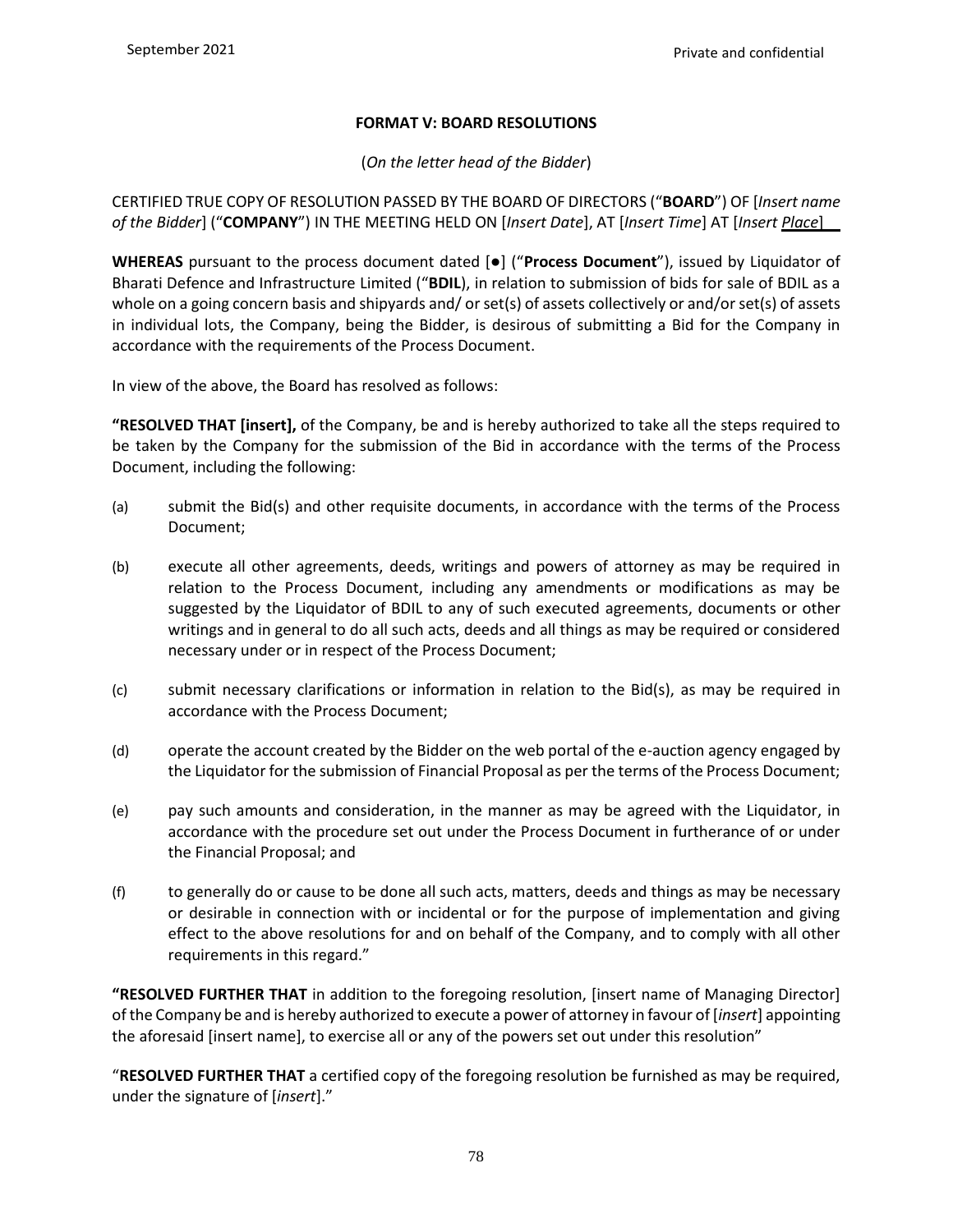#### Certified to be true

#### **For the Company**

### **[***insert***]**

Notes:

- 1) The contents of the format may be suitably re-worded indicating the identity of the entity passing the resolution.
- 2) In case of the Board Resolution being provided by a company incorporated in India, the Board Resolution shall be notarized by a notified notary. In the event the Board resolution is from a company incorporated outside India, the same shall be duly notarized/consularised in the jurisdiction of incorporation of the company.
- 3) In case the Board Resolution is alone not adequate for authorizations of the actions contemplated in the Board Resolution, then in addition to the Board Resolution, all other corporate and other authorizations, as are required to give effect to the aforesaid authorizations (e.g., necessary shareholders resolution, if required) would also be submitted and the copy of the same shall be authenticated in the same manner as Board Resolution. Such authorizations should meet the expectation of the Liquidator and Liquidator may not accept such authorizationsif it/they does/do not meet the requirement of the Liquidator.
- 4) This format may be modified only to the limited extent required to comply with the local regulations and laws applicable to a foreign entity submitting this resolution. For example, reference to Companies Act, 2013 may be suitably modified to refer to the law applicable to the entity submitting the resolution. However, in such case, the foreign entity shall submit an opinion issued by the legal counsel of such foreign entity, stating that the board resolutions are in compliance with the applicable laws of the respective jurisdictions of the issuing company and the authorizations granted therein are true and valid.
- 5) The Board Resolution is to be certified in accordance with applicable law and the constitutional documents of the Company.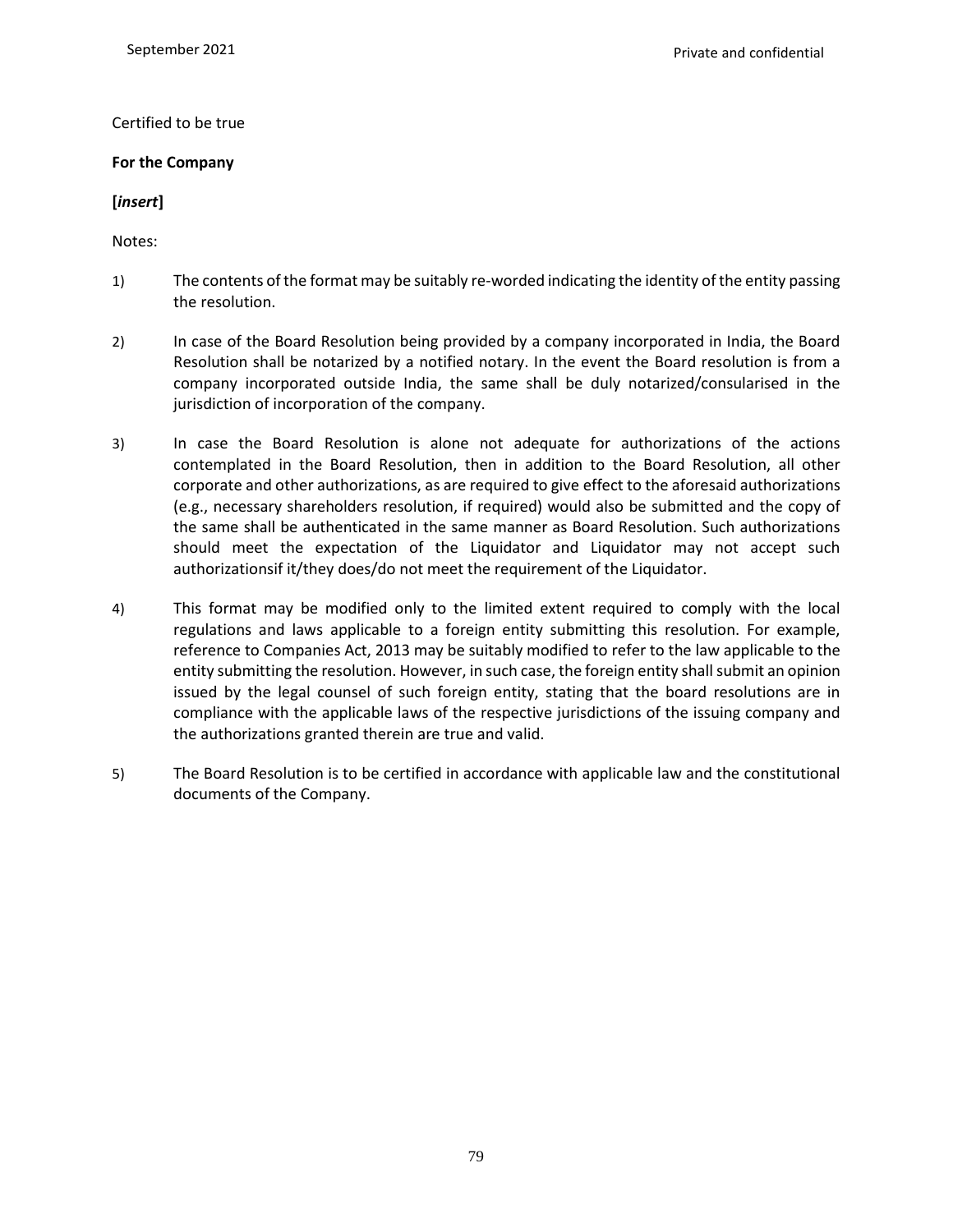## **FORMAT VI: POWER OF ATTORNEY\***

## *(TO BE ON NON-JUDICIAL STAMP PAPER OF APPROPRIATE VALUE AS PER THE STAMP ACTRELEVANT TO THE PLACE OF EXECUTION. FOREIGN COMPANIES SUBMITTING BIDS ARE REQUIRED TO FOLLOW THE APPLICABLE LAW IN THEIR COUNTRY.)*

#### **IRREVOCABLE POWER OF ATTORNEY**

Know all men by these presents, We, [*Insert name and address of the registered office of the* Bidder] ("**Bidder**") do irrevocably hereby constitute, appoint and authorize Mr./Ms. [*Insert name and residential address of the attorney*] who is presently holding the position of [●] as our true and lawful attorney ("**Attorney**"), to do in the name of the Bidder and on behalf of the Bidder, all such acts, deeds and things necessary in connection with or incidental to the submission of the Bid(s) or any other document as may be required under or pursuant to the Process Document issued by Liquidator of Bharati Defence and Infrastructure Limited dated [●] ("**Process Document**"), including all other documents related to the Bid(s), including but not limited to undertakings, letters, certificates, acceptances, clarifications, guarantees or any other deeds or document that the Liquidator, may require the Bidder to submit. The aforesaid Attorney is further authorized to provide representations, information or responses to the Liquidator, and represent the Bidder and generally deal with the Liquidator and the E-Auction Agency with respect to the Bid(s) and the Bid Process, in accordance with the terms of the Process Document and to agree to any modification to the Supporting Documents or Financial Proposal and other documents submitted pursuant to the Process Document.

We hereby ratify all acts, deeds and things done by the said Attorney pursuant to this power of attorney and that all acts, deeds and things done by the aforesaid Attorney shall be binding on the Bidder and shall always be deemed to have been done by the Bidder.

All the terms used herein but not defined shall have the meaning ascribed to such terms under the Process Document.

Signed by the within named

[Insert the name of the Bidder] Through the hand of

Mr.............................................. (Name, designation

and address of the executant)

Duly authorized by the Board to issue such Power of Attorney Dated this

………………………. day of ………

#### Accepted

……………………………… Signature of Attorney

(Name, designation and address of the Attorney)

Attested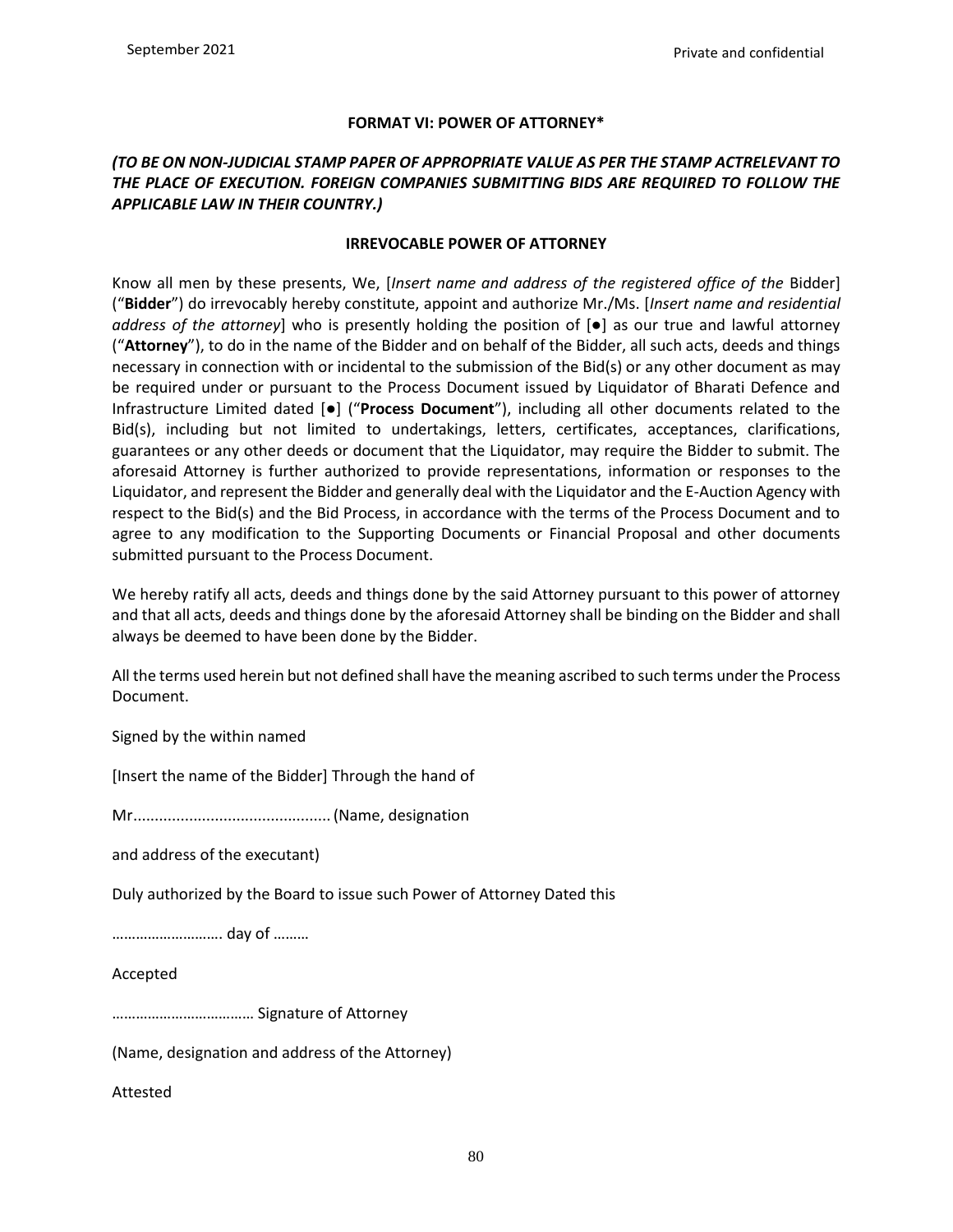| (Name, designation and address of the executant)                                      |
|---------------------------------------------------------------------------------------|
|                                                                                       |
| Signature and stamp of Notary of the place of execution                               |
| Common seal of  has been affixed in my / our presence pursuant to Board of Director's |
| <b>Resolution dated WITNESS</b>                                                       |
| 1.(Signature)                                                                         |
|                                                                                       |
| 2.(Signature)                                                                         |
|                                                                                       |

Notes:

- (1) The mode of execution of the power of attorney should be in accordance with the procedure, if any, laid down by the Applicable Law and the charter documents of the Bidder and the same should be under common seal of the Bidder affixed in accordance with applicable procedure. Further, the person whose signatures are to be provided on the Power of Attorney shall be duly authorized by the Bidder in this regard.
- (2) In case of the Bidder being a foreign company, the same shall be signed by a person of equivalent position and the requisite legalization and consularisation process shall be duly completed.
- (3) In the event, the power of attorney has been executed outside India, the same shall be required to be duly notarized by a notary public of the jurisdiction where it is executed.
- (4) Also, wherever required, the Bidder should submit for verification the extract of the charter documents and documents such as a board resolution/power of attorney, in favor of the person executing this power of attorney for delegation of power hereunder on behalf of the Bidder.
- (5) The Bidder shall submit a power of attorney or such other equivalent authorization as may be deemed to be adequate in the jurisdiction of incorporation of the Bidder.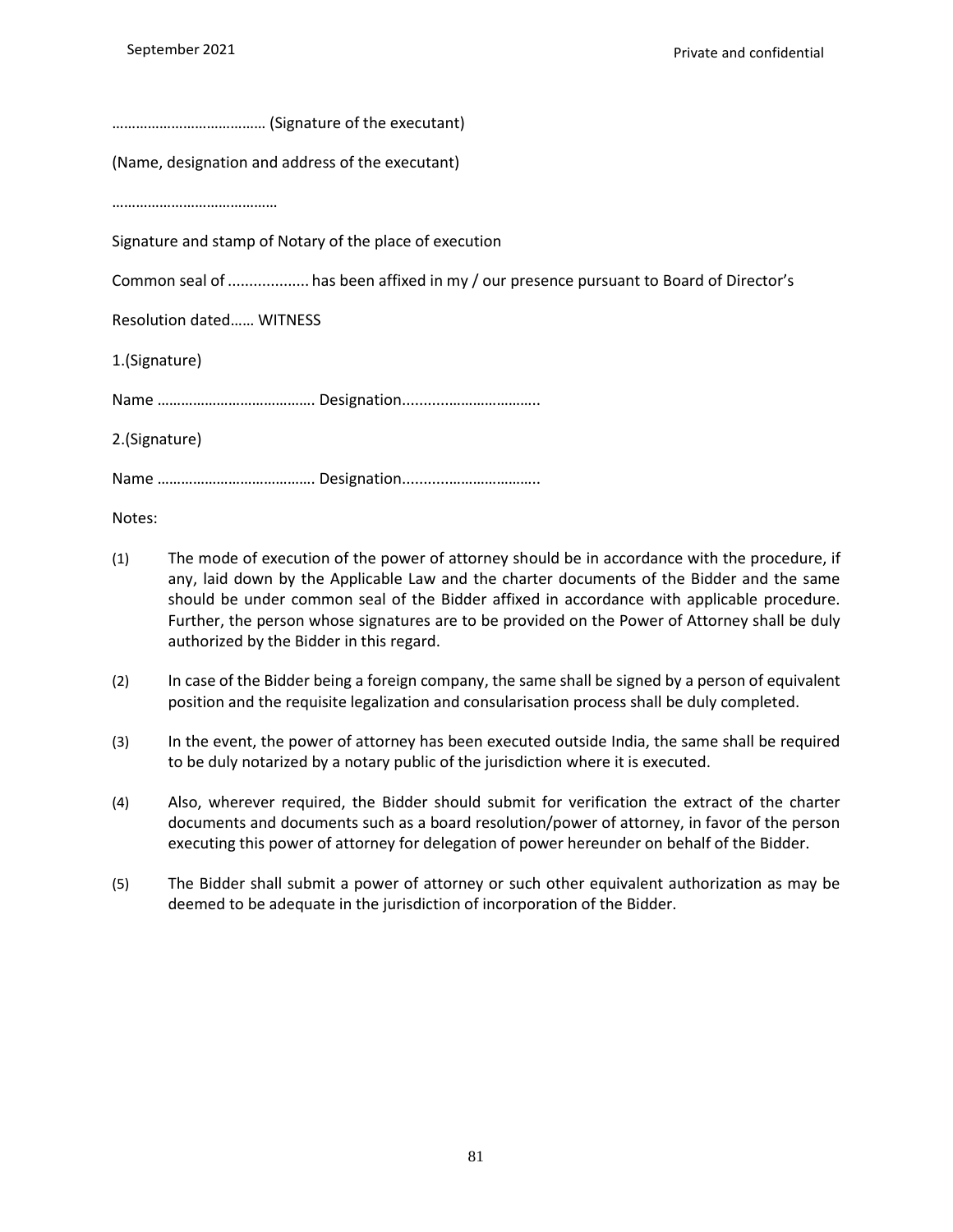## **FORMAT VII: AUTHORIZATION FOR INFORMATION REQUEST**

*(On non – judicial stamp paper duly attested by a Notary Public. If any of the financial institutions, banks etc. are based in foreign countries, this Authorization should additionally meet the*

## *requirements as to form as are required by such foreign financial institutions, banks etc.)*

The undersigned, in its capacity as a Bidder in the e-auction process of Bharati Defence and Infrastructure Limited hereby authorize(s) and request(s) all the financial institutions, banks, multilateral lending agencies, public trusts, funds (which are registered with the SEBI) of the Bidder, as per the list set out as 'Annexure A – List of Bankers' in the Process Document, including subsidiaries and branches of the aforementioned, to furnish pertinent information deemed necessary and requested by the Liquidator of Bharati Defence and Infrastructure Limited, to verify the authenticity of the documents/information submitted by the undersigned and / or regarding the financial standing and general reputation of the undersigned, in respect of the Bid submitted by the undersigned under the request for proposal dated [●] ("**Process Document**") issued by the Liquidator of Bharati Defence and Infrastructure Limited.

Capitalized terms not defined herein shall have the meaning given to such terms in the Process Document. For and on behalf of M/s…………….

[Signature and Name of the Attorney as per Format VI – Power of Attorney] Company rubber stamp / seal of the Bidder

………………………………… (Signature of Notary Public)

| Bank/<br><b>Address of the</b><br><b>Financial</b><br><b>Branch</b><br><b>Institution</b> | Name of the<br><b>Contact</b><br>Person/email id | <b>Designation</b> | Number of the<br><b>Contact Person</b> |
|-------------------------------------------------------------------------------------------|--------------------------------------------------|--------------------|----------------------------------------|
|                                                                                           |                                                  |                    |                                        |

#### **List of Bankers: Annexure A**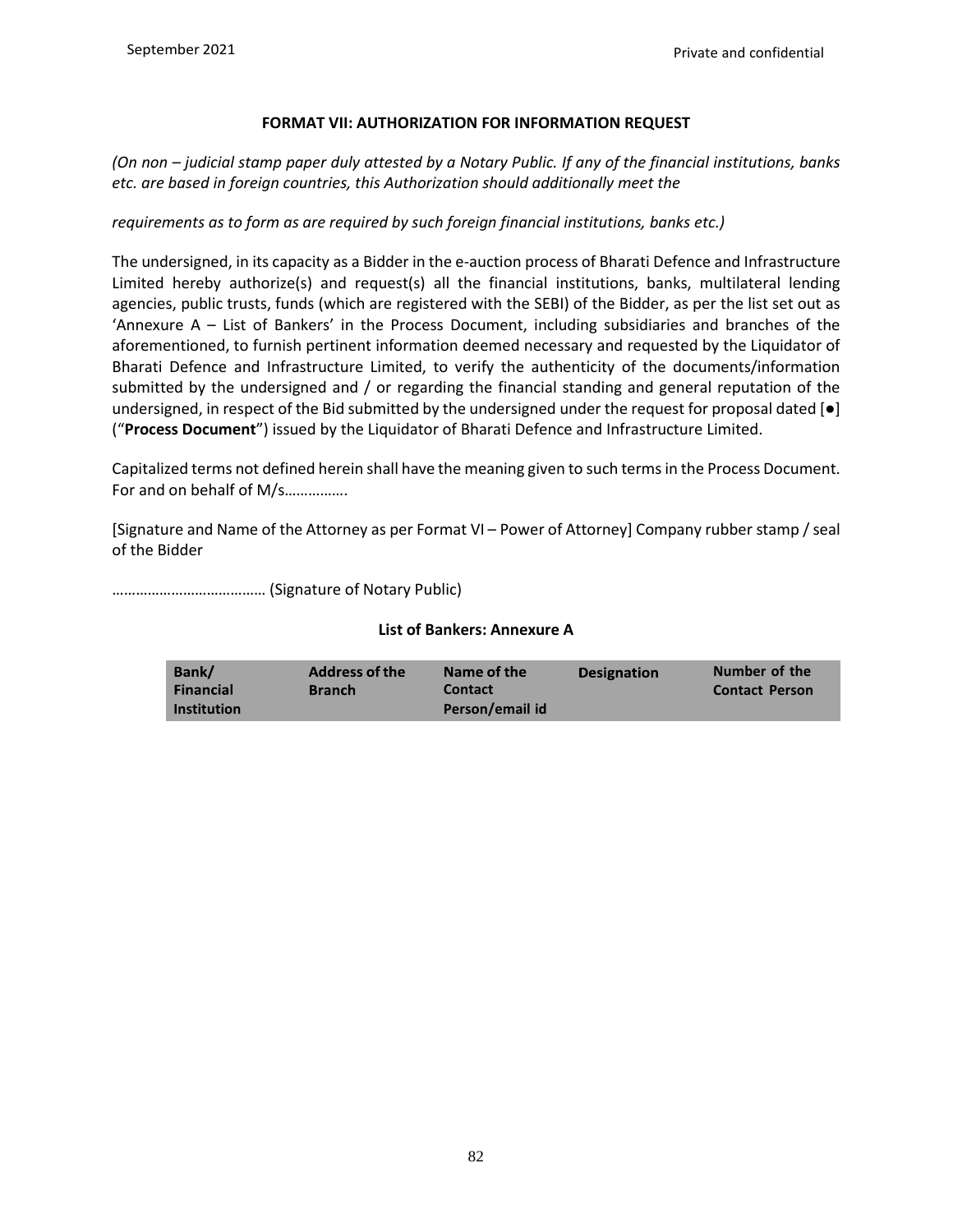#### **FORMAT VIII: UNDERTAKING BY BIDDER**

[*On Stamp Paper of appropriate value*]

#### **Bidder Undertaking**

To,

Vijaykumar V. Iyer,

Liquidator of Bharati Defence and Infrastructure Limited

*[Address of Liquidator]*

Dear Sir,

- **Sub:** Bidder's undertaking in relation to the Bid(s) in response to the process document issued by the Liquidator dated [●] ("**Process Document**")
- 1. We, [*Insert name of the Bidder*] ("**Bidder**"), refer to the Process Document and provide our unconditional acceptance of the terms and conditions of the Process Document as amended from time to time in accordance with the procedure set out under the Process Document, including but not limited to the disclaimers contained in the Process Document. Further and in relation to the said Process Document and the Bid Process set out there under, the Bidder undertakes, agrees and acknowledges that the Bidder (collectively, the "**Undertaking**"):
	- (a) shall execute all such deeds and documents as may be required to be so executed pursuant to the completion of the Bid Process;
	- (b) explicitly accepts and acknowledges the Process Document and shall comply with all terms of the Process Document;
	- (c) has submitted the Supporting Documents and other requisite documents strictly as per forms and timelines prescribed in the Process Document for the following Category(ies) and Parcel(s)/Lot(s) as identified in the Process Document, without any deviations or conditions and without setting out any assumptions or notes qualifying the Bid:

#### *[Bidder to identify the Category(ies) and Parcel(s)/Lot(s) for which EOI has beenfurnished]*

- (d)  $\qquad$ ; the Bid(s) shall be valid for acceptance for a minimum period of 6 (six) months from the Auction Start Date. It is clarified for abundant caution that if we are declared as Successful Bidder, then our Bid(s) shall remain valid and binding on us up to the Transfer Date.
- (e) the Supporting Documents are in compliance in all respects with the provisions of the Process Document and IB Code and do not contravene any of the provisions of the law for the time being in force;
- (f) has submitted a duly executed power of attorney in original signed by a person authorized by the board of the Bidder in a duly convened board meeting (copy attached);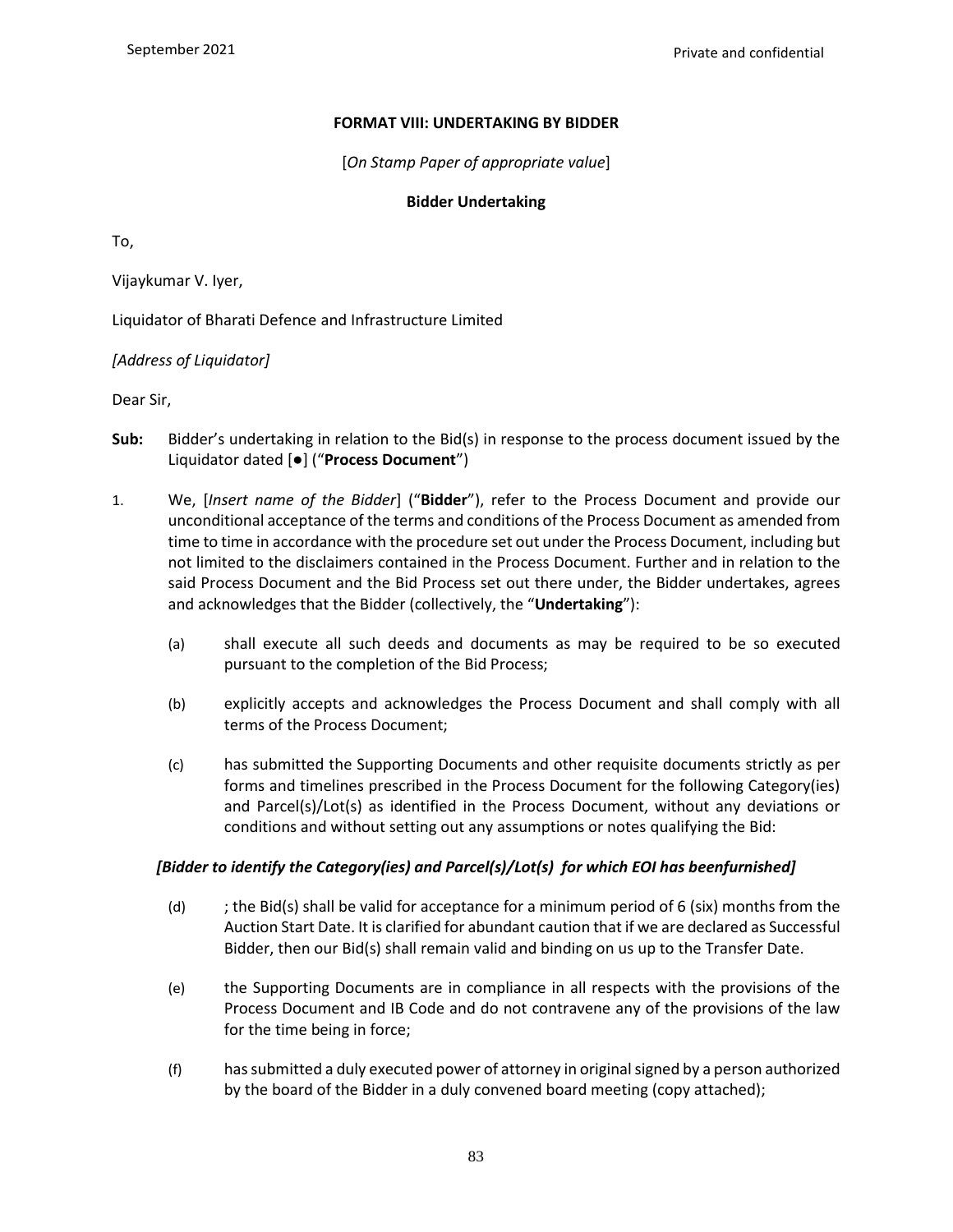- (g) has obtained all the authorizations required or expedient under Applicable Law for the submission of the Supporting Documents and Bid (copy attached);
- (h) shall upon being notified as the Successful Bidder, pay such amounts and consideration as set out in the Final Consideration in accordance with the procedure set out under the Process Document;
- (i) shall, prior to the transfer, execute such agreement(s) as may be required, to the satisfaction of the Liquidator in accordance with the Process Document;
- (j) has provided all information and data during this Bid Process, in a manner that is true, correct, accurate and complete and no such information, data or statement provided by the Bidder is inaccurate or misleading in any manner; and
- (k) shall, unconditionally and irrevocably, promptly upon demand, indemnify and hold harmless the Company, the Liquidator and his Representatives and advisors, against all actions, proceedings, claims, demands, losses, liabilities, damages, costs and expenses imposed, asserted against or incurred by the Company, the Liquidator and his Representatives or advisors, arising out of or pursuant to or in connection with a breach of our obligations under the Process Document, the Bid(s) and/ or the LoI(s) or in the event the we withdraw the Bid(s) or withdraw from the Bid Process pursuant to the approval of the concerned Bid(s) by the Liquidator or delay in the implementation of the Bid(s), and the Bid(s) submitted by the Bidder shall contain an undertaking to this effect.
- (l) by clicking on the "I Accept" button on the Portal of the E-Auction Agency, after registration for the Bid Process, we shall be deemed to have accepted that:
	- i. The account shall be operated in accordance with the terms and conditions set out in this Process Document and the terms and conditions of E-auction Agency;
	- ii. The confidentiality of the username and password of the account shall be our responsibility;
	- iii. The account shall be operated only by us or our authorised Representatives;
	- iv. The selections made on the account and the First Bid/ Financial Proposal(s) submitted on the account shall be binding on us and the Liquidator shall be entitled to assume that the activities on the account have been performed under our authority;
	- v. Any Bid(s) placed will be binding on us and the same cannot be avoided on grounds of unauthorised access to our account or mistaken operation of the account; and
	- vi. We shall be precluded from raising a dispute regarding unauthorised access and operations of the account.
- 2. We further undertake and confirm that the Bid(s) is unconditional and irrevocable and acknowledge and agree that the Liquidator reserves the right to negotiate better terms with other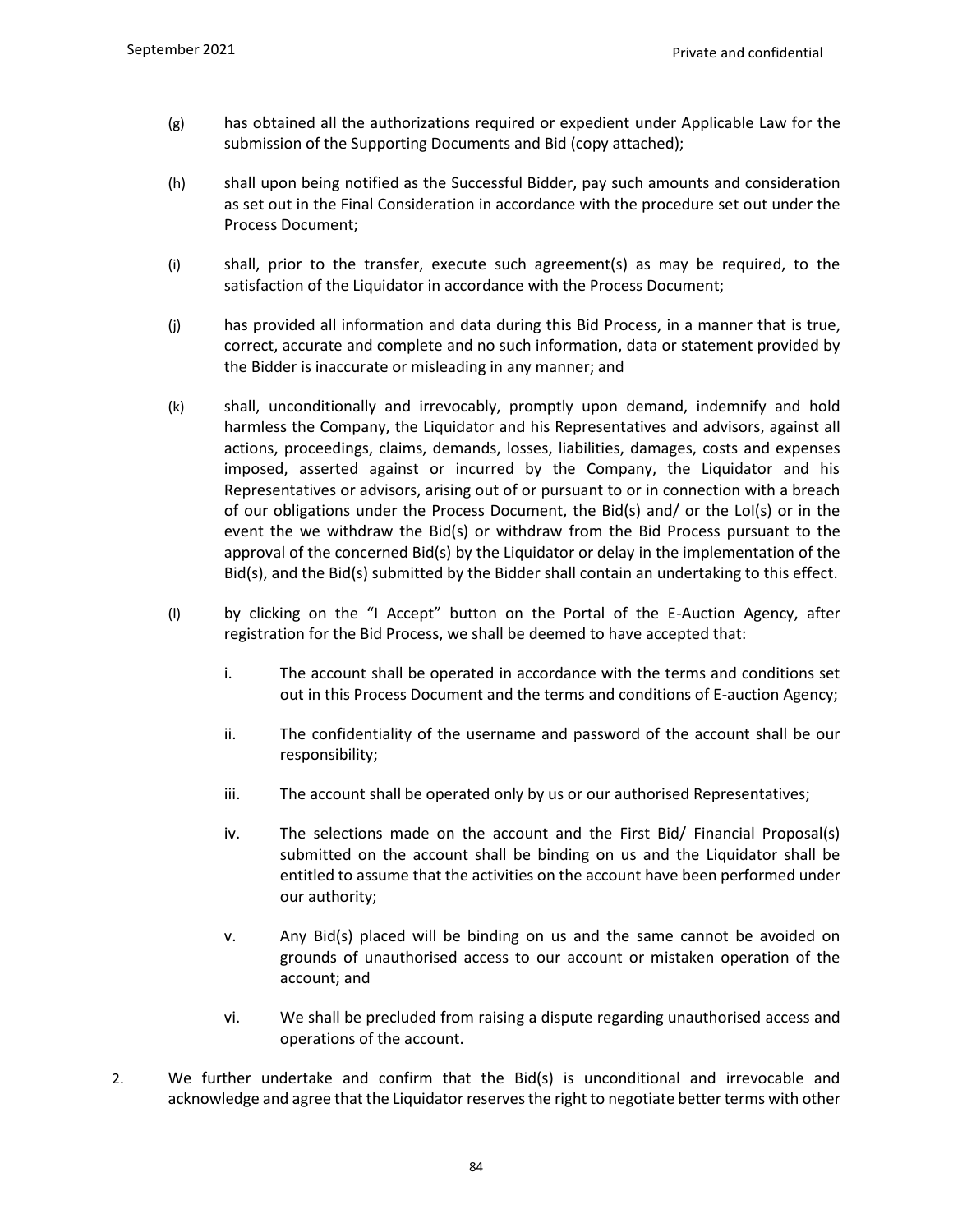Bidders who have submitted Bid and any decision taken by the Liquidator in relation to the Bid(s) and the Bid Process shall be final and binding on us. Further, in addition to the undertaking set out hereinabove, we undertake and confirm that every information and record provided in connection with or in the Bid(s) and all the confirmations, declarations and representations made in the Bid(s), are true, correct and valid as on the date of this Undertaking, and acknowledge that discovery of any false information and record at any time will render us ineligible to continue in the Bid Process of the Company and the Liquidator shall at its sole discretion be entitled to cancel our Bid(s) and encash the Earnest Money Deposit (if submitted) where any such information, records, confirmations, declarations and or representations are found to be incorrect or misleading.

3. Capitalized terms used herein but not defined shall have the meaning assigned to such term in the Process Document.

Thank you.

Yours sincerely,

……………………………………..

[*Signature and name of Attorney as per Format VI – Power of Attorney*] Rubberstamp/seal of the Bidder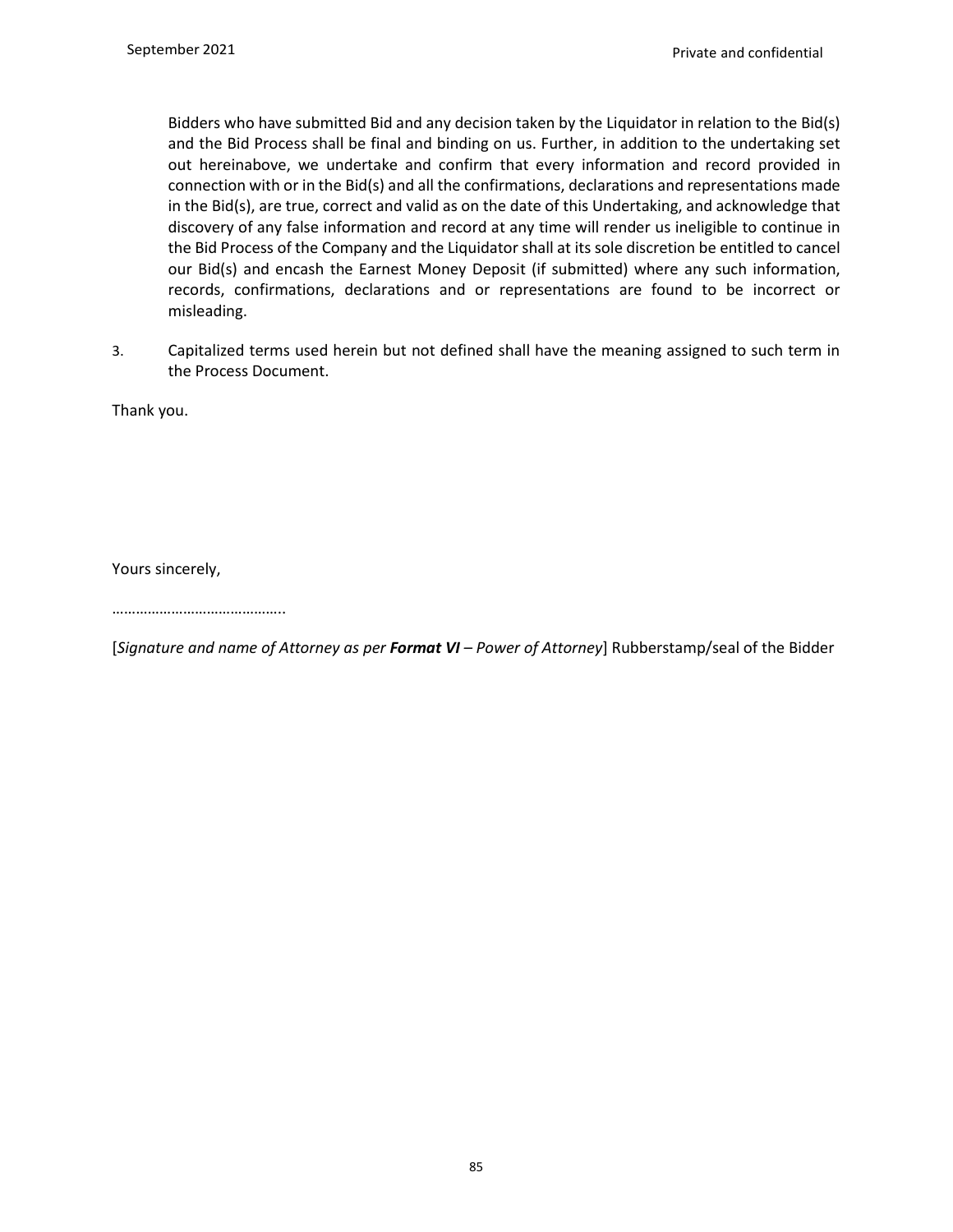### **FORMAT IX: LETTER OF INTENT**

Ref. No.: XX Date: XX Date: XX Date: XX Date: XX Date: XX Date: XX Date: XX Date: XX Date: XX Date: XX Date: XX

To

Name (as the "**Successful Bidder**", "**you**", "**your**") Address

Kind Attention: Name

**Sub**: Declaration of the Successful Bidder and issuance of Letter of Intent by the Liquidator of Bharati Defence and Infrastructure Limited.

Dear Sir,

This is with reference to the liquidation process of Bharati Defence and Infrastructure Limited ("**Corporate Debtor**"). Pursuant to the Public Announcement published on [J, 2021 and the process document dated [\_ ]and as amended and supplemented from time to time ("**Process Document**"), bids were invited for conduct of e-auction for sale of the Corporate Debtor as a whole on a going concern basis and for shipyards and/ or sale of set(s) of assets collectively, pertaining to the respective Parcel(s) under Category B and/or sale of set(s) of assets in lot(s) under Category C as described in Annexure II of the Process Document; in accordance with the provisions of the Insolvency and Bankruptcy Code, 2016 and rules and regulations framed thereunder. You have pursuant to the said Public Announcement and Process Document, submitted a binding Bid for the following Parcel as per Annexure II of the Process Document, with Financial Proposal of INR :

## *[Insert details of Category and Parcel/Lot for which LoI is being issued]*

Pursuant to the evaluation of the Bid submitted by you by the Liquidator, you have been identified as a Qualified Bidder.

Post conduct of the e-auction process, you have submitted EMD of an amount of INR [ ], and have subsequently been selected as the Successful Bidder for the following [Parcel/Lot] as per Annexure II of the Process Document, and the Letter of Intent is being issued to you in relation to the same, subject to the fulfillment of the following condition:

## *[Insert details of Category and Parcel/Lot for which LoI is being issued]*

1. You shall provide the entire Balance Consideration/ Final Consideration (to be retained as relevant) pertaining to the aforementioned [Parcel/Lot] for which this Letter of Intent is being issued, which is an amount of INR **Source 20 as per the terms** of this Letter of Intent and ensure that the Consideration Payment Date occurs, within 90 (ninety) days from the issuance of this Letter of Intent, into the following bank account:

## *[details of Liquidation Account]*

Provided that in case the payment of Final Consideration/Balance Consideration is made after 30 days of issuance of LOI, such payment shall attract interest at the rate of 12% (twelve per cent) per annum.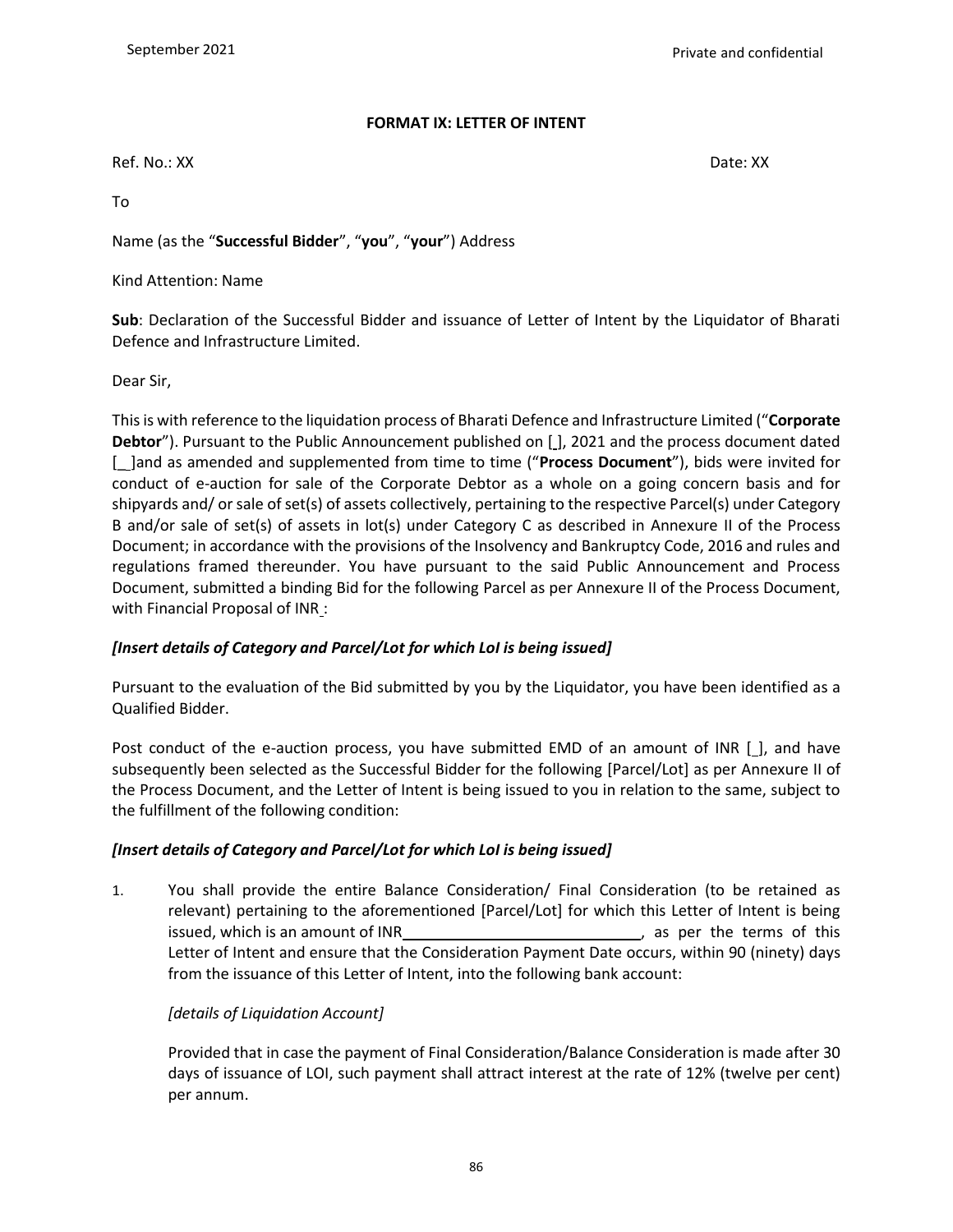In case of any contravention or breach of the terms of the Process Document, the Liquidator of the Corporate Debtor shall be entitled to exercise such remedies as it may deem fit under applicable law as well as under the terms of the Process Document, including revoking this Letter of Intent.

Notwithstanding anything contained herein, the issuance of this Letter of Intent shall not be deemed to grant any right against the Liquidator of the Corporate Debtor or their Representative or any advisor, and no obligation or cost or risk shall be undertaken by the Liquidator or their Representative or advisor.

You shall keep the contents of this Letter of Intent, confidential, save and except where any disclosure is required under Applicable Laws to your shareholders, Adjudicating Authority, courts or tribunals, stock exchanges, your advisors and your representatives (on a need to know basis) in relation to the liquidation process of the Corporate Debtor, provided that any such disclosure shall be as per the Confidentiality Undertaking signed by you.

This Letter of Intent shall be governed by, and construed in accordance with, the laws of India and the Adjudicating Authority shall have exclusive jurisdiction over all disputes arising under, pursuant to and/or in connection with this Letter of Intent.

Unless otherwise defined herein, capitalized terms used and not defined herein shall have the meanings ascribed to them under the Process Document.

Yours faithfully,

Vijaykumar V. Iyer

Liquidator of Bharati Defence and Infrastructure Limited Regn. No.: IBBI/IPA-001/IP-P00261 /2017- 18/10490

Accepted Unconditionally,

Signature of authorized representative of the Successful Bidder: Name and Designation

Name of the Successful Bidder:

Date: Place: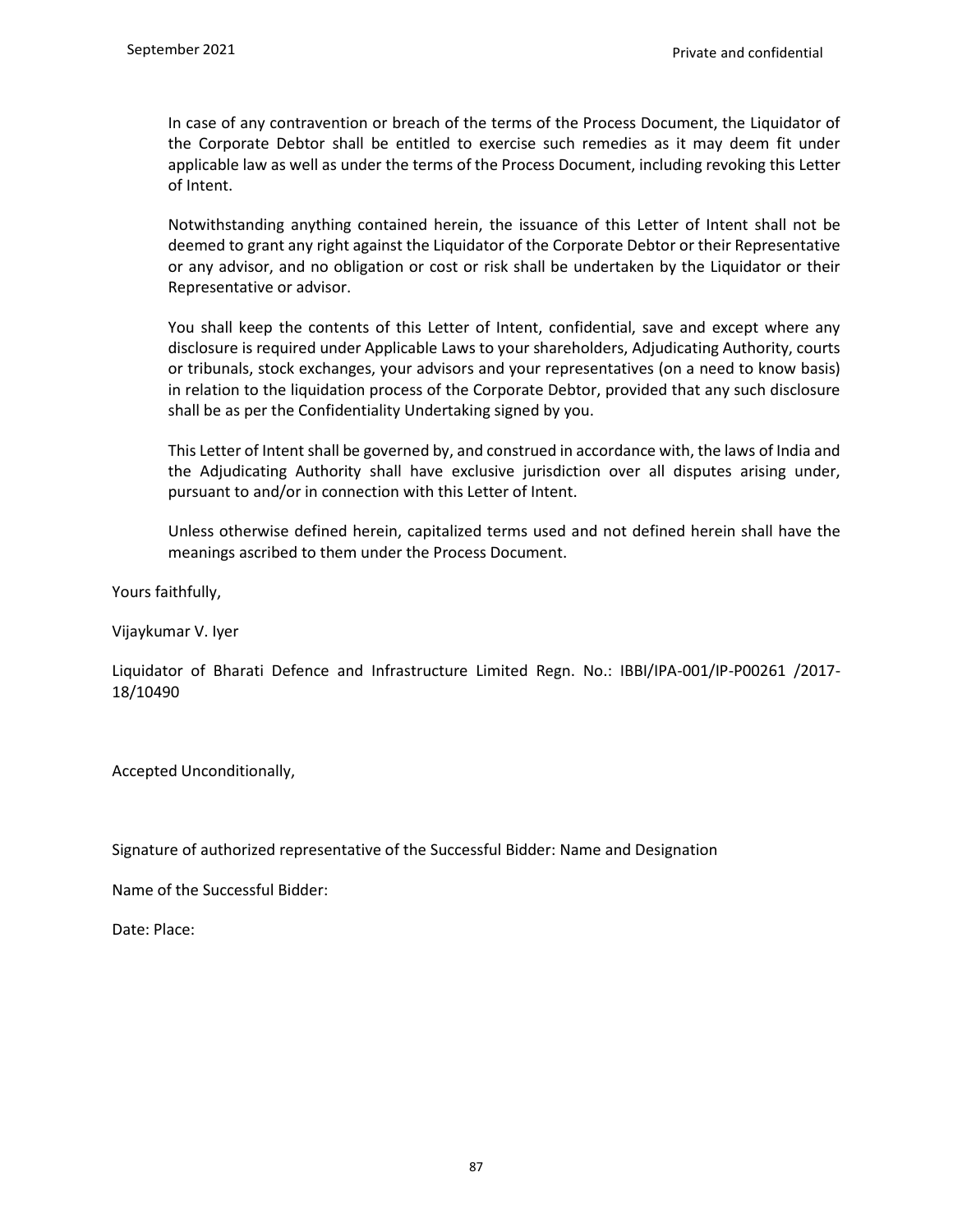## **FORMAT X: SALE CERTIFICATE**

Whereas the undersigned being the liquidator of Bharati Defence and Infrastructure Limited ("**Company**") has, pursuant to the E-auction process conducted on  $\left[\bullet\right]$ , for sale of the Company as a whole on a going concern basis and sale of shipyards and/ or set(s) of assets collectively, pertaining to the respective Parcel(s) under Category B, and/or set(s) of assets pertaining to the respective Lot(s) under Category C as described in Annexure II of the Process Document (as applicable), identified as the Successful Bidder for the following [Parcel/Lot] as per Annexure II of the Process Document dated [*insert*] and the Insolvency and Bankruptcy Code and Insolvency and Bankruptcy Code, 2016 and the Insolvency and Bankruptcy Board of India (Liquidation Process) Regulations, 2016:

## *[Insert details of Category and Parcel/Lot for which this Sale Certificate is being issued]*

Pursuant to the aforementioned, the abovementioned [Parcel/Lot] has been acquired by \_\_\_, on and from the date of this Certificate of Sale, and the undersigned acknowledges the receipt of the sale price of Rs. (Rupees only] in consideration of such acquisition, in full. In light of this acquisition, integral is the owner of the aforementioned [Parcel/Lot] from the date of this Certificate of Sale.

[Name of the Successful Bidder] acknowledges and agrees that the abovementioned [Parcel/Lot] has been acquired on an "as is where is" "as is what is", "as is how is", "whatever there is" and a without recourse basis and that [Name of the Successful Bidder] has conducted its own due diligence of the [Parcel/Lot] and has satisfied itself of the [Parcel/Lot] purchased. [Name of the Successful Bidder] further acknowledges and accepts that no representations and warranties have been provided by the Liquidator of the Company in relation to the Company or the Parcel purchased.

[Name of the Successful Bidder] acknowledges and agrees that it shall be bound by the applicable terms and conditions of the Process Document and shall ensure compliance with the same.

Vijaykumar V. Iyer

Liquidator of the Company

Date: Place: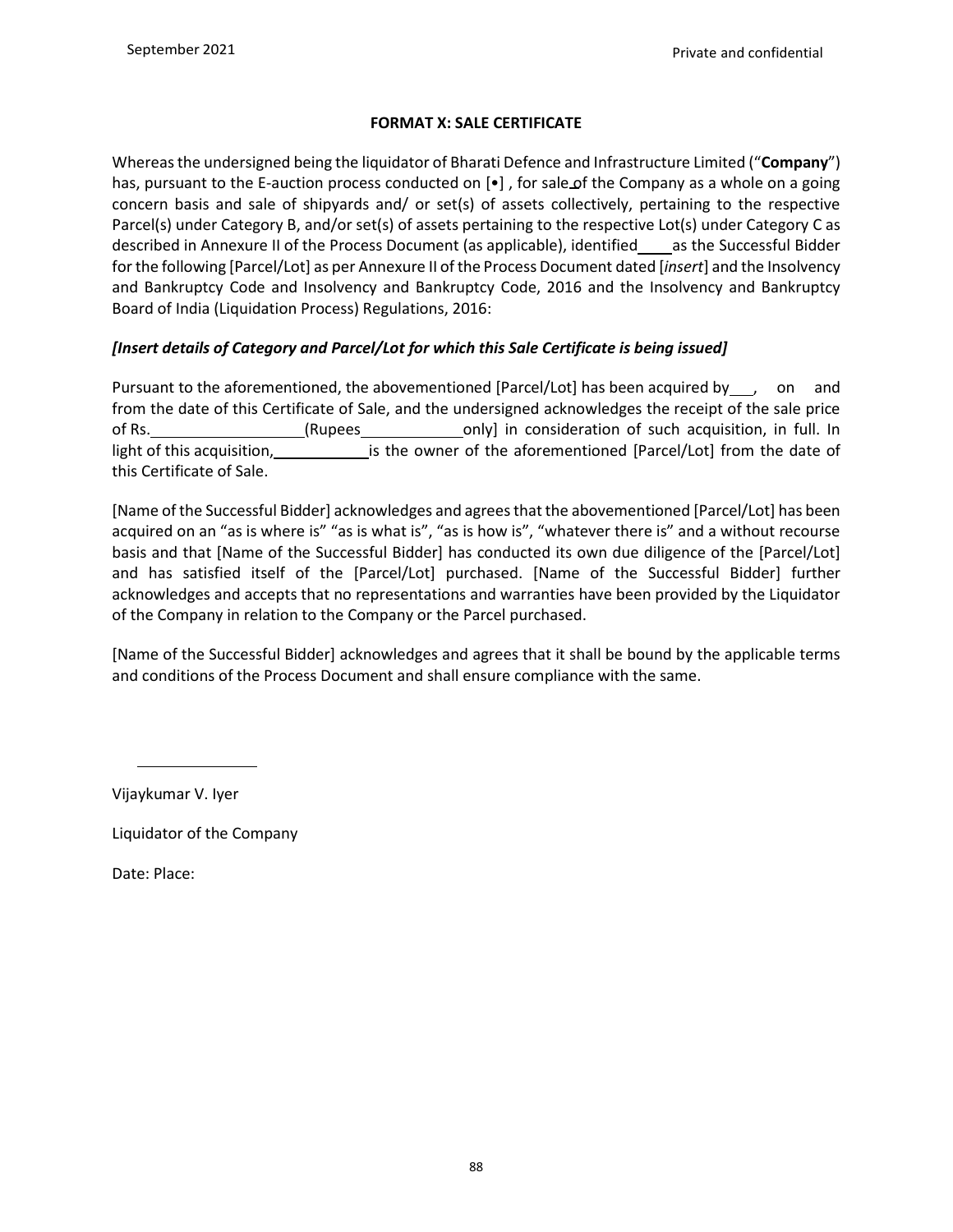# **FORMAT XI: CHECKLIST FOR SUBMISSION OF SUPPORTING DOCUMENTS**

| S.No. | <b>Supporting Documents</b>                                | <b>Response (Y/N)</b> |
|-------|------------------------------------------------------------|-----------------------|
| 1.    | Covering Letter along with Supporting Documents - Format-I |                       |
| 2.    | Confidentiality Undertaking Format-II                      |                       |
| 3.    | Affidavit under Section 29A Format-III                     |                       |
| 4.    | Earnest Money Deposit Format-IV                            |                       |
| 5.    | Board Resolutions Format-V                                 |                       |
| 6.    | Power of Attorney Format-VI                                |                       |
| 17.   | Authorization for Information Request Format-VII           |                       |
| 8.    | Undertaking by the Bidder Format-VIII                      |                       |
| 19.   | Letter of Intent Format-IX                                 |                       |
| 10.   | Sale Certificate Format-X                                  |                       |
| 11.   | Category A : Bank Guarantee Format XII                     |                       |
| 12.   | Confirmation of Successful Bidder Format XIII              |                       |
| 13.   | <b>Bidding Declaration Format XIV</b>                      |                       |

# (*On the letter head of the Bidder*)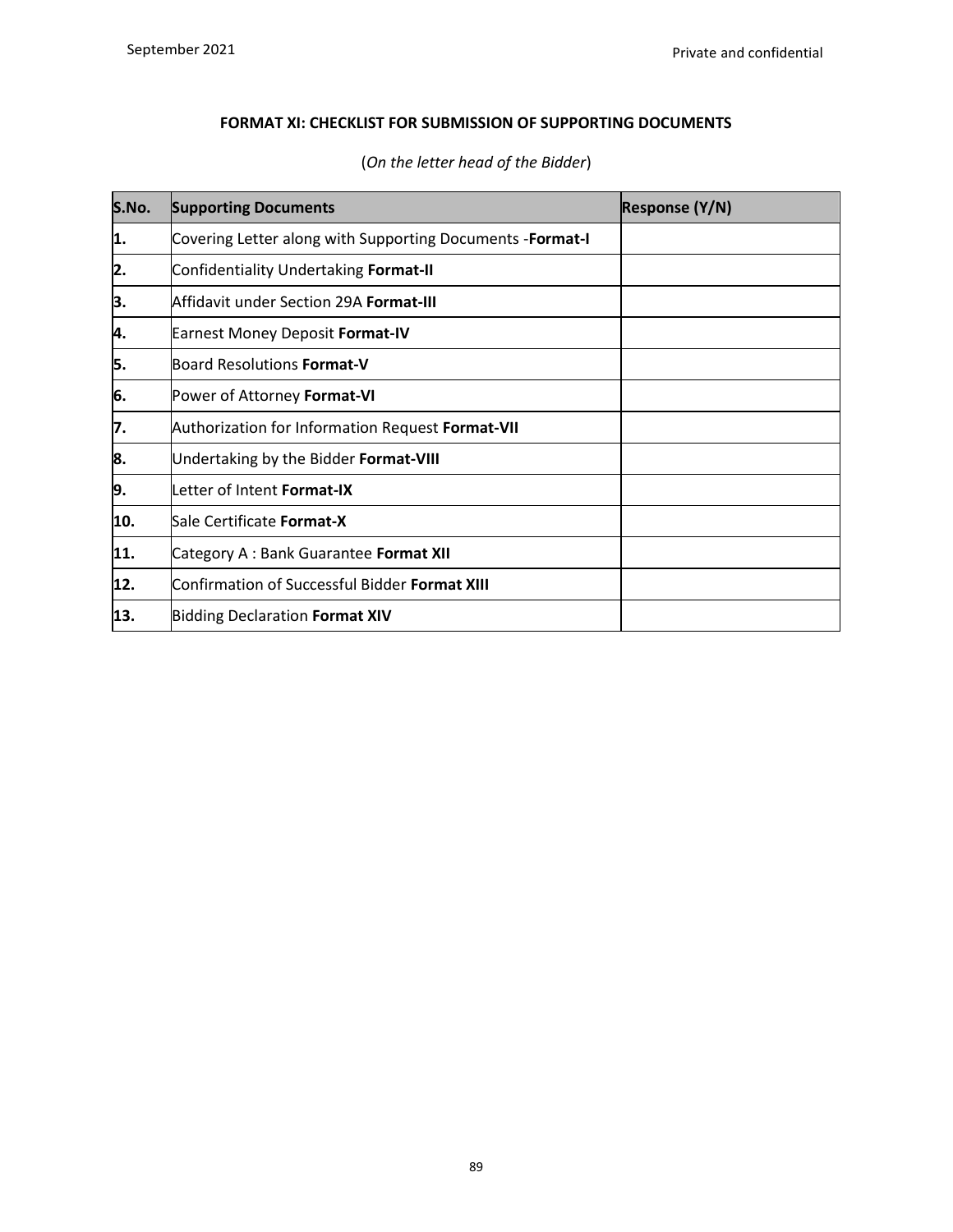#### **FORMAT XII: CATEGORY A : BANK GUARANTEE**

### *(To be on non-judicial stamp paper of appropriate stamp duty value relevant to place of execution)*

Whereas Bharati Defence and Infrastructure Limited ("**Corporate Debtor**") is undergoing liquidation proceedings under the Insolvency and Bankruptcy Code, 2016 read with rules and regulations thereunder ("**Code**") and the Liquidator has issued a process document dated ("**Process Document**") for the sale of the Corporate Debtor/ it's shipyards/ assets as per the terms contained therein and the provisions of the Code and the various directions of the Hon'ble NCLT and Hon'ble NCLAT.

In consideration of the..........................[Insert name of the Bidder with address] ("**Bidder**") agreeing to undertake the obligations under the Process Document and any other required documents, the [Insert name and address of the bank issuing the guarantee and address of the head office] ("**Guarantor Bank**") hereby agrees unequivocally, irrevocably and unconditionally to pay to [insert], forthwith on demand in writing from [●], constituted under the [●], having its Central office at [●] and amongst other places having one of its branches at [●] (hereinafter referred to as "the **Beneficiary**") or any officer authorized by it in this behalf, any amount up to and not exceeding Rs. [ $\bullet$ ]) on behalf of M/s .................................

[Insert name of the Bidder] ("**Guarantee**"/ "**Category A : Bank Guarantee**"), without any demur and recourse, and without the Beneficiary having to substantiate its demand.

We, [Insert name of bank] do hereby undertake to pay the amounts due and payable under this Category A : Bank Guarantee without any demur, merely on a demand from [insert], including from any officer authorized by it in this behalf. Any such demand made on the Guarantor Bank, shall be conclusive as regards the amount due and payable by the Guarantor Bank under this Category A : Bank Guarantee. However, our liability under this Category A : Bank Guarantee shall be restricted to an amount not exceeding Rs\_\_\_\_\_\_\_\_\_\_\_\_\_\_\_\_\_(Rupees \_\_\_\_\_\_\_\_\_\_\_\_\_\_\_\_\_\_\_\_\_\_\_\_\_\_\_\_\_\_\_\_\_\_only)

This Category A : Bank Guarantee shall be valid and binding on the Guarantor Bank up to and including ………………………. [Insert date of validity of the Category A : Bank Guarantee] with an additional claim period of 12 months [or such other longer period as the Bidder may require under law] and shall in no event be terminable by notice or for any change in the constitution of the Guarantor Bank and/ or the Beneficiary or for any other reasons

whatsoever and our liability hereunder shall not be impaired or discharged by any extension of time or variations or alternations made, given, or agreed with or without our knowledge or consent, by or between ...........................[Insert name of the Bidder] and the Liquidator.

This Category A : Bank Guarantee shall not be affected in any manner by reason of merger, amalgamation, restructuring, liquidation, winding up, dissolution or any other change in the constitution of the Guarantor Bank. Our liability under this Category A : Bank Guarantee is restricted to [●] only.

We undertake to pay to [insert] any money so demanded notwithstanding any dispute or disputes raised by the Bidder in any suit or proceeding pending before any Court or Tribunal relating thereto and our liability under this present being absolute and unequivocal. The Guarantor Bank hereby expressly agrees that it shall not require any proof in addition to the written demand from [insert], made in any format, raised at the abovementioned address of the Guarantor Bank, in order to make the said payment to the [\_\_].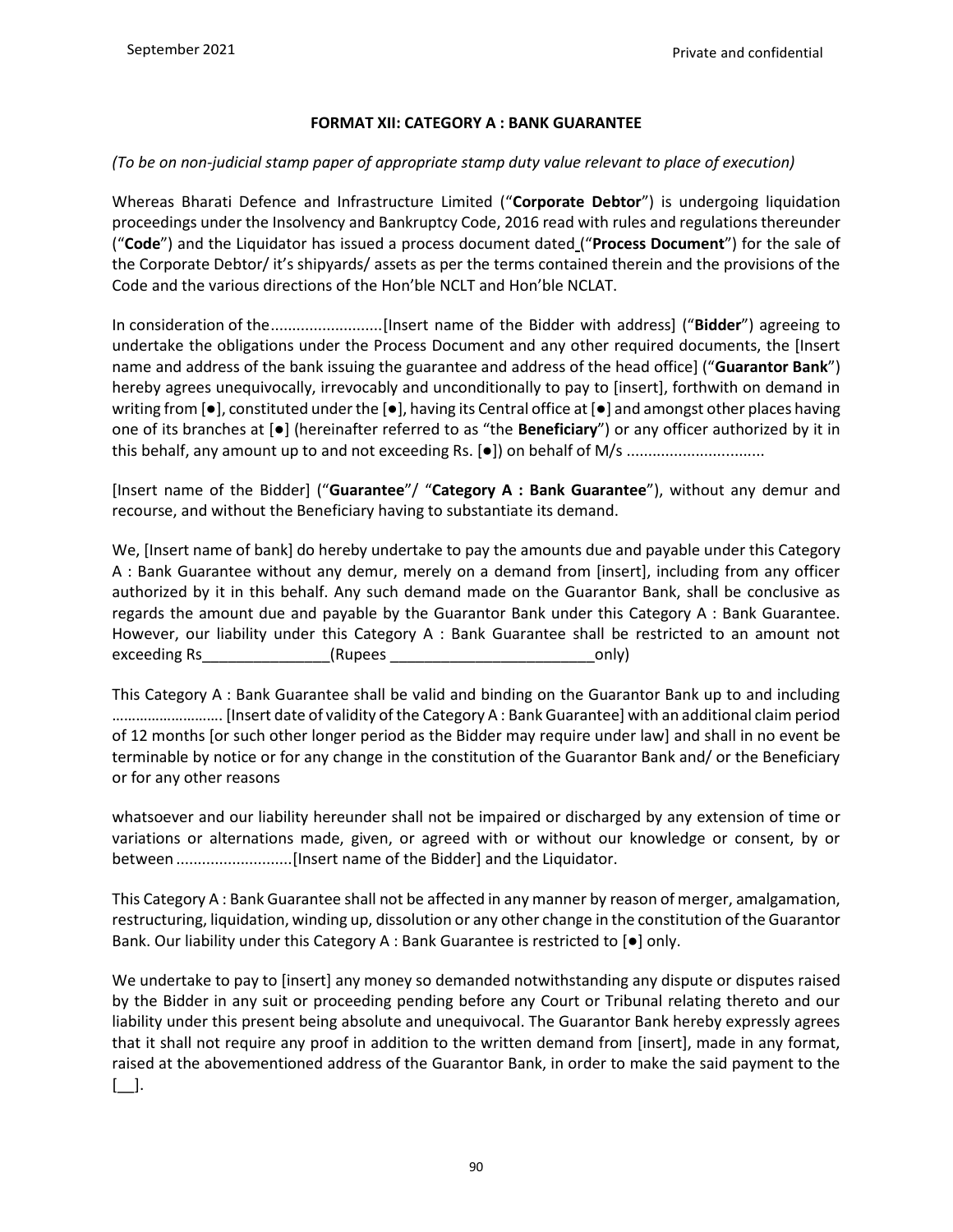The Guarantor Bank shall make payment hereunder on first demand without restriction or conditions and notwithstanding any objection by, [Insert name of the Bidder] and/or any other person. TheGuarantor Bank shall not require [insert] to justify the invocation of this Category A : Bank Guarantee, nor shall the Guarantor Bank have any recourse against the Beneficiary, Liquidator, the Company, any Stakeholder or any of their representatives and/or advisors in respect of any payment made hereunder.

The Guarantor Bank acknowledges and agrees that its obligations are absolute, irrevocable and unconditional irrespective of the genuineness, validity, legality, regularity or enforceability of any document, or of any claims, set-off, defences or other rights that it may have at any time and from time to time against the Beneficiary, whether in connection with this Category A : Bank Guarantee, any such document or otherwise, or any substitution, release or exchange of any other guarantee of, or security or support for, any of the guaranteed obligations, and, to the fullest extent permitted by Applicable Law, irrespective of any other circumstance whatsoever which might otherwise constitute a legal or equitable discharge or defence of a surety or guarantor, it being the intent of this clause that the Guarantor Bank's obligations hereunder shall be absolute and unconditional under any and all circumstances.

We, the Guarantor Bank further agree that the guarantee herein contained shall remain in full force and effect for a period of 6 (Six) months and shall have claim period of at 12 months [or such other longer period as the Bidder may require under law]. The Beneficiary shall be entitled to invoke this Category A

: Bank Guarantee up to 12 months from the last date of the validity of this Category A : Bank Guarantee [or such other longer period as the Bidder may require under law] by issuance of a written demand to invoke this Category A : Bank Guarantee.

We, the Guarantor Bank, further agree that the Liquidator for Bharati Defence and Infrastructure Limited shall have the fullest liberty without our consent to vary any of the terms and conditions of the Process Document or to extend time of performance by the said Bidder from time to time or to postpone for any time or from time to time any of the powers exercisable by Liquidator for Bharati Defence and Infrastructure Limited against the said Bidder and to forbear or enforce any of the terms and conditions relating to the Process Document. We shall not be relieved from our liability by any reason of any such variation or extension being granted to the said Bidder or by any such matter or thing whatsoever which under the law relating to sureties would but for this provision have effect of so relieving us.

This Category A : Bank Guarantee shall be interpreted in accordance with the laws of India and the Adjudicating Authority shall have exclusive jurisdiction. The Guarantor Bank represents that this Category A : Bank Guarantee has been established in such form and with such content that it is fully enforceable in accordance with its terms as against the Guarantor Bank in the manner provided herein.

The Guarantor Bank hereby agrees and acknowledges that Liquidator for Bharati Defence and Infrastructure Limited shall have a right to invoke this Category A : Bank Guarantee either in part or in full, as it may deem fit.

This Category A : Bank Guarantee shall be a primary obligation of the Guarantor Bank and accordingly the [insert] shall not be obliged before enforcing this Category A : Bank Guarantee to take any action in any court or arbitral proceedings against the Bidder, to make any claim against or any demand on the Bidder or to give any notice to the Bidder or to exercise, levy or enforce any distress, diligence or other process against the Bidder.

The Guarantor Bank shall not be relieved from its liability by reason of any such act or omission on the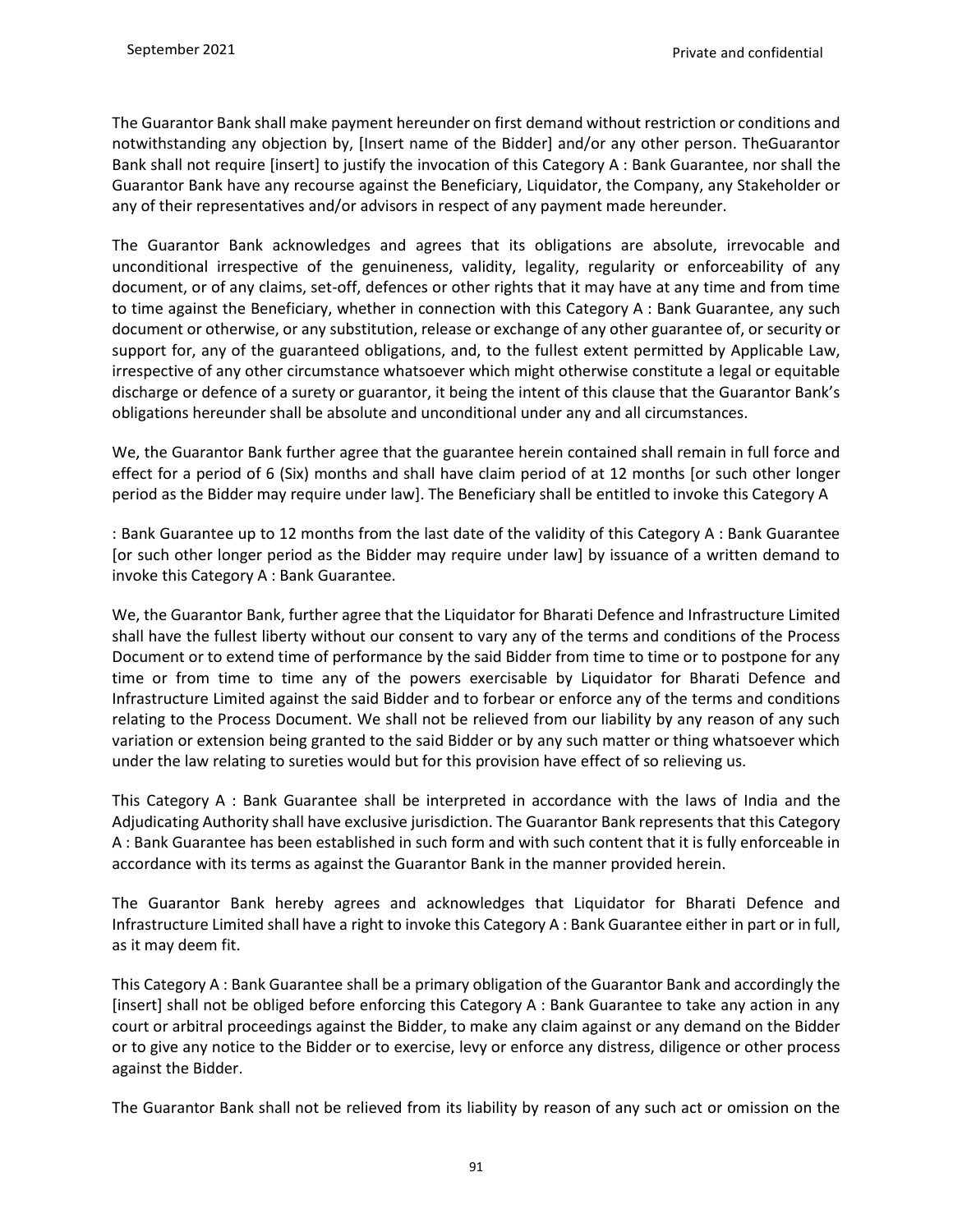part of the Liquidator or any indulgence by the Liquidator to the Bidder or other thing whatsoever which under the law relating to sureties would, but for this provision, have the effect of relieving us of our obligations under this Category A : Bank Guarantee, including the following:

- a) any defence based on any legal disability or other defence of the Bidder, by reason of the cessation or limitation of the liability of the Bidder from any cause other than full payment of all sums payableunder the Category A : Bank Guarantee;
- b) any defence based on any statute or rule of law that provides that the obligation of a surety must be neither larger in amount nor in any other respects more burdensome than that of a principal;
- c) the benefit of any statute of limitations affecting the liability of the Guarantor Bank or the enforcement of the Category A : Bank Guarantee.

We,  $[e]$ , lastly undertake not to revoke this Category A : Bank Guarantee during its currency. NOTWITHSTANDING anything contained herein:

This Category A : Bank Guarantee shall be valid till 6 (Six) months with an additional claim period of 12 (Twelve) months thereafter [or such other longer period as the Bidder may require under law]; and

We are liable to pay the guaranteed amount or any part thereof under this Category A : Bank Guarantee only and only if you serve upon us a written claim or demand on or before the………………….

This Category A : Bank Guarantee shall be extended from time to time for such period, as may be desired by Liquidator of Bharati Defence and Infrastructure Limited. We are liable to pay the guaranteed amount or any part thereof under this Category A : Bank Guarantee only if the Liquidator of Bharati Defence and Infrastructure Limited serves upon us a written claim or demand.

All claims under this Category A : Bank Guarantee shall be payable at [ ]. Capitalized terms shall have the meaning given to them in the Process Document.

| In witness whereof the Guarantor Bank, through its authorized officer, has set its hand and stamp on this |  |
|-----------------------------------------------------------------------------------------------------------|--|
|                                                                                                           |  |

Witness:

1. ……………………………………. Signature

Name and Address. Name: Name: Name: Name: Name: Name: Name: Name: Name: Name: Name: Name: Name: Name: Name: Name: Name: Name: Name: Name: Name: Name: Name: Name: Name: Name: Name: Name: Name: Name: Name: Name: Name: Name:

2. ………………………………….. Designation with Bank

Stamp

Name and Address

Attorney as per power of attorney No …………………

For: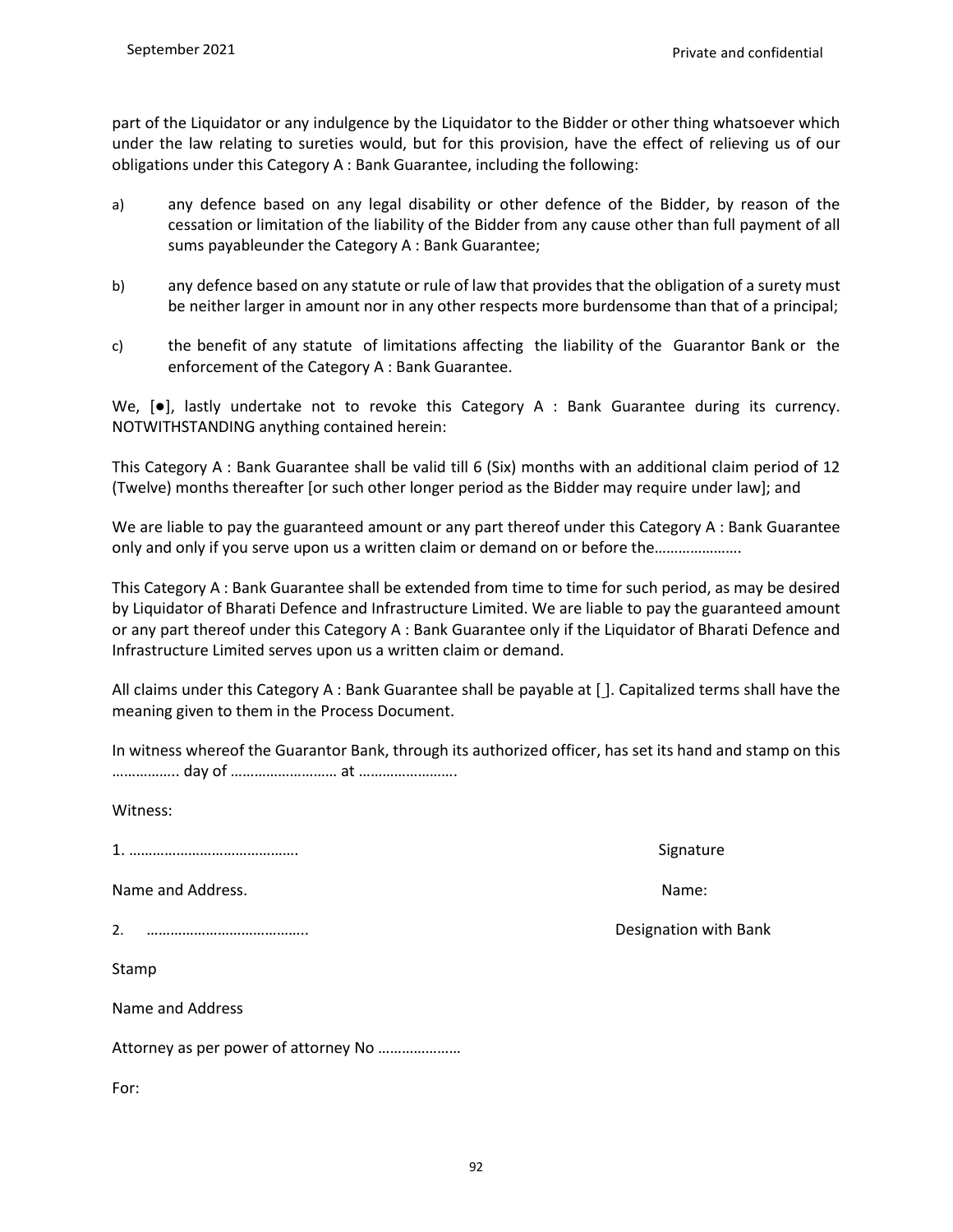……………………………………………. [Insert Name of the Bank] Banker's Stamp and Full Address: Dated this ………………… day of …………… 20 ..............................................

THE STAMP PAPER SHOULD BE IN THE NAME OF THE GUARANTOR BANK.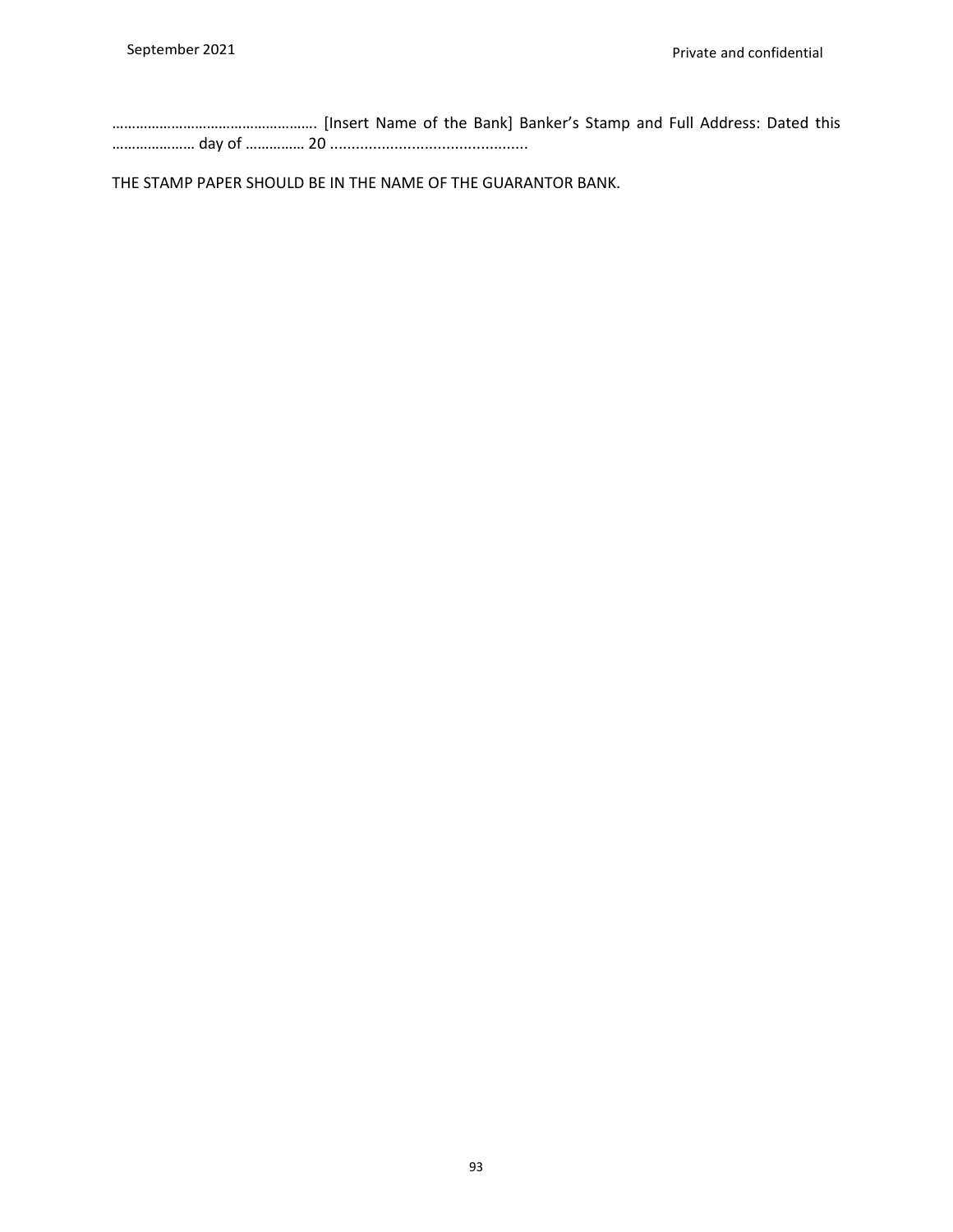### **FORMAT XIII: CONFIRMATION OF SUCCESSFUL BIDDER**

Ref. No.: XX Date: XX

To

Name (as the "Successful Bidder", "you", "your") Address

Kind Attention: Name

Sub: Declaration of the Successful Bidder by the Liquidator of Bharati Defence and Infrastructure Limited

Dear Sir,

This is with reference to the liquidation process of Bharati Defence and Infrastructure Limited ("**Corporate Debtor**"). Pursuant to the Public Announcement published on [ ] 2021 and the process document dated [ $\vert$ ] 2021, as amended and supplemented from time to time ("**Process Document**"), bids were invited for conduct of e-auction for sale of the Corporate Debtor as a whole on a going concern basis and for sale of shipyards and/ or set(s) of assets collectively, pertaining to the respective Parcel(s) under Category B and/or set(s) of assets pertaining to the respective Lot(s) under Category C (as applicable) as described in Annexure II of the Process Document; in accordance with the provisions of the Insolvency and Bankruptcy Code, 2016 and rules and regulations framed thereunder.

Pursuant to the evaluation of the Bid submitted by you by the Liquidator, you have been identified as a Qualified Bidder. Post conduct of the e-auction process, you have been selected as the Successful Bidder for the following Parcel as per Annexure II of the Process Document:

## *[Insert details of the relevant Category and Parcel/Lot]*

Notwithstanding anything contained herein, the issuance of this confirmation shall not be deemed to grant any right against the Liquidator of the Corporate Debtor or their Representative or any advisor, and no obligation or cost or risk shall be undertaken by the Liquidator or their Representative or advisor. You accept and acknowledge that the actions to be undertaken pursuant to declaration of yourself as the Successful Bidder shall be as per and subject to the terms of the Process Document and all the subsequent Corrigenda issued by the Liquidator from time to time.

You are required to adhere to the terms of the Process Document and make payments when due and it is hereby clarified that the relevant [Parcel/Lot] would be transferred to you and a Certificate of Sale shall be issued to you only upon receipt of Balance Consideration and/or Final Consideration, as the case may be.

Unless otherwise defined herein, capitalized terms used and not defined herein shall have the meanings ascribed to them under the Process Document.

Yours faithfully, Vijaykumar V. Iyer

Liquidator of Bharati Defence and Infrastructure Limited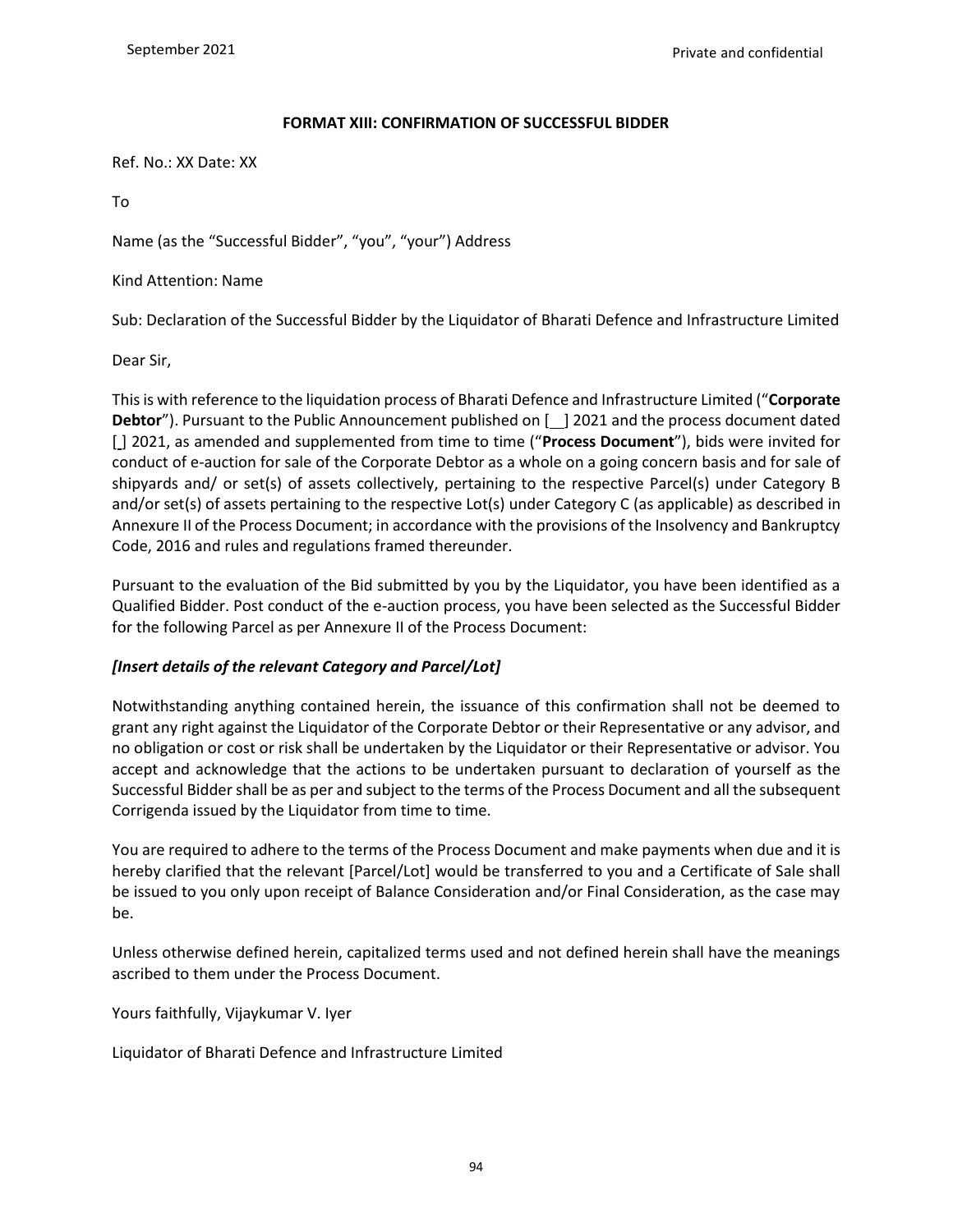# Regn. No.: IBBI/IPA-001/IP-P00261 /2017-18/10490

Accepted Unconditionally,

Signature of authorized representative of the Successful Bidder: Name and Designation Name of the Successful Bidder:

Date: Place: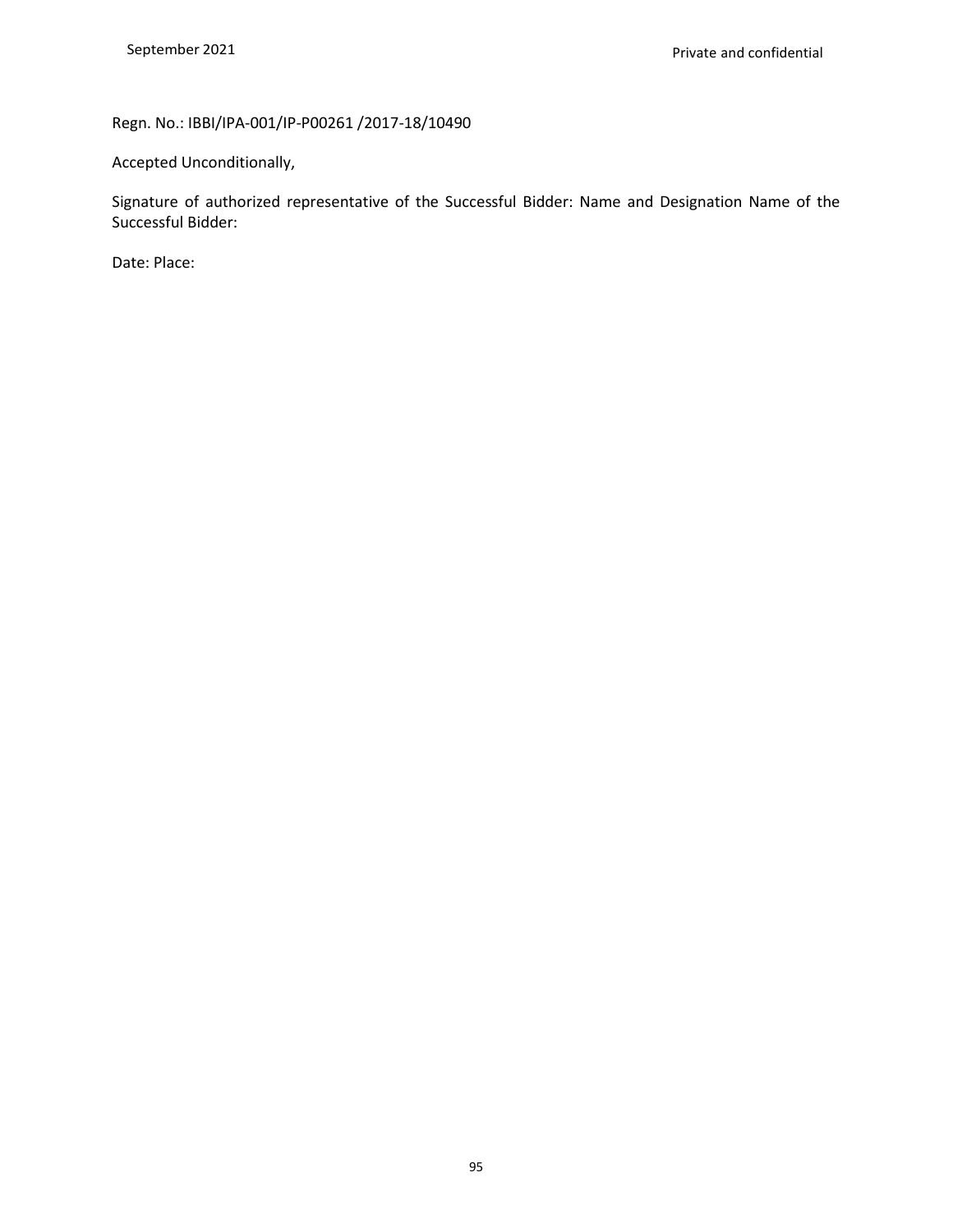#### **FORMAT XIV: BIDDING DECLARATION**

(*On the letter head of the Bidder, duly stamped and notarized*) Qualified Bidder's Name:

Full Address:

Telephone No.:

E-mail address:

Fax/No.:

To,

Vijaykumar V. Iyer,

Liquidator

*[Address of Liquidator]*

**Sub: - Bid for the e-auction process relating to Bharati Defence and Infrastructure Limited ("Company")**

**Ref: - Process Document for submission of bids for sale of Company as a whole on a going concern basis and sale of shipyards and/ or set(s) of assets collectively under respective Parcel(s) under Category B and/or set(s) of assets pertaining to the respective Lot(s) under Category C (as applicable) [●] ("Process Document")**

Dear Sir,

1. We, the undersigned Bidder have submitted our EOI along with Supporting Documents on [ \_] for the following Category(ies) and Parcel(s)/Lot(s) of assets as described in Annexure II of the Process Document:

#### *[Bidder to list down the Category(ies) and Parcel(s)/Lot(s)]*

- 2. Pursuant thereto, we have been selected as a Qualified Bidder by you as per the terms of the Process Document. In light of the same, we now wish to participate in the E-auction proposed to be held on [ ] and have submitted our EMD of INR [ ] corresponding to the aforesaid [Parcel(s)/Lot(s)], to the Liquidator, on [ ].
- 3. As per the terms of the Process Document, we understand that we are required to submit the present Bidding Declaration, and in terms of the same, we hereby unequivocally acknowledge, agree to and confirm the following:
	- (a) We agree and confirm that submission of our EMD amounts to an acceptance of the Reserve Price for the [Parcel(s)/Lot(s)] sought to be e-auctioned in this Bid Process, including the [Parcel(s)/Lot(s)] for which we have submitted our EOI, Supporting Documents and EMD;
	- (b) We agree and acknowledge that there can be no withdrawal/ modification of our Bid(s)